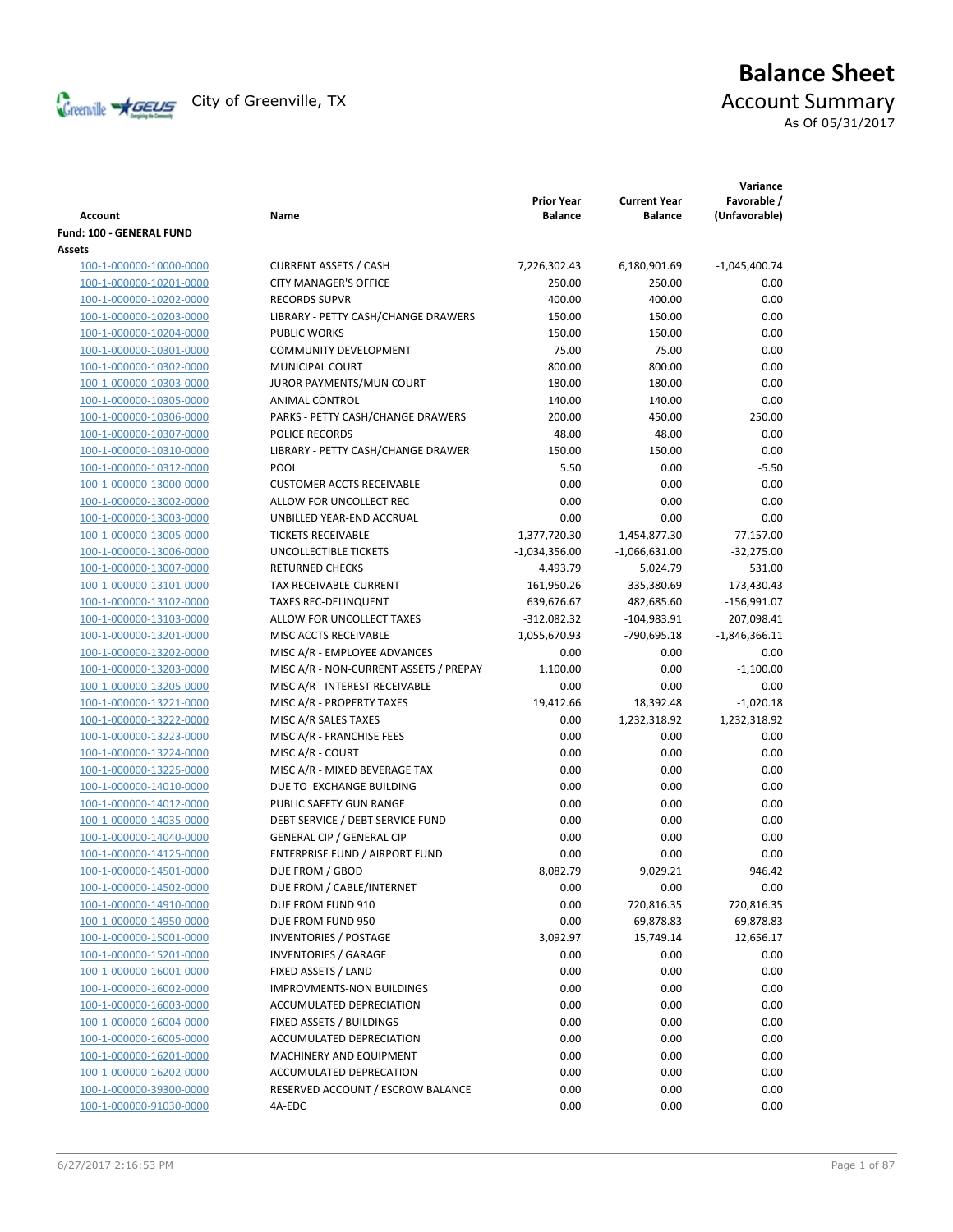**Variance**

|                         |                                             | <b>Prior Year</b> | <b>Current Year</b> | Favorable /   |
|-------------------------|---------------------------------------------|-------------------|---------------------|---------------|
| <b>Account</b>          | Name                                        | <b>Balance</b>    | <b>Balance</b>      | (Unfavorable) |
| 100-1-000000-91410-0000 | <b>INVENTORY / MATERIALS &amp; SUPPLIES</b> | 0.00              | 0.00                | 0.00          |
| 100-1-000000-91410-0700 | <b>INVENTORY / PAPER STOCK</b>              | 0.00              | 0.00                | 0.00          |
| 100-1-000000-91430-0000 | NON-CURRENT ASSETS / PREPAYMENTS            | 0.00              | 0.00                | 0.00          |
|                         | <b>Total Assets:</b>                        | 9,153,612.98      | 8,565,537.91        | -588,075.07   |
| Liability               |                                             |                   |                     |               |
| 100-1-000000-20101-0000 | <b>ACCOUNTS PAYABLE</b>                     | $-13,198.95$      | 0.00                | $-13,198.95$  |
| 100-1-000000-20102-0000 | <b>CREDIT CARD PAYABLE</b>                  | 0.00              | 0.00                | 0.00          |
| 100-1-000000-20103-0000 | ACCRUED ACCOUNTS PAYABLE                    | 11,560.60         | 29,682.60           | $-18,122.00$  |
| 100-1-000000-20114-0000 | <b>INVESTMENT ADVISORY FEES</b>             | 0.00              | 0.00                | 0.00          |
| 100-1-000000-20115-0000 | PD EMP COMMISSION                           | 767.57            | 29.46               | 738.11        |
| 100-1-000000-20116-0000 | POLICE DONATIONS                            | 11,027.06         | 16,909.17           | $-5,882.11$   |
| 100-1-000000-20117-0000 | <b>FIRE DONATIONS</b>                       | 9,835.12          | 11,249.66           | $-1,414.54$   |
| 100-1-000000-20118-0000 | <b>COMBAT CHALLENGE</b>                     | 6,361.27          | 6,361.27            | 0.00          |
| 100-1-000000-20119-0000 | <b>CEMETERIES DONATIONS</b>                 | 61.79             | 61.79               | 0.00          |
| 100-1-000000-20120-0000 | <b>LIBRARY DONATIONS</b>                    | 13,415.14         | 12,415.96           | 999.18        |
| 100-1-000000-20121-0000 | ANIMAL SHELTER DONATIONS                    | 1,095.85          | 640.85              | 455.00        |
| 100-1-000000-20122-0000 | PARKS DONATIONS                             | 2,000.00          | 483.03              | 1,516.97      |
| 100-1-000000-20125-0000 | SALES TAX PAYABLE / IN THE CITY             | 8.48              | 16.07               | $-7.59$       |
| 100-1-000000-20127-0000 | STATE COURT COST/FEE PAYB                   | 28,432.24         | 46,582.42           | $-18,150.18$  |
| 100-1-000000-20128-0000 | SEATBELT&CHILD RESTRAINT                    | 6,139.21          | 7,578.87            | $-1,439.66$   |
| 100-1-000000-20129-0000 | MUNICIPAL COURT CLEARING                    | 924.00            | 972.00              | $-48.00$      |
| 100-1-000000-20130-0000 | <b>3RD PARTY FTA FEE PAYABLE</b>            | 656.67            | 66.58               | 590.09        |
| 100-1-000000-20131-0000 | REFUNDS / OVERPAYMENTS                      | $-100.00$         | $-122.70$           | 22.70         |
| 100-1-000000-20132-0000 | COURT COLL AGENCY FEES                      | 107.12            | 696.63              | $-589.51$     |
| 100-1-000000-20136-0000 | <b>ATTORNEY COLLECTION FEES</b>             | 0.00              | 0.00                | 0.00          |
| 100-1-000000-20137-0000 | PLAT FILING FEES PAYABLE                    | 18,658.74         | 21,897.74           | $-3,239.00$   |
| 100-1-000000-20138-0000 | COMMUNITY DEV TRUST ACCT                    | 1,153.50          | 1,953.50            | $-800.00$     |
| 100-1-000000-20139-0000 | RETAINAGES PAYABLE                          | 0.00              | 0.00                | 0.00          |
| 100-1-000000-20141-0000 | <b>TELEPHONE CLEARING</b>                   | 19,071.53         | 5,826.52            | 13,245.01     |
| 100-1-000000-20143-0000 | POLICE PROPERTY ROOM CLEARING               | 10,775.99         | 10,775.99           | 0.00          |
| 100-1-000000-20146-0000 | MAIN ST / FARMERS MRKT RESALE               | 140.12            | 164.12              | $-24.00$      |
| 100-1-000000-20155-0000 | MAIN STREET - DONATIONS                     | 555.97            | 1,536.52            | $-980.55$     |
| 100-1-000000-20160-0000 | UNAPPLIED CREDIT                            | 0.00              | 0.00                | 0.00          |
| 100-1-000000-20201-0000 | <b>DEFERRED REVENUE</b>                     | 0.00              | 0.00                | 0.00          |
| 100-1-000000-20203-0000 | DEFERRED TAX REVENUE                        | 478,075.41        | 701,613.18          | $-223,537.77$ |
| 100-1-000000-20204-0000 | DEFERRED TICKET REVENUE                     | 286,137.30        | 323,539.30          | $-37,402.00$  |
| 100-1-000000-21040-0000 | DUE TO / GENERAL CIP FUND                   | 0.00              | 0.00                | 0.00          |
| 100-1-000000-21201-0000 | DUE TO / CENTRAL SERVICE FUND               | 0.00              | 0.00                | 0.00          |
| 100-1-000000-21401-0000 | DUE TO / ELECTRIC OPERATING FUND            | 0.00              | 0.00                | 0.00          |
| 100-1-000000-21506-0000 | DUE TO / 4A-EDC                             | 1,752.84          | 1,752.85            | $-0.01$       |
| 100-1-000000-21507-0000 | DUE TO / BOARD OF DEVELOPMENT               | 0.00              | 0.00                | 0.00          |
| 100-1-000000-22001-0000 | SALARIES PAYABLE                            | 532,230.43        | 490,669.47          | 41,560.96     |
| 100-1-000000-23001-0000 | CAPITAL LEASE PAYABLE                       | 0.00              | 0.00                | 0.00          |
| 100-1-000000-23101-0000 | CAPITAL LEASE PAYABLE                       | 0.00              | 0.00                | 0.00          |
| 100-1-000000-24001-0000 | O/S CHECKS PAYABLE                          | 0.00              | 0.00                | 0.00          |
| 100-1-000000-24004-0000 | INTEREST PAYABLE ON DEP                     | 0.00              | 0.00                | 0.00          |
| 100-1-000000-24007-0000 | <b>BILLED DEPOSITS SUSPENSE</b>             | 0.00              | 0.00                | 0.00          |
| 100-1-000000-24008-0000 | <b>CUSTOMER DEPOSITS / ANIMAL SHELTER</b>   | 0.00              | 0.00                | 0.00          |
| 100-1-000000-24009-0000 | <b>LIBRARY MEETING ROOM DEPOSITS</b>        | 501.20            | 501.20              | 0.00          |
| 100-1-000000-24010-0000 | <b>CIVIC CENTER DEPOSITS</b>                | 0.00              | 0.00                | 0.00          |
| 100-1-000000-24011-0000 | <b>AUDITORIUM DEPOSITS</b>                  | 0.00              | 0.00                | 0.00          |
| 100-1-000000-26001-0000 | <b>COMPENSATED ABSENCES PAY</b>             | 0.00              | 0.00                | 0.00          |
| 100-1-000000-29000-0000 | MISC LIABILITY - GREENVILLE ENERGY LLC      | 0.00              | 0.00                | 0.00          |
| 100-1-000000-29001-0000 | RESALE                                      | 0.00              | 0.00                | 0.00          |
| 100-1-000000-29300-0000 | <b>ENCUMBRANCE SUMMARY</b>                  | 0.00              | 0.00                | 0.00          |
| 100-1-000000-29400-0000 | RESERVED ACCOUNT / ENCUMBRANCES             | 0.00              | 0.00                | 0.00          |
| 100-1-000000-29400-0900 | RESERVED ACCOUNT / ENCUMBRANCES             | 0.00              | 0.00                | 0.00          |
| 100-1-000000-92190-1202 | LABORATORY CLEARING                         | 0.00              | 0.00                | 0.00          |
|                         |                                             |                   |                     |               |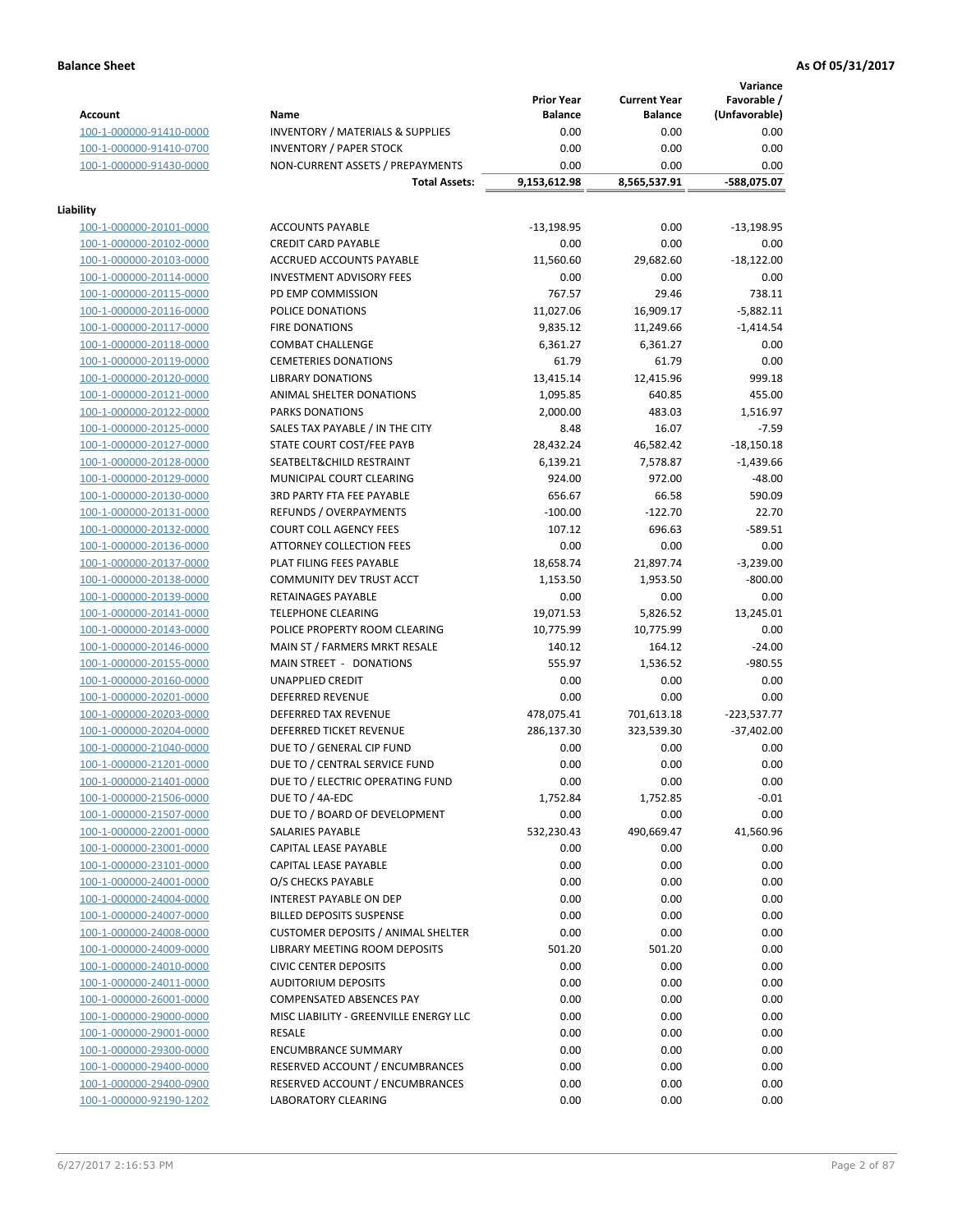| Account                        | Name                                                     | <b>Prior Year</b><br><b>Balance</b> | <b>Current Year</b><br><b>Balance</b> | Variance<br>Favorable /<br>(Unfavorable) |
|--------------------------------|----------------------------------------------------------|-------------------------------------|---------------------------------------|------------------------------------------|
| 100-1-000000-92191-0000        | <b>SPONSORS - PARKS</b>                                  | 0.00                                | 0.00                                  | 0.00                                     |
| 100-1-000000-92200-0000        | <b>MISCELLANEOUS LIABILITIES</b>                         | 0.00                                | 0.00                                  | 0.00                                     |
| 100-1-000000-92270-1600        | <b>CREDIT CARD FEES PAYABLE</b>                          | 0.00                                | 0.00                                  | 0.00                                     |
|                                | <b>Total Liability:</b>                                  | 1,428,146.20                        | 1,693,854.05                          | $-265,707.85$                            |
| <b>Equity</b>                  |                                                          |                                     |                                       |                                          |
| 100-1-000000-39000-0000        | UNRESERVED-FUND BALANCE                                  | 5,954,215.54                        | 6,245,857.42                          | 291,641.88                               |
|                                | <b>Total Beginning Equity:</b>                           | 5,954,215.54                        | 6,245,857.42                          | 291,641.88                               |
| <b>Total Revenue</b>           |                                                          | 16,265,270.16                       | 15,184,016.55                         | $-1,081,253.61$                          |
| <b>Total Expense</b>           |                                                          | 14,494,018.92                       | 14,558,190.02                         | $-64,171.10$                             |
| Revenues Over/(Under) Expenses |                                                          | 1,771,251.24                        | 625,826.53                            | $-1,145,424.71$                          |
|                                | <b>Total Equity and Current Surplus (Deficit):</b>       | 7,725,466.78                        | 6,871,683.95                          | -853,782.83                              |
|                                | Total Liabilities, Equity and Current Surplus (Deficit): | 9,153,612.98                        | 8,565,538.00                          | -588,074.98                              |

**\*\*\*Warning: Account Authorization is turned on. Please run the Unauthorized Account Listing Report to see if you are out of balance due to missing accounts \*\*\***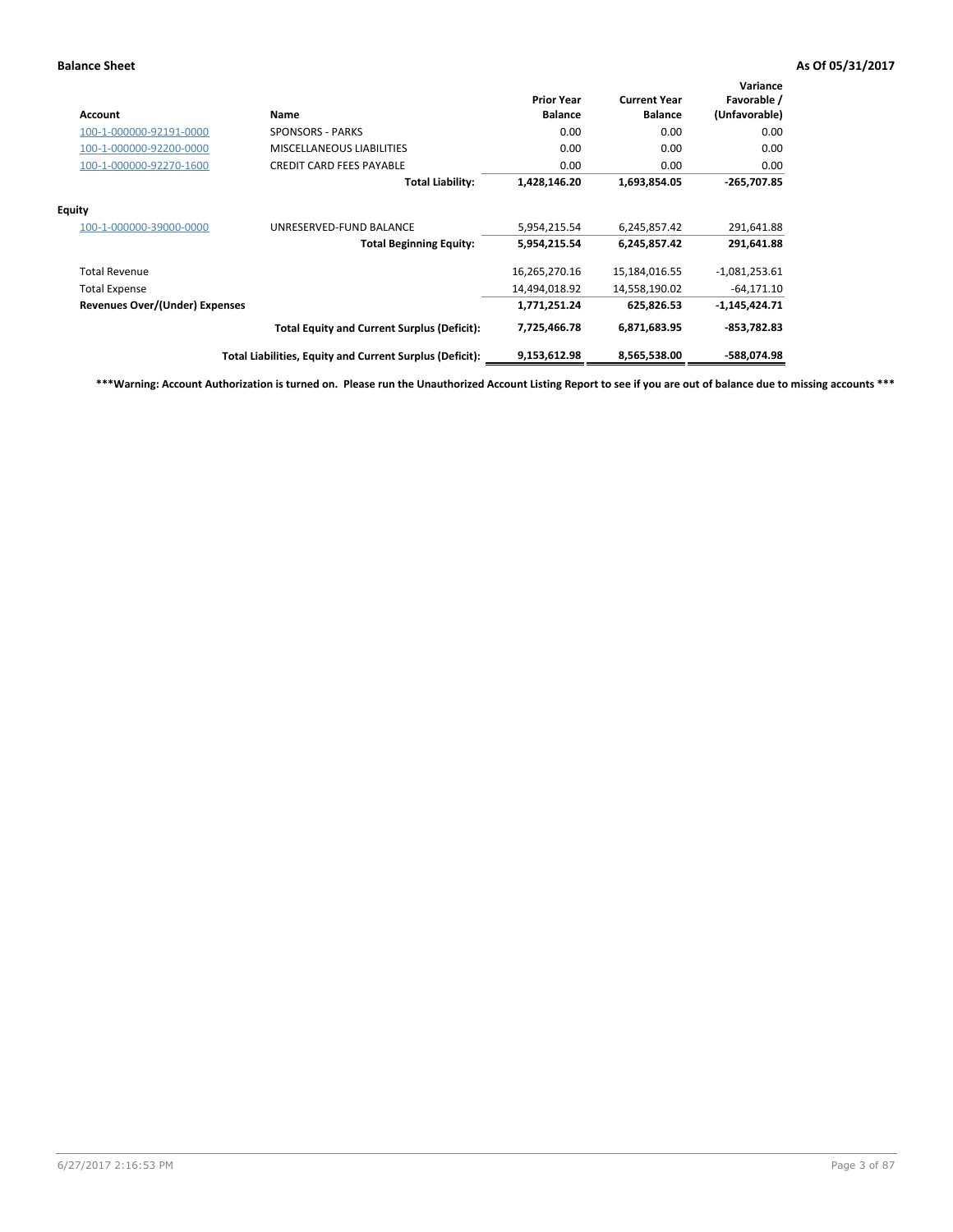| <b>Account</b>                                            | Name                                                     | <b>Prior Year</b><br><b>Balance</b> | <b>Current Year</b><br><b>Balance</b> | Variance<br>Favorable /<br>(Unfavorable) |
|-----------------------------------------------------------|----------------------------------------------------------|-------------------------------------|---------------------------------------|------------------------------------------|
| <b>Fund: 101 - MUNICIPAL COURT BUILDING SECURITY FEES</b> |                                                          |                                     |                                       |                                          |
| <b>Assets</b>                                             |                                                          |                                     |                                       |                                          |
| 101-1-000000-10000-0000                                   | <b>CURRENT ASSETS / CASH</b>                             | 37,431.77                           | 46,416.14                             | 8,984.37                                 |
| 101-1-000000-13201-0000                                   | <b>MISC ACCTS RECEIVABLE</b>                             | 0.00                                | 0.00                                  | 0.00                                     |
| 101-1-000000-13203-0000                                   | NON-CURRENT ASSETS / PREPAYMENTS                         | 0.00                                | 0.00                                  | 0.00                                     |
| 101-1-000000-13205-0000                                   | <b>INTEREST RECEIVABLE</b>                               | 0.00                                | 0.00                                  | 0.00                                     |
|                                                           | <b>Total Assets:</b>                                     | 37,431.77                           | 46,416.14                             | 8,984.37                                 |
| Liability                                                 |                                                          |                                     |                                       |                                          |
| 101-1-000000-20101-0000                                   | <b>ACCOUNTS PAYABLE</b>                                  | 0.00                                | 0.00                                  | 0.00                                     |
| 101-1-000000-20102-0000                                   | <b>CREDIT CARD PAYABLE</b>                               | 0.00                                | 0.00                                  | 0.00                                     |
| 101-1-000000-20103-0000                                   | <b>ACCRUED ACCOUNTS PAYABLE</b>                          | 0.00                                | 0.00                                  | 0.00                                     |
| 101-1-000000-29300-0000                                   | <b>ENCUMBRANCE SUMMARY</b>                               | 0.00                                | 0.00                                  | 0.00                                     |
| 101-1-000000-29400-0000                                   | RESERVED ACCOUNT / ENCUMBRANCES                          | 0.00                                | 0.00                                  | 0.00                                     |
|                                                           | <b>Total Liability:</b>                                  | 0.00                                | 0.00                                  | 0.00                                     |
| <b>Equity</b>                                             |                                                          |                                     |                                       |                                          |
| 101-1-000000-39000-0000                                   | UNRESERVED-FUND BALANCE                                  | 32,257.51                           | 40.094.13                             | 7,836.62                                 |
|                                                           | <b>Total Beginning Equity:</b>                           | 32,257.51                           | 40.094.13                             | 7,836.62                                 |
| <b>Total Revenue</b>                                      |                                                          | 5,208.72                            | 6,341.69                              | 1,132.97                                 |
| <b>Total Expense</b>                                      |                                                          | 34.46                               | 19.68                                 | 14.78                                    |
| <b>Revenues Over/(Under) Expenses</b>                     |                                                          | 5,174.26                            | 6,322.01                              | 1,147.75                                 |
|                                                           | <b>Total Equity and Current Surplus (Deficit):</b>       | 37,431.77                           | 46,416.14                             | 8,984.37                                 |
|                                                           | Total Liabilities, Equity and Current Surplus (Deficit): | 37,431.77                           | 46,416.14                             | 8,984.37                                 |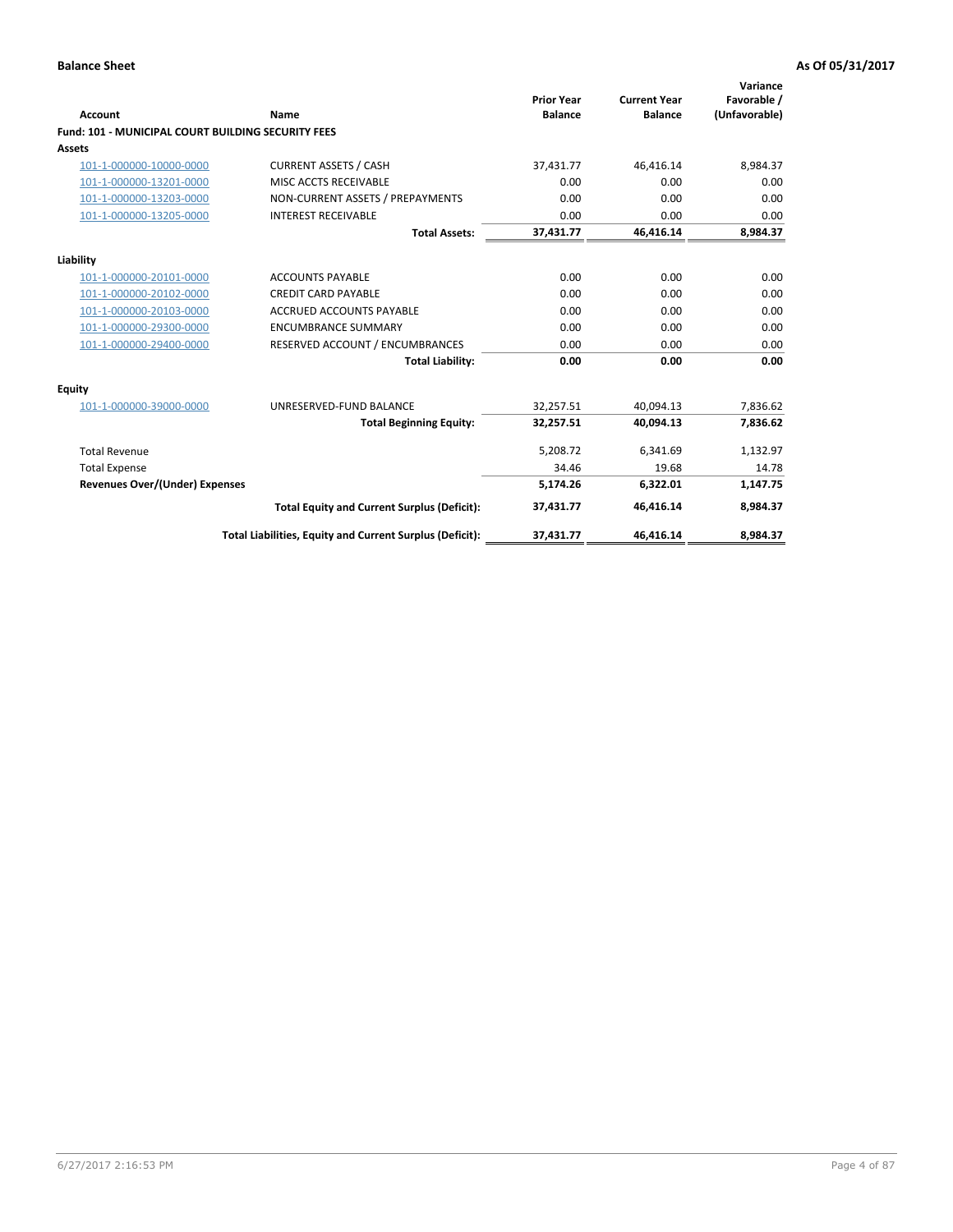| <b>Account</b>                               | Name                                                     | <b>Prior Year</b><br><b>Balance</b> | <b>Current Year</b><br><b>Balance</b> | Variance<br>Favorable /<br>(Unfavorable) |
|----------------------------------------------|----------------------------------------------------------|-------------------------------------|---------------------------------------|------------------------------------------|
| <b>Fund: 102 - MUNICIPAL COURT TECH FUND</b> |                                                          |                                     |                                       |                                          |
| <b>Assets</b>                                |                                                          |                                     |                                       |                                          |
| 102-1-000000-10000-0000                      | <b>CURRENT ASSETS / CASH</b>                             | 6,992.73                            | 18,883.97                             | 11,891.24                                |
| 102-1-000000-13201-0000                      | MISC ACCTS RECEIVABLE                                    | 0.00                                | 0.00                                  | 0.00                                     |
|                                              | <b>Total Assets:</b>                                     | 6,992.73                            | 18,883.97                             | 11,891.24                                |
| Liability                                    |                                                          |                                     |                                       |                                          |
| 102-1-000000-20101-0000                      | <b>ACCOUNTS PAYABLE</b>                                  | 0.00                                | 0.00                                  | 0.00                                     |
| 102-1-000000-20102-0000                      | <b>CREDIT CARD PAYABLE</b>                               | 0.00                                | 0.00                                  | 0.00                                     |
| 102-1-000000-20103-0000                      | <b>ACCRUED ACCOUNTS PAYABLE</b>                          | 0.00                                | 0.00                                  | 0.00                                     |
| 102-1-000000-23001-0000                      | <b>CAPITAL LEASE PAYABLE</b>                             | 0.00                                | 0.00                                  | 0.00                                     |
| 102-1-000000-23101-0000                      | <b>CAPITAL LEASE PAYABLE</b>                             | 0.00                                | 0.00                                  | 0.00                                     |
| 102-1-000000-29300-0000                      | <b>ENCUMBRANCE SUMMARY</b>                               | 0.00                                | 0.00                                  | 0.00                                     |
| 102-1-000000-29400-0000                      | RESERVED ACCOUNT / ENCUMBRANCES                          | 0.00                                | 0.00                                  | 0.00                                     |
|                                              | <b>Total Liability:</b>                                  | 0.00                                | 0.00                                  | 0.00                                     |
| Equity                                       |                                                          |                                     |                                       |                                          |
| 102-1-000000-39000-0000                      | UNRESERVED-FUND BALANCE                                  | 6,761.69                            | 10,478.37                             | 3,716.68                                 |
|                                              | <b>Total Beginning Equity:</b>                           | 6,761.69                            | 10,478.37                             | 3,716.68                                 |
| <b>Total Revenue</b>                         |                                                          | 6,858.87                            | 8,411.84                              | 1,552.97                                 |
| <b>Total Expense</b>                         |                                                          | 6,627.83                            | 6.24                                  | 6,621.59                                 |
| Revenues Over/(Under) Expenses               |                                                          | 231.04                              | 8,405.60                              | 8,174.56                                 |
|                                              | <b>Total Equity and Current Surplus (Deficit):</b>       | 6,992.73                            | 18,883.97                             | 11,891.24                                |
|                                              | Total Liabilities, Equity and Current Surplus (Deficit): | 6,992.73                            | 18,883.97                             | 11,891.24                                |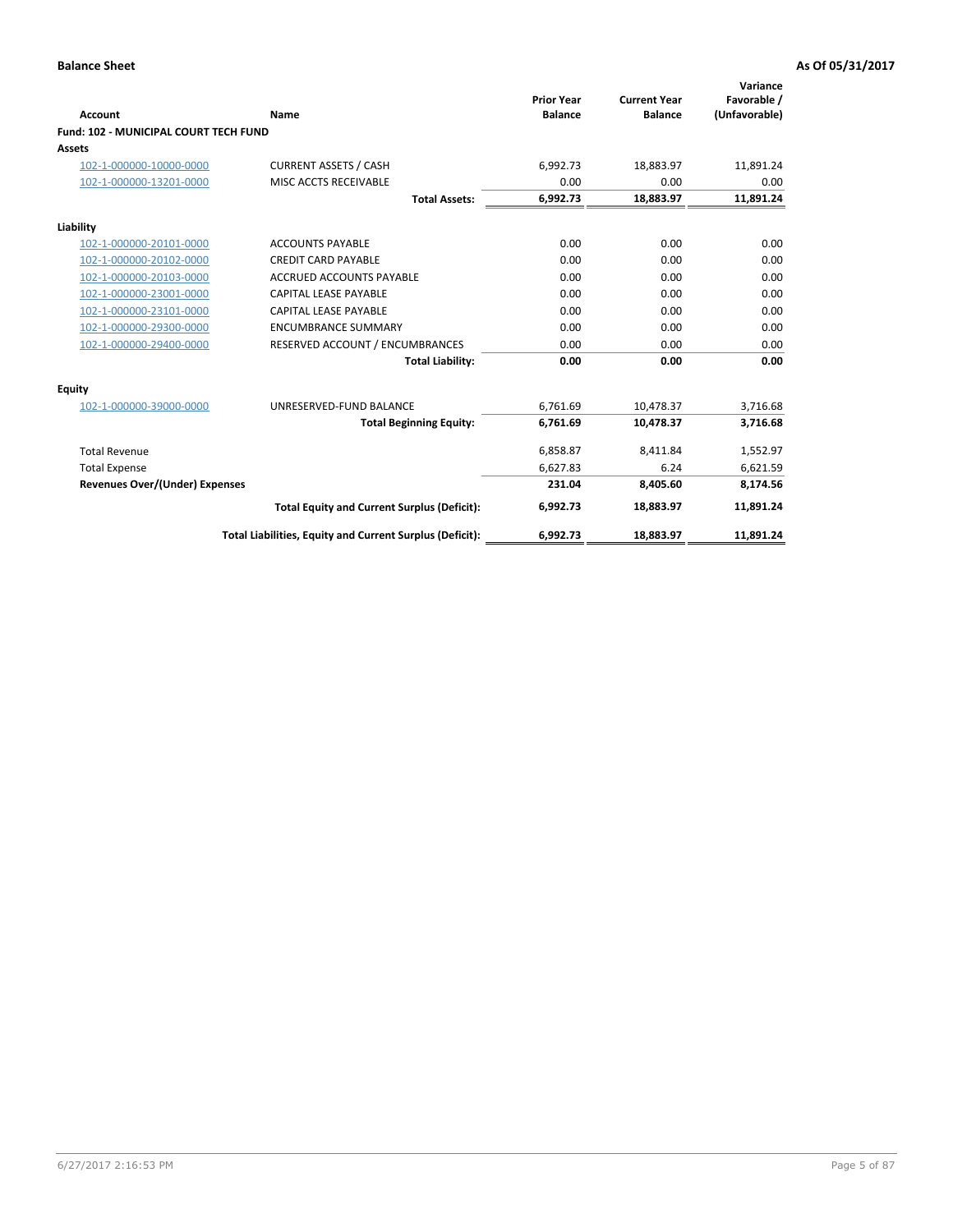| Account                                       | Name                                                     | <b>Prior Year</b><br><b>Balance</b> | <b>Current Year</b><br><b>Balance</b> | Variance<br>Favorable /<br>(Unfavorable) |
|-----------------------------------------------|----------------------------------------------------------|-------------------------------------|---------------------------------------|------------------------------------------|
| Fund: 103 - MUNICIPAL COURT CHILD SAFETY FUND |                                                          |                                     |                                       |                                          |
| <b>Assets</b>                                 |                                                          |                                     |                                       |                                          |
| 103-1-000000-10000-0000                       | <b>CURRENT ASSETS / CASH</b>                             | 9,550.94                            | 11,394.55                             | 1,843.61                                 |
| 103-1-000000-13201-0000                       | MISC ACCTS RECEIVABLE                                    | 0.00                                | 0.00                                  | 0.00                                     |
| 103-1-000000-13203-0000                       | NON-CURRENT ASSETS / PREPAYMENTS                         | 0.00                                | 0.00                                  | 0.00                                     |
| 103-1-000000-13205-0000                       | <b>INTEREST RECEIVABLE</b>                               | 0.00                                | 0.00                                  | 0.00                                     |
|                                               | <b>Total Assets:</b>                                     | 9,550.94                            | 11,394.55                             | 1,843.61                                 |
| Liability                                     |                                                          |                                     |                                       |                                          |
| 103-1-000000-20101-0000                       | <b>ACCOUNTS PAYABLE</b>                                  | 0.00                                | 0.00                                  | 0.00                                     |
| 103-1-000000-20103-0000                       | <b>ACCRUED ACCOUNTS PAYABLE</b>                          | 0.00                                | 0.00                                  | 0.00                                     |
|                                               | <b>Total Liability:</b>                                  | 0.00                                | 0.00                                  | 0.00                                     |
| <b>Equity</b>                                 |                                                          |                                     |                                       |                                          |
| 103-1-000000-39000-0000                       | UNRESERVED-FUND BALANCE                                  | 6,984.63                            | 9,909.90                              | 2,925.27                                 |
|                                               | <b>Total Beginning Equity:</b>                           | 6,984.63                            | 9.909.90                              | 2,925.27                                 |
| <b>Total Revenue</b>                          |                                                          | 15,181.65                           | 14,454.35                             | $-727.30$                                |
| <b>Total Expense</b>                          |                                                          | 12,615.34                           | 12,969.70                             | $-354.36$                                |
| Revenues Over/(Under) Expenses                |                                                          | 2,566.31                            | 1,484.65                              | $-1,081.66$                              |
|                                               | <b>Total Equity and Current Surplus (Deficit):</b>       | 9,550.94                            | 11,394.55                             | 1,843.61                                 |
|                                               | Total Liabilities, Equity and Current Surplus (Deficit): | 9,550.94                            | 11,394.55                             | 1.843.61                                 |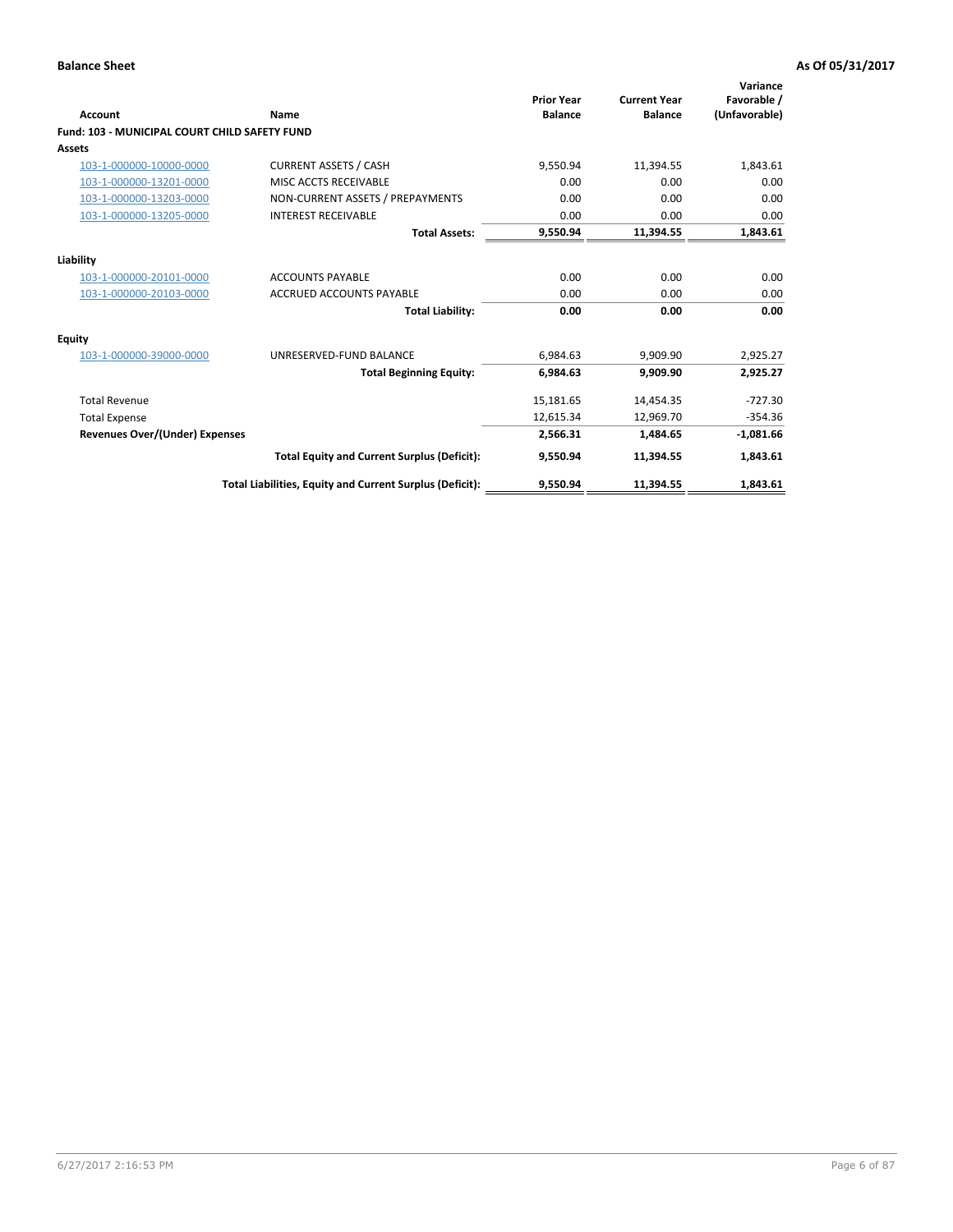| <b>Account</b>                            | Name                                                          | <b>Prior Year</b><br><b>Balance</b> | <b>Current Year</b><br><b>Balance</b> | Variance<br>Favorable /<br>(Unfavorable) |
|-------------------------------------------|---------------------------------------------------------------|-------------------------------------|---------------------------------------|------------------------------------------|
| <b>Fund: 110 - EXCHANGE BUILDING FUND</b> |                                                               |                                     |                                       |                                          |
| Assets                                    |                                                               |                                     |                                       |                                          |
| 110-1-000000-10000-0000                   | <b>CURRENT ASSETS / CASH</b>                                  | $-408,719.28$                       | $-533,349.75$                         | $-124,630.47$                            |
| 110-1-000000-13201-0000                   | MISC ACCTS RECEIVABLE                                         | 0.00                                | 0.00                                  | 0.00                                     |
| 110-1-000000-13203-0000                   | NON-CURRENT ASSETS / PREPAYMENTS                              | 0.00                                | 0.00                                  | 0.00                                     |
| 110-1-000000-13205-0000                   | <b>INTEREST RECEIVABLE</b>                                    | 0.00                                | 0.00                                  | 0.00                                     |
| 110-1-000000-14100-0000                   | DUE FROM FUND 100                                             | 0.00                                | 0.00                                  | 0.00                                     |
| 110-1-000000-16001-0000                   | FIXED ASSETS / LAND                                           | 0.00                                | 0.00                                  | 0.00                                     |
| 110-1-000000-16002-0000                   | <b>IMPROVMENTS-NON BUILDINGS</b>                              | 0.00                                | 0.00                                  | 0.00                                     |
| 110-1-000000-16003-0000                   | ACCUMULATED DEPRECIATION                                      | 0.00                                | 0.00                                  | 0.00                                     |
| 110-1-000000-16004-0000                   | FIXED ASSETS / BUILDINGS                                      | 0.00                                | 0.00                                  | 0.00                                     |
| 110-1-000000-16005-0000                   | ACCUMULATED DEPRECIATION                                      | 0.00                                | 0.00                                  | 0.00                                     |
| 110-1-000000-16201-0000                   | MACHINERY AND EQUIPMENT                                       | 0.00                                | 0.00                                  | 0.00                                     |
| 110-1-000000-16202-0000                   | ACCUMULATED DEPRECATION                                       | 0.00                                | 0.00                                  | 0.00                                     |
| 110-1-000000-16301-0000                   | FIXED ASSETS / C W I P                                        | 0.00                                | 0.00                                  | 0.00                                     |
|                                           | <b>Total Assets:</b>                                          | -408,719.28                         | -533,349.75                           | $-124,630.47$                            |
|                                           |                                                               |                                     |                                       |                                          |
| Liability                                 |                                                               |                                     |                                       |                                          |
| 110-1-000000-20101-0000                   | <b>ACCOUNTS PAYABLE</b>                                       | 0.00                                | 0.00                                  | 0.00                                     |
| 110-1-000000-20102-0000                   | <b>CREDIT CARD PAYABLE</b>                                    | 0.00                                | 0.00                                  | 0.00                                     |
| 110-1-000000-20103-0000                   | ACCRUED ACCOUNTS PAYABLE                                      | 0.00                                | 0.00                                  | 0.00                                     |
| 110-1-000000-20109-0000                   | MISCELLANEOUS LIABILITIES                                     | 0.00                                | 0.00                                  | 0.00                                     |
| 110-1-000000-20110-0000                   | REVENUE BONDS PAYABLE                                         | 0.00                                | 0.00                                  | 0.00                                     |
| 110-1-000000-20112-0000                   | <b>ACCRUED INTEREST PAYABLE</b>                               | 0.00                                | 0.00                                  | 0.00                                     |
| 110-1-000000-20141-0000                   | <b>TELEPHONE CLEARING</b>                                     | 0.00                                | 0.00                                  | 0.00                                     |
| 110-1-000000-20160-0000                   | <b>UNAPPLIED CREDIT</b>                                       | 0.00                                | 0.00                                  | 0.00                                     |
| 110-1-000000-20201-0000                   | <b>DEFERRED REVENUE</b>                                       | 0.00                                | 0.00                                  | 0.00                                     |
| 110-1-000000-21001-0000                   | <b>GENERAL FUND / GENERAL FUND</b>                            | 0.00                                | 0.00                                  | 0.00                                     |
| 110-1-000000-22001-0000                   | SALARIES PAYABLE                                              | 1,025.56                            | 0.00                                  | 1,025.56                                 |
| 110-1-000000-22002-0000                   | VACATION/SICK PAYABLE                                         | 0.00                                | 0.00                                  | 0.00                                     |
| 110-1-000000-26001-0000                   | <b>OBLIG FOR COMP ABSENCES</b>                                | 0.00                                | 0.00                                  | 0.00                                     |
| 110-1-000000-26102-0000                   | <b>REVENUE BONDS PAYABLE</b>                                  | 0.00                                | 0.00                                  | 0.00                                     |
| 110-1-000000-27001-0000                   | <b>CONTRIBUTED CAPITAL</b>                                    | 0.00                                | 0.00                                  | 0.00                                     |
| 110-1-000000-29300-0000                   | <b>ENCUMBRANCE SUMMARY</b><br>RESERVED ACCOUNT / ENCUMBRANCES | 0.00<br>0.00                        | 0.00<br>0.00                          | 0.00<br>0.00                             |
| 110-1-000000-29400-0100                   | <b>Total Liability:</b>                                       | 1,025.56                            | 0.00                                  | 1,025.56                                 |
|                                           |                                                               |                                     |                                       |                                          |
| <b>Equity</b>                             |                                                               |                                     |                                       |                                          |
| 110-1-000000-39000-0000                   | UNRESERVED-FUND BALANCE                                       | 0.00                                | 0.00                                  | 0.00                                     |
| <u>110-1-000000-39100-0000</u>            | UNRESERVED-RET. EARNINGS                                      | -202,154.21                         | -533,357.14                           | -331,202.93                              |
|                                           | <b>Total Beginning Equity:</b>                                | $-202,154.21$                       | -533,357.14                           | $-331,202.93$                            |
| <b>Total Revenue</b>                      |                                                               | 95,539.76                           | 12.61                                 | -95,527.15                               |
| <b>Total Expense</b>                      |                                                               | 303,130.39                          | 5.22                                  | 303,125.17                               |
| <b>Revenues Over/(Under) Expenses</b>     |                                                               | -207,590.63                         | 7.39                                  | 207,598.02                               |
|                                           | <b>Total Equity and Current Surplus (Deficit):</b>            | -409,744.84                         | -533,349.75                           | -123,604.91                              |
|                                           | Total Liabilities, Equity and Current Surplus (Deficit):      | -408,719.28                         | -533,349.75                           | -124,630.47                              |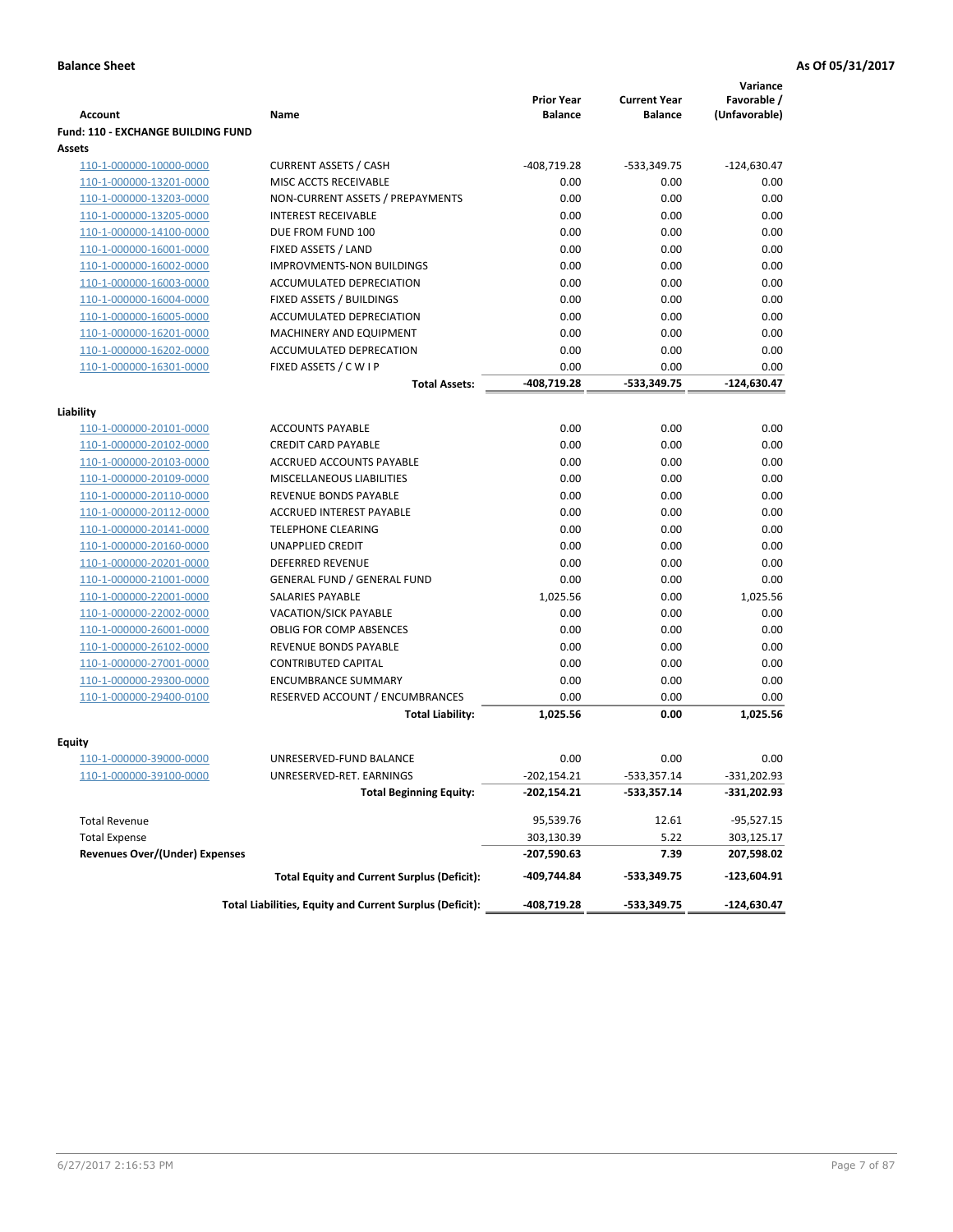|                                               |                                                          | <b>Prior Year</b> | <b>Current Year</b> | Variance<br>Favorable / |
|-----------------------------------------------|----------------------------------------------------------|-------------------|---------------------|-------------------------|
| Account                                       | Name                                                     | <b>Balance</b>    | <b>Balance</b>      | (Unfavorable)           |
| <b>Fund: 111 - RECREATION ACTIVITIES FUND</b> |                                                          |                   |                     |                         |
| Assets                                        |                                                          |                   |                     |                         |
| 111-1-000000-10000-0000                       | <b>CURRENT ASSETS / CASH</b>                             | 1,944.21          | $-10,059.13$        | $-12,003.34$            |
| 111-1-000000-10313-0000                       | <b>CHANGE DRAWER - PARK CONCESSIONS</b>                  | 250.00            | 0.00                | $-250.00$               |
| 111-1-000000-13201-0000                       | MISC ACCTS RECEIVABLE                                    | 0.00              | 0.00                | 0.00                    |
| 111-1-000000-13205-0000                       | <b>INTEREST RECEIVABLE</b>                               | 0.00              | 0.00                | 0.00                    |
|                                               | <b>Total Assets:</b>                                     | 2,194.21          | $-10,059.13$        | $-12,253.34$            |
| Liability                                     |                                                          |                   |                     |                         |
| 111-1-000000-20101-0000                       | <b>ACCOUNTS PAYABLE</b>                                  | 0.00              | 0.00                | 0.00                    |
| 111-1-000000-20102-0000                       | <b>CREDIT CARD PAYABLE</b>                               | 0.00              | 0.00                | 0.00                    |
| 111-1-000000-20103-0000                       | <b>ACCRUED ACCOUNTS PAYABLE</b>                          | 0.00              | 0.00                | 0.00                    |
| 111-1-000000-20125-0000                       | SALES TAX PAYABLE / IN THE CITY                          | 1,014.14          | $-483.51$           | 1,497.65                |
| 111-1-000000-20160-0000                       | <b>UNAPPLIED CREDIT</b>                                  | 0.00              | 0.00                | 0.00                    |
| 111-1-000000-20201-0000                       | <b>DEFERRED REVENUE</b>                                  | 0.00              | 0.00                | 0.00                    |
| 111-1-000000-22001-0000                       | <b>SALARIES PAYABLE</b>                                  | 55.94             | 0.00                | 55.94                   |
| 111-1-000000-29300-0000                       | <b>ENCUMBRANCE SUMMARY</b>                               | 0.00              | 0.00                | 0.00                    |
| 111-1-000000-29400-0100                       | RESERVED ACCOUNT / ENCUMBRANCES                          | 0.00              | 0.00                | 0.00                    |
|                                               | <b>Total Liability:</b>                                  | 1,070.08          | $-483.51$           | 1,553.59                |
| <b>Equity</b>                                 |                                                          |                   |                     |                         |
| 111-1-000000-39000-0000                       | UNRESERVED-FUND BALANCE                                  | $-14,042.32$      | $-21,137.22$        | $-7,094.90$             |
| 111-1-000000-39100-0000                       | UNRESERVED-RET. EARNINGS                                 | 0.00              | 0.00                | 0.00                    |
|                                               | <b>Total Beginning Equity:</b>                           | $-14,042.32$      | $-21,137.22$        | $-7,094.90$             |
| <b>Total Revenue</b>                          |                                                          | 96,398.95         | 123,488.40          | 27,089.45               |
| <b>Total Expense</b>                          |                                                          | 81,232.50         | 111,926.80          | $-30,694.30$            |
| <b>Revenues Over/(Under) Expenses</b>         |                                                          | 15,166.45         | 11,561.60           | $-3,604.85$             |
|                                               | <b>Total Equity and Current Surplus (Deficit):</b>       | 1,124.13          | $-9,575.62$         | $-10,699.75$            |
|                                               | Total Liabilities, Equity and Current Surplus (Deficit): | 2,194.21          | $-10,059.13$        | $-12,253.34$            |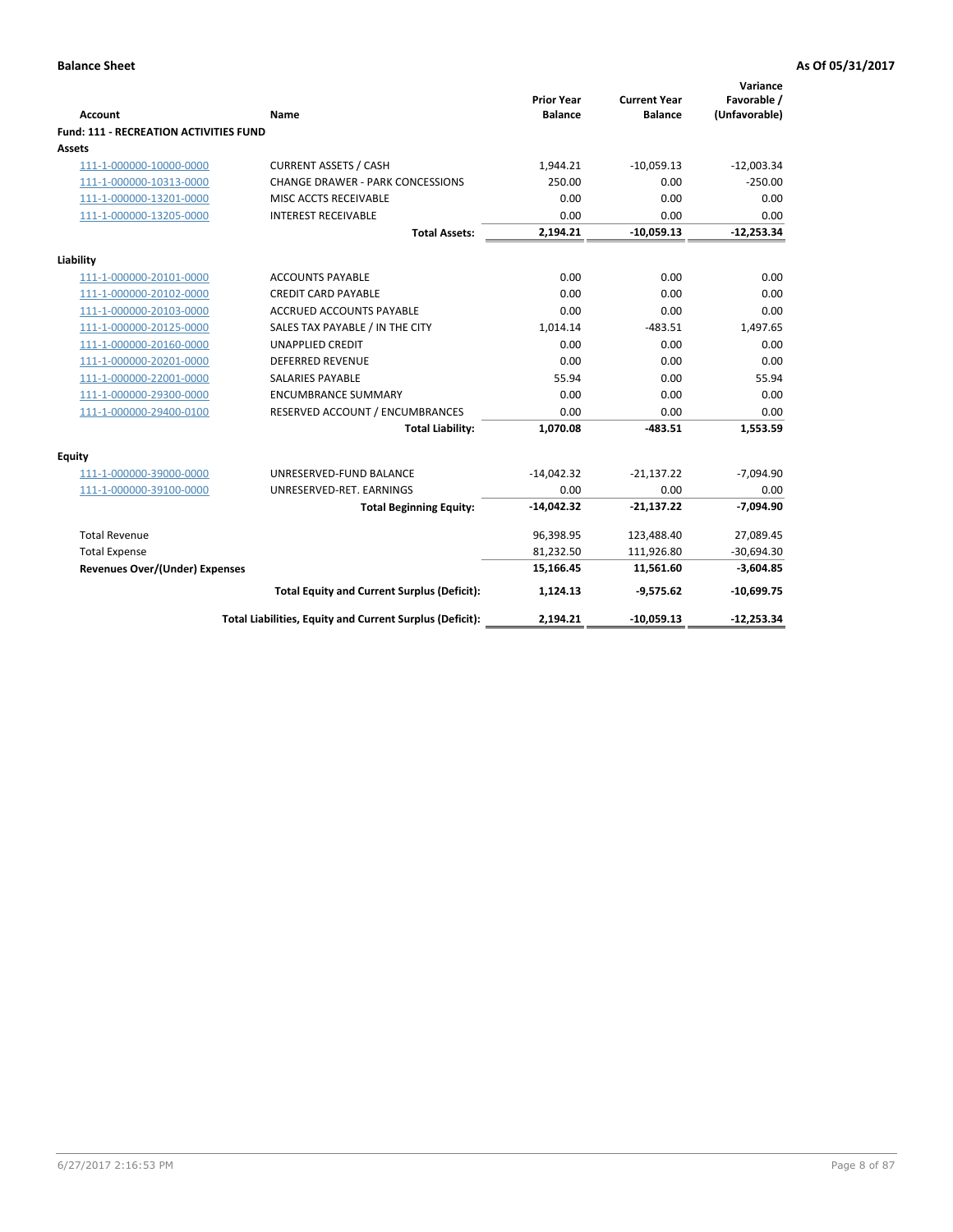|                                       |                                                          |                                     |                                       | Variance                     |
|---------------------------------------|----------------------------------------------------------|-------------------------------------|---------------------------------------|------------------------------|
| <b>Account</b>                        | Name                                                     | <b>Prior Year</b><br><b>Balance</b> | <b>Current Year</b><br><b>Balance</b> | Favorable /<br>(Unfavorable) |
| Fund: 112 - GUN RANGE FUND            |                                                          |                                     |                                       |                              |
| <b>Assets</b>                         |                                                          |                                     |                                       |                              |
| 112-1-000000-10000-0000               | <b>CURRENT ASSETS / CASH</b>                             | 23,847.74                           | 28,573.76                             | 4,726.02                     |
| 112-1-000000-13201-0000               | MISC ACCTS RECEIVABLE                                    | 0.00                                | 0.00                                  | 0.00                         |
|                                       | <b>Total Assets:</b>                                     | 23,847.74                           | 28,573.76                             | 4,726.02                     |
| Liability                             |                                                          |                                     |                                       |                              |
| 112-1-000000-20101-0000               | <b>ACCOUNTS PAYABLE</b>                                  | 0.00                                | 0.00                                  | 0.00                         |
| 112-1-000000-20103-0000               | <b>ACCRUED ACCOUNTS PAYABLE</b>                          | 0.00                                | 0.00                                  | 0.00                         |
| 112-1-000000-20160-0000               | <b>UNAPPLIED CREDIT</b>                                  | 0.00                                | 0.00                                  | 0.00                         |
| 112-1-000000-21001-0000               | <b>GENERAL FUND / GENERAL FUND</b>                       | 0.00                                | 0.00                                  | 0.00                         |
| 112-1-000000-29300-0000               | <b>ENCUMBRANCE SUMMARY</b>                               | 0.00                                | 0.00                                  | 0.00                         |
| 112-1-000000-29400-0100               | RESERVED ACCOUNT / ENCUMBRANCES                          | 0.00                                | 0.00                                  | 0.00                         |
|                                       | <b>Total Liability:</b>                                  | 0.00                                | 0.00                                  | 0.00                         |
| Equity                                |                                                          |                                     |                                       |                              |
| 112-1-000000-39000-0000               | UNRESERVED-FUND BALANCE                                  | 22,713.63                           | 26,256.56                             | 3,542.93                     |
| 112-1-000000-39100-0000               | UNRESERVED-RET. EARNINGS                                 | 0.00                                | 0.00                                  | 0.00                         |
|                                       | <b>Total Beginning Equity:</b>                           | 22,713.63                           | 26,256.56                             | 3,542.93                     |
| <b>Total Revenue</b>                  |                                                          | 1,647.23                            | 2,879.65                              | 1,232.42                     |
| <b>Total Expense</b>                  |                                                          | 513.12                              | 562.45                                | $-49.33$                     |
| <b>Revenues Over/(Under) Expenses</b> |                                                          | 1,134.11                            | 2,317.20                              | 1,183.09                     |
|                                       | <b>Total Equity and Current Surplus (Deficit):</b>       | 23,847.74                           | 28,573.76                             | 4,726.02                     |
|                                       | Total Liabilities, Equity and Current Surplus (Deficit): | 23,847.74                           | 28,573.76                             | 4,726.02                     |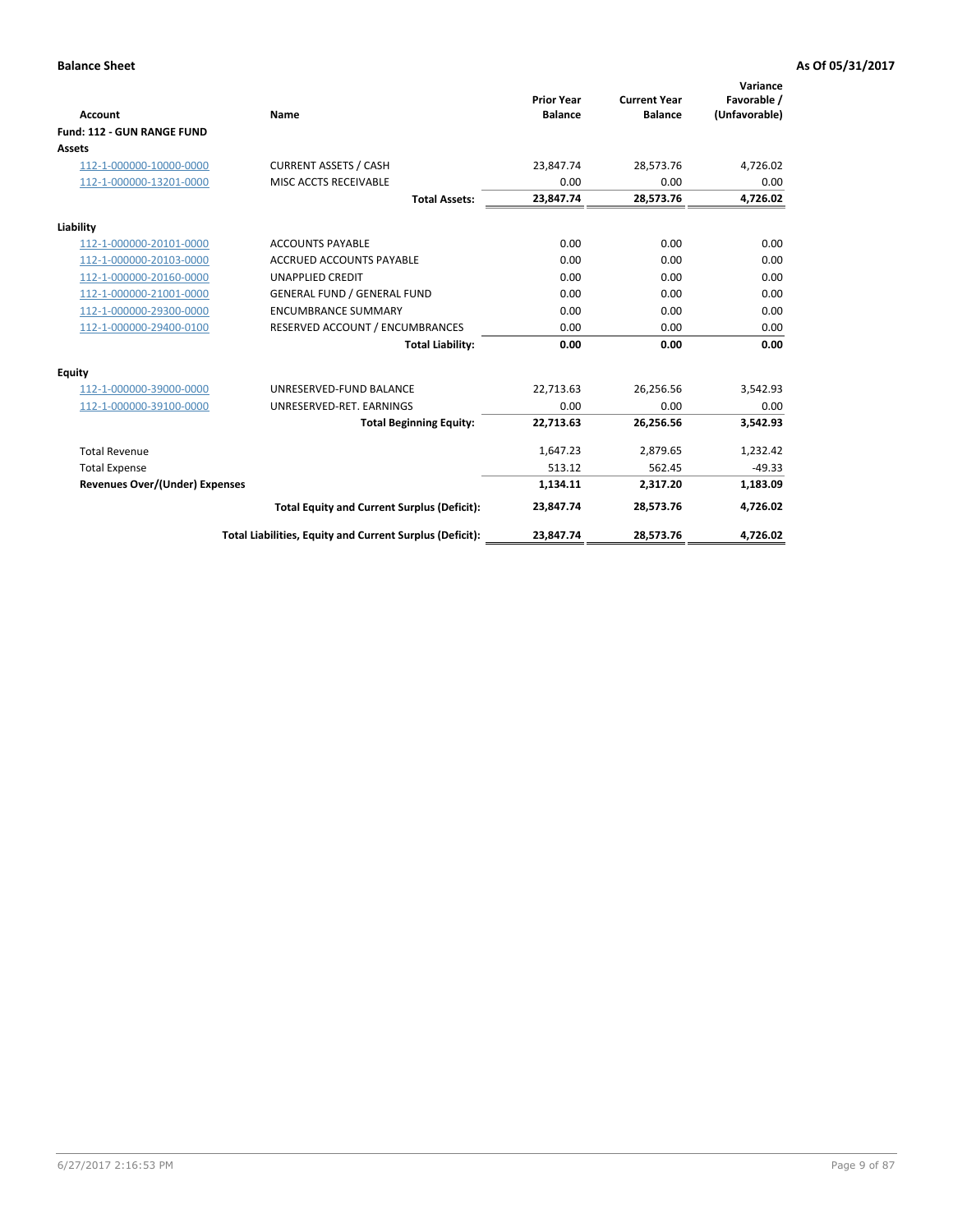| <b>Account</b>                                     | Name                                                     | <b>Prior Year</b><br><b>Balance</b> | <b>Current Year</b><br><b>Balance</b> | Variance<br>Favorable /<br>(Unfavorable) |
|----------------------------------------------------|----------------------------------------------------------|-------------------------------------|---------------------------------------|------------------------------------------|
| Fund: 113 - HOTEL / MOTEL OCCUPANCY TAX FUND       |                                                          |                                     |                                       |                                          |
| Assets                                             |                                                          |                                     |                                       |                                          |
| 113-1-000000-10000-0000                            | <b>CURRENT ASSETS / CASH</b>                             | 356,627.28                          | 502,434.98                            | 145,807.70                               |
| 113-1-000000-13101-0000                            | TAX RECEIVABLE-CURRENT                                   | 0.00                                | 0.00                                  | 0.00                                     |
| 113-1-000000-13201-0000                            | MISC ACCTS RECEIVABLE                                    | 0.00                                | 0.00                                  | 0.00                                     |
| 113-1-000000-13202-0000                            | <b>EMPLOYEE ADVANCES</b>                                 | 0.00                                | 0.00                                  | 0.00                                     |
| 113-1-000000-13203-0000                            | NON-CURRENT ASSETS / PREPAYMENTS                         | 0.00                                | 0.00                                  | 0.00                                     |
| 113-1-000000-13205-0000                            | <b>INTEREST RECEIVABLE</b>                               | 0.00                                | 0.00                                  | 0.00                                     |
|                                                    | <b>Total Assets:</b>                                     | 356,627.28                          | 502,434.98                            | 145,807.70                               |
|                                                    |                                                          |                                     |                                       |                                          |
| Liability                                          | <b>ACCOUNTS PAYABLE</b>                                  | 0.00                                | 0.00                                  | 0.00                                     |
| 113-1-000000-20101-0000<br>113-1-000000-20102-0000 | <b>CREDIT CARD PAYABLE</b>                               | 0.00                                | 0.00                                  | 0.00                                     |
| 113-1-000000-20103-0000                            | <b>ACCRUED ACCOUNTS PAYABLE</b>                          | 0.00                                | 0.00                                  | 0.00                                     |
| 113-1-000000-20144-0000                            | SPECIAL EVENT DONATIONS                                  | 0.00                                | 0.00                                  | 0.00                                     |
|                                                    | <b>SALARIES PAYABLE</b>                                  | 1,360.32                            | 1,622.86                              | $-262.54$                                |
| 113-1-000000-22001-0000                            |                                                          | 0.00                                |                                       |                                          |
| 113-1-000000-24001-0000                            | O/S CHECKS PAYABLE                                       |                                     | 0.00                                  | 0.00                                     |
| 113-1-000000-29300-0000                            | <b>ENCUMBRANCE SUMMARY</b>                               | 0.00                                | 0.00                                  | 0.00                                     |
| 113-1-000000-29400-0100                            | RESERVED ACCOUNT / ENCUMBRANCES                          | 0.00                                | 0.00                                  | 0.00                                     |
|                                                    | <b>Total Liability:</b>                                  | 1,360.32                            | 1,622.86                              | $-262.54$                                |
| Equity                                             |                                                          |                                     |                                       |                                          |
| 113-1-000000-39000-0000                            | UNRESERVED-FUND BALANCE                                  | 347,652.06                          | 417,432.34                            | 69,780.28                                |
|                                                    | <b>Total Beginning Equity:</b>                           | 347,652.06                          | 417,432.34                            | 69,780.28                                |
| <b>Total Revenue</b>                               |                                                          | 350,920.94                          | 392,940.76                            | 42,019.82                                |
| <b>Total Expense</b>                               |                                                          | 343,306.04                          | 309,560.98                            | 33,745.06                                |
| <b>Revenues Over/(Under) Expenses</b>              |                                                          | 7,614.90                            | 83,379.78                             | 75,764.88                                |
|                                                    | <b>Total Equity and Current Surplus (Deficit):</b>       | 355,266.96                          | 500,812.12                            | 145,545.16                               |
|                                                    | Total Liabilities, Equity and Current Surplus (Deficit): | 356,627.28                          | 502,434.98                            | 145,807.70                               |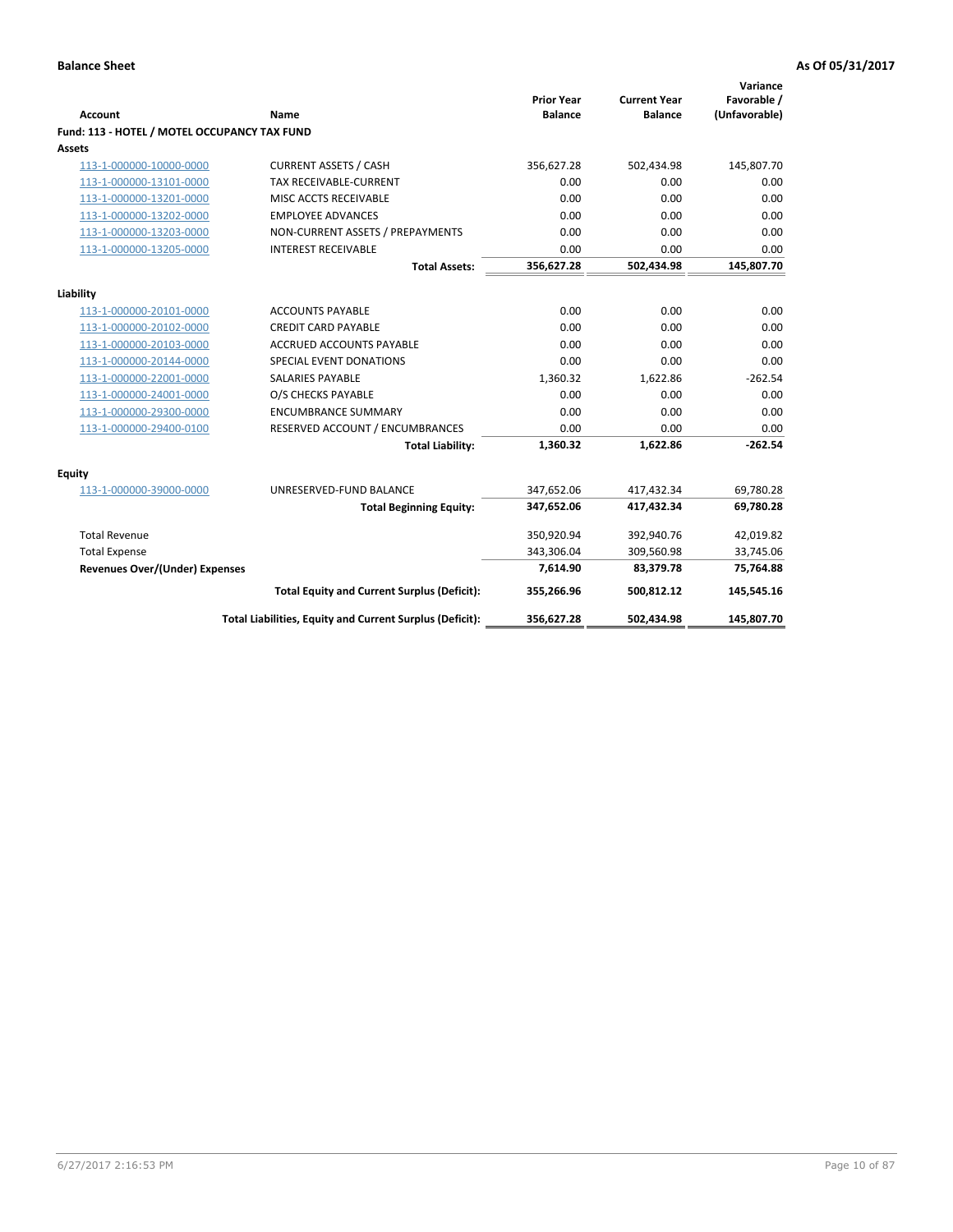| <b>Account</b>                           | Name                                                     | <b>Prior Year</b><br><b>Balance</b> | <b>Current Year</b><br><b>Balance</b> | Variance<br>Favorable /<br>(Unfavorable) |
|------------------------------------------|----------------------------------------------------------|-------------------------------------|---------------------------------------|------------------------------------------|
| <b>Fund: 114 - VENUE MANAGEMENT FUND</b> |                                                          |                                     |                                       |                                          |
| Assets                                   |                                                          |                                     |                                       |                                          |
| 114-1-000000-10000-0000                  | <b>CURRENT ASSETS / CASH</b>                             | $-170,729.47$                       | $-206,766.09$                         | $-36,036.62$                             |
| 114-1-000000-10311-0000                  | CASH / PETTY CASH/CHANGE DRAWERS                         | 200.00                              | 200.00                                | 0.00                                     |
| 114-1-000000-13201-0000                  | MISC ACCTS RECEIVABLE                                    | 0.00                                | 0.00                                  | 0.00                                     |
| 114-1-000000-13203-0000                  | NON-CURRENT ASSETS / PREPAYMENTS                         | 0.00                                | 0.00                                  | 0.00                                     |
| 114-1-000000-13205-0000                  | <b>INTEREST RECEIVABLE</b>                               | 0.00                                | 0.00                                  | 0.00                                     |
|                                          | <b>Total Assets:</b>                                     | $-170,529.47$                       | $-206,566.09$                         | $-36,036.62$                             |
| Liability                                |                                                          |                                     |                                       |                                          |
| 114-1-000000-20101-0000                  | <b>ACCOUNTS PAYABLE</b>                                  | $-505.60$                           | 0.00                                  | $-505.60$                                |
| 114-1-000000-20102-0000                  | <b>CREDIT CARD PAYABLE</b>                               | 0.00                                | 0.00                                  | 0.00                                     |
| 114-1-000000-20103-0000                  | ACCRUED ACCOUNTS PAYABLE                                 | 0.00                                | 0.00                                  | 0.00                                     |
| 114-1-000000-20125-0000                  | SALES TAX PAYABLE / IN THE CITY                          | 0.00                                | $-113.36$                             | 113.36                                   |
| 114-1-000000-20150-0000                  | <b>TICKET SALE SHARING</b>                               | 120.00                              | 12,286.74                             | $-12,166.74$                             |
| 114-1-000000-20151-0000                  | <b>SOUND &amp; LIGHTING</b>                              | $-680.00$                           | 0.00                                  | $-680.00$                                |
| 114-1-000000-20160-0000                  | <b>UNAPPLIED CREDIT</b>                                  | 0.00                                | 0.00                                  | 0.00                                     |
| 114-1-000000-20201-0000                  | <b>DEFERRED REVENUE</b>                                  | 0.00                                | 0.00                                  | 0.00                                     |
| 114-1-000000-22001-0000                  | SALARIES PAYABLE                                         | 1,072.95                            | 1,082.08                              | $-9.13$                                  |
| 114-1-000000-24010-0000                  | <b>CIVIC CENTER DEPOSITS</b>                             | 5,285.00                            | 6,400.00                              | $-1,115.00$                              |
| 114-1-000000-24012-0000                  | <b>AUDITORIUM DEPOSITS</b>                               | 4,650.00                            | 5,500.00                              | $-850.00$                                |
| 114-1-000000-29300-0000                  | <b>ENCUMBRANCE SUMMARY</b>                               | 0.00                                | 0.00                                  | 0.00                                     |
| 114-1-000000-29400-0000                  | RESERVED ACCOUNT / ENCUMBRANCES                          | 0.00                                | 0.00                                  | 0.00                                     |
|                                          | <b>Total Liability:</b>                                  | 9,942.35                            | 25,155.46                             | $-15,213.11$                             |
|                                          |                                                          |                                     |                                       |                                          |
| Equity                                   |                                                          |                                     |                                       |                                          |
| 114-1-000000-39000-0000                  | UNRESERVED-FUND BALANCE                                  | $-114,485.64$                       | $-196,531.63$                         | $-82,045.99$                             |
|                                          | <b>Total Beginning Equity:</b>                           | $-114,485.64$                       | $-196,531.63$                         | $-82,045.99$                             |
| <b>Total Revenue</b>                     |                                                          | 153,237.08                          | 112,498.90                            | $-40,738.18$                             |
| <b>Total Expense</b>                     |                                                          | 219,223.26                          | 147,688.82                            | 71,534.44                                |
| <b>Revenues Over/(Under) Expenses</b>    |                                                          | $-65,986.18$                        | $-35,189.92$                          | 30,796.26                                |
|                                          | <b>Total Equity and Current Surplus (Deficit):</b>       | $-180,471.82$                       | $-231,721.55$                         | $-51,249.73$                             |
|                                          | Total Liabilities, Equity and Current Surplus (Deficit): | -170,529.47                         | -206,566.09                           | $-36.036.62$                             |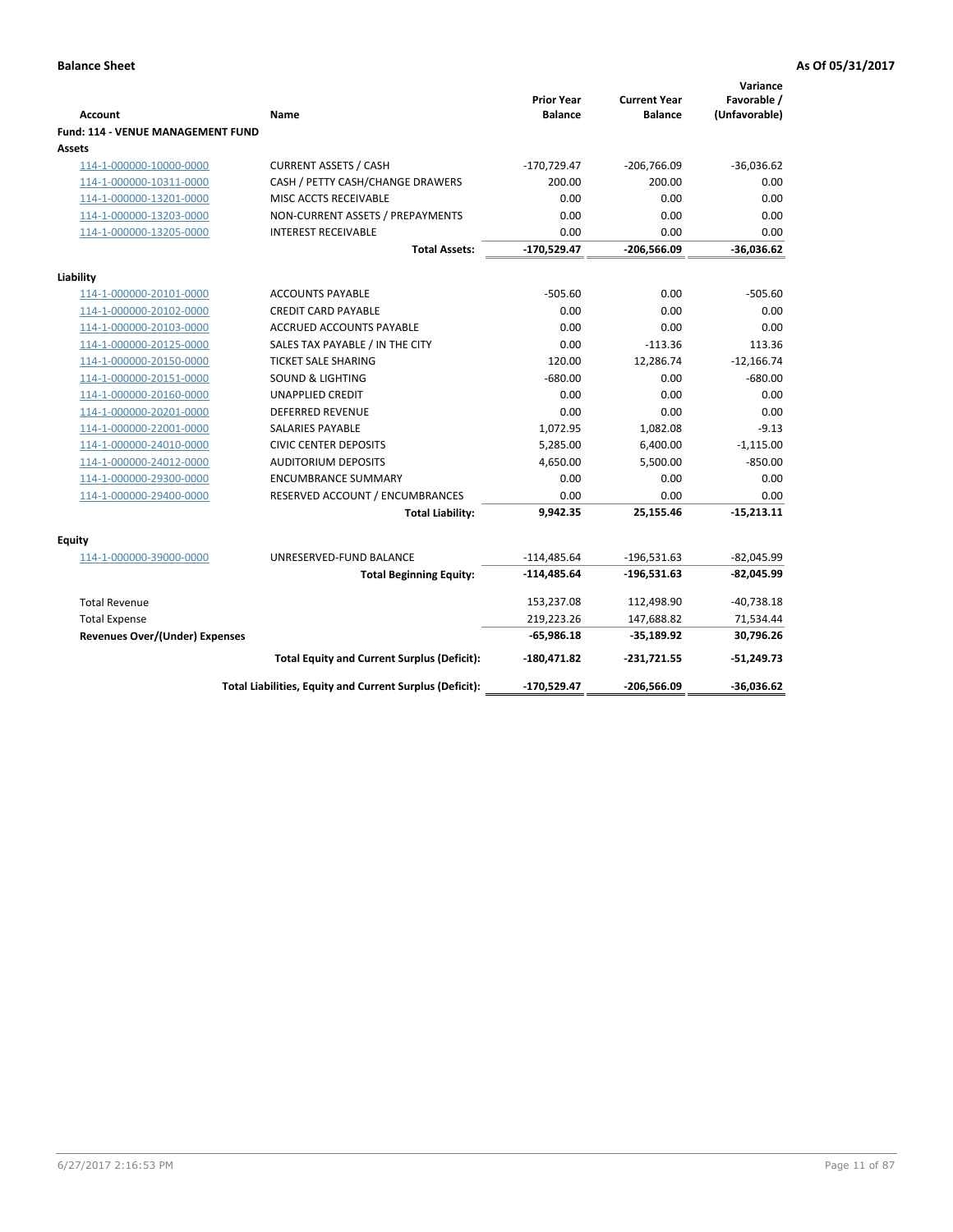| <b>Account</b>                        | <b>Name</b>                                              | <b>Prior Year</b><br><b>Balance</b> | <b>Current Year</b><br><b>Balance</b> | Variance<br>Favorable /<br>(Unfavorable) |
|---------------------------------------|----------------------------------------------------------|-------------------------------------|---------------------------------------|------------------------------------------|
| Fund: 115 - TIRZ FUND                 |                                                          |                                     |                                       |                                          |
| <b>Assets</b>                         |                                                          |                                     |                                       |                                          |
| 115-1-000000-10000-0000               | <b>CURRENT ASSETS / CASH</b>                             | 0.00                                | 0.00                                  | 0.00                                     |
| 115-1-000000-13101-0000               | <b>TAX RECEIVABLE-CURRENT</b>                            | 0.00                                | 0.00                                  | 0.00                                     |
| 115-1-000000-13102-0000               | <b>TAXES REC-DELINQUENT</b>                              | 0.00                                | 0.00                                  | 0.00                                     |
| 115-1-000000-13103-0000               | ALLOW FOR UNCOLLECT TAXES                                | 0.00                                | 0.00                                  | 0.00                                     |
| 115-1-000000-13201-0000               | <b>MISC ACCTS RECEIVABLE</b>                             | 0.00                                | 0.00                                  | 0.00                                     |
| 115-1-000000-13205-0000               | <b>INTEREST RECEIVABLE</b>                               | 0.00                                | 0.00                                  | 0.00                                     |
|                                       | <b>Total Assets:</b>                                     | 0.00                                | 0.00                                  | 0.00                                     |
| Liability                             |                                                          |                                     |                                       |                                          |
| 115-1-000000-20101-0000               | <b>ACCOUNTS PAYABLE</b>                                  | 0.00                                | 0.00                                  | 0.00                                     |
| 115-1-000000-20103-0000               | <b>ACCRUED ACCOUNTS PAYABLE</b>                          | 0.00                                | 0.00                                  | 0.00                                     |
| 115-1-000000-20203-0000               | <b>DEFERRED TAX REVENUE</b>                              | 0.00                                | 0.00                                  | 0.00                                     |
| 115-1-000000-29300-0000               | <b>ENCUMBRANCE SUMMARY</b>                               | 0.00                                | 0.00                                  | 0.00                                     |
| 115-1-000000-29400-0100               | RESERVED ACCOUNT / ENCUMBRANCES                          | 0.00                                | 0.00                                  | 0.00                                     |
|                                       | <b>Total Liability:</b>                                  | 0.00                                | 0.00                                  | 0.00                                     |
| <b>Equity</b>                         |                                                          |                                     |                                       |                                          |
| 115-1-000000-39000-0000               | UNRESERVED-FUND BALANCE                                  | 0.00                                | 0.00                                  | 0.00                                     |
| 115-1-000000-39100-0000               | UNRESERVED-RET. EARNINGS                                 | 0.00                                | 0.00                                  | 0.00                                     |
|                                       | <b>Total Beginning Equity:</b>                           | 0.00                                | 0.00                                  | 0.00                                     |
| <b>Total Revenue</b>                  |                                                          | 0.00                                | 0.00                                  | 0.00                                     |
| <b>Total Expense</b>                  |                                                          | 0.00                                | 0.00                                  | 0.00                                     |
| <b>Revenues Over/(Under) Expenses</b> |                                                          | 0.00                                | 0.00                                  | 0.00                                     |
|                                       | <b>Total Equity and Current Surplus (Deficit):</b>       | 0.00                                | 0.00                                  | 0.00                                     |
|                                       | Total Liabilities, Equity and Current Surplus (Deficit): | 0.00                                | 0.00                                  | 0.00                                     |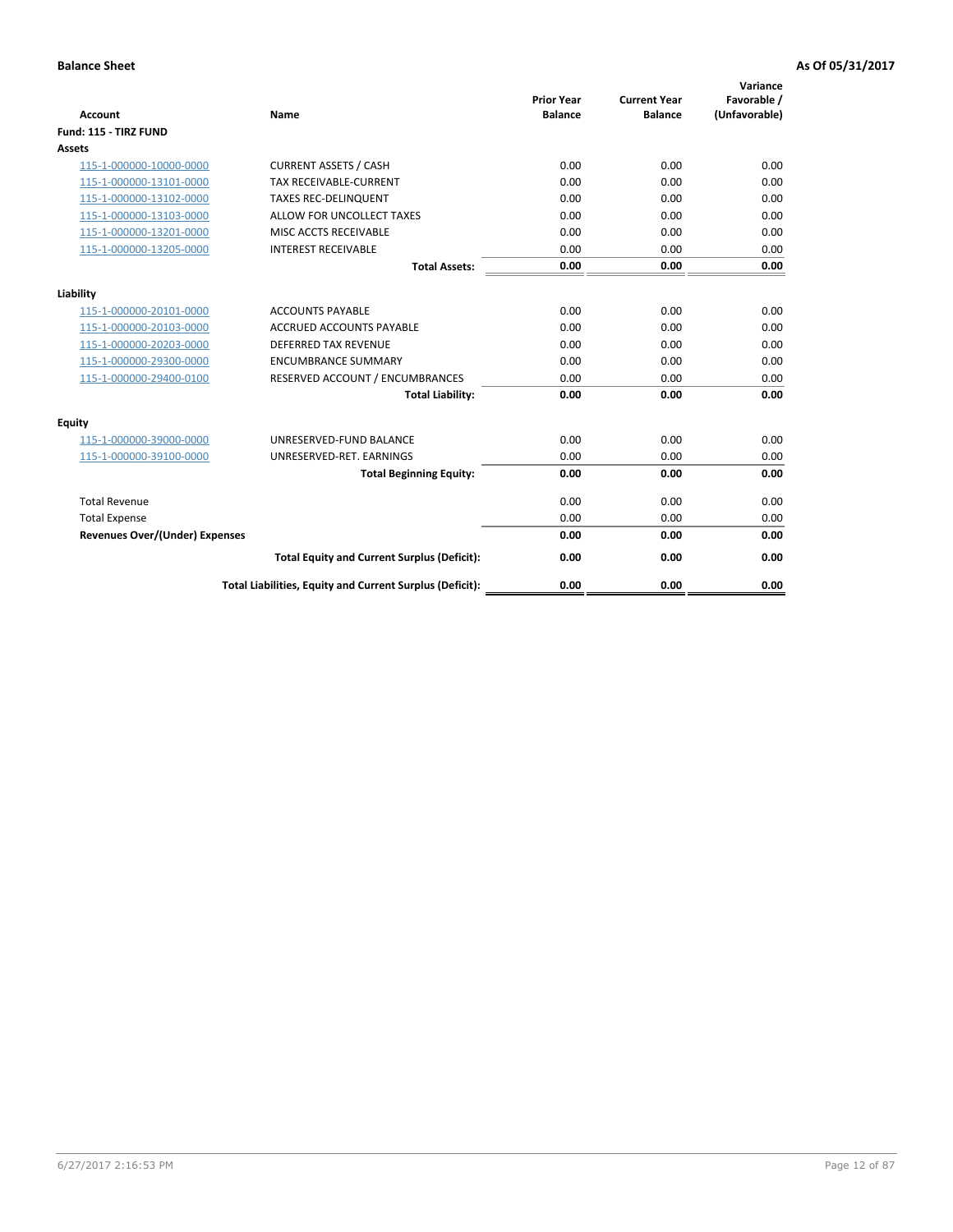| <b>Account</b>                        | Name                                                     | <b>Prior Year</b><br><b>Balance</b> | <b>Current Year</b><br><b>Balance</b> | Variance<br>Favorable /<br>(Unfavorable) |
|---------------------------------------|----------------------------------------------------------|-------------------------------------|---------------------------------------|------------------------------------------|
| Fund: 116 - ROADWAY IMPACT FEE 1      |                                                          |                                     |                                       |                                          |
| <b>Assets</b>                         |                                                          |                                     |                                       |                                          |
| 116-1-000000-10000-0000               | <b>CURRENT ASSETS / CASH</b>                             | 13,101.68                           | 13,129.19                             | 27.51                                    |
| 116-1-000000-13201-0000               | MISC ACCTS RECEIVABLE                                    | 0.00                                | 0.00                                  | 0.00                                     |
| 116-1-000000-13205-0000               | <b>INTEREST RECEIVABLE</b>                               | 0.00                                | 0.00                                  | 0.00                                     |
|                                       | <b>Total Assets:</b>                                     | 13,101.68                           | 13,129.19                             | 27.51                                    |
| Liability                             |                                                          |                                     |                                       |                                          |
| 116-1-000000-20101-0000               | <b>ACCOUNTS PAYABLE</b>                                  | 0.00                                | 0.00                                  | 0.00                                     |
| 116-1-000000-20103-0000               | <b>ACCRUED ACCOUNTS PAYABLE</b>                          | 0.00                                | 0.00                                  | 0.00                                     |
|                                       | <b>Total Liability:</b>                                  | 0.00                                | 0.00                                  | 0.00                                     |
| <b>Equity</b>                         |                                                          |                                     |                                       |                                          |
| 116-1-000000-39000-0000               | UNRESERVED-FUND BALANCE                                  | 0.00                                | 0.00                                  | 0.00                                     |
| 116-1-000000-39100-0000               | UNRESERVED-RET. EARNINGS                                 | 13,089.18                           | 13,121.26                             | 32.08                                    |
|                                       | <b>Total Beginning Equity:</b>                           | 13.089.18                           | 13,121.26                             | 32.08                                    |
| <b>Total Revenue</b>                  |                                                          | 25.29                               | 13.71                                 | $-11.58$                                 |
| <b>Total Expense</b>                  |                                                          | 12.79                               | 5.78                                  | 7.01                                     |
| <b>Revenues Over/(Under) Expenses</b> |                                                          | 12.50                               | 7.93                                  | $-4.57$                                  |
|                                       | <b>Total Equity and Current Surplus (Deficit):</b>       | 13,101.68                           | 13,129.19                             | 27.51                                    |
|                                       | Total Liabilities, Equity and Current Surplus (Deficit): | 13,101.68                           | 13,129.19                             | 27.51                                    |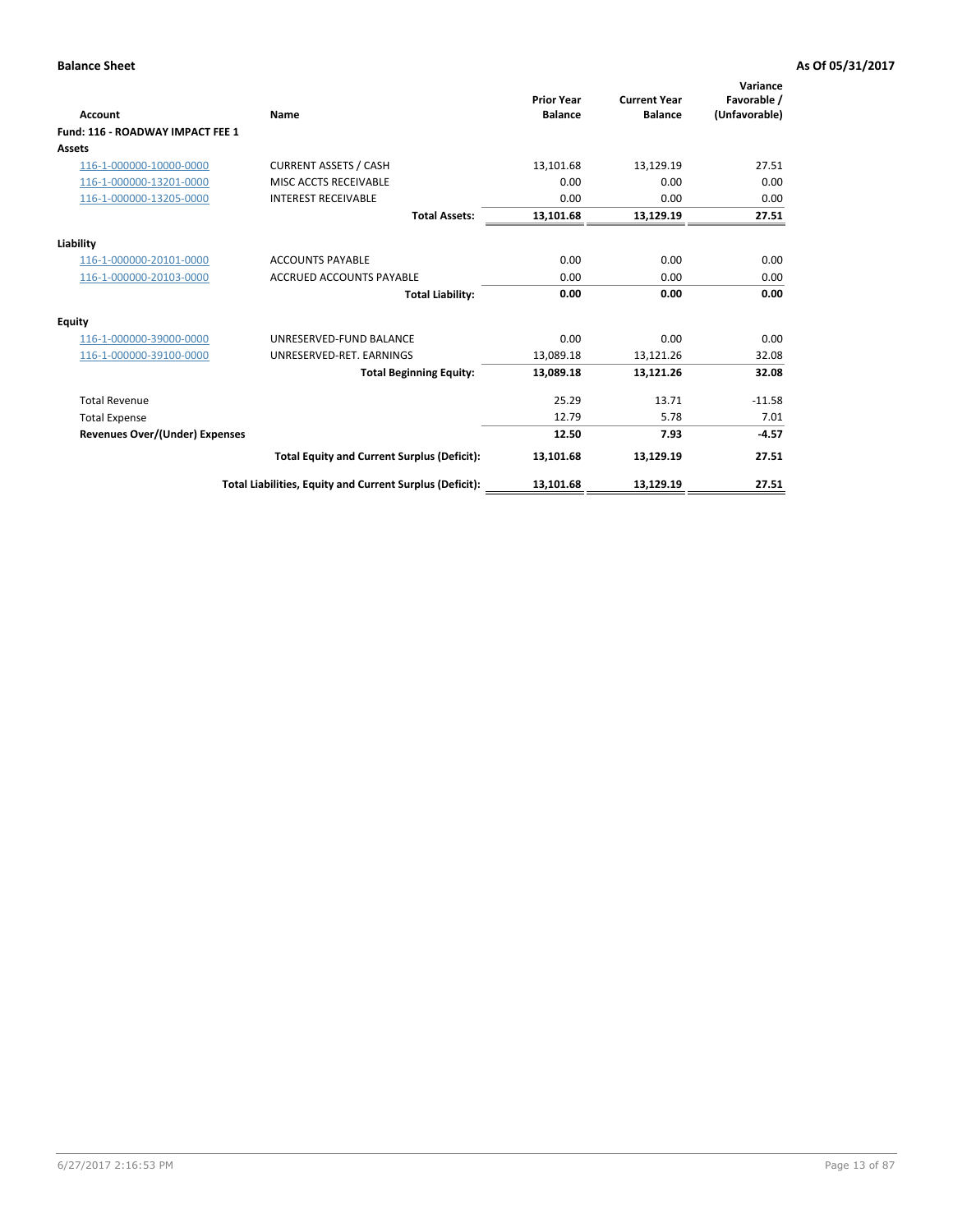| <b>Account</b>                        | Name                                                     | <b>Prior Year</b><br><b>Balance</b> | <b>Current Year</b><br><b>Balance</b> | Variance<br>Favorable /<br>(Unfavorable) |
|---------------------------------------|----------------------------------------------------------|-------------------------------------|---------------------------------------|------------------------------------------|
| Fund: 117 - ROADWAY IMPACT FEE 2      |                                                          |                                     |                                       |                                          |
| <b>Assets</b>                         |                                                          |                                     |                                       |                                          |
| 117-1-000000-10000-0000               | <b>CURRENT ASSETS / CASH</b>                             | 64.65                               | 64.84                                 | 0.19                                     |
| 117-1-000000-13201-0000               | MISC ACCTS RECEIVABLE                                    | 0.00                                | 0.00                                  | 0.00                                     |
| 117-1-000000-13205-0000               | <b>INTEREST RECEIVABLE</b>                               | 0.00                                | 0.00                                  | 0.00                                     |
|                                       | <b>Total Assets:</b>                                     | 64.65                               | 64.84                                 | 0.19                                     |
| Liability                             |                                                          |                                     |                                       |                                          |
| 117-1-000000-20101-0000               | <b>ACCOUNTS PAYABLE</b>                                  | 0.00                                | 0.00                                  | 0.00                                     |
| 117-1-000000-20103-0000               | <b>ACCRUED ACCOUNTS PAYABLE</b>                          | 0.00                                | 0.00                                  | 0.00                                     |
|                                       | <b>Total Liability:</b>                                  | 0.00                                | 0.00                                  | 0.00                                     |
| <b>Equity</b>                         |                                                          |                                     |                                       |                                          |
| 117-1-000000-39000-0000               | UNRESERVED-FUND BALANCE                                  | 0.00                                | 0.00                                  | 0.00                                     |
| 117-1-000000-39100-0000               | UNRESERVED-RET. EARNINGS                                 | 64.58                               | 64.77                                 | 0.19                                     |
|                                       | <b>Total Beginning Equity:</b>                           | 64.58                               | 64.77                                 | 0.19                                     |
| <b>Total Revenue</b>                  |                                                          | 0.13                                | 0.07                                  | $-0.06$                                  |
| <b>Total Expense</b>                  |                                                          | 0.06                                | 0.00                                  | 0.06                                     |
| <b>Revenues Over/(Under) Expenses</b> |                                                          | 0.07                                | 0.07                                  | 0.00                                     |
|                                       | <b>Total Equity and Current Surplus (Deficit):</b>       | 64.65                               | 64.84                                 | 0.19                                     |
|                                       | Total Liabilities, Equity and Current Surplus (Deficit): | 64.65                               | 64.84                                 | 0.19                                     |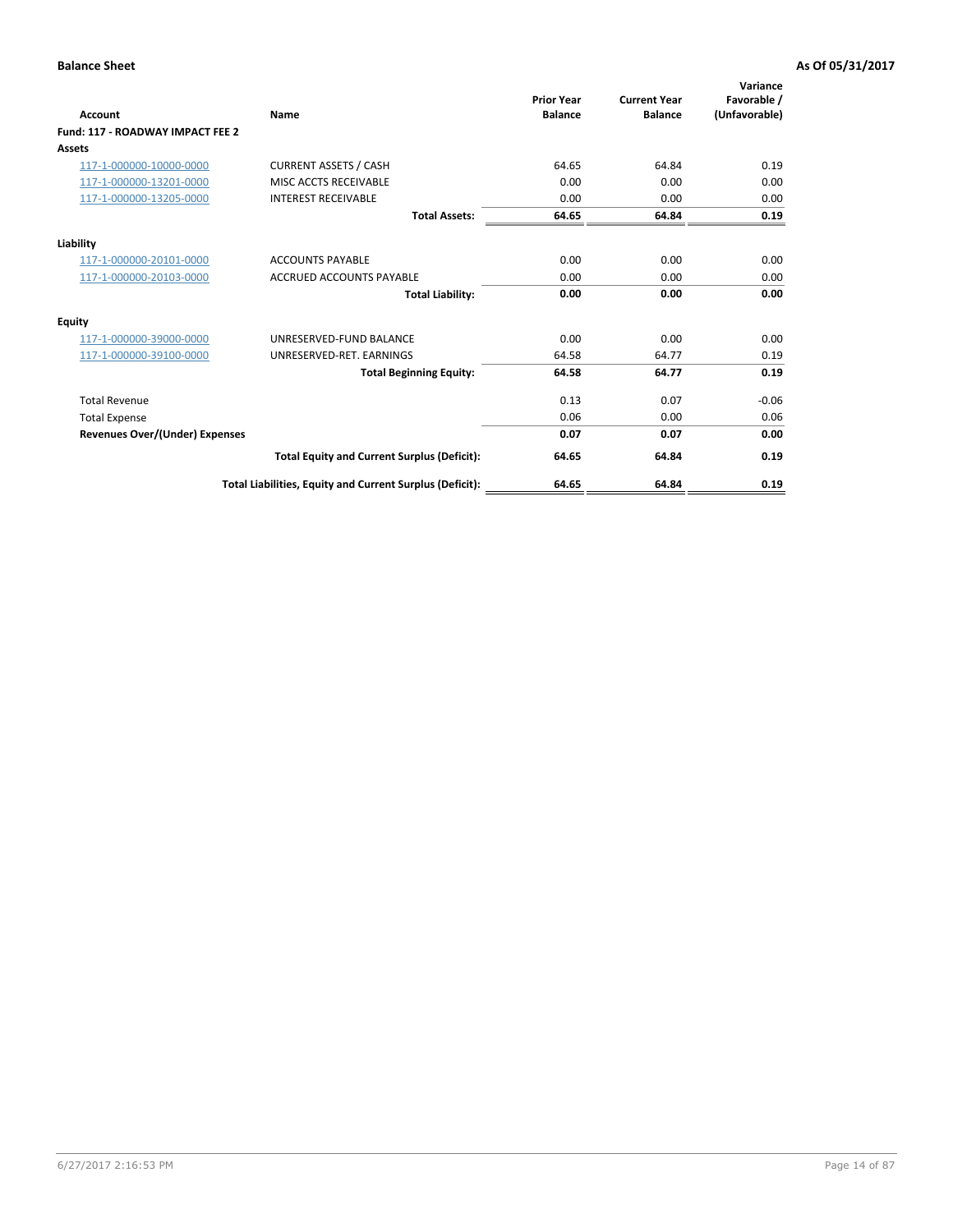| <b>Account</b>                        | Name                                                     | <b>Prior Year</b><br><b>Balance</b> | <b>Current Year</b><br><b>Balance</b> | Variance<br>Favorable /<br>(Unfavorable) |
|---------------------------------------|----------------------------------------------------------|-------------------------------------|---------------------------------------|------------------------------------------|
| Fund: 118 - ROADWAY IMPACT FEE 3      |                                                          |                                     |                                       |                                          |
| Assets                                |                                                          |                                     |                                       |                                          |
| 118-1-000000-10000-0000               | <b>CURRENT ASSETS / CASH</b>                             | 109.75                              | 110.01                                | 0.26                                     |
| 118-1-000000-13201-0000               | MISC ACCTS RECEIVABLE                                    | 0.00                                | 0.00                                  | 0.00                                     |
| 118-1-000000-13205-0000               | <b>INTEREST RECEIVABLE</b>                               | 0.00                                | 0.00                                  | 0.00                                     |
|                                       | <b>Total Assets:</b>                                     | 109.75                              | 110.01                                | 0.26                                     |
| Liability                             |                                                          |                                     |                                       |                                          |
| 118-1-000000-20101-0000               | <b>ACCOUNTS PAYABLE</b>                                  | 0.00                                | 0.00                                  | 0.00                                     |
| 118-1-000000-20103-0000               | <b>ACCRUED ACCOUNTS PAYABLE</b>                          | 0.00                                | 0.00                                  | 0.00                                     |
|                                       | <b>Total Liability:</b>                                  | 0.00                                | 0.00                                  | 0.00                                     |
| <b>Equity</b>                         |                                                          |                                     |                                       |                                          |
| 118-1-000000-39000-0000               | UNRESERVED-FUND BALANCE                                  | 0.00                                | 0.00                                  | 0.00                                     |
| 118-1-000000-39100-0000               | UNRESERVED-RET. EARNINGS                                 | 109.62                              | 109.92                                | 0.30                                     |
|                                       | <b>Total Beginning Equity:</b>                           | 109.62                              | 109.92                                | 0.30                                     |
| <b>Total Revenue</b>                  |                                                          | 0.22                                | 0.12                                  | $-0.10$                                  |
| <b>Total Expense</b>                  |                                                          | 0.09                                | 0.03                                  | 0.06                                     |
| <b>Revenues Over/(Under) Expenses</b> |                                                          | 0.13                                | 0.09                                  | $-0.04$                                  |
|                                       | <b>Total Equity and Current Surplus (Deficit):</b>       | 109.75                              | 110.01                                | 0.26                                     |
|                                       | Total Liabilities, Equity and Current Surplus (Deficit): | 109.75                              | 110.01                                | 0.26                                     |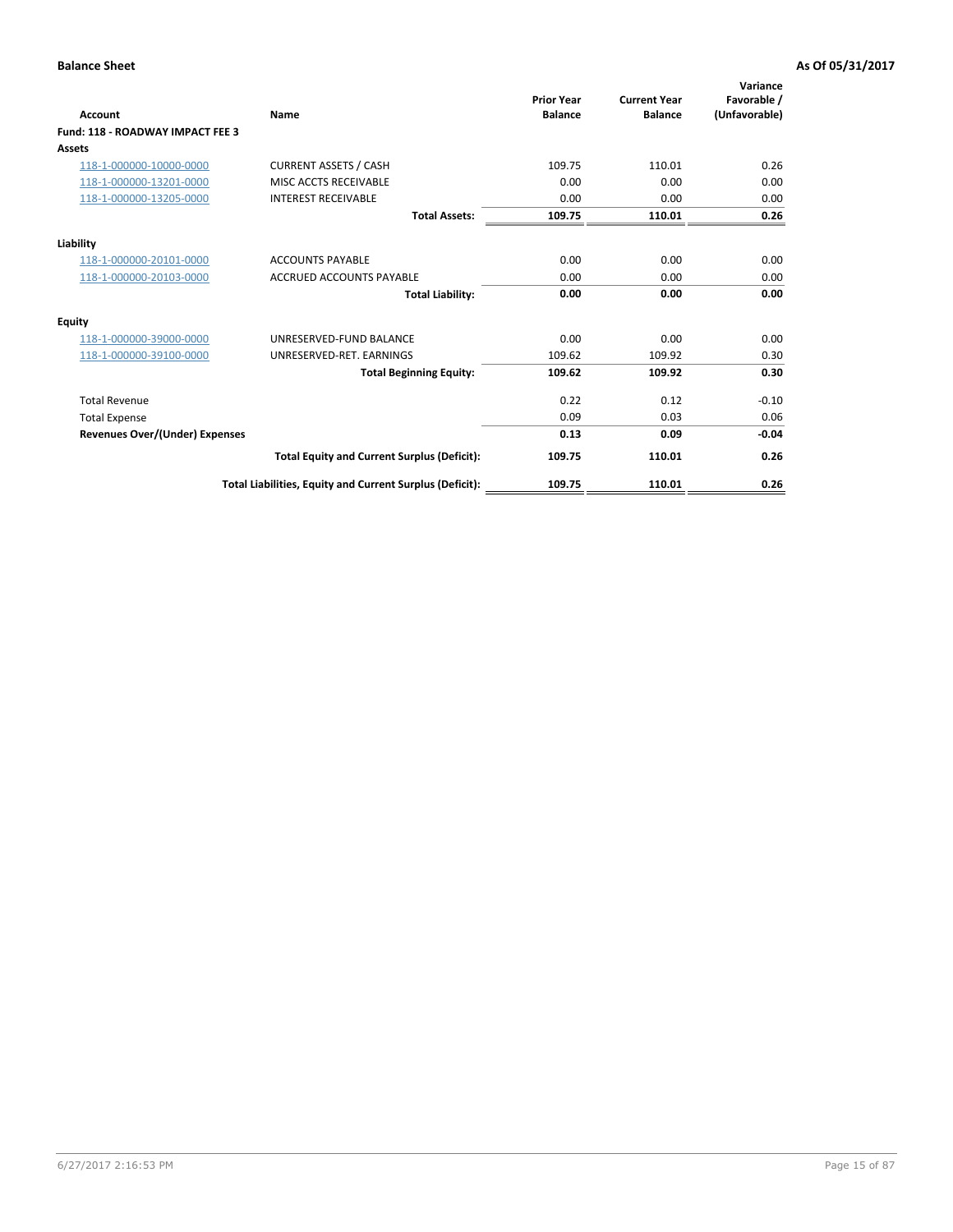| Account                               | <b>Name</b>                                              | <b>Prior Year</b><br><b>Balance</b> | <b>Current Year</b><br><b>Balance</b> | Variance<br>Favorable /<br>(Unfavorable) |
|---------------------------------------|----------------------------------------------------------|-------------------------------------|---------------------------------------|------------------------------------------|
| Fund: 119 - ROADWAY IMPACT FEE 4      |                                                          |                                     |                                       |                                          |
| Assets                                |                                                          |                                     |                                       |                                          |
| 119-1-000000-10000-0000               | <b>CURRENT ASSETS / CASH</b>                             | 4.63                                | 4.63                                  | 0.00                                     |
| 119-1-000000-13201-0000               | <b>MISC ACCTS RECEIVABLE</b>                             | 0.00                                | 0.00                                  | 0.00                                     |
| 119-1-000000-13205-0000               | <b>INTEREST RECEIVABLE</b>                               | 0.00                                | 0.00                                  | 0.00                                     |
|                                       | <b>Total Assets:</b>                                     | 4.63                                | 4.63                                  | 0.00                                     |
| Liability                             |                                                          |                                     |                                       |                                          |
| 119-1-000000-20101-0000               | <b>ACCOUNTS PAYABLE</b>                                  | 0.00                                | 0.00                                  | 0.00                                     |
| 119-1-000000-20103-0000               | <b>ACCRUED ACCOUNTS PAYABLE</b>                          | 0.00                                | 0.00                                  | 0.00                                     |
|                                       | <b>Total Liability:</b>                                  | 0.00                                | 0.00                                  | 0.00                                     |
| Equity                                |                                                          |                                     |                                       |                                          |
| 119-1-000000-39000-0000               | UNRESERVED-FUND BALANCE                                  | 0.00                                | 0.00                                  | 0.00                                     |
| 119-1-000000-39100-0000               | UNRESERVED-RET. EARNINGS                                 | 4.62                                | 4.63                                  | 0.01                                     |
|                                       | <b>Total Beginning Equity:</b>                           | 4.62                                | 4.63                                  | 0.01                                     |
| <b>Total Revenue</b>                  |                                                          | 0.01                                | 0.00                                  | $-0.01$                                  |
| <b>Total Expense</b>                  |                                                          | 0.00                                | 0.00                                  | 0.00                                     |
| <b>Revenues Over/(Under) Expenses</b> |                                                          | 0.01                                | 0.00                                  | $-0.01$                                  |
|                                       | <b>Total Equity and Current Surplus (Deficit):</b>       | 4.63                                | 4.63                                  | 0.00                                     |
|                                       | Total Liabilities, Equity and Current Surplus (Deficit): | 4.63                                | 4.63                                  | 0.00                                     |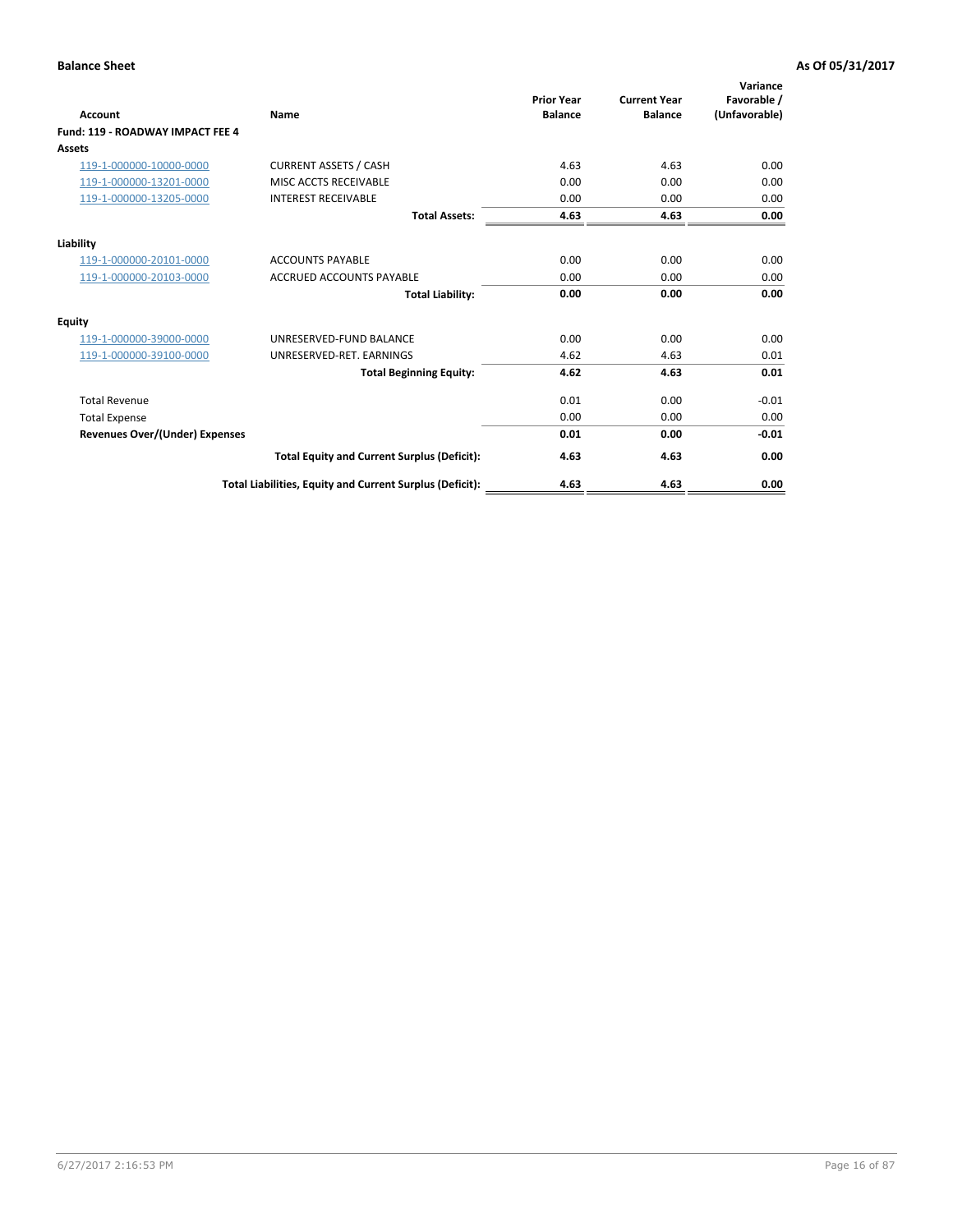|                                                   |                                                          | <b>Prior Year</b> | <b>Current Year</b> | Variance<br>Favorable / |
|---------------------------------------------------|----------------------------------------------------------|-------------------|---------------------|-------------------------|
| <b>Account</b>                                    | Name                                                     | <b>Balance</b>    | <b>Balance</b>      | (Unfavorable)           |
| Fund: 120 - BROWNSFIELD HAZARDOUS WASTE EPA GRANT |                                                          |                   |                     |                         |
| <b>Assets</b>                                     |                                                          |                   |                     |                         |
| 120-1-000000-10000-0000                           | <b>CURRENT ASSETS / CASH</b>                             | 0.00              | 0.00                | 0.00                    |
| 120-1-000000-13201-0000                           | MISC ACCTS RECEIVABLE                                    | 0.00              | 0.00                | 0.00                    |
|                                                   | <b>Total Assets:</b>                                     | 0.00              | 0.00                | 0.00                    |
| Liability                                         |                                                          |                   |                     |                         |
| 120-1-000000-20101-0000                           | <b>ACCOUNTS PAYABLE</b>                                  | 0.00              | 0.00                | 0.00                    |
| 120-1-000000-20102-0000                           | <b>CREDIT CARD PAYABLE</b>                               | 0.00              | 0.00                | 0.00                    |
| 120-1-000000-20902-0000                           | DEFERRED GRANT REVENUE                                   | 0.00              | 0.00                | 0.00                    |
| 120-1-000000-29300-0000                           | <b>ENCUMBRANCE SUMMARY</b>                               | 0.00              | 0.00                | 0.00                    |
| 120-1-000000-29400-0000                           | RESERVED ACCOUNT / ENCUMBRANCES                          | 0.00              | 0.00                | 0.00                    |
|                                                   | <b>Total Liability:</b>                                  | 0.00              | 0.00                | 0.00                    |
| Equity                                            |                                                          |                   |                     |                         |
| 120-1-000000-39000-0000                           | UNRESERVED-FUND BALANCE                                  | 0.00              | 0.00                | 0.00                    |
|                                                   | <b>Total Beginning Equity:</b>                           | 0.00              | 0.00                | 0.00                    |
| <b>Total Revenue</b>                              |                                                          | 0.00              | 0.00                | 0.00                    |
| <b>Total Expense</b>                              |                                                          | 0.00              | 0.00                | 0.00                    |
| Revenues Over/(Under) Expenses                    |                                                          | 0.00              | 0.00                | 0.00                    |
|                                                   | <b>Total Equity and Current Surplus (Deficit):</b>       | 0.00              | 0.00                | 0.00                    |
|                                                   | Total Liabilities, Equity and Current Surplus (Deficit): | 0.00              | 0.00                | 0.00                    |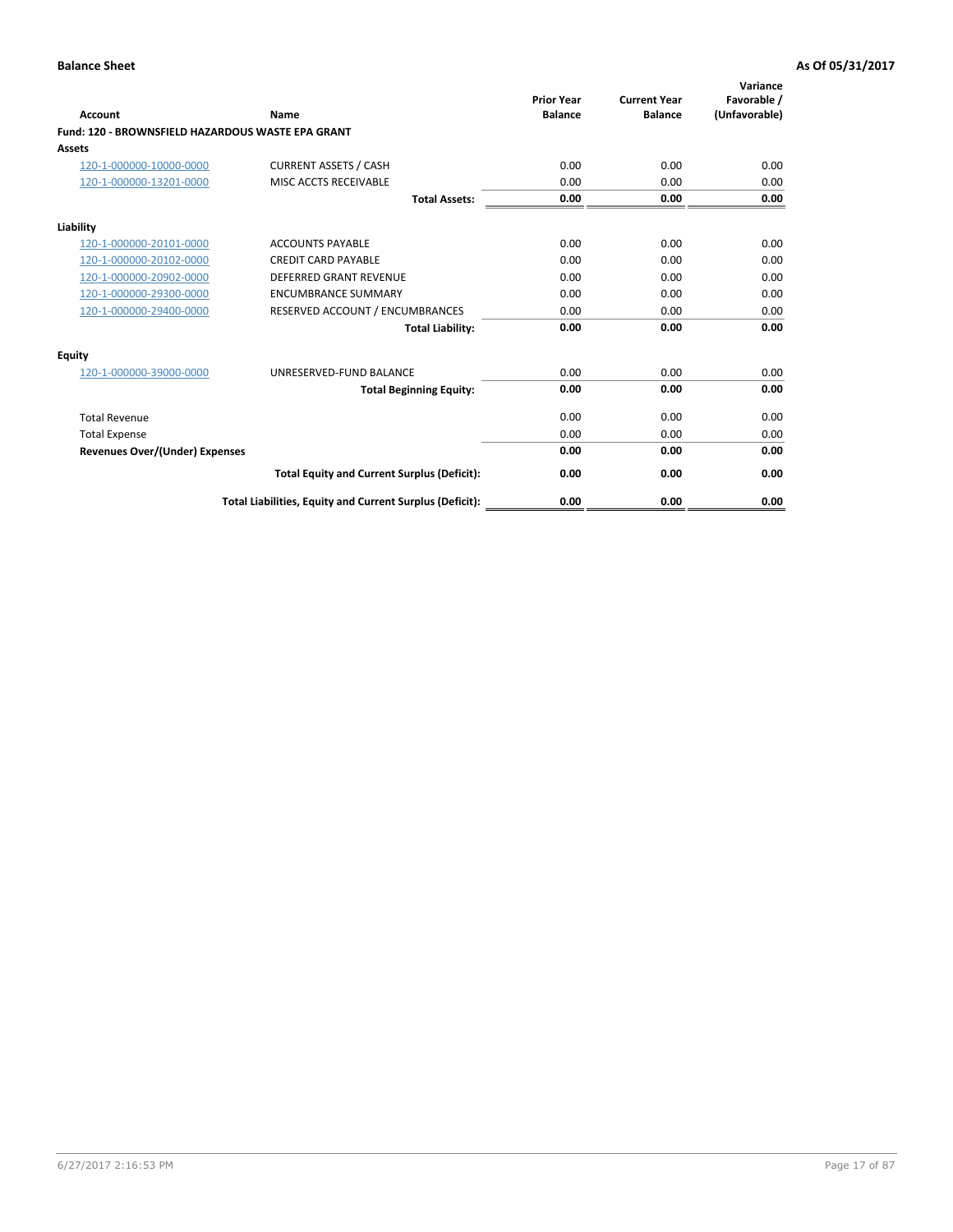| Account                                     | Name                                                     | <b>Prior Year</b><br><b>Balance</b> | <b>Current Year</b><br><b>Balance</b> | Variance<br>Favorable /<br>(Unfavorable) |
|---------------------------------------------|----------------------------------------------------------|-------------------------------------|---------------------------------------|------------------------------------------|
| Fund: 121 - BROWNSFIELD PETROLEUM EPA GRANT |                                                          |                                     |                                       |                                          |
| <b>Assets</b>                               |                                                          |                                     |                                       |                                          |
| 121-1-000000-10000-0000                     | <b>CURRENT ASSETS / CASH</b>                             | 0.00                                | 0.00                                  | 0.00                                     |
| 121-1-000000-13201-0000                     | <b>MISC ACCTS RECEIVABLE</b>                             | 0.00                                | 0.00                                  | 0.00                                     |
|                                             | <b>Total Assets:</b>                                     | 0.00                                | 0.00                                  | 0.00                                     |
| Liability                                   |                                                          |                                     |                                       |                                          |
| 121-1-000000-20101-0000                     | <b>ACCOUNTS PAYABLE</b>                                  | 0.00                                | 0.00                                  | 0.00                                     |
| 121-1-000000-20102-0000                     | <b>CREDIT CARD PAYABLE</b>                               | 0.00                                | 0.00                                  | 0.00                                     |
| 121-1-000000-20103-0000                     | <b>ACCRUED ACCOUNTS PAYABLE</b>                          | 0.00                                | 0.00                                  | 0.00                                     |
| 121-1-000000-20902-0000                     | <b>DEFERRED GRANT REVENUE</b>                            | 0.00                                | 0.00                                  | 0.00                                     |
| 121-1-000000-29300-0000                     | <b>ENCUMBRANCE SUMMARY</b>                               | 0.00                                | 0.00                                  | 0.00                                     |
| 121-1-000000-29400-0000                     | RESERVED ACCOUNT / ENCUMBRANCES                          | 0.00                                | 0.00                                  | 0.00                                     |
|                                             | <b>Total Liability:</b>                                  | 0.00                                | 0.00                                  | 0.00                                     |
| <b>Equity</b>                               |                                                          |                                     |                                       |                                          |
| 121-1-000000-39000-0000                     | UNRESERVED-FUND BALANCE                                  | 15.82                               | 0.00                                  | $-15.82$                                 |
|                                             | <b>Total Beginning Equity:</b>                           | 15.82                               | 0.00                                  | $-15.82$                                 |
| <b>Total Revenue</b>                        |                                                          | $-15.82$                            | 0.00                                  | 15.82                                    |
| <b>Total Expense</b>                        |                                                          | 0.00                                | 0.00                                  | 0.00                                     |
| <b>Revenues Over/(Under) Expenses</b>       |                                                          | $-15.82$                            | 0.00                                  | 15.82                                    |
|                                             | <b>Total Equity and Current Surplus (Deficit):</b>       | 0.00                                | 0.00                                  | 0.00                                     |
|                                             | Total Liabilities, Equity and Current Surplus (Deficit): | 0.00                                | 0.00                                  | 0.00                                     |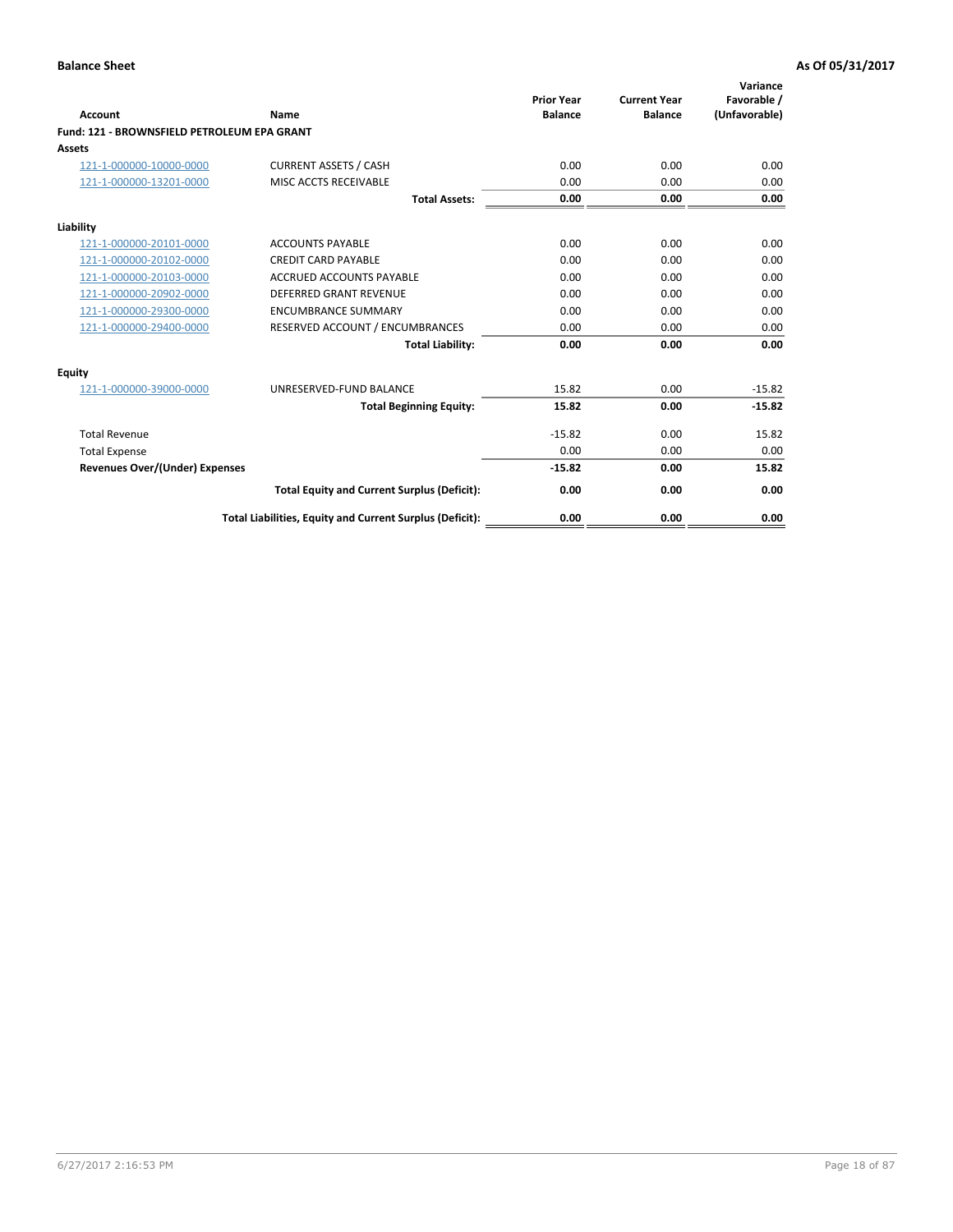| <b>Account</b>                                     | Name                                                     | <b>Prior Year</b><br><b>Balance</b> | <b>Current Year</b><br><b>Balance</b> | Variance<br>Favorable /<br>(Unfavorable) |
|----------------------------------------------------|----------------------------------------------------------|-------------------------------------|---------------------------------------|------------------------------------------|
| Fund: 122 - COPS HIRING PROGRAM GRANT 2010UMWX0308 |                                                          |                                     |                                       |                                          |
| Assets                                             |                                                          |                                     |                                       |                                          |
| 122-1-000000-10000-0000                            | <b>CURRENT ASSETS / CASH</b>                             | 0.00                                | 0.00                                  | 0.00                                     |
| 122-1-000000-13201-0000                            | MISC ACCTS RECEIVABLE                                    | 0.00                                | 0.00                                  | 0.00                                     |
|                                                    | <b>Total Assets:</b>                                     | 0.00                                | 0.00                                  | 0.00                                     |
| Liability                                          |                                                          |                                     |                                       |                                          |
| 122-1-000000-20101-0000                            | <b>ACCOUNTS PAYABLE</b>                                  | 0.00                                | 0.00                                  | 0.00                                     |
| 122-1-000000-20102-0000                            | <b>CREDIT CARD PAYABLE</b>                               | 0.00                                | 0.00                                  | 0.00                                     |
| 122-1-000000-20103-0000                            | <b>ACCRUED ACCOUNTS PAYABLE</b>                          | 0.00                                | 0.00                                  | 0.00                                     |
| 122-1-000000-20902-0000                            | <b>DEFERRED GRANT REVENUE</b>                            | 0.00                                | 0.00                                  | 0.00                                     |
|                                                    | <b>Total Liability:</b>                                  | 0.00                                | 0.00                                  | 0.00                                     |
| Equity                                             |                                                          |                                     |                                       |                                          |
| 122-1-000000-39000-0000                            | UNRESERVED-FUND BALANCE                                  | 0.00                                | 0.00                                  | 0.00                                     |
|                                                    | <b>Total Beginning Equity:</b>                           | 0.00                                | 0.00                                  | 0.00                                     |
| <b>Total Revenue</b>                               |                                                          | 0.00                                | 0.00                                  | 0.00                                     |
| <b>Total Expense</b>                               |                                                          | 0.00                                | 0.00                                  | 0.00                                     |
| <b>Revenues Over/(Under) Expenses</b>              |                                                          | 0.00                                | 0.00                                  | 0.00                                     |
|                                                    | <b>Total Equity and Current Surplus (Deficit):</b>       | 0.00                                | 0.00                                  | 0.00                                     |
|                                                    | Total Liabilities, Equity and Current Surplus (Deficit): | 0.00                                | 0.00                                  | 0.00                                     |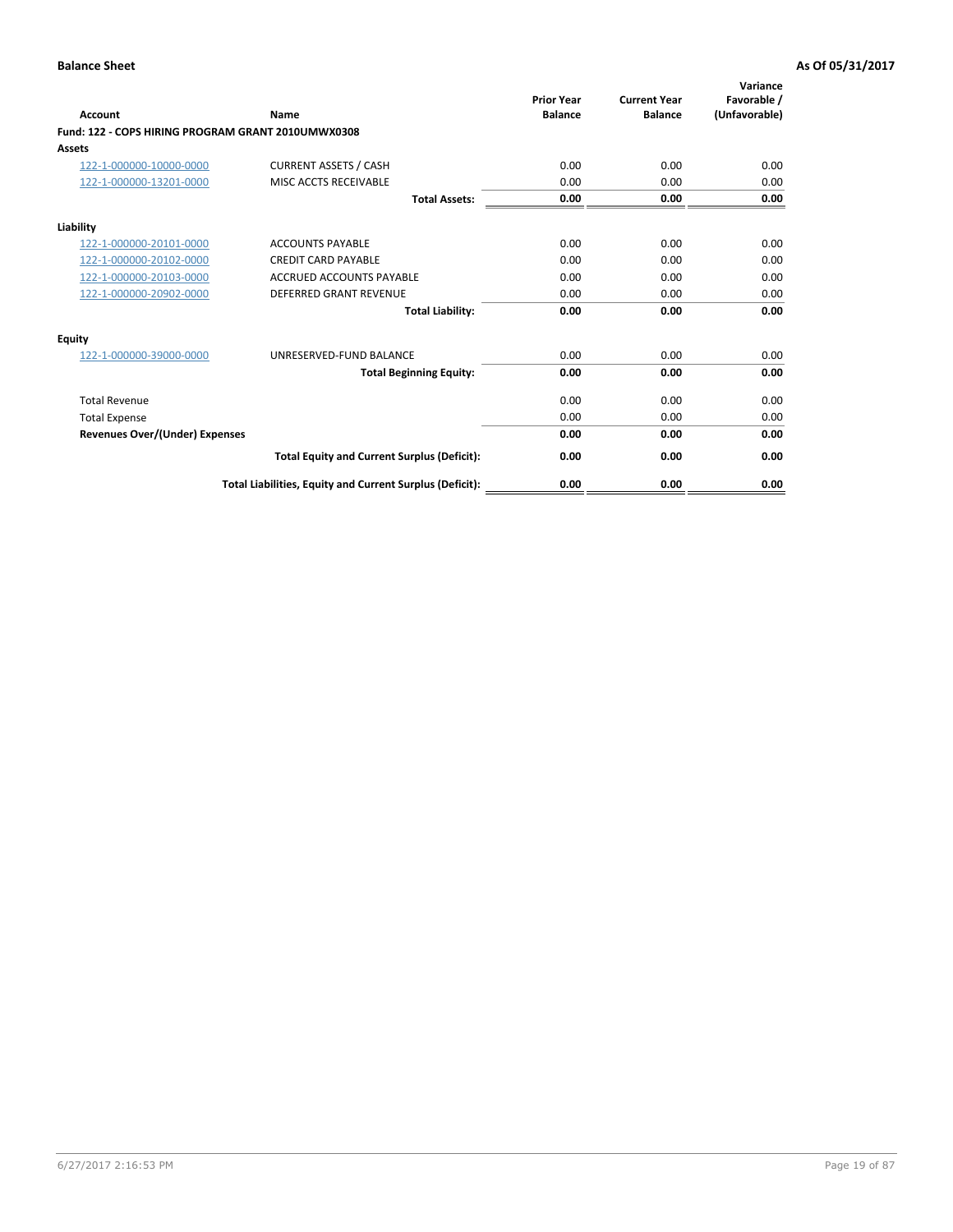|                                |                                                                           | <b>Prior Year</b> | <b>Current Year</b> | Variance<br>Favorable / |
|--------------------------------|---------------------------------------------------------------------------|-------------------|---------------------|-------------------------|
| Account                        | Name                                                                      | <b>Balance</b>    | <b>Balance</b>      | (Unfavorable)           |
|                                | <b>Fund: 123 - PTRAIN - POLICE REIMBURSEMENT GRANTS &amp; CONT EDUCAT</b> |                   |                     |                         |
| <b>Assets</b>                  |                                                                           |                   |                     |                         |
| 123-1-000000-10000-0000        | <b>CURRENT ASSETS / CASH</b>                                              | 7.040.31          | 9,935.42            | 2,895.11                |
| 123-1-000000-13201-0000        | MISC ACCTS RECEIVABLE                                                     | 0.00              | 0.00                | 0.00                    |
|                                | <b>Total Assets:</b>                                                      | 7,040.31          | 9,935.42            | 2,895.11                |
| Liability                      |                                                                           |                   |                     |                         |
| 123-1-000000-20101-0000        | <b>ACCOUNTS PAYABLE</b>                                                   | 0.00              | 0.00                | 0.00                    |
| 123-1-000000-20102-0000        | <b>CREDIT CARD PAYABLE</b>                                                | 0.00              | 0.00                | 0.00                    |
| 123-1-000000-20103-0000        | <b>ACCRUED ACCOUNTS PAYABLE</b>                                           | 0.00              | 0.00                | 0.00                    |
|                                | <b>Total Liability:</b>                                                   | 0.00              | 0.00                | 0.00                    |
| <b>Equity</b>                  |                                                                           |                   |                     |                         |
| 123-1-000000-39000-0000        | UNRESERVED-FUND BALANCE                                                   | 8,071.25          | 6,800.59            | $-1,270.66$             |
|                                | <b>Total Beginning Equity:</b>                                            | 8,071.25          | 6,800.59            | $-1,270.66$             |
| <b>Total Revenue</b>           |                                                                           | 8,693.31          | 4,684.94            | $-4,008.37$             |
| <b>Total Expense</b>           |                                                                           | 9,724.25          | 1,550.11            | 8,174.14                |
| Revenues Over/(Under) Expenses |                                                                           | $-1,030.94$       | 3,134.83            | 4,165.77                |
|                                | <b>Total Equity and Current Surplus (Deficit):</b>                        | 7.040.31          | 9,935.42            | 2,895.11                |
|                                | Total Liabilities, Equity and Current Surplus (Deficit):                  | 7.040.31          | 9,935.42            | 2,895.11                |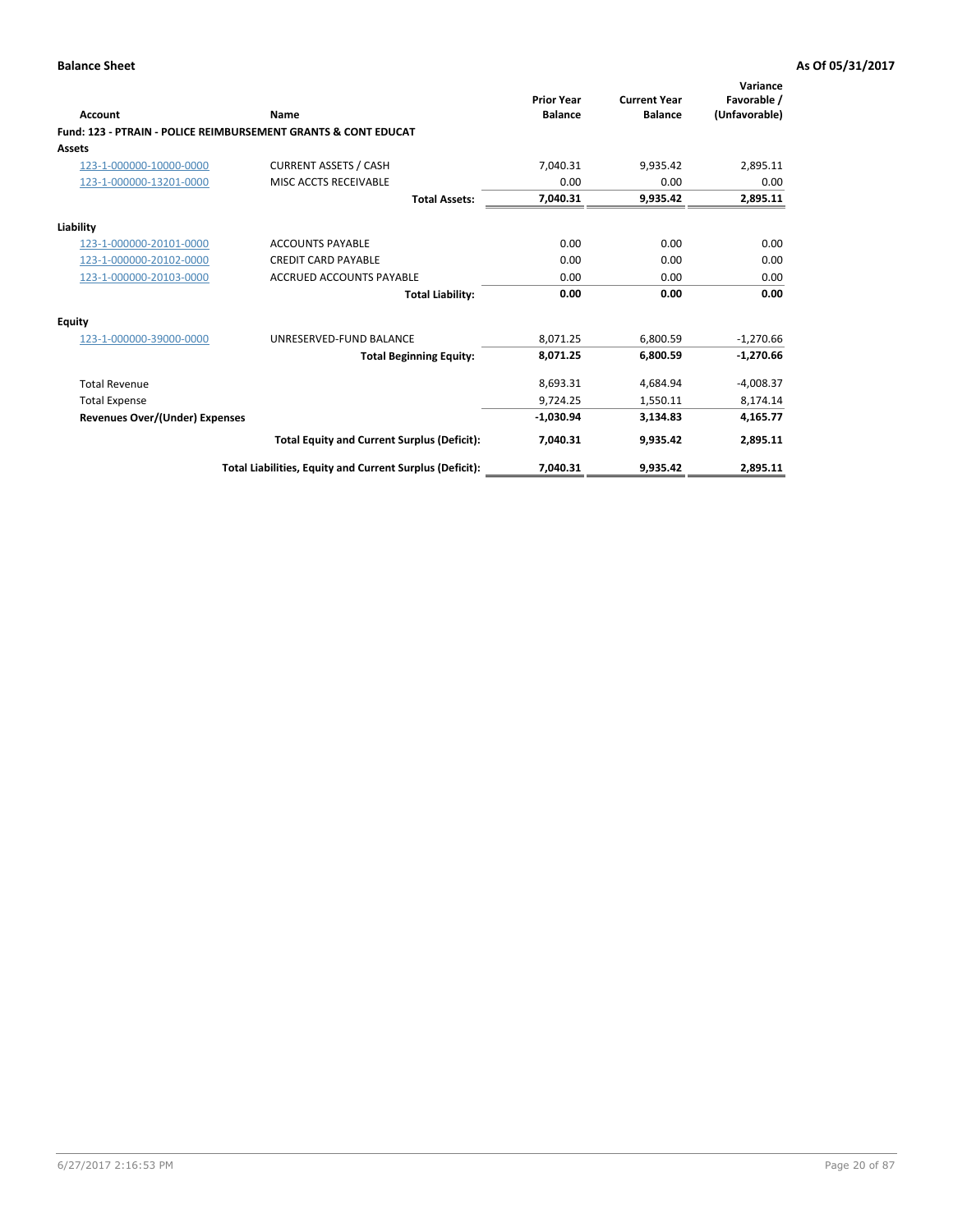| Account                               | Name                                                     | <b>Prior Year</b><br><b>Balance</b> | <b>Current Year</b><br><b>Balance</b> | Variance<br>Favorable /<br>(Unfavorable) |
|---------------------------------------|----------------------------------------------------------|-------------------------------------|---------------------------------------|------------------------------------------|
| Fund: 124 - FIRE HAZMAT GRANT         |                                                          |                                     |                                       |                                          |
| Assets                                |                                                          |                                     |                                       |                                          |
| 124-1-000000-10000-0000               | <b>CURRENT ASSETS / CASH</b>                             | 0.00                                | 0.00                                  | 0.00                                     |
| 124-1-000000-13201-0000               | MISC ACCTS RECEIVABLE                                    | 0.00                                | 0.00                                  | 0.00                                     |
| 124-1-000000-13205-0000               | <b>INTEREST RECEIVABLE</b>                               | 0.00                                | 0.00                                  | 0.00                                     |
|                                       | <b>Total Assets:</b>                                     | 0.00                                | 0.00                                  | 0.00                                     |
| Liability                             |                                                          |                                     |                                       |                                          |
| 124-1-000000-20101-0000               | <b>ACCOUNTS PAYABLE</b>                                  | 0.00                                | 0.00                                  | 0.00                                     |
| 124-1-000000-20102-0000               | <b>CREDIT CARD PAYABLE</b>                               | 0.00                                | 0.00                                  | 0.00                                     |
| 124-1-000000-20902-0000               | <b>DEFERRED GRANT REVENUE</b>                            | 0.00                                | 0.00                                  | 0.00                                     |
| 124-1-000000-21001-0000               | <b>GENERAL FUND / GENERAL FUND</b>                       | 0.00                                | 0.00                                  | 0.00                                     |
| 124-1-000000-29300-0000               | <b>ENCUMBRANCE SUMMARY</b>                               | 0.00                                | 0.00                                  | 0.00                                     |
| 124-1-000000-29400-0000               | RESERVED ACCOUNT / ENCUMBRANCES                          | 0.00                                | 0.00                                  | 0.00                                     |
|                                       | <b>Total Liability:</b>                                  | 0.00                                | 0.00                                  | 0.00                                     |
| Equity                                |                                                          |                                     |                                       |                                          |
| 124-1-000000-39000-0000               | UNRESERVED-FUND BALANCE                                  | 0.00                                | 0.00                                  | 0.00                                     |
|                                       | <b>Total Beginning Equity:</b>                           | 0.00                                | 0.00                                  | 0.00                                     |
| <b>Total Revenue</b>                  |                                                          | 0.00                                | 0.00                                  | 0.00                                     |
| <b>Total Expense</b>                  |                                                          | 0.00                                | 0.00                                  | 0.00                                     |
| <b>Revenues Over/(Under) Expenses</b> |                                                          | 0.00                                | 0.00                                  | 0.00                                     |
|                                       | <b>Total Equity and Current Surplus (Deficit):</b>       | 0.00                                | 0.00                                  | 0.00                                     |
|                                       | Total Liabilities, Equity and Current Surplus (Deficit): | 0.00                                | 0.00                                  | 0.00                                     |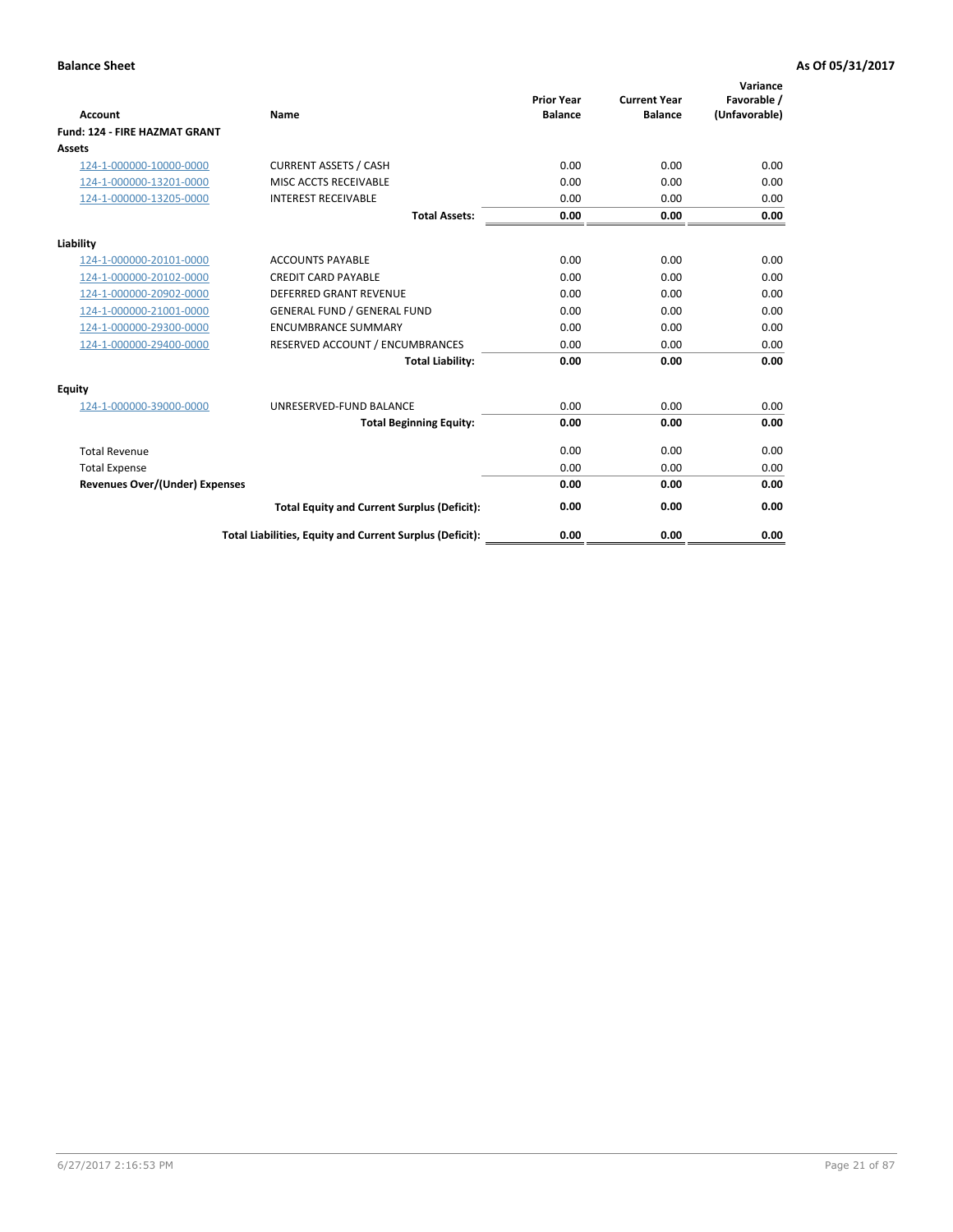| Account                                                   | Name                                                     | <b>Prior Year</b><br><b>Balance</b> | <b>Current Year</b><br><b>Balance</b> | Variance<br>Favorable /<br>(Unfavorable) |
|-----------------------------------------------------------|----------------------------------------------------------|-------------------------------------|---------------------------------------|------------------------------------------|
| <b>Fund: 125 - TRAINING &amp; HUMANITIES TEXAS GRANTS</b> |                                                          |                                     |                                       |                                          |
| <b>Assets</b>                                             |                                                          |                                     |                                       |                                          |
| 125-1-000000-10000-0000                                   | <b>CURRENT ASSETS / CASH</b>                             | 0.00                                | 0.00                                  | 0.00                                     |
| 125-1-000000-13205-0000                                   | <b>INTEREST RECEIVABLE</b>                               | 0.00                                | 0.00                                  | 0.00                                     |
|                                                           | <b>Total Assets:</b>                                     | 0.00                                | 0.00                                  | 0.00                                     |
| Liability                                                 |                                                          |                                     |                                       |                                          |
| 125-1-000000-20101-0000                                   | <b>ACCOUNTS PAYABLE</b>                                  | 0.00                                | 0.00                                  | 0.00                                     |
| 125-1-000000-20102-0000                                   | <b>CREDIT CARD PAYABLE</b>                               | 0.00                                | 0.00                                  | 0.00                                     |
| 125-1-000000-20103-0000                                   | <b>ACCRUED ACCOUNTS PAYABLE</b>                          | 0.00                                | 0.00                                  | 0.00                                     |
| 125-1-000000-20902-0000                                   | DEFERRED GRANT REVENUE                                   | 0.00                                | 0.00                                  | 0.00                                     |
| 125-1-000000-29300-0000                                   | <b>ENCUMBRANCE SUMMARY</b>                               | 0.00                                | 0.00                                  | 0.00                                     |
| 125-1-000000-29400-0000                                   | RESERVED ACCOUNT / ENCUMBRANCES                          | 0.00                                | 0.00                                  | 0.00                                     |
|                                                           | <b>Total Liability:</b>                                  | 0.00                                | 0.00                                  | 0.00                                     |
| <b>Equity</b>                                             |                                                          |                                     |                                       |                                          |
| 125-1-000000-39000-0000                                   | UNRESERVED-FUND BALANCE                                  | 0.00                                | 0.00                                  | 0.00                                     |
|                                                           | <b>Total Beginning Equity:</b>                           | 0.00                                | 0.00                                  | 0.00                                     |
| <b>Total Revenue</b>                                      |                                                          | 0.00                                | 0.00                                  | 0.00                                     |
| <b>Total Expense</b>                                      |                                                          | 0.00                                | 0.00                                  | 0.00                                     |
| <b>Revenues Over/(Under) Expenses</b>                     |                                                          | 0.00                                | 0.00                                  | 0.00                                     |
|                                                           | <b>Total Equity and Current Surplus (Deficit):</b>       | 0.00                                | 0.00                                  | 0.00                                     |
|                                                           | Total Liabilities, Equity and Current Surplus (Deficit): | 0.00                                | 0.00                                  | 0.00                                     |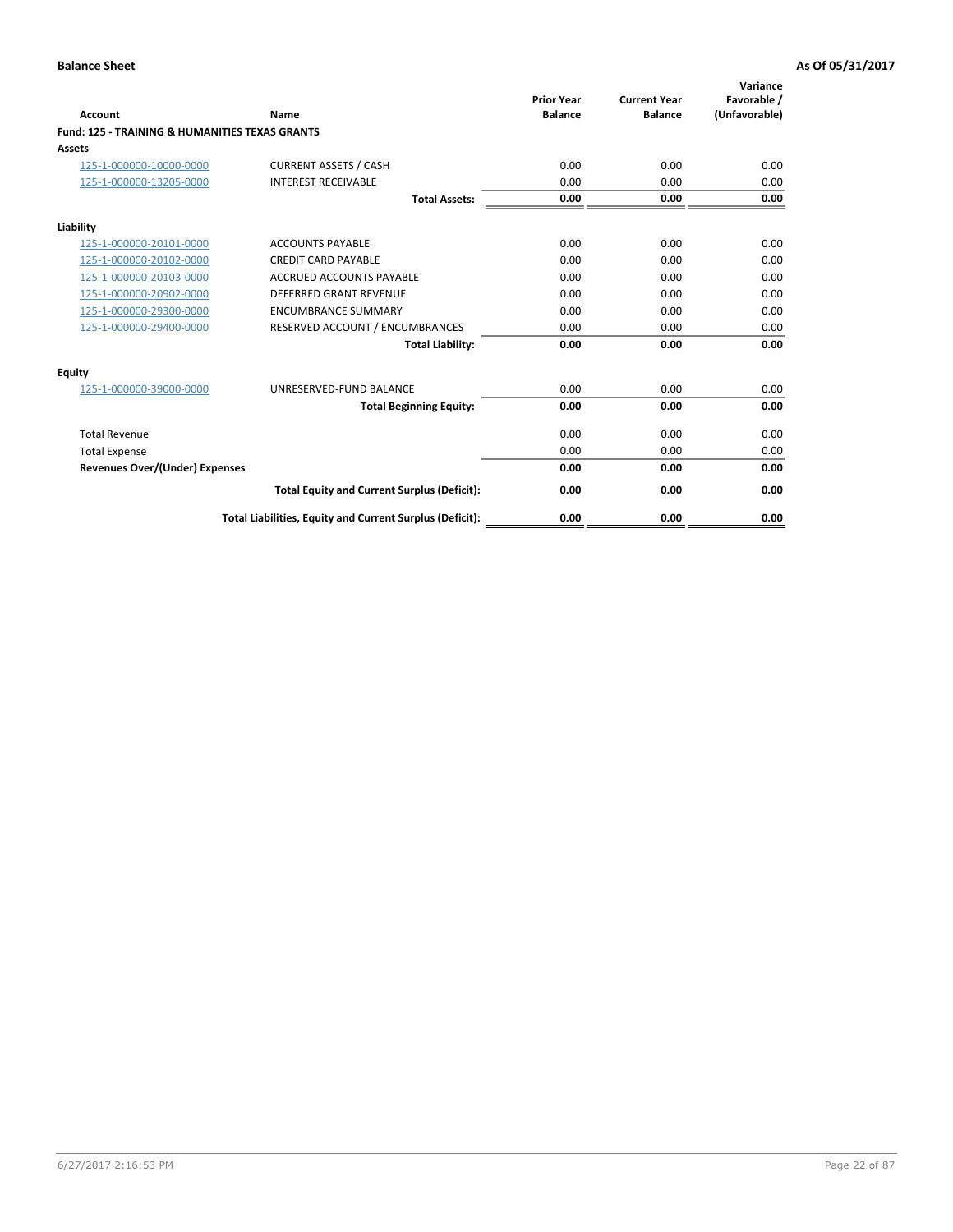| Account                                | Name                                                     | <b>Prior Year</b><br><b>Balance</b> | <b>Current Year</b><br><b>Balance</b> | Variance<br>Favorable /<br>(Unfavorable) |
|----------------------------------------|----------------------------------------------------------|-------------------------------------|---------------------------------------|------------------------------------------|
| <b>Fund: 126 - TIFMAS MOBILIZATION</b> |                                                          |                                     |                                       |                                          |
| Assets                                 |                                                          |                                     |                                       |                                          |
| 126-1-000000-10000-0000                | <b>CURRENT ASSETS / CASH</b>                             | 0.00                                | $-521.73$                             | $-521.73$                                |
| 126-1-000000-13201-0000                | MISC ACCTS RECEIVABLE                                    | 0.00                                | 0.00                                  | 0.00                                     |
|                                        | <b>Total Assets:</b>                                     | 0.00                                | $-521.73$                             | $-521.73$                                |
| Liability                              |                                                          |                                     |                                       |                                          |
| 126-1-000000-20101-0000                | <b>ACCOUNTS PAYABLE</b>                                  | 0.00                                | 0.00                                  | 0.00                                     |
| 126-1-000000-20102-0000                | <b>CREDIT CARD PAYABLE</b>                               | 0.00                                | 0.00                                  | 0.00                                     |
| 126-1-000000-39100-0000                | UNRESERVED-RET. EARNINGS                                 | 0.00                                | 0.00                                  | 0.00                                     |
|                                        | <b>Total Liability:</b>                                  | 0.00                                | 0.00                                  | 0.00                                     |
| Equity                                 |                                                          |                                     |                                       |                                          |
| 126-1-000000-39000-0000                | UNRESERVED-FUND BALANCE                                  | 0.00                                | $-421.74$                             | $-421.74$                                |
|                                        | <b>Total Beginning Equity:</b>                           | 0.00                                | $-421.74$                             | $-421.74$                                |
| <b>Total Revenue</b>                   |                                                          | 0.00                                | 0.00                                  | 0.00                                     |
| <b>Total Expense</b>                   |                                                          | 0.00                                | 99.99                                 | $-99.99$                                 |
| Revenues Over/(Under) Expenses         |                                                          | 0.00                                | $-99.99$                              | $-99.99$                                 |
|                                        | <b>Total Equity and Current Surplus (Deficit):</b>       | 0.00                                | $-521.73$                             | $-521.73$                                |
|                                        | Total Liabilities, Equity and Current Surplus (Deficit): | 0.00                                | $-521.73$                             | $-521.73$                                |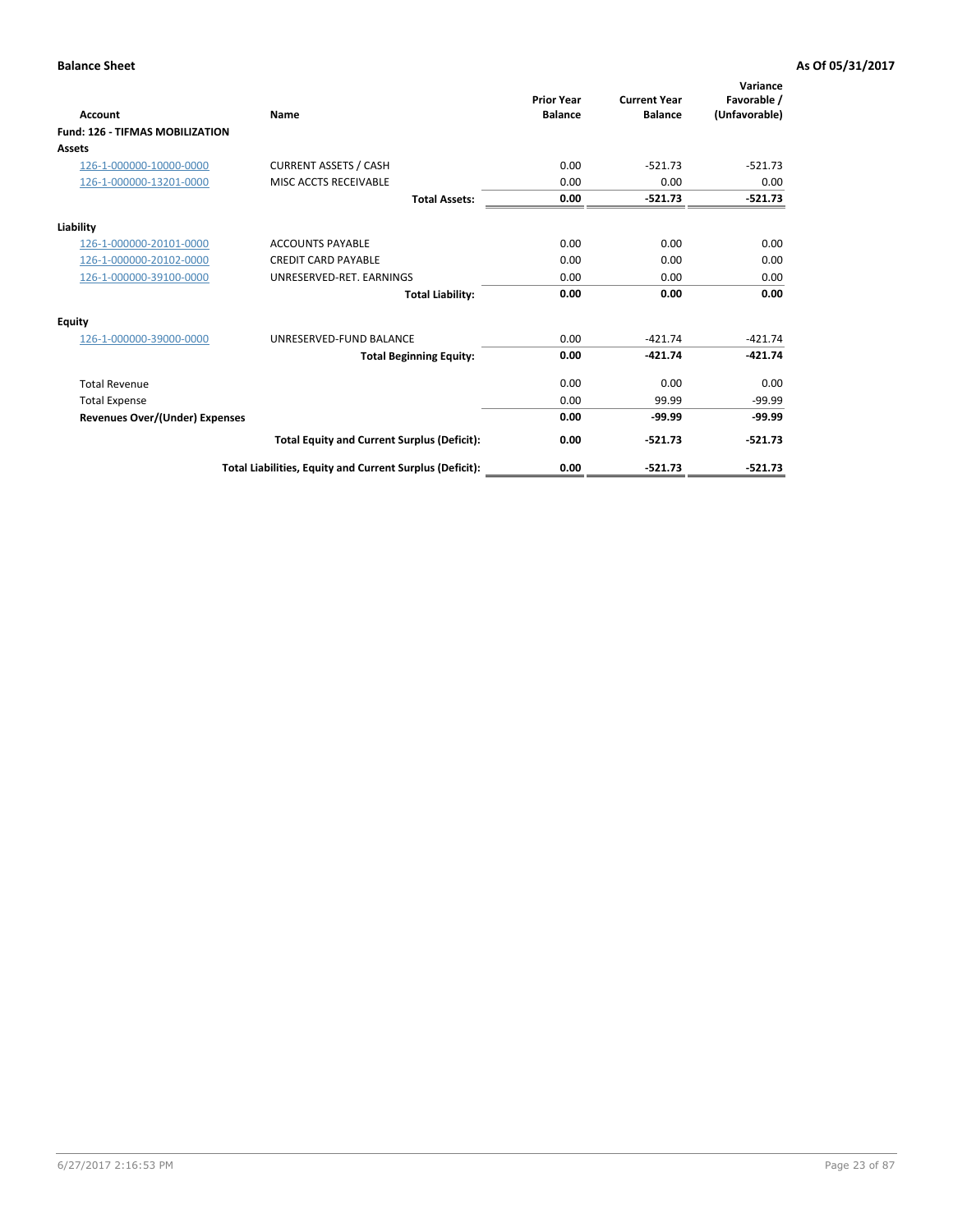| <b>Account</b>                        | Name                                                     | <b>Prior Year</b><br><b>Balance</b> | <b>Current Year</b><br><b>Balance</b> | Variance<br>Favorable /<br>(Unfavorable) |
|---------------------------------------|----------------------------------------------------------|-------------------------------------|---------------------------------------|------------------------------------------|
| Fund: 127 - FIRE GRANT                |                                                          |                                     |                                       |                                          |
| Assets                                |                                                          |                                     |                                       |                                          |
| 127-1-000000-10000-0000               | <b>CURRENT ASSETS / CASH</b>                             | 0.00                                | 0.00                                  | 0.00                                     |
| 127-1-000000-13201-0000               | MISC ACCTS RECEIVABLE                                    | 0.00                                | 0.00                                  | 0.00                                     |
|                                       | <b>Total Assets:</b>                                     | 0.00                                | 0.00                                  | 0.00                                     |
| Liability                             |                                                          |                                     |                                       |                                          |
| 127-1-000000-20101-0000               | <b>ACCOUNTS PAYABLE</b>                                  | 0.00                                | 0.00                                  | 0.00                                     |
|                                       | <b>Total Liability:</b>                                  | 0.00                                | 0.00                                  | 0.00                                     |
| <b>Equity</b>                         |                                                          |                                     |                                       |                                          |
| 127-1-000000-39000-0000               | UNRESERVED-FUND BALANCE                                  | 0.00                                | 0.00                                  | 0.00                                     |
|                                       | <b>Total Beginning Equity:</b>                           | 0.00                                | 0.00                                  | 0.00                                     |
| <b>Total Revenue</b>                  |                                                          | 0.00                                | 0.00                                  | 0.00                                     |
| <b>Total Expense</b>                  |                                                          | 0.00                                | 0.00                                  | 0.00                                     |
| <b>Revenues Over/(Under) Expenses</b> |                                                          | 0.00                                | 0.00                                  | 0.00                                     |
|                                       | <b>Total Equity and Current Surplus (Deficit):</b>       | 0.00                                | 0.00                                  | 0.00                                     |
|                                       | Total Liabilities, Equity and Current Surplus (Deficit): | 0.00                                | 0.00                                  | 0.00                                     |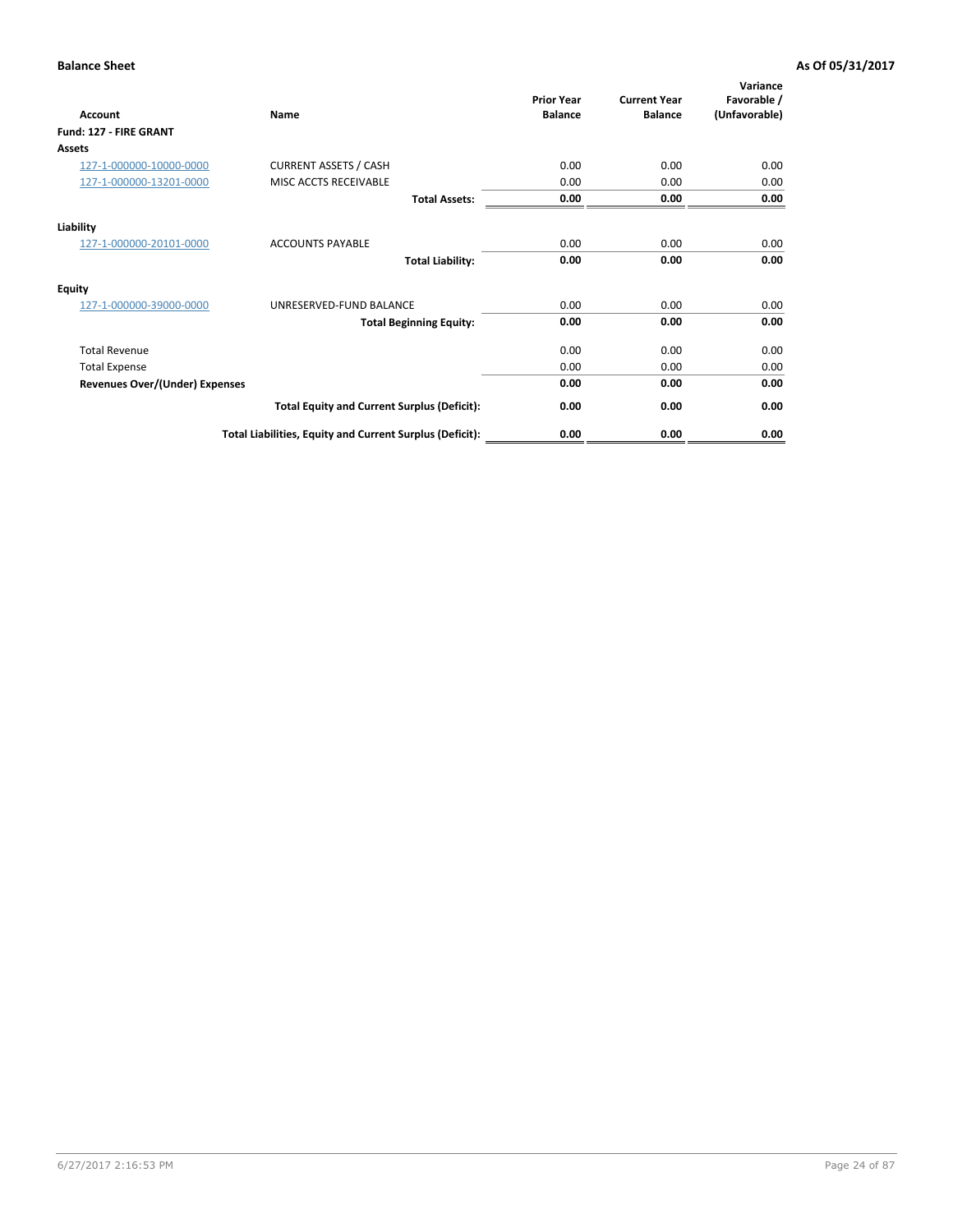| <b>Account</b>                        | Name                                                     | <b>Prior Year</b><br><b>Balance</b> | <b>Current Year</b><br><b>Balance</b> | Variance<br>Favorable /<br>(Unfavorable) |
|---------------------------------------|----------------------------------------------------------|-------------------------------------|---------------------------------------|------------------------------------------|
| Fund: 140 - DEBT SERVICE FUND         |                                                          |                                     |                                       |                                          |
| Assets                                |                                                          |                                     |                                       |                                          |
| 140-1-000000-10000-0000               | <b>CURRENT ASSETS / CASH</b>                             | 605,842.63                          | 741,012.43                            | 135,169.80                               |
| 140-1-000000-12101-0000               | <b>BOND ISSUANCE COSTS</b>                               | 0.00                                | 0.00                                  | 0.00                                     |
| 140-1-000000-13101-0000               | TAX RECEIVABLE-CURRENT                                   | 68,487.96                           | 74,186.79                             | 5,698.83                                 |
| 140-1-000000-13102-0000               | <b>TAXES REC-DELINQUENT</b>                              | 176,223.01                          | 179,237.37                            | 3,014.36                                 |
| 140-1-000000-13103-0000               | ALLOW FOR UNCOLLECT TAXES                                | $-126,663.48$                       | $-45,509.29$                          | 81,154.19                                |
| 140-1-000000-13203-0000               | NON-CURRENT ASSETS / PREPAYMENTS                         | 0.00                                | 0.00                                  | 0.00                                     |
| 140-1-000000-13205-0000               | <b>INTEREST RECEIVABLE</b>                               | 0.00                                | 0.00                                  | 0.00                                     |
| 140-1-000000-13221-0000               | MISC A/R - PROPERTY TAXES                                | 8,375.83                            | 9,796.82                              | 1,420.99                                 |
|                                       | <b>Total Assets:</b>                                     | 732,265.95                          | 958,724.12                            | 226,458.17                               |
| Liability                             |                                                          |                                     |                                       |                                          |
| 140-1-000000-20101-0000               | <b>ACCOUNTS PAYABLE</b>                                  | 0.00                                | 0.00                                  | 0.00                                     |
| 140-1-000000-20102-0000               | <b>CREDIT CARD PAYABLE</b>                               | 0.00                                | 0.00                                  | 0.00                                     |
| 140-1-000000-20103-0000               | ACCRUED ACCOUNTS PAYABLE                                 | 0.00                                | 0.00                                  | 0.00                                     |
| 140-1-000000-20108-0000               | <b>MATURED BONDS PAYABLE</b>                             | 0.00                                | 0.00                                  | 0.00                                     |
| 140-1-000000-20111-0000               | MATURED INTEREST PAYABLE                                 | 0.00                                | 0.00                                  | 0.00                                     |
| 140-1-000000-20112-0000               | <b>ACCRUED INTEREST PAYABLE</b>                          | 0.00                                | 0.00                                  | 0.00                                     |
| 140-1-000000-20203-0000               | <b>DEFERRED TAX REVENUE</b>                              | 113,503.95                          | 203,371.33                            | $-89,867.38$                             |
| 140-1-000000-21001-0000               | <b>GENERAL FUND / GENERAL FUND</b>                       | 0.00                                | 0.00                                  | 0.00                                     |
| 140-1-000000-21040-0000               | DUE TO / GENERAL CIP FUND                                | 0.00                                | 0.00                                  | 0.00                                     |
| 140-1-000000-29300-0000               | <b>ENCUMBRANCE SUMMARY</b>                               | 0.00                                | 0.00                                  | 0.00                                     |
| 140-1-000000-29400-0000               | RESERVED ACCOUNT / ENCUMBRANCES                          | 0.00                                | 0.00                                  | 0.00                                     |
|                                       | <b>Total Liability:</b>                                  | 113,503.95                          | 203,371.33                            | -89,867.38                               |
| Equity                                |                                                          |                                     |                                       |                                          |
| 140-1-000000-39000-0000               | UNRESERVED-FUND BALANCE                                  | 452,712.07                          | 602,995.37                            | 150,283.30                               |
|                                       | <b>Total Beginning Equity:</b>                           | 452,712.07                          | 602,995.37                            | 150,283.30                               |
| <b>Total Revenue</b>                  |                                                          | 5,359,222.85                        | 5,518,895.49                          | 159,672.64                               |
| <b>Total Expense</b>                  |                                                          | 5,193,172.92                        | 5,366,538.07                          | $-173,365.15$                            |
| <b>Revenues Over/(Under) Expenses</b> |                                                          | 166,049.93                          | 152,357.42                            | $-13,692.51$                             |
|                                       | <b>Total Equity and Current Surplus (Deficit):</b>       | 618.762.00                          | 755,352.79                            | 136,590.79                               |
|                                       | Total Liabilities, Equity and Current Surplus (Deficit): | 732,265.95                          | 958,724.12                            | 226.458.17                               |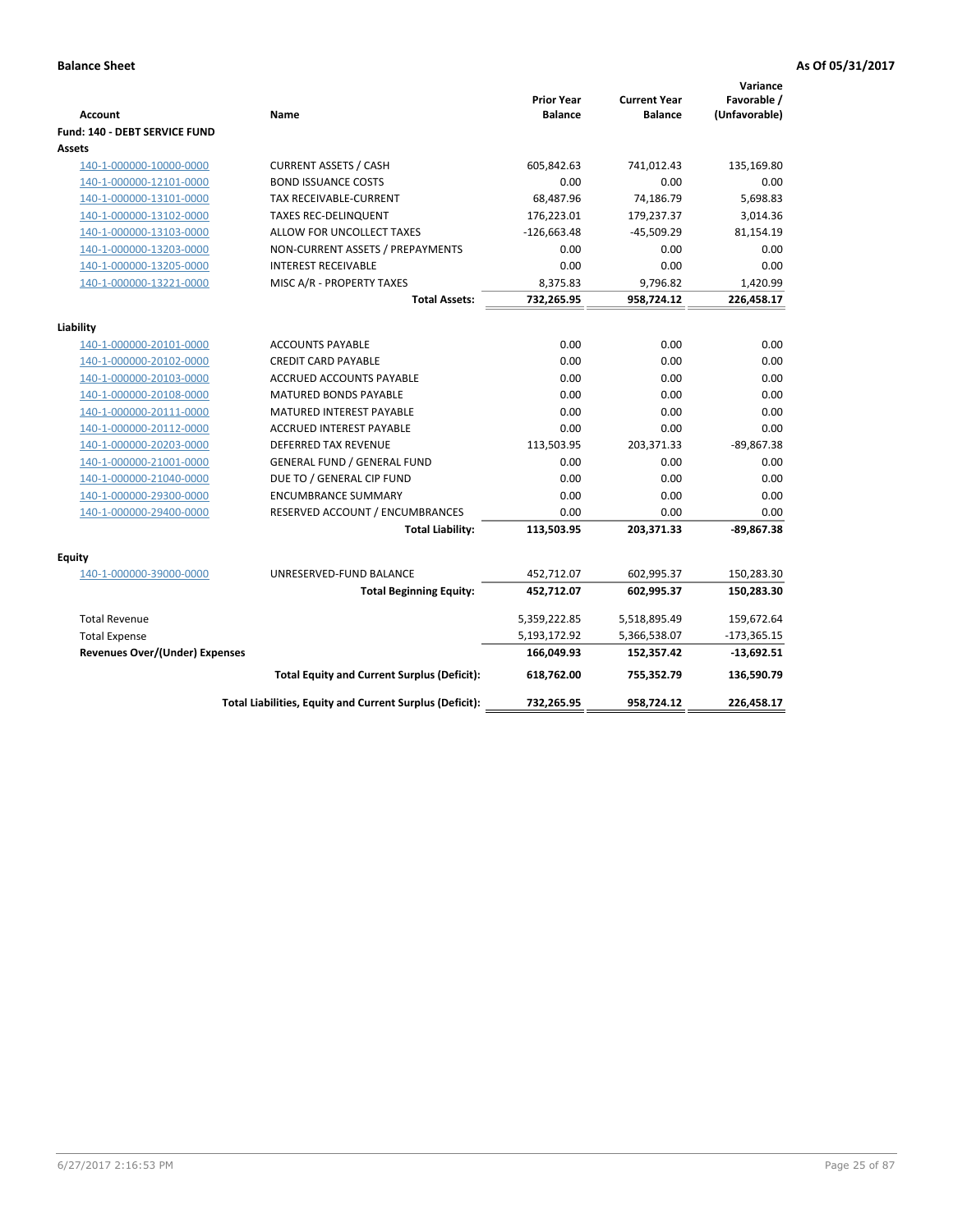| Favorable /<br><b>Prior Year</b><br><b>Current Year</b><br>(Unfavorable)<br><b>Account</b><br><b>Balance</b><br><b>Balance</b><br>Name<br><b>Fund: 160 - GENERAL CAPITAL IMPROVEMENT FUND</b><br>Assets<br><b>CURRENT ASSETS / CASH</b><br>3,104,508.90<br>$-3,967,858.16$<br>160-1-000000-10000-0000<br>-863,349.26<br>2002 CO'S<br>283,188.05<br>243,870.42<br>$-39,317.63$<br>160-1-000000-11402-0000<br>-345,837.84<br>160-1-000000-11514-0000<br>EXCHANGE BLDG - TX DAILY ACCOUNT 1157<br>2,250,893.73<br>1,905,055.89<br>0.00<br>160-1-000000-11517-0000<br><b>EXCHANGE BLDG - TX TERM</b><br>0.00<br>0.00<br>160-1-000000-11520-0000<br><b>CERTIFICATES OF DEPOSIT</b><br>300,000.00<br>300,000.00<br>0.00<br>$-86,807.28$<br>160-1-000000-11602-0000<br>2001 CO<br>87,852.61<br>1,045.33<br>160-1-000000-11603-0000<br>2001-A CO'S<br>73,336.78<br>73,699.59<br>362.81<br>160-1-000000-13201-0000<br>0.00<br>0.00<br>0.00<br>MISC ACCTS RECEIVABLE<br>160-1-000000-13205-0000<br><b>INTEREST RECEIVABLE</b><br>0.00<br>0.00<br>0.00<br>DEBT SERVICE / DEBT SERVICE FUND<br>0.00<br>0.00<br>0.00<br>160-1-000000-14035-0000<br>6,099,780.07<br>1,660,321.97<br>-4,439,458.10<br><b>Total Assets:</b><br>Liability<br><b>ACCOUNTS PAYABLE</b><br>0.00<br>0.00<br>0.00<br>160-1-000000-20101-0000<br><b>CREDIT CARD PAYABLE</b><br>0.00<br>0.00<br>0.00<br>160-1-000000-20102-0000<br>160-1-000000-20103-0000<br><b>ACCRUED ACCOUNTS PAYABLE</b><br>0.00<br>0.00<br>0.00<br><b>DEVELOPERS ESCROW</b><br>4,861.10<br>0.00<br>4,861.10<br>160-1-000000-20113-0000<br>4,861.10<br>$-167,903.97$<br>160-1-000000-20139-0000<br><b>RETAINAGES PAYABLE</b><br>172,765.07<br><b>DEFERRED GRANT REVENUE</b><br>0.00<br>0.00<br>0.00<br>160-1-000000-20902-0000<br>160-1-000000-21001-0000<br><b>GENERAL FUND / GENERAL FUND</b><br>0.00<br>0.00<br>0.00<br>DEBT SERVICE / DUE TO DEBT SERVICE<br>160-1-000000-21035-0000<br>0.00<br>0.00<br>0.00<br>ENTERPRISE / WTR/WWTR UTILITY FUND<br>0.00<br>0.00<br>160-1-000000-21101-0000<br>0.00<br><b>ENCUMBRANCE SUMMARY</b><br>0.00<br>0.00<br>0.00<br>160-1-000000-29300-0000<br>RESERVED ACCOUNT / ENCUMBRANCES<br>0.00<br>0.00<br>0.00<br>160-1-000000-29400-0100<br>9,722.20<br>172,765.07<br>$-163,042.87$<br><b>Total Liability:</b><br>Equity<br>160-1-000000-39000-0000<br>UNRESERVED-FUND BALANCE<br>2,596,830.34<br>2,786,709.99<br>5,383,540.33<br>2,786,709.99<br>5,383,540.33<br>2,596,830.34<br><b>Total Beginning Equity:</b><br>$-1,074,899.01$<br><b>Total Revenue</b><br>4,411,105.92<br>-5,486,004.93<br><b>Total Expense</b><br>1,107,758.04<br>2,821,084.42<br>$-1,713,326.38$<br>Revenues Over/(Under) Expenses<br>3,303,347.88<br>-3,895,983.43<br>-7,199,331.31<br><b>Total Equity and Current Surplus (Deficit):</b><br>6,090,057.87<br>1,487,556.90<br>-4,602,500.97<br>Total Liabilities, Equity and Current Surplus (Deficit):<br>6,099,780.07<br>1,660,321.97<br>-4,439,458.10 |  |  | Variance |
|------------------------------------------------------------------------------------------------------------------------------------------------------------------------------------------------------------------------------------------------------------------------------------------------------------------------------------------------------------------------------------------------------------------------------------------------------------------------------------------------------------------------------------------------------------------------------------------------------------------------------------------------------------------------------------------------------------------------------------------------------------------------------------------------------------------------------------------------------------------------------------------------------------------------------------------------------------------------------------------------------------------------------------------------------------------------------------------------------------------------------------------------------------------------------------------------------------------------------------------------------------------------------------------------------------------------------------------------------------------------------------------------------------------------------------------------------------------------------------------------------------------------------------------------------------------------------------------------------------------------------------------------------------------------------------------------------------------------------------------------------------------------------------------------------------------------------------------------------------------------------------------------------------------------------------------------------------------------------------------------------------------------------------------------------------------------------------------------------------------------------------------------------------------------------------------------------------------------------------------------------------------------------------------------------------------------------------------------------------------------------------------------------------------------------------------------------------------------------------------------------------------------------------------------------------------------------------------------------------------------------------------------------------------------------------------------------------------------------------------------------------------------------------------------------------------------------------------------------------------------------------------------------------------------------------------------------|--|--|----------|
|                                                                                                                                                                                                                                                                                                                                                                                                                                                                                                                                                                                                                                                                                                                                                                                                                                                                                                                                                                                                                                                                                                                                                                                                                                                                                                                                                                                                                                                                                                                                                                                                                                                                                                                                                                                                                                                                                                                                                                                                                                                                                                                                                                                                                                                                                                                                                                                                                                                                                                                                                                                                                                                                                                                                                                                                                                                                                                                                                      |  |  |          |
|                                                                                                                                                                                                                                                                                                                                                                                                                                                                                                                                                                                                                                                                                                                                                                                                                                                                                                                                                                                                                                                                                                                                                                                                                                                                                                                                                                                                                                                                                                                                                                                                                                                                                                                                                                                                                                                                                                                                                                                                                                                                                                                                                                                                                                                                                                                                                                                                                                                                                                                                                                                                                                                                                                                                                                                                                                                                                                                                                      |  |  |          |
|                                                                                                                                                                                                                                                                                                                                                                                                                                                                                                                                                                                                                                                                                                                                                                                                                                                                                                                                                                                                                                                                                                                                                                                                                                                                                                                                                                                                                                                                                                                                                                                                                                                                                                                                                                                                                                                                                                                                                                                                                                                                                                                                                                                                                                                                                                                                                                                                                                                                                                                                                                                                                                                                                                                                                                                                                                                                                                                                                      |  |  |          |
|                                                                                                                                                                                                                                                                                                                                                                                                                                                                                                                                                                                                                                                                                                                                                                                                                                                                                                                                                                                                                                                                                                                                                                                                                                                                                                                                                                                                                                                                                                                                                                                                                                                                                                                                                                                                                                                                                                                                                                                                                                                                                                                                                                                                                                                                                                                                                                                                                                                                                                                                                                                                                                                                                                                                                                                                                                                                                                                                                      |  |  |          |
|                                                                                                                                                                                                                                                                                                                                                                                                                                                                                                                                                                                                                                                                                                                                                                                                                                                                                                                                                                                                                                                                                                                                                                                                                                                                                                                                                                                                                                                                                                                                                                                                                                                                                                                                                                                                                                                                                                                                                                                                                                                                                                                                                                                                                                                                                                                                                                                                                                                                                                                                                                                                                                                                                                                                                                                                                                                                                                                                                      |  |  |          |
|                                                                                                                                                                                                                                                                                                                                                                                                                                                                                                                                                                                                                                                                                                                                                                                                                                                                                                                                                                                                                                                                                                                                                                                                                                                                                                                                                                                                                                                                                                                                                                                                                                                                                                                                                                                                                                                                                                                                                                                                                                                                                                                                                                                                                                                                                                                                                                                                                                                                                                                                                                                                                                                                                                                                                                                                                                                                                                                                                      |  |  |          |
|                                                                                                                                                                                                                                                                                                                                                                                                                                                                                                                                                                                                                                                                                                                                                                                                                                                                                                                                                                                                                                                                                                                                                                                                                                                                                                                                                                                                                                                                                                                                                                                                                                                                                                                                                                                                                                                                                                                                                                                                                                                                                                                                                                                                                                                                                                                                                                                                                                                                                                                                                                                                                                                                                                                                                                                                                                                                                                                                                      |  |  |          |
|                                                                                                                                                                                                                                                                                                                                                                                                                                                                                                                                                                                                                                                                                                                                                                                                                                                                                                                                                                                                                                                                                                                                                                                                                                                                                                                                                                                                                                                                                                                                                                                                                                                                                                                                                                                                                                                                                                                                                                                                                                                                                                                                                                                                                                                                                                                                                                                                                                                                                                                                                                                                                                                                                                                                                                                                                                                                                                                                                      |  |  |          |
|                                                                                                                                                                                                                                                                                                                                                                                                                                                                                                                                                                                                                                                                                                                                                                                                                                                                                                                                                                                                                                                                                                                                                                                                                                                                                                                                                                                                                                                                                                                                                                                                                                                                                                                                                                                                                                                                                                                                                                                                                                                                                                                                                                                                                                                                                                                                                                                                                                                                                                                                                                                                                                                                                                                                                                                                                                                                                                                                                      |  |  |          |
|                                                                                                                                                                                                                                                                                                                                                                                                                                                                                                                                                                                                                                                                                                                                                                                                                                                                                                                                                                                                                                                                                                                                                                                                                                                                                                                                                                                                                                                                                                                                                                                                                                                                                                                                                                                                                                                                                                                                                                                                                                                                                                                                                                                                                                                                                                                                                                                                                                                                                                                                                                                                                                                                                                                                                                                                                                                                                                                                                      |  |  |          |
|                                                                                                                                                                                                                                                                                                                                                                                                                                                                                                                                                                                                                                                                                                                                                                                                                                                                                                                                                                                                                                                                                                                                                                                                                                                                                                                                                                                                                                                                                                                                                                                                                                                                                                                                                                                                                                                                                                                                                                                                                                                                                                                                                                                                                                                                                                                                                                                                                                                                                                                                                                                                                                                                                                                                                                                                                                                                                                                                                      |  |  |          |
|                                                                                                                                                                                                                                                                                                                                                                                                                                                                                                                                                                                                                                                                                                                                                                                                                                                                                                                                                                                                                                                                                                                                                                                                                                                                                                                                                                                                                                                                                                                                                                                                                                                                                                                                                                                                                                                                                                                                                                                                                                                                                                                                                                                                                                                                                                                                                                                                                                                                                                                                                                                                                                                                                                                                                                                                                                                                                                                                                      |  |  |          |
|                                                                                                                                                                                                                                                                                                                                                                                                                                                                                                                                                                                                                                                                                                                                                                                                                                                                                                                                                                                                                                                                                                                                                                                                                                                                                                                                                                                                                                                                                                                                                                                                                                                                                                                                                                                                                                                                                                                                                                                                                                                                                                                                                                                                                                                                                                                                                                                                                                                                                                                                                                                                                                                                                                                                                                                                                                                                                                                                                      |  |  |          |
|                                                                                                                                                                                                                                                                                                                                                                                                                                                                                                                                                                                                                                                                                                                                                                                                                                                                                                                                                                                                                                                                                                                                                                                                                                                                                                                                                                                                                                                                                                                                                                                                                                                                                                                                                                                                                                                                                                                                                                                                                                                                                                                                                                                                                                                                                                                                                                                                                                                                                                                                                                                                                                                                                                                                                                                                                                                                                                                                                      |  |  |          |
|                                                                                                                                                                                                                                                                                                                                                                                                                                                                                                                                                                                                                                                                                                                                                                                                                                                                                                                                                                                                                                                                                                                                                                                                                                                                                                                                                                                                                                                                                                                                                                                                                                                                                                                                                                                                                                                                                                                                                                                                                                                                                                                                                                                                                                                                                                                                                                                                                                                                                                                                                                                                                                                                                                                                                                                                                                                                                                                                                      |  |  |          |
|                                                                                                                                                                                                                                                                                                                                                                                                                                                                                                                                                                                                                                                                                                                                                                                                                                                                                                                                                                                                                                                                                                                                                                                                                                                                                                                                                                                                                                                                                                                                                                                                                                                                                                                                                                                                                                                                                                                                                                                                                                                                                                                                                                                                                                                                                                                                                                                                                                                                                                                                                                                                                                                                                                                                                                                                                                                                                                                                                      |  |  |          |
|                                                                                                                                                                                                                                                                                                                                                                                                                                                                                                                                                                                                                                                                                                                                                                                                                                                                                                                                                                                                                                                                                                                                                                                                                                                                                                                                                                                                                                                                                                                                                                                                                                                                                                                                                                                                                                                                                                                                                                                                                                                                                                                                                                                                                                                                                                                                                                                                                                                                                                                                                                                                                                                                                                                                                                                                                                                                                                                                                      |  |  |          |
|                                                                                                                                                                                                                                                                                                                                                                                                                                                                                                                                                                                                                                                                                                                                                                                                                                                                                                                                                                                                                                                                                                                                                                                                                                                                                                                                                                                                                                                                                                                                                                                                                                                                                                                                                                                                                                                                                                                                                                                                                                                                                                                                                                                                                                                                                                                                                                                                                                                                                                                                                                                                                                                                                                                                                                                                                                                                                                                                                      |  |  |          |
|                                                                                                                                                                                                                                                                                                                                                                                                                                                                                                                                                                                                                                                                                                                                                                                                                                                                                                                                                                                                                                                                                                                                                                                                                                                                                                                                                                                                                                                                                                                                                                                                                                                                                                                                                                                                                                                                                                                                                                                                                                                                                                                                                                                                                                                                                                                                                                                                                                                                                                                                                                                                                                                                                                                                                                                                                                                                                                                                                      |  |  |          |
|                                                                                                                                                                                                                                                                                                                                                                                                                                                                                                                                                                                                                                                                                                                                                                                                                                                                                                                                                                                                                                                                                                                                                                                                                                                                                                                                                                                                                                                                                                                                                                                                                                                                                                                                                                                                                                                                                                                                                                                                                                                                                                                                                                                                                                                                                                                                                                                                                                                                                                                                                                                                                                                                                                                                                                                                                                                                                                                                                      |  |  |          |
|                                                                                                                                                                                                                                                                                                                                                                                                                                                                                                                                                                                                                                                                                                                                                                                                                                                                                                                                                                                                                                                                                                                                                                                                                                                                                                                                                                                                                                                                                                                                                                                                                                                                                                                                                                                                                                                                                                                                                                                                                                                                                                                                                                                                                                                                                                                                                                                                                                                                                                                                                                                                                                                                                                                                                                                                                                                                                                                                                      |  |  |          |
|                                                                                                                                                                                                                                                                                                                                                                                                                                                                                                                                                                                                                                                                                                                                                                                                                                                                                                                                                                                                                                                                                                                                                                                                                                                                                                                                                                                                                                                                                                                                                                                                                                                                                                                                                                                                                                                                                                                                                                                                                                                                                                                                                                                                                                                                                                                                                                                                                                                                                                                                                                                                                                                                                                                                                                                                                                                                                                                                                      |  |  |          |
|                                                                                                                                                                                                                                                                                                                                                                                                                                                                                                                                                                                                                                                                                                                                                                                                                                                                                                                                                                                                                                                                                                                                                                                                                                                                                                                                                                                                                                                                                                                                                                                                                                                                                                                                                                                                                                                                                                                                                                                                                                                                                                                                                                                                                                                                                                                                                                                                                                                                                                                                                                                                                                                                                                                                                                                                                                                                                                                                                      |  |  |          |
|                                                                                                                                                                                                                                                                                                                                                                                                                                                                                                                                                                                                                                                                                                                                                                                                                                                                                                                                                                                                                                                                                                                                                                                                                                                                                                                                                                                                                                                                                                                                                                                                                                                                                                                                                                                                                                                                                                                                                                                                                                                                                                                                                                                                                                                                                                                                                                                                                                                                                                                                                                                                                                                                                                                                                                                                                                                                                                                                                      |  |  |          |
|                                                                                                                                                                                                                                                                                                                                                                                                                                                                                                                                                                                                                                                                                                                                                                                                                                                                                                                                                                                                                                                                                                                                                                                                                                                                                                                                                                                                                                                                                                                                                                                                                                                                                                                                                                                                                                                                                                                                                                                                                                                                                                                                                                                                                                                                                                                                                                                                                                                                                                                                                                                                                                                                                                                                                                                                                                                                                                                                                      |  |  |          |
|                                                                                                                                                                                                                                                                                                                                                                                                                                                                                                                                                                                                                                                                                                                                                                                                                                                                                                                                                                                                                                                                                                                                                                                                                                                                                                                                                                                                                                                                                                                                                                                                                                                                                                                                                                                                                                                                                                                                                                                                                                                                                                                                                                                                                                                                                                                                                                                                                                                                                                                                                                                                                                                                                                                                                                                                                                                                                                                                                      |  |  |          |
|                                                                                                                                                                                                                                                                                                                                                                                                                                                                                                                                                                                                                                                                                                                                                                                                                                                                                                                                                                                                                                                                                                                                                                                                                                                                                                                                                                                                                                                                                                                                                                                                                                                                                                                                                                                                                                                                                                                                                                                                                                                                                                                                                                                                                                                                                                                                                                                                                                                                                                                                                                                                                                                                                                                                                                                                                                                                                                                                                      |  |  |          |
|                                                                                                                                                                                                                                                                                                                                                                                                                                                                                                                                                                                                                                                                                                                                                                                                                                                                                                                                                                                                                                                                                                                                                                                                                                                                                                                                                                                                                                                                                                                                                                                                                                                                                                                                                                                                                                                                                                                                                                                                                                                                                                                                                                                                                                                                                                                                                                                                                                                                                                                                                                                                                                                                                                                                                                                                                                                                                                                                                      |  |  |          |
|                                                                                                                                                                                                                                                                                                                                                                                                                                                                                                                                                                                                                                                                                                                                                                                                                                                                                                                                                                                                                                                                                                                                                                                                                                                                                                                                                                                                                                                                                                                                                                                                                                                                                                                                                                                                                                                                                                                                                                                                                                                                                                                                                                                                                                                                                                                                                                                                                                                                                                                                                                                                                                                                                                                                                                                                                                                                                                                                                      |  |  |          |
|                                                                                                                                                                                                                                                                                                                                                                                                                                                                                                                                                                                                                                                                                                                                                                                                                                                                                                                                                                                                                                                                                                                                                                                                                                                                                                                                                                                                                                                                                                                                                                                                                                                                                                                                                                                                                                                                                                                                                                                                                                                                                                                                                                                                                                                                                                                                                                                                                                                                                                                                                                                                                                                                                                                                                                                                                                                                                                                                                      |  |  |          |
|                                                                                                                                                                                                                                                                                                                                                                                                                                                                                                                                                                                                                                                                                                                                                                                                                                                                                                                                                                                                                                                                                                                                                                                                                                                                                                                                                                                                                                                                                                                                                                                                                                                                                                                                                                                                                                                                                                                                                                                                                                                                                                                                                                                                                                                                                                                                                                                                                                                                                                                                                                                                                                                                                                                                                                                                                                                                                                                                                      |  |  |          |
|                                                                                                                                                                                                                                                                                                                                                                                                                                                                                                                                                                                                                                                                                                                                                                                                                                                                                                                                                                                                                                                                                                                                                                                                                                                                                                                                                                                                                                                                                                                                                                                                                                                                                                                                                                                                                                                                                                                                                                                                                                                                                                                                                                                                                                                                                                                                                                                                                                                                                                                                                                                                                                                                                                                                                                                                                                                                                                                                                      |  |  |          |
|                                                                                                                                                                                                                                                                                                                                                                                                                                                                                                                                                                                                                                                                                                                                                                                                                                                                                                                                                                                                                                                                                                                                                                                                                                                                                                                                                                                                                                                                                                                                                                                                                                                                                                                                                                                                                                                                                                                                                                                                                                                                                                                                                                                                                                                                                                                                                                                                                                                                                                                                                                                                                                                                                                                                                                                                                                                                                                                                                      |  |  |          |
|                                                                                                                                                                                                                                                                                                                                                                                                                                                                                                                                                                                                                                                                                                                                                                                                                                                                                                                                                                                                                                                                                                                                                                                                                                                                                                                                                                                                                                                                                                                                                                                                                                                                                                                                                                                                                                                                                                                                                                                                                                                                                                                                                                                                                                                                                                                                                                                                                                                                                                                                                                                                                                                                                                                                                                                                                                                                                                                                                      |  |  |          |
|                                                                                                                                                                                                                                                                                                                                                                                                                                                                                                                                                                                                                                                                                                                                                                                                                                                                                                                                                                                                                                                                                                                                                                                                                                                                                                                                                                                                                                                                                                                                                                                                                                                                                                                                                                                                                                                                                                                                                                                                                                                                                                                                                                                                                                                                                                                                                                                                                                                                                                                                                                                                                                                                                                                                                                                                                                                                                                                                                      |  |  |          |
|                                                                                                                                                                                                                                                                                                                                                                                                                                                                                                                                                                                                                                                                                                                                                                                                                                                                                                                                                                                                                                                                                                                                                                                                                                                                                                                                                                                                                                                                                                                                                                                                                                                                                                                                                                                                                                                                                                                                                                                                                                                                                                                                                                                                                                                                                                                                                                                                                                                                                                                                                                                                                                                                                                                                                                                                                                                                                                                                                      |  |  |          |
|                                                                                                                                                                                                                                                                                                                                                                                                                                                                                                                                                                                                                                                                                                                                                                                                                                                                                                                                                                                                                                                                                                                                                                                                                                                                                                                                                                                                                                                                                                                                                                                                                                                                                                                                                                                                                                                                                                                                                                                                                                                                                                                                                                                                                                                                                                                                                                                                                                                                                                                                                                                                                                                                                                                                                                                                                                                                                                                                                      |  |  |          |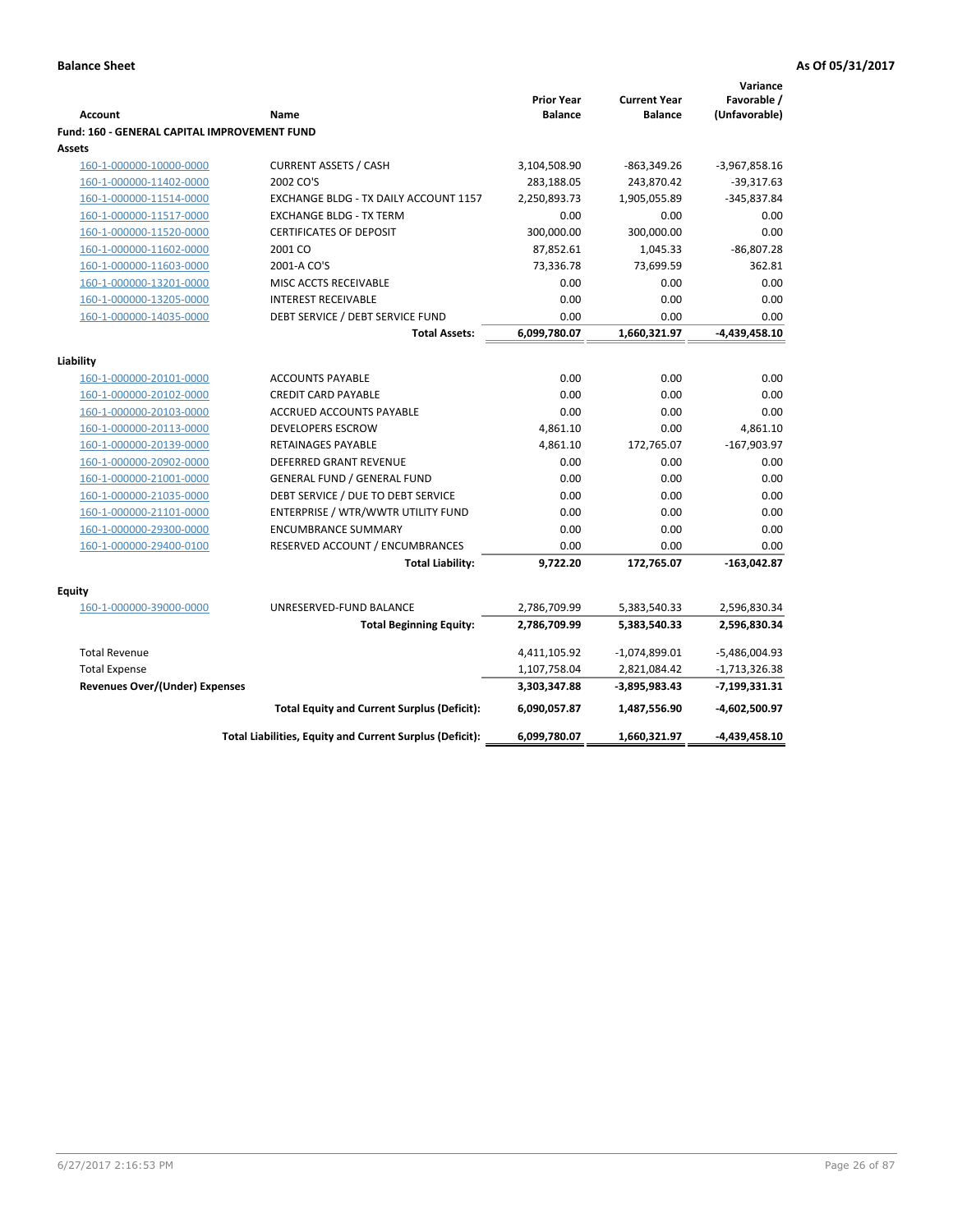| <b>Account</b>                       | <b>Name</b>                                              | <b>Prior Year</b><br><b>Balance</b> | <b>Current Year</b><br><b>Balance</b> | Variance<br>Favorable /<br>(Unfavorable) |
|--------------------------------------|----------------------------------------------------------|-------------------------------------|---------------------------------------|------------------------------------------|
| Fund: 161 - STREET CONSTRUCTION FUND |                                                          |                                     |                                       |                                          |
| <b>Assets</b>                        |                                                          |                                     |                                       |                                          |
| 161-1-000000-10000-0000              | <b>CURRENT ASSETS / CASH</b>                             | 0.00                                | 845,644.94                            | 845,644.94                               |
| 161-1-000000-11003-0000              | 2010 CO'S                                                | 843,044.76                          | 0.00                                  | $-843,044.76$                            |
| 161-1-000000-13205-0000              | <b>INTEREST RECEIVABLE</b>                               | 0.00                                | 0.00                                  | 0.00                                     |
| 161-1-000000-14035-0000              | DEBT SERVICE / DEBT SERVICE FUND                         | 0.00                                | 0.00                                  | 0.00                                     |
|                                      | <b>Total Assets:</b>                                     | 843,044.76                          | 845,644.94                            | 2,600.18                                 |
| Liability                            |                                                          |                                     |                                       |                                          |
| 161-1-000000-20101-0000              | <b>ACCOUNTS PAYABLE</b>                                  | 0.00                                | 0.00                                  | 0.00                                     |
| 161-1-000000-20102-0000              | <b>CREDIT CARD PAYABLE</b>                               | 0.00                                | 0.00                                  | 0.00                                     |
| 161-1-000000-20103-0000              | <b>ACCRUED ACCOUNTS PAYABLE</b>                          | 0.00                                | 0.00                                  | 0.00                                     |
| 161-1-000000-20139-0000              | <b>RETAINAGES PAYABLE</b>                                | 0.00                                | 0.00                                  | 0.00                                     |
| 161-1-000000-21001-0000              | <b>GENERAL FUND / GENERAL FUND</b>                       | 0.00                                | 0.00                                  | 0.00                                     |
| 161-1-000000-21035-0000              | DEBT SERVICE / DUE TO DEBT SERVICE                       | 0.00                                | 0.00                                  | 0.00                                     |
| 161-1-000000-29300-0000              | <b>ENCUMBRANCE SUMMARY</b>                               | 0.00                                | 0.00                                  | 0.00                                     |
| 161-1-000000-29400-0100              | RESERVED ACCOUNT / ENCUMBRANCES                          | 0.00                                | 0.00                                  | 0.00                                     |
|                                      | <b>Total Liability:</b>                                  | 0.00                                | 0.00                                  | 0.00                                     |
| <b>Equity</b>                        |                                                          |                                     |                                       |                                          |
| 161-1-000000-39000-0000              | UNRESERVED-FUND BALANCE                                  | 840,690.20                          | 844,983.85                            | 4,293.65                                 |
|                                      | <b>Total Beginning Equity:</b>                           | 840,690.20                          | 844,983.85                            | 4,293.65                                 |
| <b>Total Revenue</b>                 |                                                          | 2,354.56                            | 882.55                                | $-1,472.01$                              |
| <b>Total Expense</b>                 |                                                          | 0.00                                | 221.46                                | $-221.46$                                |
| Revenues Over/(Under) Expenses       |                                                          | 2,354.56                            | 661.09                                | $-1,693.47$                              |
|                                      | <b>Total Equity and Current Surplus (Deficit):</b>       | 843,044.76                          | 845,644.94                            | 2,600.18                                 |
|                                      | Total Liabilities, Equity and Current Surplus (Deficit): | 843,044.76                          | 845,644.94                            | 2,600.18                                 |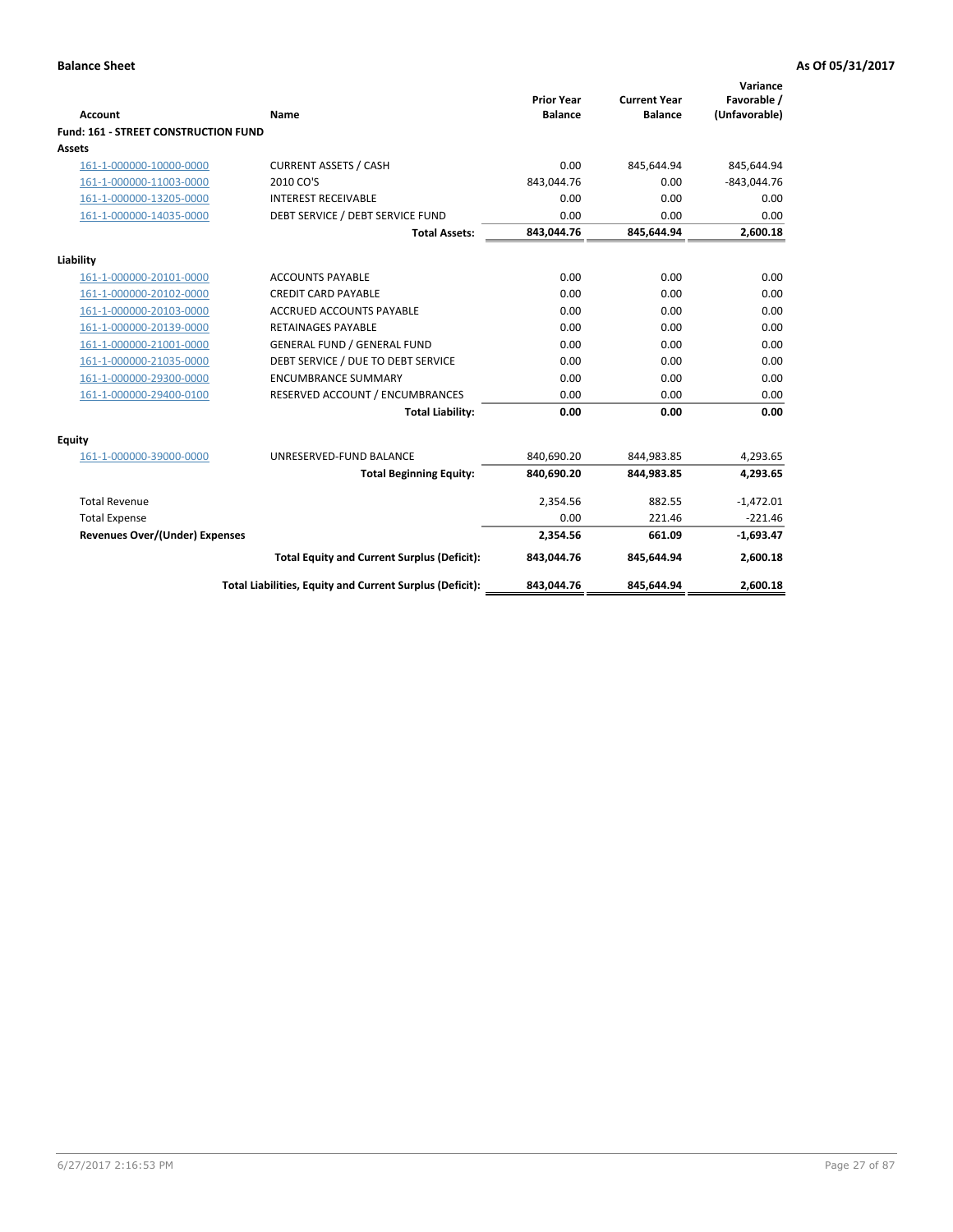| Account                                         | Name                                                     | <b>Prior Year</b><br><b>Balance</b> | <b>Current Year</b><br><b>Balance</b> | Variance<br>Favorable /<br>(Unfavorable) |
|-------------------------------------------------|----------------------------------------------------------|-------------------------------------|---------------------------------------|------------------------------------------|
| <b>Fund: 162 - GRAHAM PARK RENOVATIONS FUND</b> |                                                          |                                     |                                       |                                          |
| <b>Assets</b>                                   |                                                          |                                     |                                       |                                          |
| 162-1-000000-10000-0000                         | <b>CURRENT ASSETS / CASH</b>                             | 0.00                                | 0.00                                  | 0.00                                     |
| 162-1-000000-13201-0000                         | MISC ACCTS RECEIVABLE                                    | 0.00                                | 0.00                                  | 0.00                                     |
|                                                 | <b>Total Assets:</b>                                     | 0.00                                | 0.00                                  | 0.00                                     |
| Liability                                       |                                                          |                                     |                                       |                                          |
| 162-1-000000-20101-0000                         | <b>ACCOUNTS PAYABLE</b>                                  | 0.00                                | 0.00                                  | 0.00                                     |
| 162-1-000000-20139-0000                         | <b>RETAINAGES PAYABLE</b>                                | 0.00                                | 0.00                                  | 0.00                                     |
| 162-1-000000-20202-0000                         | <b>DEFERRED REVENUE</b>                                  | 0.00                                | 0.00                                  | 0.00                                     |
| 162-1-000000-29300-0000                         | <b>ENCUMBRANCE SUMMARY</b>                               | 0.00                                | 0.00                                  | 0.00                                     |
| 162-1-000000-29400-0000                         | RESERVED ACCOUNT / ENCUMBRANCES                          | 0.00                                | 0.00                                  | 0.00                                     |
|                                                 | <b>Total Liability:</b>                                  | 0.00                                | 0.00                                  | 0.00                                     |
| Equity                                          |                                                          |                                     |                                       |                                          |
| 162-1-000000-39000-0000                         | UNRESERVED-FUND BALANCE                                  | 0.00                                | 0.00                                  | 0.00                                     |
|                                                 | <b>Total Beginning Equity:</b>                           | 0.00                                | 0.00                                  | 0.00                                     |
| <b>Total Revenue</b>                            |                                                          | 0.00                                | 0.00                                  | 0.00                                     |
| <b>Total Expense</b>                            |                                                          | 0.00                                | 0.00                                  | 0.00                                     |
| <b>Revenues Over/(Under) Expenses</b>           |                                                          | 0.00                                | 0.00                                  | 0.00                                     |
|                                                 | <b>Total Equity and Current Surplus (Deficit):</b>       | 0.00                                | 0.00                                  | 0.00                                     |
|                                                 | Total Liabilities, Equity and Current Surplus (Deficit): | 0.00                                | 0.00                                  | 0.00                                     |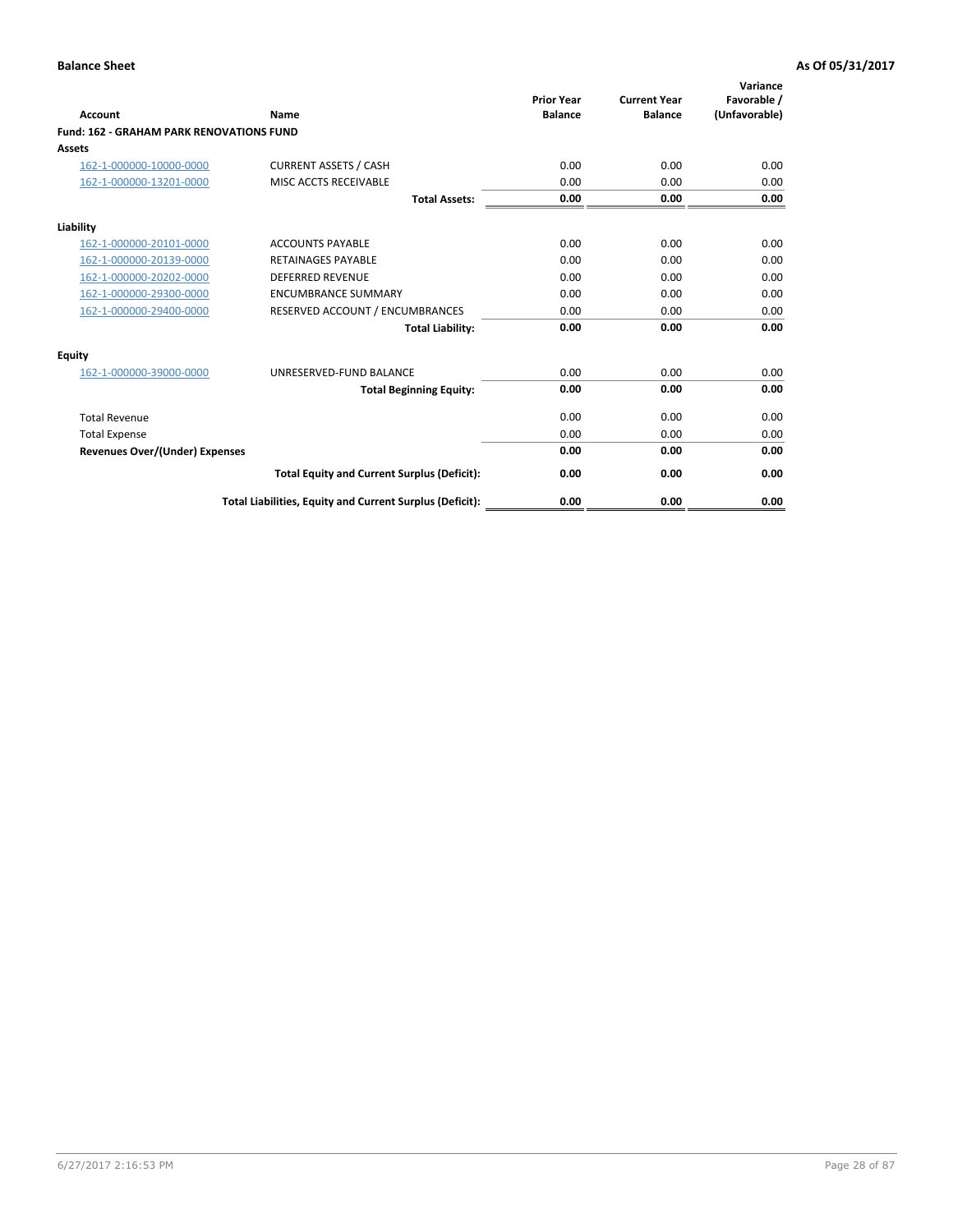| Account                               | Name                                                     | <b>Prior Year</b><br><b>Balance</b> | <b>Current Year</b><br><b>Balance</b> | Variance<br>Favorable /<br>(Unfavorable) |
|---------------------------------------|----------------------------------------------------------|-------------------------------------|---------------------------------------|------------------------------------------|
| Fund: 163 - SECO STIMULAS BLOCK GRANT |                                                          |                                     |                                       |                                          |
| <b>Assets</b>                         |                                                          |                                     |                                       |                                          |
| 163-1-000000-10000-0000               | <b>CURRENT ASSETS / CASH</b>                             | 0.00                                | 0.00                                  | 0.00                                     |
| 163-1-000000-13201-0000               | MISC ACCTS RECEIVABLE                                    | 0.00                                | 0.00                                  | 0.00                                     |
| 163-1-000000-13205-0000               | <b>INTEREST RECEIVABLE</b>                               | 0.00                                | 0.00                                  | 0.00                                     |
|                                       | <b>Total Assets:</b>                                     | 0.00                                | 0.00                                  | 0.00                                     |
| Liability                             |                                                          |                                     |                                       |                                          |
| 163-1-000000-20101-0000               | <b>ACCOUNTS PAYABLE</b>                                  | 0.00                                | 0.00                                  | 0.00                                     |
| 163-1-000000-20102-0000               | <b>CREDIT CARD PAYABLE</b>                               | 0.00                                | 0.00                                  | 0.00                                     |
| 163-1-000000-20103-0000               | <b>ACCRUED ACCOUNTS PAYABLE</b>                          | 0.00                                | 0.00                                  | 0.00                                     |
| 163-1-000000-20139-0000               | <b>RETAINAGES PAYABLE</b>                                | 0.00                                | 0.00                                  | 0.00                                     |
| 163-1-000000-20902-0000               | DEFERRED GRANT REVENUE                                   | 0.00                                | 0.00                                  | 0.00                                     |
| 163-1-000000-29300-0000               | <b>ENCUMBRANCE SUMMARY</b>                               | 0.00                                | 0.00                                  | 0.00                                     |
| 163-1-000000-29400-0100               | RESERVED ACCOUNT / ENCUMBRANCES                          | 0.00                                | 0.00                                  | 0.00                                     |
|                                       | <b>Total Liability:</b>                                  | 0.00                                | 0.00                                  | 0.00                                     |
| <b>Equity</b>                         |                                                          |                                     |                                       |                                          |
| 163-1-000000-39000-0000               | UNRESERVED-FUND BALANCE                                  | 0.00                                | 0.00                                  | 0.00                                     |
|                                       | <b>Total Beginning Equity:</b>                           | 0.00                                | 0.00                                  | 0.00                                     |
| <b>Total Revenue</b>                  |                                                          | 0.00                                | 0.00                                  | 0.00                                     |
| <b>Total Expense</b>                  |                                                          | 0.00                                | 0.00                                  | 0.00                                     |
| <b>Revenues Over/(Under) Expenses</b> |                                                          | 0.00                                | 0.00                                  | 0.00                                     |
|                                       | <b>Total Equity and Current Surplus (Deficit):</b>       | 0.00                                | 0.00                                  | 0.00                                     |
|                                       | Total Liabilities, Equity and Current Surplus (Deficit): | 0.00                                | 0.00                                  | 0.00                                     |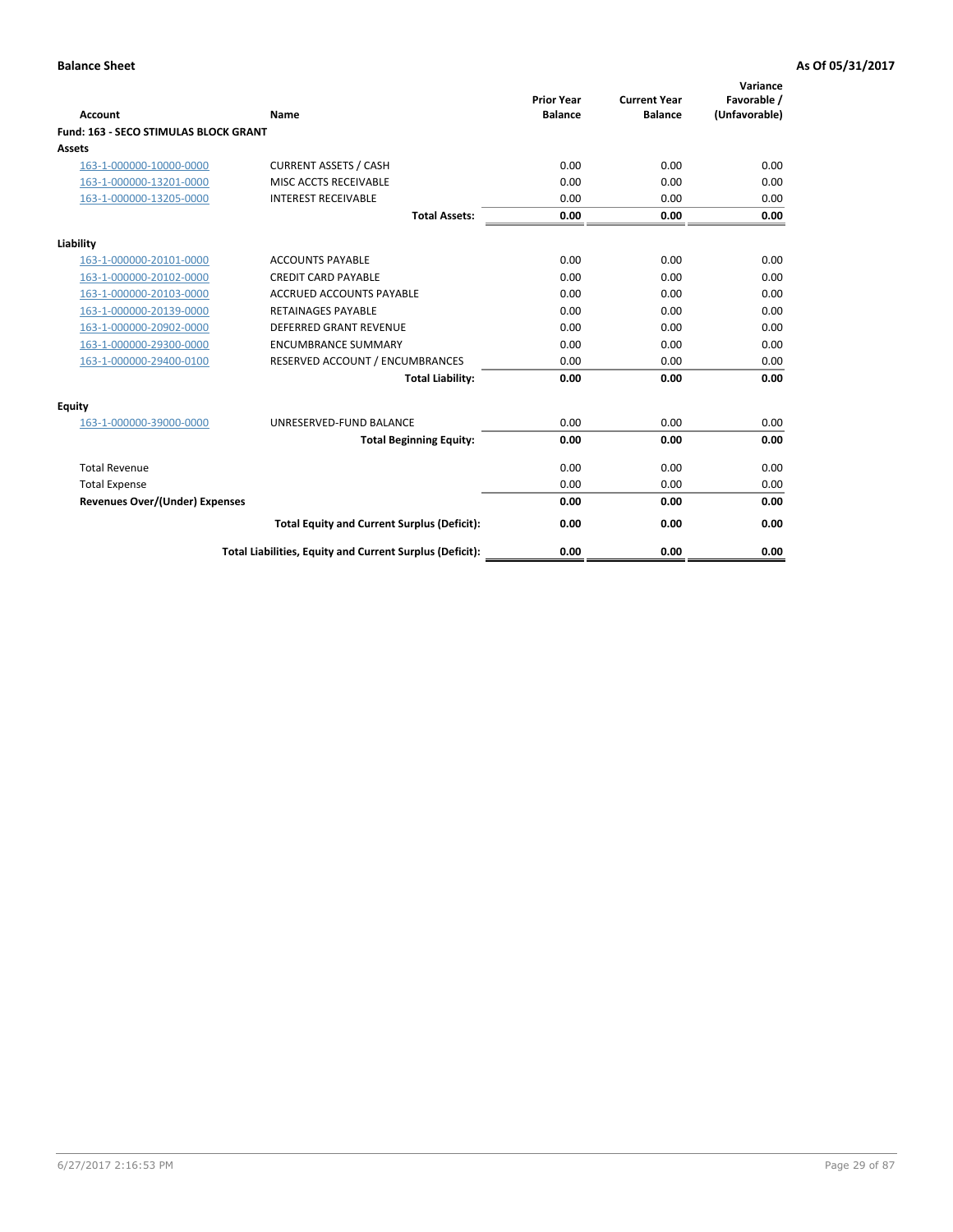|                                       |                                                          | <b>Prior Year</b> | <b>Current Year</b> | Variance<br>Favorable / |
|---------------------------------------|----------------------------------------------------------|-------------------|---------------------|-------------------------|
| <b>Account</b>                        | <b>Name</b>                                              | <b>Balance</b>    | <b>Balance</b>      | (Unfavorable)           |
| Fund: 164 - 2013 CO CAPITAL FUND      |                                                          |                   |                     |                         |
| Assets                                |                                                          |                   |                     |                         |
| 164-1-000000-10000-0000               | <b>CURRENT ASSETS / CASH</b>                             | 0.00              | 31,639.32           | 31,639.32               |
| 164-1-000000-11508-0000               | 2013 CO'S PROJ CONST                                     | 28,732.04         | 1,979.32            | $-26,752.72$            |
| 164-1-000000-11509-0000               | 2013 CO'S DEBT SERVICE                                   | 4.717.50          | 0.00                | $-4,717.50$             |
| 164-1-000000-13205-0000               | <b>INTEREST RECEIVABLE</b>                               | 0.00              | 0.00                | 0.00                    |
| 164-1-000000-14035-0000               | DEBT SERVICE / DEBT SERVICE FUND                         | 0.00              | 0.00                | 0.00                    |
|                                       | <b>Total Assets:</b>                                     | 33,449.54         | 33,618.64           | 169.10                  |
| Liability                             |                                                          |                   |                     |                         |
| 164-1-000000-20101-0000               | <b>ACCOUNTS PAYABLE</b>                                  | 0.00              | 0.00                | 0.00                    |
| 164-1-000000-20102-0000               | <b>CREDIT CARD PAYABLE</b>                               | 0.00              | 0.00                | 0.00                    |
| 164-1-000000-20103-0000               | <b>ACCRUED ACCOUNTS PAYABLE</b>                          | 0.00              | 0.00                | 0.00                    |
| 164-1-000000-20139-0000               | <b>RETAINAGES PAYABLE</b>                                | 0.00              | 0.00                | 0.00                    |
| 164-1-000000-21001-0000               | <b>GENERAL FUND / GENERAL FUND</b>                       | 0.00              | 0.00                | 0.00                    |
| 164-1-000000-21035-0000               | DEBT SERVICE / DUE TO DEBT SERVICE                       | 0.00              | 0.00                | 0.00                    |
| 164-1-000000-29300-0000               | <b>ENCUMBRANCE SUMMARY</b>                               | 0.00              | 0.00                | 0.00                    |
| 164-1-000000-29400-0100               | RESERVED ACCOUNT / ENCUMBRANCES                          | 0.00              | 0.00                | 0.00                    |
|                                       | <b>Total Liability:</b>                                  | 0.00              | 0.00                | 0.00                    |
| Equity                                |                                                          |                   |                     |                         |
| 164-1-000000-39000-0000               | UNRESERVED-FUND BALANCE                                  | 33,379.24         | 33,501.36           | 122.12                  |
|                                       | <b>Total Beginning Equity:</b>                           | 33,379.24         | 33,501.36           | 122.12                  |
| <b>Total Revenue</b>                  |                                                          | 70.30             | 119.40              | 49.10                   |
| <b>Total Expense</b>                  |                                                          | 0.00              | 2.12                | $-2.12$                 |
| <b>Revenues Over/(Under) Expenses</b> |                                                          | 70.30             | 117.28              | 46.98                   |
|                                       | <b>Total Equity and Current Surplus (Deficit):</b>       | 33,449.54         | 33,618.64           | 169.10                  |
|                                       | Total Liabilities, Equity and Current Surplus (Deficit): | 33,449.54         | 33.618.64           | 169.10                  |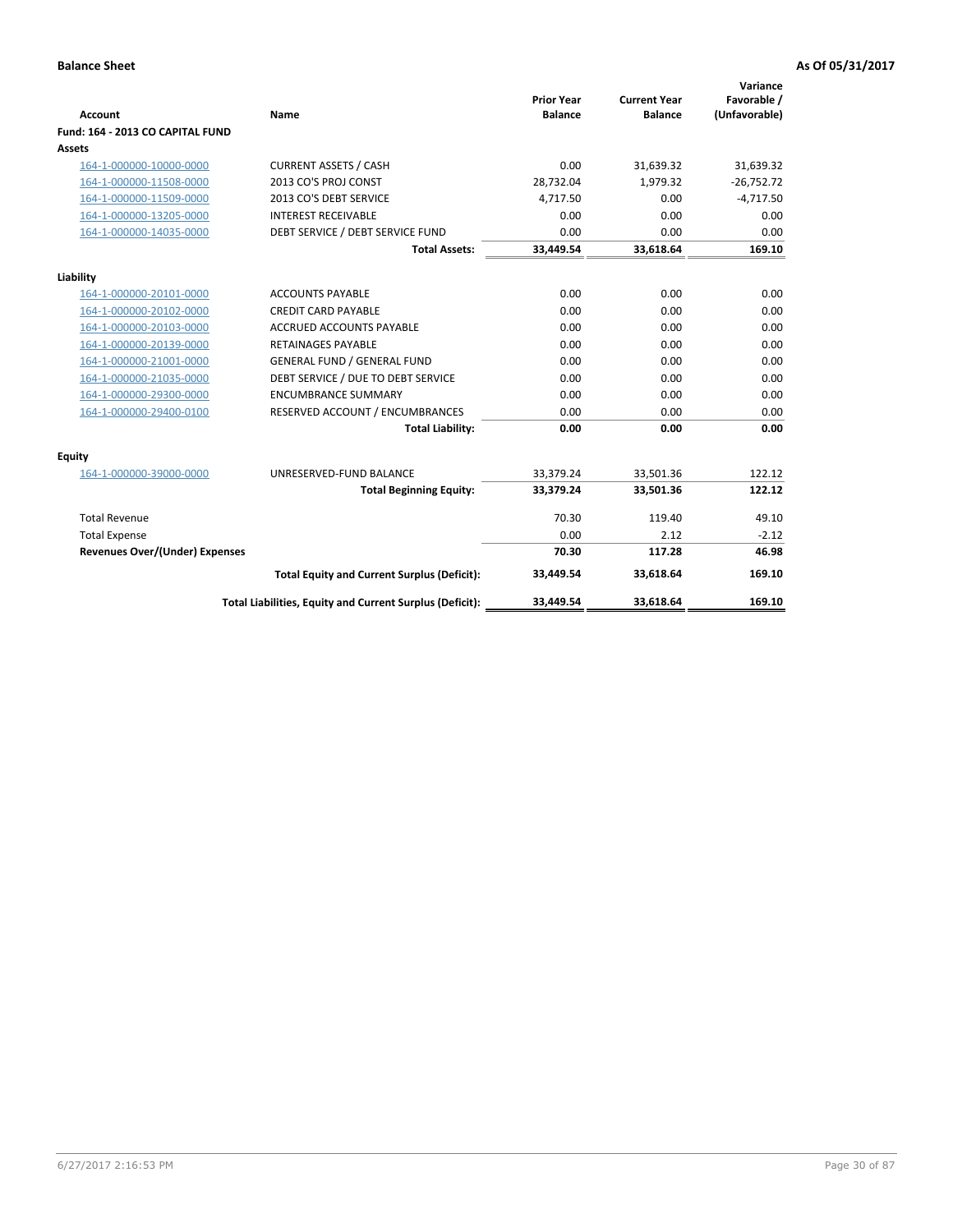| <b>Account</b>                        | Name                                                     | <b>Prior Year</b><br><b>Balance</b> | <b>Current Year</b><br><b>Balance</b> | Variance<br>Favorable /<br>(Unfavorable) |
|---------------------------------------|----------------------------------------------------------|-------------------------------------|---------------------------------------|------------------------------------------|
| Fund: 165 - 2014 GO FUND              |                                                          |                                     |                                       |                                          |
| Assets                                |                                                          |                                     |                                       |                                          |
| 165-1-000000-10000-0000               | <b>CURRENT ASSETS / CASH</b>                             | $-1,629,227.07$                     | $-1,079,753.13$                       | 549,473.94                               |
| 165-1-000000-11003-0000               | 2010 CO'S                                                | 0.00                                | 0.00                                  | 0.00                                     |
| 165-1-000000-11202-0000               | 2014 GO STREET BONDS                                     | 1,919,539.89                        | 0.00                                  | $-1,919,539.89$                          |
| 165-1-000000-11511-0000               | <b>2015 GO PROJECT CONSTRUCTION</b>                      | 5,615,549.91                        | 2,742,965.05                          | $-2,872,584.86$                          |
| 165-1-000000-11520-0000               | <b>CERTIFICATES OF DEPOSIT</b>                           | 1,875,000.00                        | 0.00                                  | $-1,875,000.00$                          |
| 165-1-000000-11530-0000               | <b>TexasTERM CP</b>                                      | 0.00                                | 0.00                                  | 0.00                                     |
| 165-1-000000-13201-0000               | MISC ACCTS RECEIVABLE                                    | 0.00                                | 0.00                                  | 0.00                                     |
| 165-1-000000-13205-0000               | <b>INTEREST RECEIVABLE</b>                               | 0.00                                | 0.00                                  | 0.00                                     |
| 165-1-000000-14035-0000               | DEBT SERVICE / DEBT SERVICE FUND                         | 0.00                                | 0.00                                  | 0.00                                     |
|                                       | <b>Total Assets:</b>                                     | 7,780,862.73                        | 1,663,211.92                          | $-6,117,650.81$                          |
| Liability                             |                                                          |                                     |                                       |                                          |
| 165-1-000000-20101-0000               | <b>ACCOUNTS PAYABLE</b>                                  | 0.00                                | 0.00                                  | 0.00                                     |
| 165-1-000000-20102-0000               | <b>CREDIT CARD PAYABLE</b>                               | 0.00                                | 0.00                                  | 0.00                                     |
| 165-1-000000-20103-0000               | ACCRUED ACCOUNTS PAYABLE                                 | 0.00                                | 0.00                                  | 0.00                                     |
| 165-1-000000-20139-0000               | <b>RETAINAGES PAYABLE</b>                                | 0.00                                | 0.03                                  | $-0.03$                                  |
| 165-1-000000-21001-0000               | <b>GENERAL FUND / GENERAL FUND</b>                       | 0.00                                | 0.00                                  | 0.00                                     |
| 165-1-000000-21035-0000               | DEBT SERVICE / DUE TO DEBT SERVICE                       | 0.00                                | 0.00                                  | 0.00                                     |
| 165-1-000000-29300-0000               | <b>ENCUMBRANCE SUMMARY</b>                               | 0.00                                | 0.00                                  | 0.00                                     |
| 165-1-000000-29400-0100               | RESERVED ACCOUNT / ENCUMBRANCES                          | 0.00                                | 0.00                                  | 0.00                                     |
|                                       | <b>Total Liability:</b>                                  | 0.00                                | 0.03                                  | $-0.03$                                  |
| Equity                                |                                                          |                                     |                                       |                                          |
| 165-1-000000-39000-0000               | UNRESERVED-FUND BALANCE                                  | 8,706,752.14                        | 3,846,902.24                          | -4,859,849.90                            |
|                                       | <b>Total Beginning Equity:</b>                           | 8,706,752.14                        | 3,846,902.24                          | -4,859,849.90                            |
| <b>Total Revenue</b>                  |                                                          | 32,253.88                           | 30,207.79                             | $-2,046.09$                              |
| <b>Total Expense</b>                  |                                                          | 958,143.29                          | 2,213,898.14                          | $-1,255,754.85$                          |
| <b>Revenues Over/(Under) Expenses</b> |                                                          | $-925,889.41$                       | -2,183,690.35                         | $-1,257,800.94$                          |
|                                       | <b>Total Equity and Current Surplus (Deficit):</b>       | 7,780,862.73                        | 1,663,211.89                          | $-6,117,650.84$                          |
|                                       | Total Liabilities, Equity and Current Surplus (Deficit): | 7,780,862.73                        | 1,663,211.92                          | $-6,117,650.81$                          |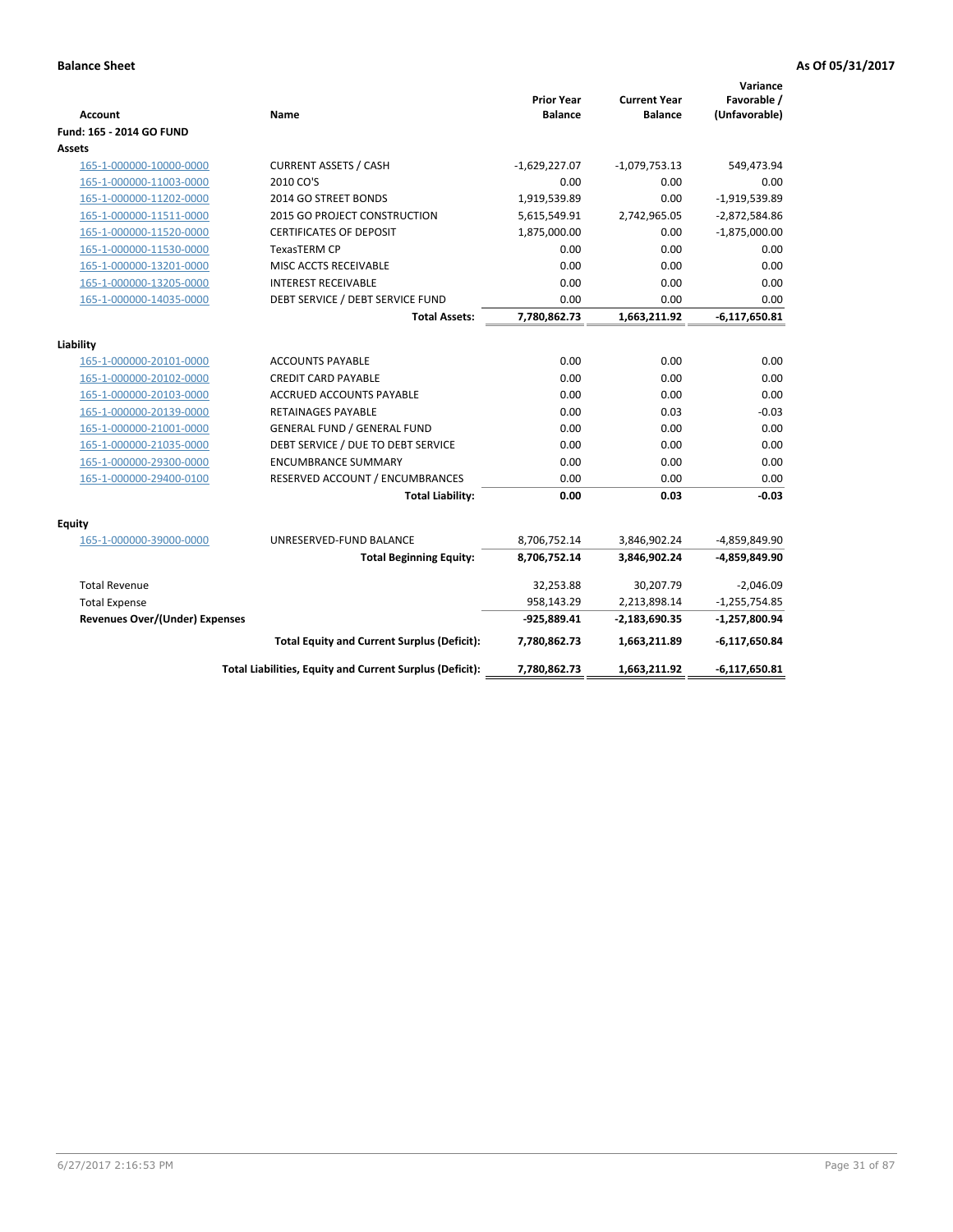|                                                              |                                                          |                                     |                                       | Variance                     |
|--------------------------------------------------------------|----------------------------------------------------------|-------------------------------------|---------------------------------------|------------------------------|
| Account                                                      | Name                                                     | <b>Prior Year</b><br><b>Balance</b> | <b>Current Year</b><br><b>Balance</b> | Favorable /<br>(Unfavorable) |
| <b>Fund: 170 - LAW ENFORCEMENT GRANT - CAPITAL PURCHASES</b> |                                                          |                                     |                                       |                              |
| Assets                                                       |                                                          |                                     |                                       |                              |
| 170-1-000000-10000-0000                                      | <b>CURRENT ASSETS / CASH</b>                             | 194.66                              | $-29,805.34$                          | $-30,000.00$                 |
| 170-1-000000-13201-0000                                      | MISC ACCTS RECEIVABLE                                    | 0.00                                | 0.00                                  | 0.00                         |
|                                                              | <b>Total Assets:</b>                                     | 194.66                              | $-29,805.34$                          | $-30,000.00$                 |
| Liability                                                    |                                                          |                                     |                                       |                              |
| 170-1-000000-20101-0000                                      | <b>ACCOUNTS PAYABLE</b>                                  | 0.00                                | 0.00                                  | 0.00                         |
| 170-1-000000-20102-0000                                      | <b>CREDIT CARD PAYABLE</b>                               | 0.00                                | 0.00                                  | 0.00                         |
| 170-1-000000-20103-0000                                      | <b>ACCRUED ACCOUNTS PAYABLE</b>                          | 0.00                                | 0.00                                  | 0.00                         |
| 170-1-000000-20902-0000                                      | <b>DEFERRED GRANT REVENUE</b>                            | 0.00                                | 0.00                                  | 0.00                         |
| 170-1-000000-21001-0000                                      | <b>GENERAL FUND / GENERAL FUND</b>                       | 0.00                                | 0.00                                  | 0.00                         |
| 170-1-000000-24004-0000                                      | <b>INTEREST PAYABLE ON DEP</b>                           | 0.00                                | 0.00                                  | 0.00                         |
| 170-1-000000-29300-0000                                      | <b>ENCUMBRANCE SUMMARY</b>                               | 0.00                                | 0.00                                  | 0.00                         |
| 170-1-000000-29400-0000                                      | RESERVED ACCOUNT / ENCUMBRANCES                          | 0.00                                | 0.00                                  | 0.00                         |
|                                                              | <b>Total Liability:</b>                                  | 0.00                                | 0.00                                  | 0.00                         |
| <b>Equity</b>                                                |                                                          |                                     |                                       |                              |
| 170-1-000000-39000-0000                                      | UNRESERVED-FUND BALANCE                                  | 194.66                              | 194.66                                | 0.00                         |
|                                                              | <b>Total Beginning Equity:</b>                           | 194.66                              | 194.66                                | 0.00                         |
| <b>Total Revenue</b>                                         |                                                          | 0.00                                | 0.00                                  | 0.00                         |
| <b>Total Expense</b>                                         |                                                          | 0.00                                | 30,000.00                             | $-30,000.00$                 |
| <b>Revenues Over/(Under) Expenses</b>                        |                                                          | 0.00                                | $-30.000.00$                          | $-30,000.00$                 |
|                                                              | <b>Total Equity and Current Surplus (Deficit):</b>       | 194.66                              | $-29,805.34$                          | $-30,000.00$                 |
|                                                              | Total Liabilities, Equity and Current Surplus (Deficit): | 194.66                              | -29,805.34                            | $-30,000.00$                 |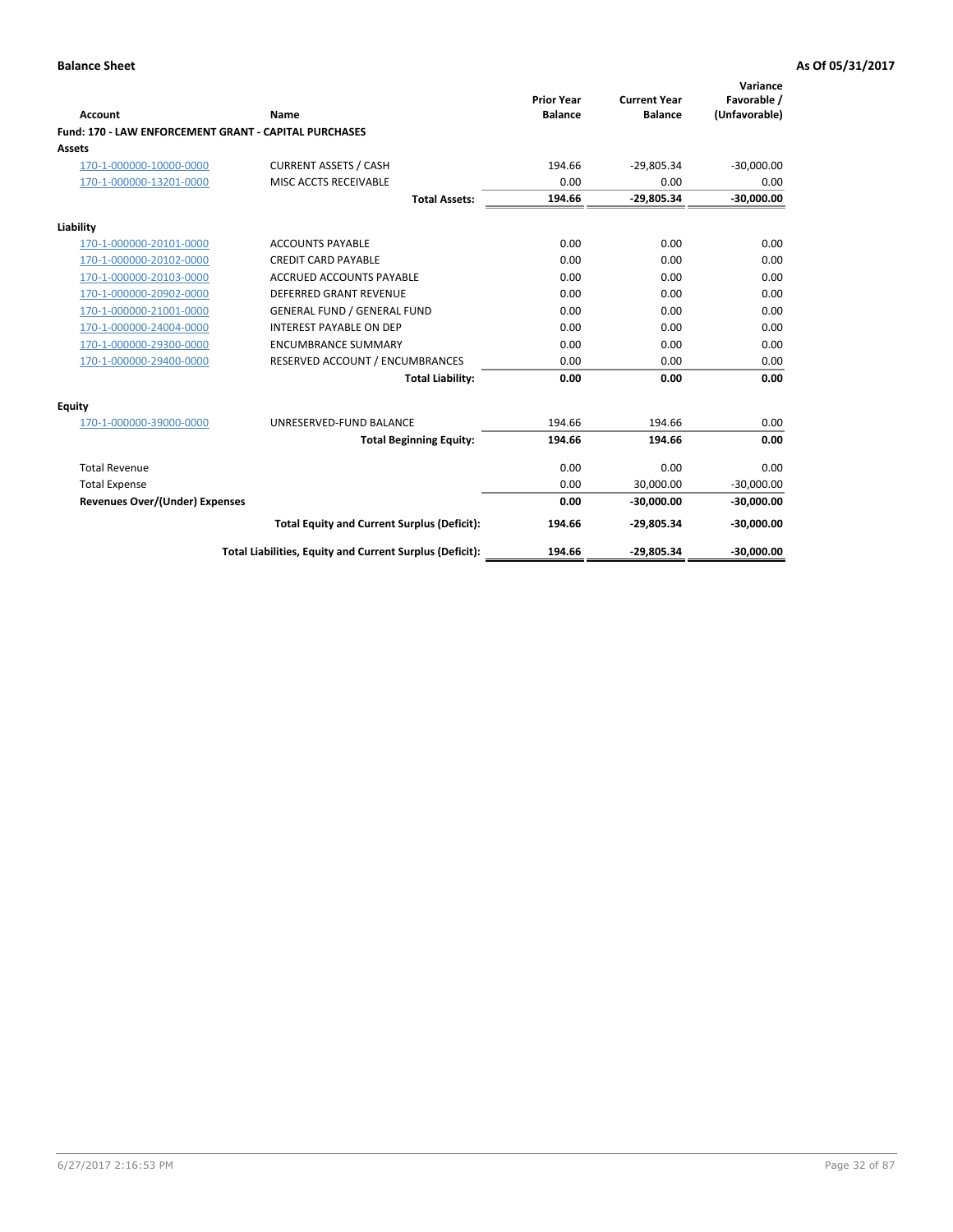|                                                |                                                          | <b>Prior Year</b> | <b>Current Year</b> | Variance<br>Favorable / |
|------------------------------------------------|----------------------------------------------------------|-------------------|---------------------|-------------------------|
| <b>Account</b>                                 | Name                                                     | <b>Balance</b>    | <b>Balance</b>      | (Unfavorable)           |
| <b>Fund: 171 - MAIN STREET SPECIAL REVENUE</b> |                                                          |                   |                     |                         |
| <b>Assets</b>                                  |                                                          |                   |                     |                         |
| 171-1-000000-10000-0000                        | <b>CURRENT ASSETS / CASH</b>                             | 48,263.28         | 57,308.28           | 9,045.00                |
| 171-1-000000-13201-0000                        | MISC ACCTS RECEIVABLE                                    | 0.00              | 0.00                | 0.00                    |
| 171-1-000000-13205-0000                        | <b>INTEREST RECEIVABLE</b>                               | 0.00              | 0.00                | 0.00                    |
|                                                | <b>Total Assets:</b>                                     | 48.263.28         | 57.308.28           | 9,045.00                |
| Liability                                      |                                                          |                   |                     |                         |
| 171-1-000000-20101-0000                        | <b>ACCOUNTS PAYABLE</b>                                  | 0.00              | 0.00                | 0.00                    |
| 171-1-000000-20102-0000                        | <b>CREDIT CARD PAYABLE</b>                               | 0.00              | 0.00                | 0.00                    |
| 171-1-000000-20103-0000                        | <b>ACCRUED ACCOUNTS PAYABLE</b>                          | 0.00              | 0.00                | 0.00                    |
| 171-1-000000-20139-0000                        | <b>RETAINAGES PAYABLE</b>                                | 0.00              | 0.00                | 0.00                    |
| 171-1-000000-20902-0000                        | DEFERRED GRANT REVENUE                                   | 0.00              | 0.00                | 0.00                    |
| 171-1-000000-29300-0000                        | <b>ENCUMBRANCE SUMMARY</b>                               | 0.00              | 0.00                | 0.00                    |
| 171-1-000000-29400-0100                        | RESERVED ACCOUNT / ENCUMBRANCES                          | 0.00              | 0.00                | 0.00                    |
|                                                | <b>Total Liability:</b>                                  | 0.00              | 0.00                | 0.00                    |
| <b>Equity</b>                                  |                                                          |                   |                     |                         |
| 171-1-000000-39000-0000                        | UNRESERVED-FUND BALANCE                                  | 29,641.28         | 37,308.28           | 7,667.00                |
|                                                | <b>Total Beginning Equity:</b>                           | 29.641.28         | 37,308.28           | 7,667.00                |
| <b>Total Revenue</b>                           |                                                          | 25,000.00         | 25,000.00           | 0.00                    |
| <b>Total Expense</b>                           |                                                          | 6,378.00          | 5,000.00            | 1,378.00                |
| <b>Revenues Over/(Under) Expenses</b>          |                                                          | 18,622.00         | 20,000.00           | 1,378.00                |
|                                                | <b>Total Equity and Current Surplus (Deficit):</b>       | 48,263.28         | 57,308.28           | 9,045.00                |
|                                                | Total Liabilities, Equity and Current Surplus (Deficit): | 48,263.28         | 57,308.28           | 9,045.00                |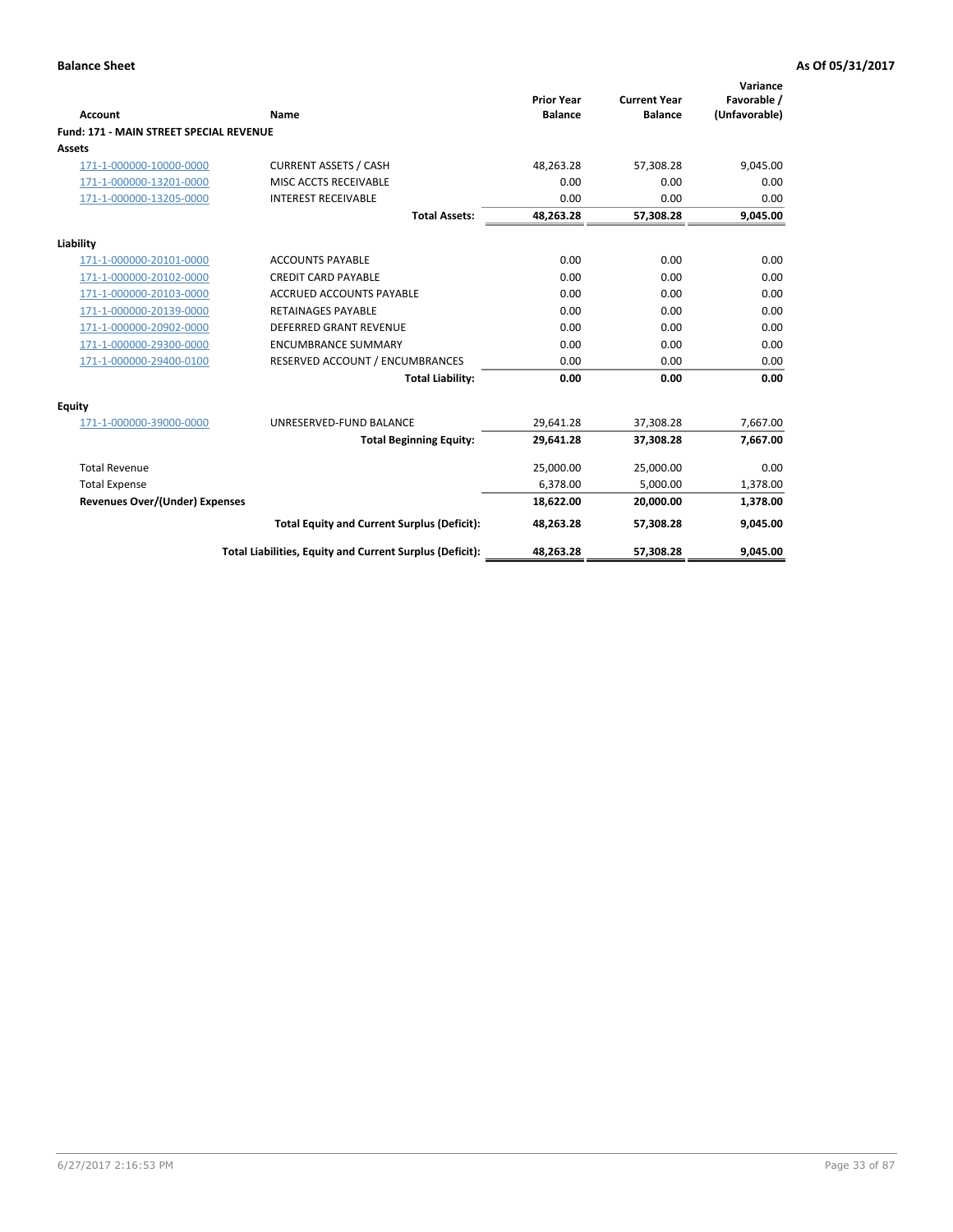|                                       |                                                          |                                     |                                       | Variance                     |
|---------------------------------------|----------------------------------------------------------|-------------------------------------|---------------------------------------|------------------------------|
| <b>Account</b>                        | <b>Name</b>                                              | <b>Prior Year</b><br><b>Balance</b> | <b>Current Year</b><br><b>Balance</b> | Favorable /<br>(Unfavorable) |
| <b>Fund: 172 - MINOR GRANTS FUND</b>  |                                                          |                                     |                                       |                              |
| <b>Assets</b>                         |                                                          |                                     |                                       |                              |
| 172-1-000000-10000-0000               | <b>CURRENT ASSETS / CASH</b>                             | 12,555.89                           | 1,406.79                              | $-11,149.10$                 |
| 172-1-000000-13201-0000               | MISC ACCTS RECEIVABLE                                    | 0.00                                | 0.00                                  | 0.00                         |
| 172-1-000000-13205-0000               | <b>INTEREST RECEIVABLE</b>                               | 0.00                                | 0.00                                  | 0.00                         |
|                                       | <b>Total Assets:</b>                                     | 12,555.89                           | 1,406.79                              | $-11,149.10$                 |
| Liability                             |                                                          |                                     |                                       |                              |
| 172-1-000000-20101-0000               | <b>ACCOUNTS PAYABLE</b>                                  | 0.00                                | 0.00                                  | 0.00                         |
| 172-1-000000-20102-0000               | <b>CREDIT CARD PAYABLE</b>                               | 0.00                                | 0.00                                  | 0.00                         |
| 172-1-000000-20103-0000               | <b>ACCRUED ACCOUNTS PAYABLE</b>                          | 0.00                                | 0.00                                  | 0.00                         |
| 172-1-000000-20902-0000               | <b>DEFERRED GRANT REVENUE</b>                            | 0.00                                | 0.00                                  | 0.00                         |
| 172-1-000000-29300-0000               | <b>ENCUMBRANCE SUMMARY</b>                               | 0.00                                | 0.00                                  | 0.00                         |
| 172-1-000000-29400-0000               | RESERVED ACCOUNT / ENCUMBRANCES                          | 0.00                                | 0.00                                  | 0.00                         |
|                                       | <b>Total Liability:</b>                                  | 0.00                                | 0.00                                  | 0.00                         |
| Equity                                |                                                          |                                     |                                       |                              |
| 172-1-000000-39000-0000               | UNRESERVED-FUND BALANCE                                  | 2,129.85                            | 2,962.31                              | 832.46                       |
|                                       | <b>Total Beginning Equity:</b>                           | 2,129.85                            | 2,962.31                              | 832.46                       |
| <b>Total Revenue</b>                  |                                                          | 18,666.83                           | 36,219.92                             | 17,553.09                    |
| <b>Total Expense</b>                  |                                                          | 8.240.79                            | 37.775.44                             | $-29,534.65$                 |
| <b>Revenues Over/(Under) Expenses</b> |                                                          | 10,426.04                           | $-1,555.52$                           | $-11,981.56$                 |
|                                       | <b>Total Equity and Current Surplus (Deficit):</b>       | 12,555.89                           | 1.406.79                              | $-11,149.10$                 |
|                                       | Total Liabilities, Equity and Current Surplus (Deficit): | 12,555.89                           | 1,406.79                              | $-11,149.10$                 |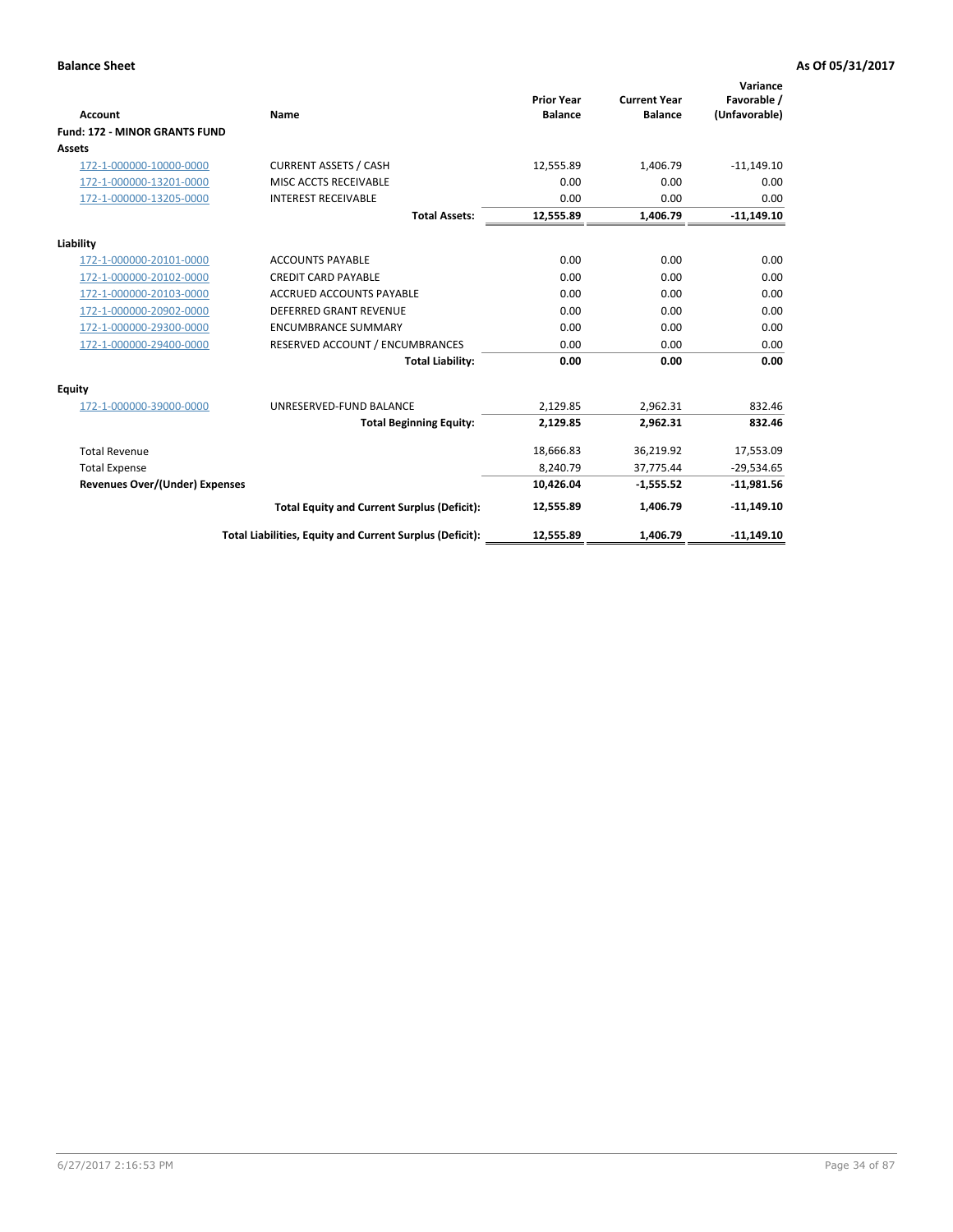| <b>Account</b>                         | <b>Name</b>                                              | <b>Prior Year</b><br><b>Balance</b> | <b>Current Year</b><br><b>Balance</b> | Variance<br>Favorable /<br>(Unfavorable) |
|----------------------------------------|----------------------------------------------------------|-------------------------------------|---------------------------------------|------------------------------------------|
| <b>Fund: 173 - FL YOUNG FOUNDATION</b> |                                                          |                                     |                                       |                                          |
| Assets                                 |                                                          |                                     |                                       |                                          |
| 173-1-000000-10000-0000                | <b>CURRENT ASSETS / CASH</b>                             | 0.00                                | 0.00                                  | 0.00                                     |
| 173-1-000000-13201-0000                | MISC ACCTS RECEIVABLE                                    | 0.00                                | 0.00                                  | 0.00                                     |
|                                        | <b>Total Assets:</b>                                     | 0.00                                | 0.00                                  | 0.00                                     |
| Liability                              |                                                          |                                     |                                       |                                          |
| 173-1-000000-20101-0000                | <b>ACCOUNTS PAYABLE</b>                                  | 0.00                                | 0.00                                  | 0.00                                     |
| 173-1-000000-20102-0000                | <b>CREDIT CARD PAYABLE</b>                               | 0.00                                | 0.00                                  | 0.00                                     |
| 173-1-000000-20902-0000                | <b>DEFERRED GRANT REVENUE</b>                            | 0.00                                | 0.00                                  | 0.00                                     |
| 173-1-000000-29300-0000                | <b>ENCUMBRANCE SUMMARY</b>                               | 0.00                                | 0.00                                  | 0.00                                     |
| 173-1-000000-29400-0000                | RESERVED ACCOUNT / ENCUMBRANCES                          | 0.00                                | 0.00                                  | 0.00                                     |
|                                        | <b>Total Liability:</b>                                  | 0.00                                | 0.00                                  | 0.00                                     |
| Equity                                 |                                                          |                                     |                                       |                                          |
| 173-1-000000-39000-0000                | UNRESERVED-FUND BALANCE                                  | 0.00                                | 0.00                                  | 0.00                                     |
|                                        | <b>Total Beginning Equity:</b>                           | 0.00                                | 0.00                                  | 0.00                                     |
| <b>Total Revenue</b>                   |                                                          | 0.00                                | 0.00                                  | 0.00                                     |
| <b>Total Expense</b>                   |                                                          | 0.00                                | 0.00                                  | 0.00                                     |
| <b>Revenues Over/(Under) Expenses</b>  |                                                          | 0.00                                | 0.00                                  | 0.00                                     |
|                                        | <b>Total Equity and Current Surplus (Deficit):</b>       | 0.00                                | 0.00                                  | 0.00                                     |
|                                        | Total Liabilities, Equity and Current Surplus (Deficit): | 0.00                                | 0.00                                  | 0.00                                     |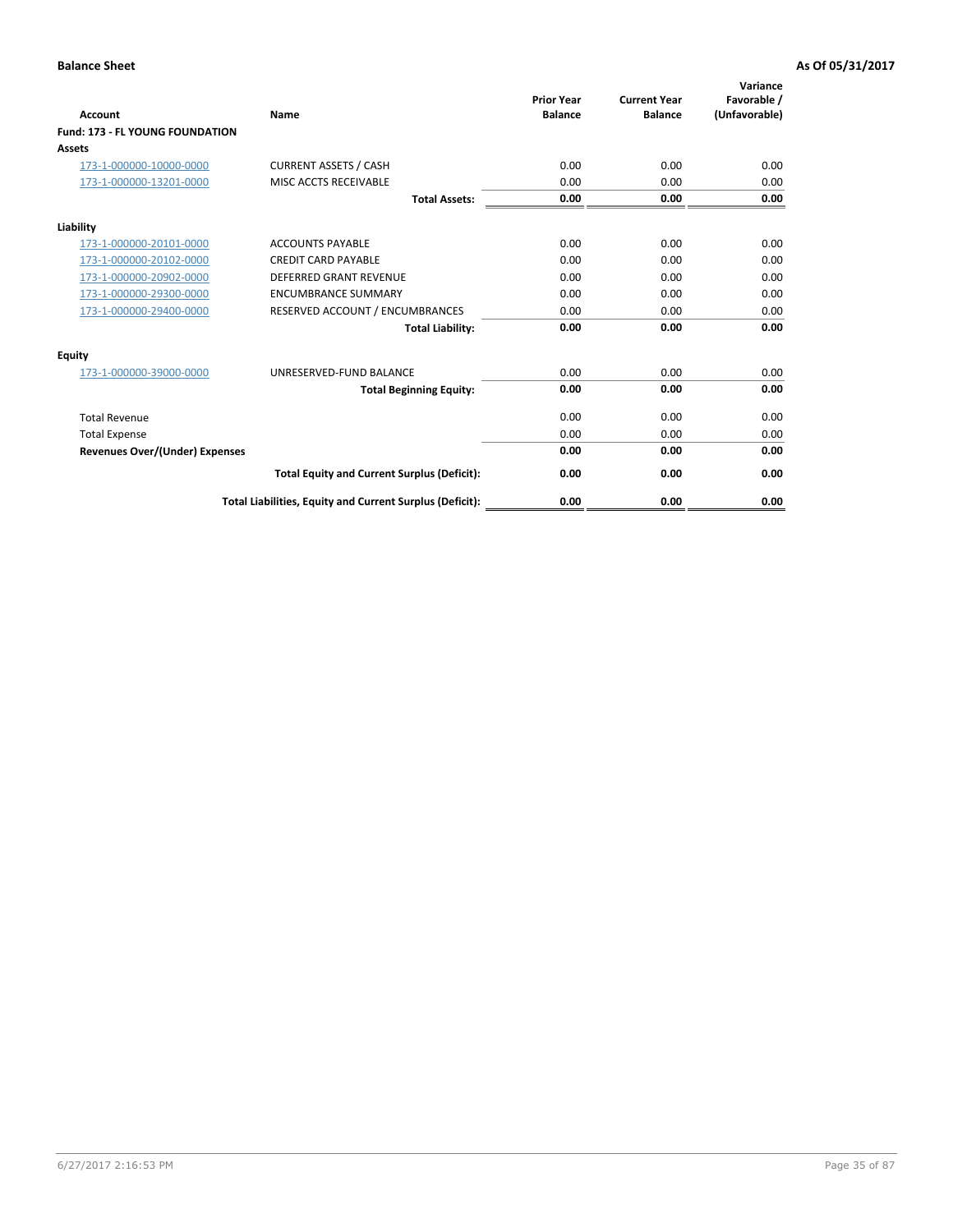|                                       |                                                          | <b>Prior Year</b> | <b>Current Year</b> | Variance<br>Favorable / |
|---------------------------------------|----------------------------------------------------------|-------------------|---------------------|-------------------------|
| <b>Account</b>                        | Name                                                     | <b>Balance</b>    | <b>Balance</b>      | (Unfavorable)           |
| Fund: 174 - FEMA GRANT                |                                                          |                   |                     |                         |
| <b>Assets</b>                         |                                                          |                   |                     |                         |
| 174-1-000000-10000-0000               | <b>CURRENT ASSETS / CASH</b>                             | 1.08              | 71.08               | 70.00                   |
| 174-1-000000-13201-0000               | MISC ACCTS RECEIVABLE                                    | 0.00              | 0.00                | 0.00                    |
| 174-1-000000-13205-0000               | <b>INTEREST RECEIVABLE</b>                               | 0.00              | 0.00                | 0.00                    |
|                                       | <b>Total Assets:</b>                                     | 1.08              | 71.08               | 70.00                   |
| Liability                             |                                                          |                   |                     |                         |
| 174-1-000000-20101-0000               | <b>ACCOUNTS PAYABLE</b>                                  | 0.00              | 0.00                | 0.00                    |
| 174-1-000000-20102-0000               | <b>CREDIT CARD PAYABLE</b>                               | 0.00              | 0.00                | 0.00                    |
| 174-1-000000-20103-0000               | <b>ACCRUED ACCOUNTS PAYABLE</b>                          | 0.00              | 0.00                | 0.00                    |
| 174-1-000000-20902-0000               | DEFERRED GRANT REVENUE                                   | 0.00              | 0.00                | 0.00                    |
| 174-1-000000-29300-0000               | <b>ENCUMBRANCE SUMMARY</b>                               | 0.00              | 0.00                | 0.00                    |
| 174-1-000000-29400-0000               | RESERVED ACCOUNT / ENCUMBRANCES                          | 0.00              | 0.00                | 0.00                    |
|                                       | <b>Total Liability:</b>                                  | 0.00              | 0.00                | 0.00                    |
| Equity                                |                                                          |                   |                     |                         |
| 174-1-000000-39000-0000               | UNRESERVED-FUND BALANCE                                  | 1.08              | 1.08                | 0.00                    |
|                                       | <b>Total Beginning Equity:</b>                           | 1.08              | 1.08                | 0.00                    |
| <b>Total Revenue</b>                  |                                                          | 0.00              | 182,810.00          | 182,810.00              |
| <b>Total Expense</b>                  |                                                          | 0.00              | 182,740.00          | $-182,740.00$           |
| <b>Revenues Over/(Under) Expenses</b> |                                                          | 0.00              | 70.00               | 70.00                   |
|                                       | <b>Total Equity and Current Surplus (Deficit):</b>       | 1.08              | 71.08               | 70.00                   |
|                                       | Total Liabilities, Equity and Current Surplus (Deficit): | 1.08              | 71.08               | 70.00                   |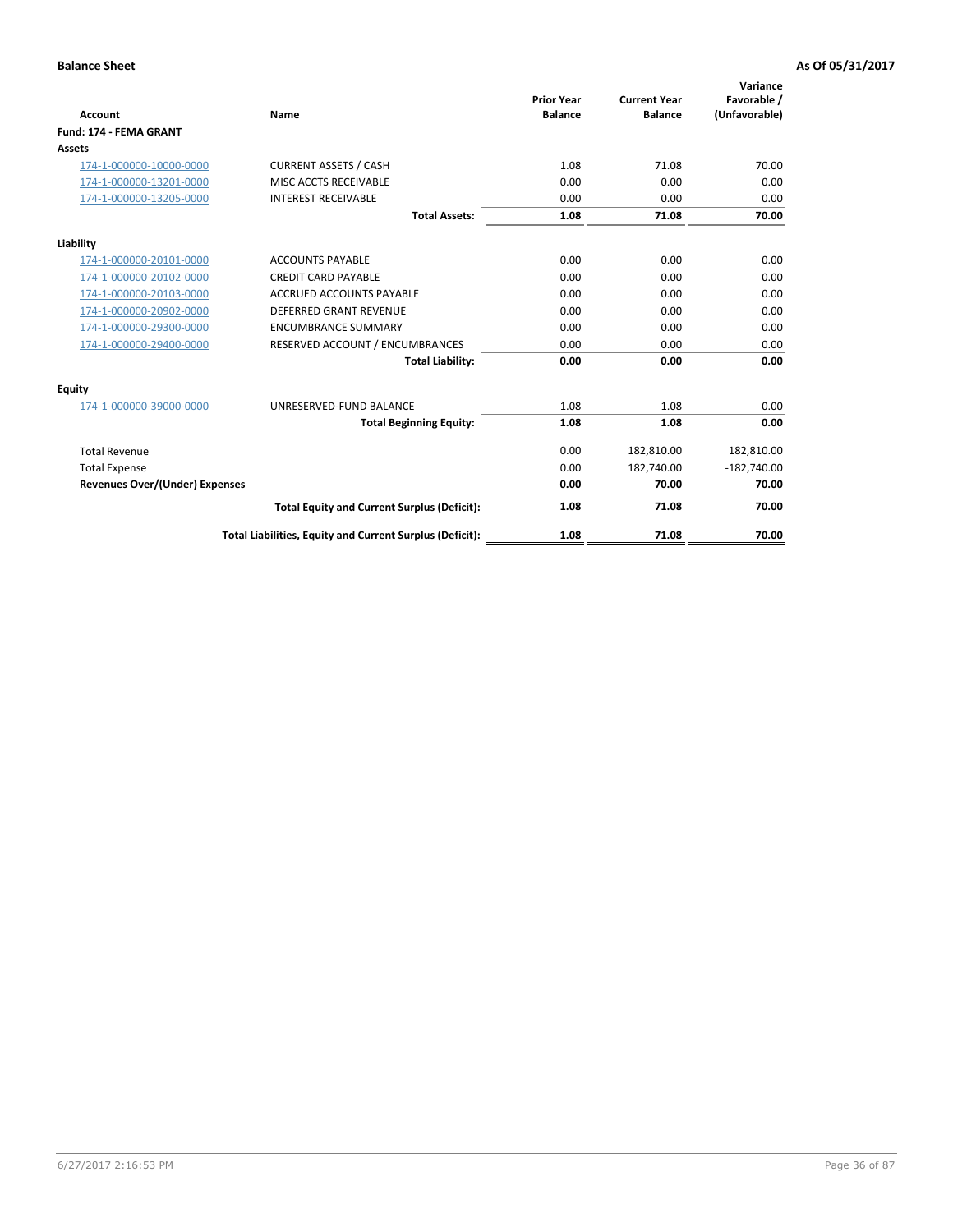| <b>Account</b>                             | Name                                                     | <b>Prior Year</b><br><b>Balance</b> | <b>Current Year</b><br><b>Balance</b> | Variance<br>Favorable /<br>(Unfavorable) |
|--------------------------------------------|----------------------------------------------------------|-------------------------------------|---------------------------------------|------------------------------------------|
| Fund: 175 - JUSTICE ASSISTANCE GRANT - JAG |                                                          |                                     |                                       |                                          |
| <b>Assets</b>                              |                                                          |                                     |                                       |                                          |
| 175-1-000000-10000-0000                    | <b>CURRENT ASSETS / CASH</b>                             | $-1,909.35$                         | 30.65                                 | 1,940.00                                 |
| 175-1-000000-13201-0000                    | MISC ACCTS RECEIVABLE                                    | 0.00                                | 0.00                                  | 0.00                                     |
|                                            | <b>Total Assets:</b>                                     | $-1,909.35$                         | 30.65                                 | 1,940.00                                 |
| Liability                                  |                                                          |                                     |                                       |                                          |
| 175-1-000000-20101-0000                    | <b>ACCOUNTS PAYABLE</b>                                  | 0.00                                | 0.00                                  | 0.00                                     |
| 175-1-000000-20102-0000                    | <b>CREDIT CARD PAYABLE</b>                               | 0.00                                | 0.00                                  | 0.00                                     |
| 175-1-000000-20902-0000                    | DEFERRED GRANT REVENUE                                   | 0.00                                | 0.00                                  | 0.00                                     |
| 175-1-000000-29300-0000                    | <b>ENCUMBRANCE SUMMARY</b>                               | 0.00                                | 0.00                                  | 0.00                                     |
| 175-1-000000-29400-0000                    | RESERVED ACCOUNT / ENCUMBRANCES                          | 0.00                                | 0.00                                  | 0.00                                     |
|                                            | <b>Total Liability:</b>                                  | 0.00                                | 0.00                                  | 0.00                                     |
| <b>Equity</b>                              |                                                          |                                     |                                       |                                          |
| 175-1-000000-39000-0000                    | UNRESERVED-FUND BALANCE                                  | 30.65                               | 30.65                                 | 0.00                                     |
|                                            | <b>Total Beginning Equity:</b>                           | 30.65                               | 30.65                                 | 0.00                                     |
| <b>Total Revenue</b>                       |                                                          | 0.00                                | 6,165.00                              | 6,165.00                                 |
| <b>Total Expense</b>                       |                                                          | 1,940.00                            | 6,165.00                              | $-4,225.00$                              |
| <b>Revenues Over/(Under) Expenses</b>      |                                                          | $-1,940.00$                         | 0.00                                  | 1,940.00                                 |
|                                            | <b>Total Equity and Current Surplus (Deficit):</b>       | $-1,909.35$                         | 30.65                                 | 1,940.00                                 |
|                                            | Total Liabilities, Equity and Current Surplus (Deficit): | $-1.909.35$                         | 30.65                                 | 1,940.00                                 |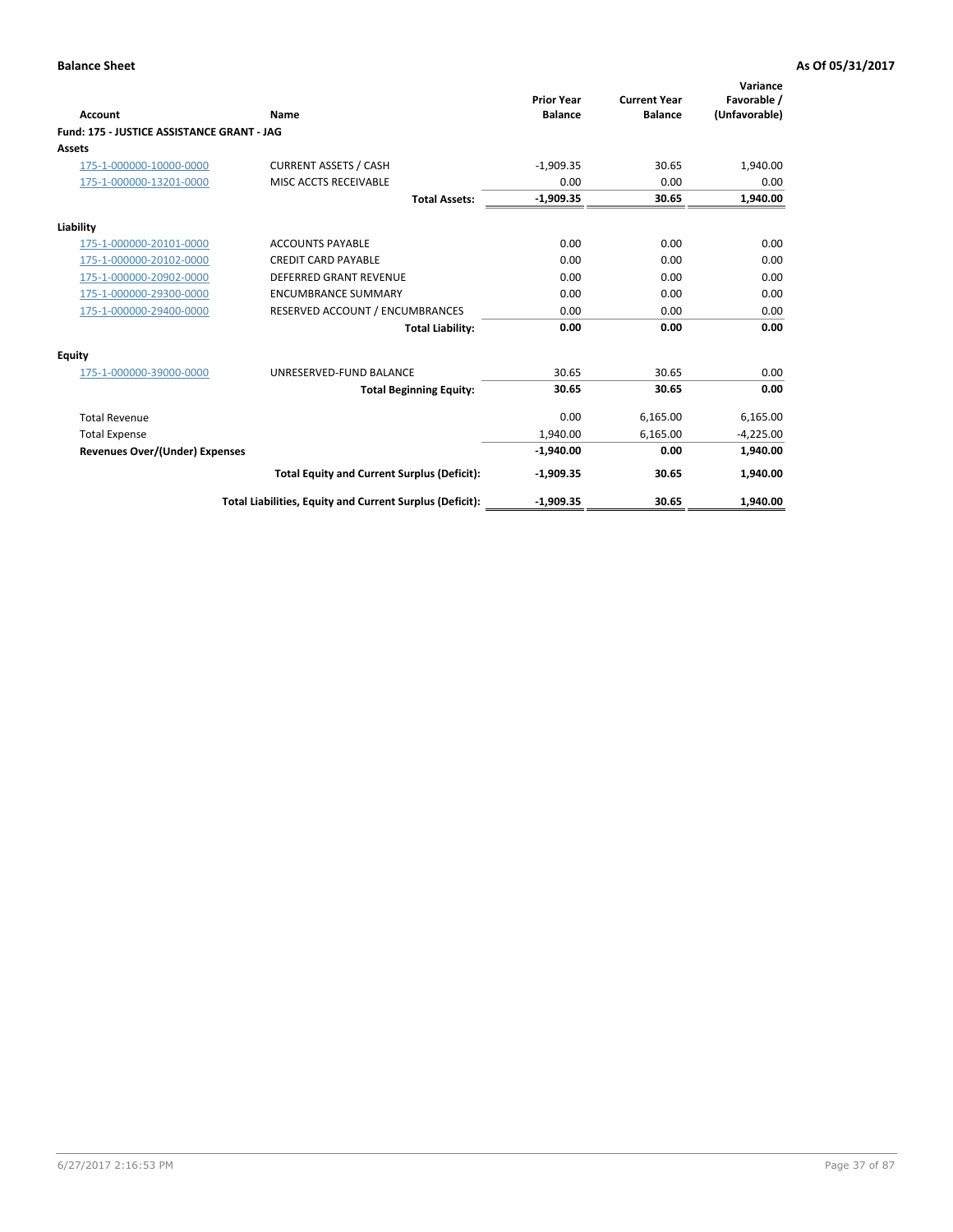| Account                               | Name                                                     | <b>Prior Year</b><br><b>Balance</b> | <b>Current Year</b><br><b>Balance</b> | Variance<br>Favorable /<br>(Unfavorable) |
|---------------------------------------|----------------------------------------------------------|-------------------------------------|---------------------------------------|------------------------------------------|
| Fund: 176 - HOME GRANT FUND           |                                                          |                                     |                                       |                                          |
| Assets                                |                                                          |                                     |                                       |                                          |
| 176-1-000000-10000-0000               | <b>CURRENT ASSETS / CASH</b>                             | 0.00                                | 0.00                                  | 0.00                                     |
| 176-1-000000-13201-0000               | MISC ACCTS RECEIVABLE                                    | 0.00                                | 0.00                                  | 0.00                                     |
| 176-1-000000-13205-0000               | <b>INTEREST RECEIVABLE</b>                               | 0.00                                | 0.00                                  | 0.00                                     |
|                                       | <b>Total Assets:</b>                                     | 0.00                                | 0.00                                  | 0.00                                     |
| Liability                             |                                                          |                                     |                                       |                                          |
| 176-1-000000-20101-0000               | <b>ACCOUNTS PAYABLE</b>                                  | 0.00                                | 0.00                                  | 0.00                                     |
| 176-1-000000-20102-0000               | <b>CREDIT CARD PAYABLE</b>                               | 0.00                                | 0.00                                  | 0.00                                     |
| 176-1-000000-20103-0000               | <b>ACCRUED ACCOUNTS PAYABLE</b>                          | 0.00                                | 0.00                                  | 0.00                                     |
| 176-1-000000-20902-0000               | <b>DEFERRED GRANT REVENUE</b>                            | 0.00                                | 0.00                                  | 0.00                                     |
| 176-1-000000-29300-0000               | <b>ENCUMBRANCE SUMMARY</b>                               | 0.00                                | 0.00                                  | 0.00                                     |
| 176-1-000000-29400-0000               | RESERVED ACCOUNT / ENCUMBRANCES                          | 0.00                                | 0.00                                  | 0.00                                     |
|                                       | <b>Total Liability:</b>                                  | 0.00                                | 0.00                                  | 0.00                                     |
| Equity                                |                                                          |                                     |                                       |                                          |
| 176-1-000000-39000-0000               | UNRESERVED-FUND BALANCE                                  | 0.00                                | 0.00                                  | 0.00                                     |
|                                       | <b>Total Beginning Equity:</b>                           | 0.00                                | 0.00                                  | 0.00                                     |
| <b>Total Revenue</b>                  |                                                          | 0.00                                | 0.00                                  | 0.00                                     |
| <b>Total Expense</b>                  |                                                          | 0.00                                | 0.00                                  | 0.00                                     |
| <b>Revenues Over/(Under) Expenses</b> |                                                          | 0.00                                | 0.00                                  | 0.00                                     |
|                                       | <b>Total Equity and Current Surplus (Deficit):</b>       | 0.00                                | 0.00                                  | 0.00                                     |
|                                       | Total Liabilities, Equity and Current Surplus (Deficit): | 0.00                                | 0.00                                  | 0.00                                     |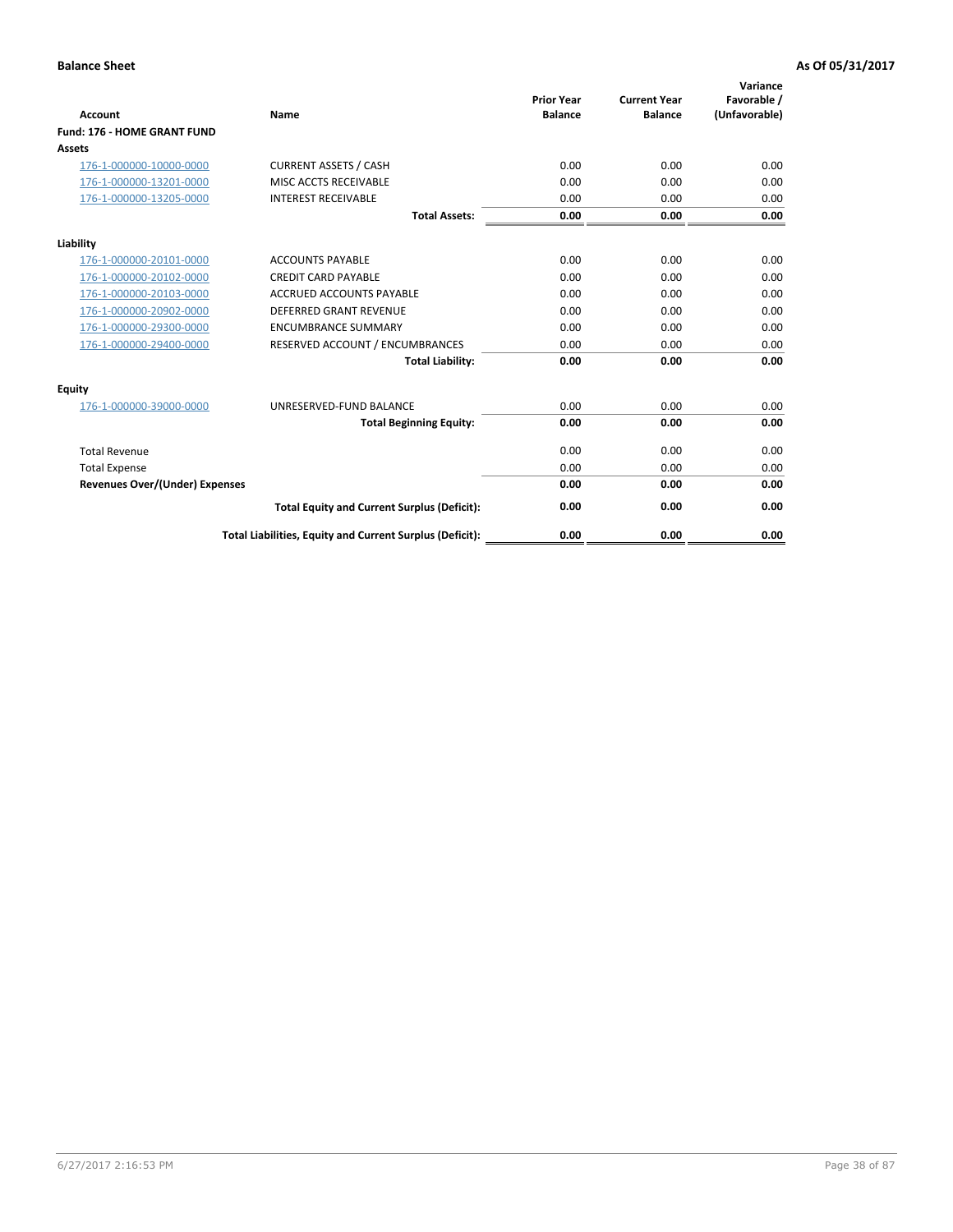| <b>Account</b>                          | Name                                                     | <b>Prior Year</b><br><b>Balance</b> | <b>Current Year</b><br><b>Balance</b> | Variance<br>Favorable /<br>(Unfavorable) |
|-----------------------------------------|----------------------------------------------------------|-------------------------------------|---------------------------------------|------------------------------------------|
| Fund: 177 - SAFE ROUTES TO SCHOOL GRANT |                                                          |                                     |                                       |                                          |
| <b>Assets</b>                           |                                                          |                                     |                                       |                                          |
| 177-1-000000-10000-0000                 | <b>CURRENT ASSETS / CASH</b>                             | 0.02                                | 0.02                                  | 0.00                                     |
| 177-1-000000-13201-0000                 | MISC ACCTS RECEIVABLE                                    | 0.00                                | 0.00                                  | 0.00                                     |
| 177-1-000000-13205-0000                 | <b>INTEREST RECEIVABLE</b>                               | 0.00                                | 0.00                                  | 0.00                                     |
|                                         | <b>Total Assets:</b>                                     | 0.02                                | 0.02                                  | 0.00                                     |
| Liability                               |                                                          |                                     |                                       |                                          |
| 177-1-000000-20101-0000                 | <b>ACCOUNTS PAYABLE</b>                                  | 0.00                                | 0.00                                  | 0.00                                     |
| 177-1-000000-20102-0000                 | <b>CREDIT CARD PAYABLE</b>                               | 0.00                                | 0.00                                  | 0.00                                     |
| 177-1-000000-20139-0000                 | <b>RETAINAGES PAYABLE</b>                                | 0.00                                | 0.00                                  | 0.00                                     |
| 177-1-000000-20902-0000                 | <b>DEFERRED GRANT REVENUE</b>                            | 0.00                                | 0.00                                  | 0.00                                     |
|                                         | <b>Total Liability:</b>                                  | 0.00                                | 0.00                                  | 0.00                                     |
| <b>Equity</b>                           |                                                          |                                     |                                       |                                          |
| 177-1-000000-39000-0000                 | UNRESERVED-FUND BALANCE                                  | 0.02                                | 0.02                                  | 0.00                                     |
|                                         | <b>Total Beginning Equity:</b>                           | 0.02                                | 0.02                                  | 0.00                                     |
| <b>Total Revenue</b>                    |                                                          | 0.00                                | 0.00                                  | 0.00                                     |
| <b>Total Expense</b>                    |                                                          | 0.00                                | 0.00                                  | 0.00                                     |
| <b>Revenues Over/(Under) Expenses</b>   |                                                          | 0.00                                | 0.00                                  | 0.00                                     |
|                                         | <b>Total Equity and Current Surplus (Deficit):</b>       | 0.02                                | 0.02                                  | 0.00                                     |
|                                         | Total Liabilities, Equity and Current Surplus (Deficit): | 0.02                                | 0.02                                  | 0.00                                     |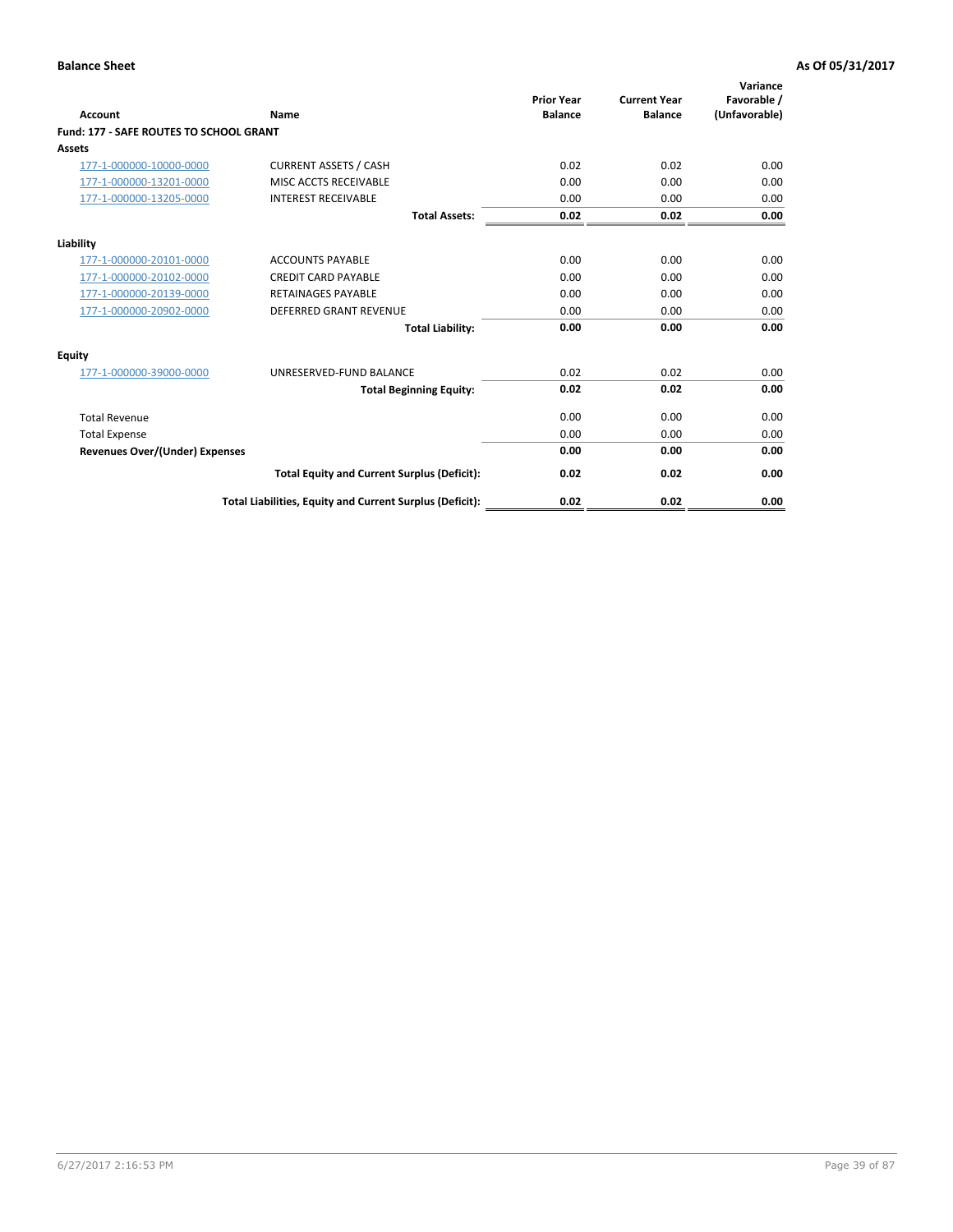| <b>Account</b>                                         | Name                                                     | <b>Prior Year</b><br><b>Balance</b> | <b>Current Year</b><br><b>Balance</b> | Variance<br>Favorable /<br>(Unfavorable) |
|--------------------------------------------------------|----------------------------------------------------------|-------------------------------------|---------------------------------------|------------------------------------------|
| Fund: 190 - FIXED ASSETS                               |                                                          |                                     |                                       |                                          |
| Assets                                                 |                                                          |                                     |                                       |                                          |
| 190-1-000000-10000-0000                                | <b>CURRENT ASSETS / CASH</b>                             | 0.00                                | 4,395,783.73                          | 4,395,783.73                             |
| 190-1-000000-16001-0000                                | FIXED ASSETS / LAND                                      | 1,432,334.75                        | 4,301,719.07                          | 2,869,384.32                             |
| 190-1-000000-16002-0000                                | FIXED ASSETS / IMPROVMENTS-NON BUILDI                    | 8,469,732.94                        | 8,469,732.94                          | 0.00                                     |
| 190-1-000000-16003-0000                                | ACCUM DEPR / IMPROVEMENTS- NON BUIL                      | $-3,471,050.55$                     | $-3,726,578.80$                       | $-255,528.25$                            |
| 190-1-000000-16004-0000                                | FIXED ASSETS / BUILDINGS                                 | 23,501,256.14                       | 17,475,262.21                         | -6,025,993.93                            |
| 190-1-000000-16005-0000                                | <b>ACCUM DEPR / BUILDINGS</b>                            | -7,547,999.04                       | $-6,272,081.85$                       | 1,275,917.19                             |
| 190-1-000000-16109-0000                                | FIXED ASSETS / INFRASTRUCTURE                            | 36,030,072.95                       | 36,030,072.95                         | 0.00                                     |
| 190-1-000000-16110-0000                                | ACCUM DEPR / INFRASTRUCTURE                              | $-16,216,860.87$                    | $-16,666,333.14$                      | $-449,472.27$                            |
| 190-1-000000-16201-0000                                | FIXED ASSETS / MACHINERY AND EQUIPMEN                    | 6,012,215.41                        | 5,984,517.36                          | $-27,698.05$                             |
| 190-1-000000-16202-0000                                | ACCUM DEPR / MACHINERY AND EQUIPMEI                      | -3,959,622.39                       | -4,234,198.01                         | $-274,575.62$                            |
| 190-1-000000-16205-0000                                | FIXED ASSETS / SEIZURE FUNDED VEHICLES                   | 109,736.85                          | 109,736.85                            | 0.00                                     |
| 190-1-000000-16206-0000                                | ACCUM DEPR / SEIZURE FUNDED VEHICLES                     | $-67,386.30$                        | -76,797.54                            | $-9,411.24$                              |
| 190-1-000000-16301-0000                                | FIXED ASSETS / C W I P                                   | 2,161,466.35                        | 5,434,233.92                          | 3,272,767.57                             |
|                                                        | <b>Total Assets:</b>                                     | 46,453,896.24                       | 51,225,069.69                         | 4,771,173.45                             |
|                                                        |                                                          |                                     |                                       |                                          |
| Liability                                              |                                                          |                                     |                                       |                                          |
| 190-1-000000-20101-0000                                | <b>ACCOUNTS PAYABLE</b>                                  | 0.00                                | 0.00                                  | 0.00                                     |
| 190-1-000000-20102-0000                                | <b>CREDIT CARD PAYABLE</b>                               | 0.00                                | 0.00                                  | 0.00                                     |
| 190-1-000000-27001-0000                                | <b>CONTRIBUTED CAPITAL / DEVELOPERS</b>                  | 7,196,125.29                        | 7,196,125.29                          | 0.00                                     |
| 190-1-000000-27101-0000                                | INVESTMENT IN GFA / GENERAL FUND                         | 2,194,657.07                        | 2,194,657.07                          | 0.00                                     |
| 190-1-000000-27102-0000                                | SPECIAL REVENUE FUNDS                                    | 4,861,998.29                        | 4,861,998.29                          | 0.00                                     |
| 190-1-000000-27103-0000                                | <b>GENERAL CIP FUND</b>                                  | 48,860,879.81                       | 55,066,479.06                         | $-6,205,599.25$                          |
| 190-1-000000-27104-0000                                | PROPRIETARY FUNDS                                        | 13,885,324.34                       | 13,885,324.34                         | 0.00                                     |
| 190-1-000000-27105-0000                                | <b>INTERNAL SERVICE FUNDS</b>                            | 0.00                                | 0.00                                  | 0.00                                     |
| 190-1-000000-27106-0000                                | <b>EXPENDABLE TRUST FUNDS</b>                            | 0.00                                | 0.00                                  | 0.00                                     |
| 190-1-000000-27107-0000                                | INVESTMENT IN GFA / SEIZURE FUNDS                        | 127,680.68                          | 127,680.68                            | 0.00                                     |
| 190-1-000000-27108-0000                                | INVESTMENT IN GFA / FIRE DEPARTMEN                       | 0.00                                | 0.00                                  | 0.00                                     |
| 190-1-000000-27109-0000                                | PARKS & RECREATION DEPT                                  | 0.00                                | 0.00                                  | 0.00                                     |
| 190-1-000000-27110-0000                                | INVESTMENT IN GFA / 4A EDC                               | 524,560.49                          | 524,560.49                            | 0.00                                     |
| 190-1-000000-27201-0000                                | CAFR USE / MUNICIPAL BUILDINGS                           | 1,862,037.81                        | 1,862,037.81                          | 0.00                                     |
| 190-1-000000-27202-0000                                | CAFR USE / OTHER GENERAL GOVERNMEN                       | 363,987.04                          | 363,987.04                            | 0.00                                     |
| 190-1-000000-27203-0000                                | CAFR USE / POLICE PROTECTION                             | 1,742,383.46                        | 1,742,383.46                          | 0.00                                     |
| 190-1-000000-27204-0000                                | CAFR USE / FIRE PROTECTION                               | 2,609,936.84                        | 2,609,936.84                          | 0.00                                     |
| 190-1-000000-27205-0000                                | CAFR USE / PUBLIC WORKS                                  | 2,509,263.59                        | 2,509,263.59                          | 0.00                                     |
| 190-1-000000-27206-0000                                | CAFR USE / LIBRARIES                                     | 2,147,054.00                        | 2,147,054.00                          | 0.00                                     |
| 190-1-000000-27207-0000                                | CAFR USE / RECREATION                                    | 4,153,623.63                        | 4,153,623.63                          | 0.00                                     |
| 190-1-000000-27208-0000                                | CAFR USE / CEMETERY                                      | 246,894.00                          | 246,894.00                            | 0.00                                     |
| 190-1-000000-27209-0000                                | CAFR USE / EXCHANGE BUILDING                             | 6,053,703.29                        | 6,053,703.29                          | 0.00                                     |
| 190-1-000000-27210-0000                                | CAFR USE / INVESTMENT IN GFA                             | $-21,688,883.66$                    | $-21,688,883.66$                      | 0.00                                     |
| 190-1-000000-27301-0000                                | DONATIONS/GRANTS                                         | 2,092,706.06                        | 2,092,706.06                          | 0.00                                     |
|                                                        | <b>Total Liability:</b>                                  | 79,743,932.03                       | 85,949,531.28                         | -6,205,599.25                            |
| <b>Equity</b>                                          |                                                          |                                     |                                       |                                          |
| 190-1-000000-39000-0000                                | UNRESERVED-FUND BALANCE                                  | -33,290,035.79                      | -34,858,988.31                        | -1,568,952.52                            |
|                                                        | <b>Total Beginning Equity:</b>                           | -33,290,035.79                      | -34,858,988.31                        | -1,568,952.52                            |
|                                                        |                                                          |                                     |                                       |                                          |
| <b>Total Expense</b><br>Revenues Over/(Under) Expenses |                                                          | 0.00<br>0.00                        | $-134,526.72$<br>134,526.72           | 134,526.72<br>134,526.72                 |
|                                                        | <b>Total Equity and Current Surplus (Deficit):</b>       | -33,290,035.79                      | -34,724,461.59                        | -1,434,425.80                            |
|                                                        | Total Liabilities, Equity and Current Surplus (Deficit): | 46,453,896.24                       | 51,225,069.69                         | 4,771,173.45                             |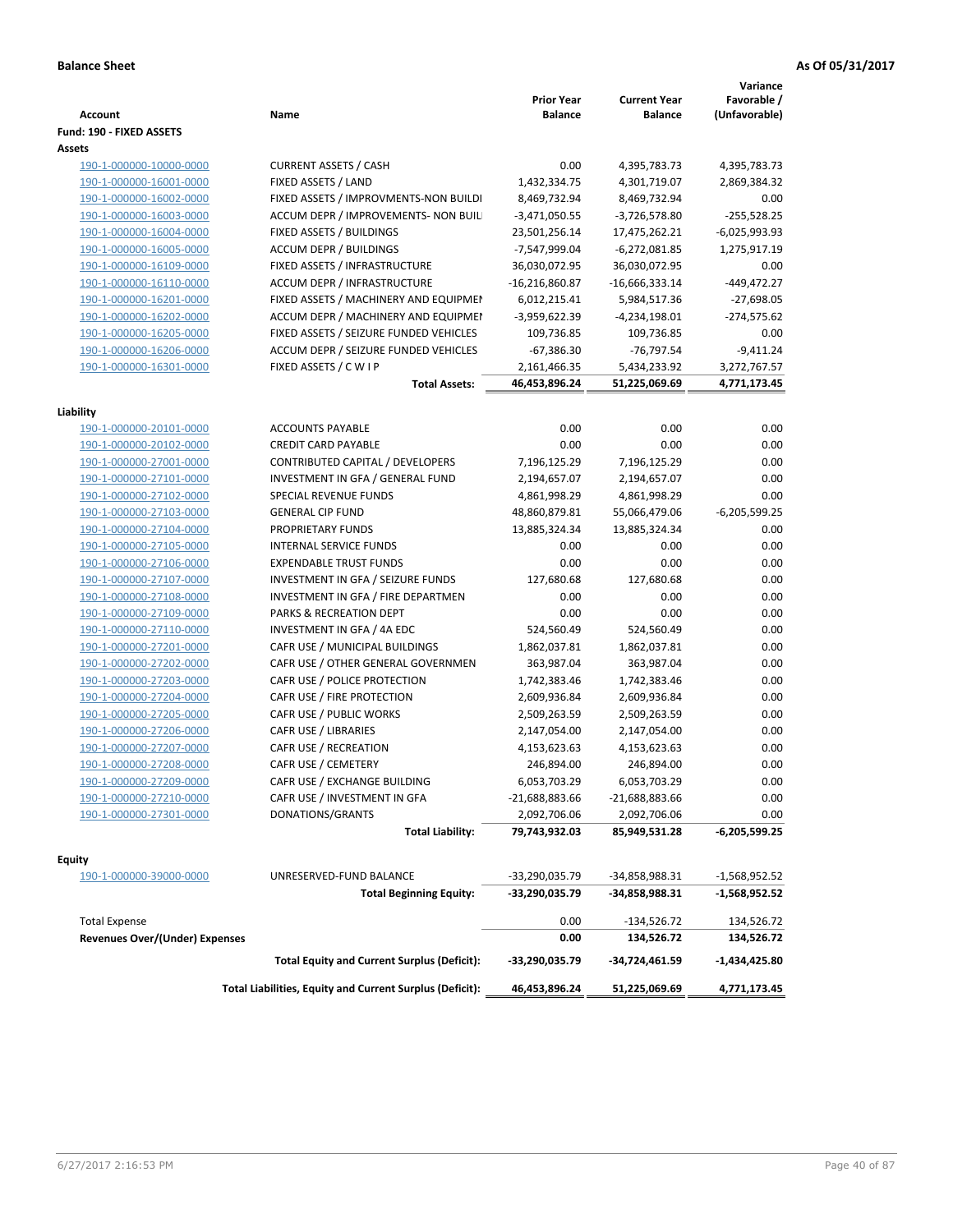| <b>Account</b>                        | Name                                                     | <b>Prior Year</b><br><b>Balance</b> | <b>Current Year</b><br><b>Balance</b> | Variance<br>Favorable /<br>(Unfavorable) |
|---------------------------------------|----------------------------------------------------------|-------------------------------------|---------------------------------------|------------------------------------------|
| <b>Fund: 191 - DEBT</b>               |                                                          |                                     |                                       |                                          |
| Assets                                |                                                          |                                     |                                       |                                          |
| 191-1-000000-12101-0000               | <b>BOND ISSUANCE COSTS</b>                               | 0.00                                | 0.00                                  | 0.00                                     |
| 191-1-000000-12201-0000               | DEFERRED CHARGES / BOND DISCOUNT                         | $-1,172,824.22$                     | $-1,044,044.26$                       | 128,779.96                               |
| 191-1-000000-14101-0000               | WTR/WWTR UTILITY FUND                                    | 0.00                                | 0.00                                  | 0.00                                     |
| 191-1-000000-17101-0000               | LONG-TERM DEBT / AMT TO BE PROVIDE                       | 7,551,515.46                        | 4,610,016.37                          | $-2,941,499.09$                          |
|                                       | <b>Total Assets:</b>                                     | 6,378,691.24                        | 3,565,972.11                          | $-2,812,719.13$                          |
| Liability                             |                                                          |                                     |                                       |                                          |
| 191-1-000000-20102-0000               | <b>CREDIT CARD PAYABLE</b>                               | 0.00                                | 0.00                                  | 0.00                                     |
| 191-1-000000-22002-0000               | VACATION/SICK PAYABLE                                    | 1,656,587.16                        | 1,631,580.90                          | 25,006.26                                |
| 191-1-000000-26001-0000               | <b>COMPENSATED ABSENCES PAY</b>                          | 1,600,423.44                        | 1,574,930.61                          | 25,492.83                                |
| 191-1-000000-26003-0000               | EXCESS SALES TAX DUE TO STATE OF TEXAS                   | 3,311,269.60                        | 3,223,783.60                          | 87,486.00                                |
| 191-1-000000-26101-0000               | <b>GENERAL OBLIG BONDS PAY</b>                           | 40,710,000.00                       | 37,819,000.00                         | 2,891,000.00                             |
| 191-1-000000-26103-0000               | DEFERRED LOSS/DEFEASEMENT                                | -976,585.99                         | $-843,796.95$                         | $-132,789.04$                            |
| 191-1-000000-26104-0000               | <b>ACCRETED INTEREST</b>                                 | 190,256.14                          | 165,929.14                            | 24,327.00                                |
| 191-1-000000-26105-0000               | INV NET OF RELATED DEBT                                  | -34,384,329.59                      | -34,384,329.59                        | 0.00                                     |
| 191-1-000000-26106-0000               | <b>RESTRICTED DEBT SERVICE</b>                           | 621,308.00                          | 621,308.00                            | 0.00                                     |
|                                       | <b>Total Liability:</b>                                  | 12,728,928.76                       | 9,808,405.71                          | 2,920,523.05                             |
| Equity                                |                                                          |                                     |                                       |                                          |
| 191-1-000000-39000-0000               | UNRESERVED-FUND BALANCE                                  | $-6,350,237.52$                     | $-6,242,433.60$                       | 107,803.92                               |
|                                       | <b>Total Beginning Equity:</b>                           | $-6,350,237.52$                     | $-6,242,433.60$                       | 107,803.92                               |
| <b>Total Expense</b>                  |                                                          | 0.00                                | 0.00                                  | 0.00                                     |
| <b>Revenues Over/(Under) Expenses</b> |                                                          | 0.00                                | 0.00                                  | 0.00                                     |
|                                       |                                                          |                                     |                                       |                                          |
|                                       | <b>Total Equity and Current Surplus (Deficit):</b>       | $-6,350,237.52$                     | $-6,242,433.60$                       | 107,803.92                               |
|                                       | Total Liabilities, Equity and Current Surplus (Deficit): | 6,378,691.24                        | 3,565,972.11                          | $-2,812,719.13$                          |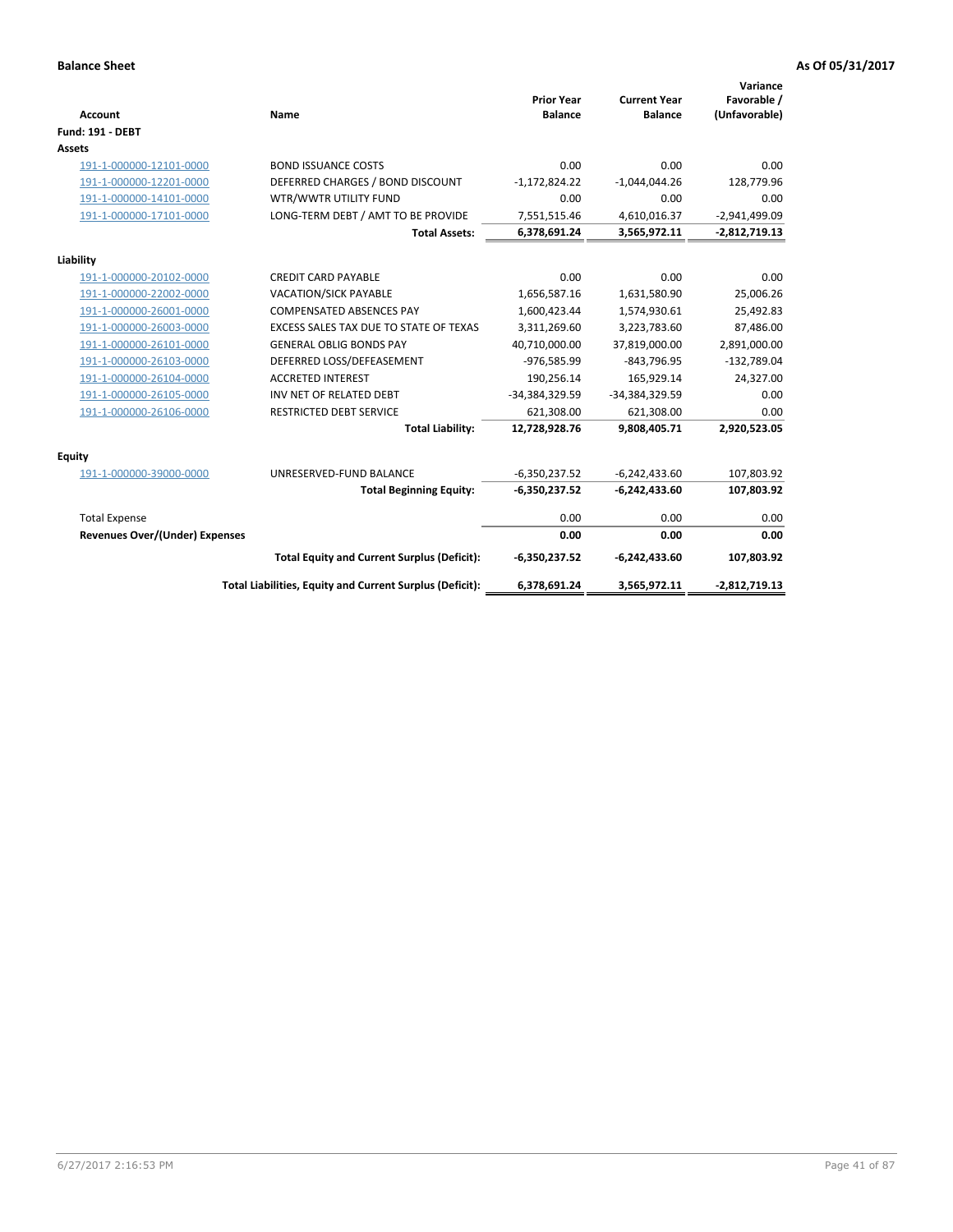|                                                    |                                                         | <b>Prior Year</b>   | <b>Current Year</b> | Variance<br>Favorable / |
|----------------------------------------------------|---------------------------------------------------------|---------------------|---------------------|-------------------------|
| <b>Account</b>                                     | Name                                                    | <b>Balance</b>      | <b>Balance</b>      | (Unfavorable)           |
| Fund: 192 - PAYROLL CLEARING<br>Assets             |                                                         |                     |                     |                         |
| 192-1-000000-10000-0000                            | <b>CURRENT ASSETS / CASH</b>                            | 168,754.78          | 446,352.02          | 277,597.24              |
| 192-1-000000-13201-0000                            | MISC ACCTS RECEIVABLE                                   | 2,228.78            | 1,482.18            | $-746.60$               |
| 192-1-000000-13203-0000                            | NON-CURRENT ASSETS / PREPAYMENTS                        | 0.00                | 0.00                | 0.00                    |
| 192-1-000000-13205-0000                            | <b>INTEREST RECEIVABLE</b>                              | 0.00                | 0.00                | 0.00                    |
|                                                    | <b>Total Assets:</b>                                    | 170,983.56          | 447,834.20          | 276,850.64              |
| Liability                                          |                                                         |                     |                     |                         |
| 192-1-000000-20101-0000                            | <b>ACCOUNTS PAYABLE</b>                                 | 0.00                | 0.00                | 0.00                    |
| 192-1-000000-20102-0000                            | <b>CREDIT CARD PAYABLE</b>                              | 0.00                | 0.00                | 0.00                    |
| 192-1-000000-20103-0000                            | ACCRUED ACCOUNTS PAYABLE                                | 0.00                | 0.00                | 0.00                    |
| 192-1-000000-22001-0000                            | SALARIES PAYABLE                                        | $-635.36$           | $-92.31$            | $-543.05$               |
| 192-1-000000-22002-0000                            | <b>VACATION/SICK PAYABLE</b>                            | 0.00                | 0.00                | 0.00                    |
| 192-1-000000-22101-0000                            | TAXES - FEDERAL WITHHOLDING                             | 0.00                | 0.00                | 0.00                    |
| 192-1-000000-22102-0000                            | <b>TAXES - FICA</b>                                     | $-0.01$             | 0.00                | $-0.01$                 |
| 192-1-000000-22103-0000                            | <b>TAXES - MEDICARE</b>                                 | 0.00                | 0.00                | 0.00                    |
| 192-1-000000-22201-0000                            | <b>INS - AFLAC</b>                                      | 6,722.81            | 3,430.60            | 3,292.21                |
| 192-1-000000-22202-0000                            | <b>INS - LIFE INSURANCE</b>                             | 0.00                | 0.00                | 0.00                    |
| 192-1-000000-22203-0000                            | INS - CITY EMPLOYEE PORTION                             | 0.00                | 0.00                | 0.00                    |
| 192-1-000000-22204-0000                            | INS - GEUS EMPLOYEE PORTION                             | 0.00                | 0.00                | 0.00                    |
| 192-1-000000-22205-0000                            | INS - CITY EMPL-FLEXCARD                                | 17.08               | 14,529.16           | $-14,512.08$            |
| 192-1-000000-22206-0000                            | INS - CITY EMPL-DEPENDENT CARE                          | 0.00                | 0.00                | 0.00                    |
| 192-1-000000-22207-0000                            | INS - GEUS EMPL-HEALTH CARE                             | 0.00                | 0.00                | 0.00                    |
| 192-1-000000-22208-0000                            | INS - AMERICAN FIDELITY                                 | 0.00                | 0.00                | 0.00                    |
| 192-1-000000-22209-0000                            | INS - GEUS EMPL-DEPENDENT CARE                          | 0.00                | 0.00                | 0.00                    |
| 192-1-000000-22210-0000                            | INS - CITY EMPLOYEE - OPT OU                            | 0.00                | 0.00                | 0.00                    |
| 192-1-000000-22211-0000                            | INS - GEUS EMP - OPT OU                                 | 0.00                | 0.00                | 0.00                    |
| 192-1-000000-22212-0000                            | <b>INS - VISION PLAN</b>                                | $-4,360.52$         | $-3,655.81$         | $-704.71$               |
| 192-1-000000-22213-0000                            | INS - AIG CRITICAL CARE                                 | 0.00                | 0.00                | 0.00                    |
| 192-1-000000-22214-0000                            | INS - AIG ACCIDENT                                      | 0.00                | 0.00                | 0.00                    |
| 192-1-000000-22215-0000                            | INS - ALLSTATE CANCER                                   | 0.00                | 0.00                | 0.00                    |
| 192-1-000000-22216-0000                            | INS - CRITICAL ILLNESS/CHARTIS<br>INS - MUTUAL OF OMAHA | 0.00                | 0.00                | 0.00                    |
| 192-1-000000-22217-0000                            | INS - TX LIFE                                           | $-6,969.47$<br>0.81 | 363.68<br>$-798.63$ | $-7,333.15$<br>799.44   |
| 192-1-000000-22218-0000<br>192-1-000000-22219-0000 | <b>INS - NEW YORK LIFE</b>                              | 70.00               | 35.00               | 35.00                   |
| 192-1-000000-22220-0000                            | INS - AFLAC CRITICAL INSURANCE                          | 865.22              | 322.48              | 542.74                  |
| 192-1-000000-22223-0000                            | <b>INS - DENTAL PLAN</b>                                | $-44,797.27$        | 304.45              | $-45,101.72$            |
| 192-1-000000-22301-0000                            | <b>RETIREMENT - TMRS</b>                                | 221,364.64          | 367,222.80          | $-145,858.16$           |
| 192-1-000000-22302-0000                            | RETIREMENT - F R & R                                    | $-1,423.92$         | 48,861.66           | -50,285.58              |
| 192-1-000000-22303-0000                            | RETIREMENT - NATIONWIDE / PEBSCO                        | 0.00                | 10,257.29           | $-10,257.29$            |
| 192-1-000000-22304-0000                            | RETIREMENT - 401 ICMA RETIREMENT                        | 0.00                | 0.00                | 0.00                    |
| 192-1-000000-22305-0000                            | RETIREMENT - VANTAGE CARE PRE-TAX RSP                   | 0.00                | 0.00                | 0.00                    |
| 192-1-000000-22401-0000                            | <b>GARNISHMENT - TAX LEVY</b>                           | 0.00                | 0.00                | 0.00                    |
| 192-1-000000-22402-0000                            | <b>GARNISHMENT - CHILD SUPPORT</b>                      | 0.00                | 0.00                | 0.00                    |
| 192-1-000000-22403-0000                            | <b>GARNISHMENT - CHAPTER 13</b>                         | 0.00                | 0.00                | 0.00                    |
| 192-1-000000-22404-0000                            | <b>GARNISHMENT - STUDENT LOAN</b>                       | 0.00                | 0.00                | 0.00                    |
| 192-1-000000-22501-0000                            | <b>CHARITY PAYABLE</b>                                  | 0.00                | 311.00              | $-311.00$               |
| 192-1-000000-22502-0000                            | UNITED WAY                                              | 0.00                | 190.50              | $-190.50$               |
| 192-1-000000-22503-0000                            | AMERICAN CANCER SOCIETY                                 | 0.00                | 650.00              | $-650.00$               |
| 192-1-000000-22601-0000                            | PR DEDUCT - SAVINGS BOND                                | 0.00                | 0.00                | 0.00                    |
| 192-1-000000-22602-0000                            | PR DEDUCT - CREDIT UNION                                | 0.00                | 5,481.50            | $-5,481.50$             |
| 192-1-000000-22603-0000                            | PR DEDUCT - PRE PAID LEGAL FEE                          | 129.55              | 116.60              | 12.95                   |
| 192-1-000000-22604-0000                            | PR DEDUCT - AUTO LEASE AGREEMENT                        | 0.00                | 0.00                | 0.00                    |
| 192-1-000000-22605-0000                            | PR DEDUCT - YMCA                                        | 0.00                | 0.00                | 0.00                    |
| 192-1-000000-22606-0000                            | PR DEDUCT - GAC                                         | 0.00                | 0.00                | 0.00                    |
| 192-1-000000-22607-0000                            | PR DEDUCT - WEIGHT WATCHERS                             | 0.00                | 0.00                | 0.00                    |
| 192-1-000000-22608-0000                            | PR DEDUCT - HUNT REG-FITNESS CTR                        | 0.00                | 0.00                | 0.00                    |
| 192-1-000000-22609-0000                            | PR DEDUCT - MISCELLANEOUS                               | 0.00                | 0.00                | 0.00                    |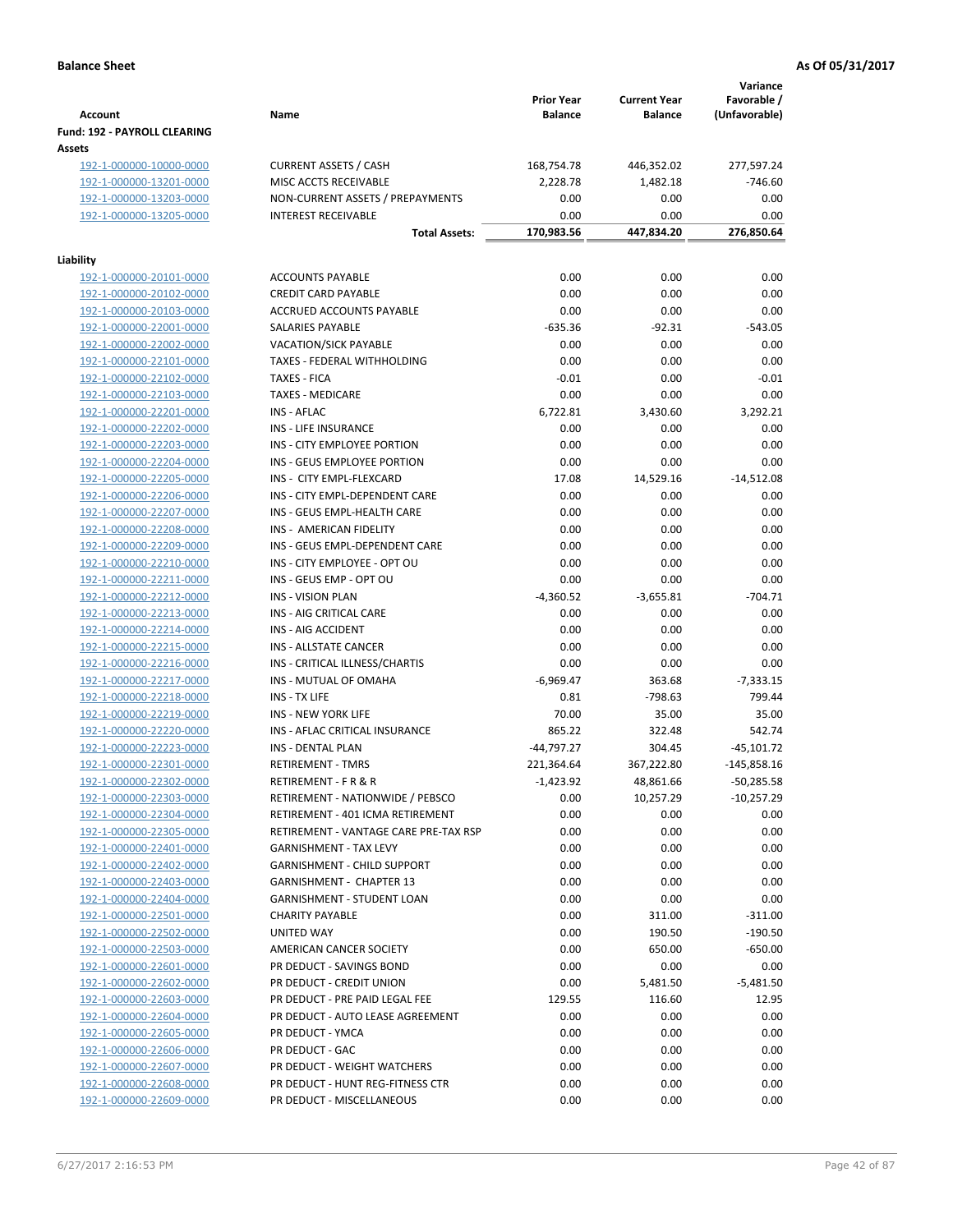| Account                 | Name                                                     | <b>Prior Year</b><br><b>Balance</b> | <b>Current Year</b><br><b>Balance</b> | Variance<br>Favorable /<br>(Unfavorable) |
|-------------------------|----------------------------------------------------------|-------------------------------------|---------------------------------------|------------------------------------------|
| 192-1-000000-22610-0000 | PR DEDUCT - MISC REIMB                                   | 0.00                                | 304.23                                | $-304.23$                                |
| 192-1-000000-22611-0000 | PR DEDUCT - GOLF COURSE FEES                             | 0.00                                | 0.00                                  | 0.00                                     |
| 192-1-000000-22612-0000 | PR DEDUCT - WEARING APPAREL                              | 0.00                                | 0.00                                  | 0.00                                     |
| 192-1-000000-22613-0000 | PR DEDUCT - SNAP FITNESS                                 | 0.00                                | 0.00                                  | 0.00                                     |
|                         | <b>Total Liability:</b>                                  | 170,983.56                          | 447,834.20                            | $-276.850.64$                            |
| Equity                  |                                                          |                                     |                                       |                                          |
| 192-1-000000-39000-0000 | UNRESERVED-FUND BALANCE                                  | 0.00                                | 0.00                                  | 0.00                                     |
|                         | <b>Total Beginning Equity:</b>                           | 0.00                                | 0.00                                  | 0.00                                     |
|                         | <b>Total Equity and Current Surplus (Deficit):</b>       | 0.00                                | 0.00                                  | 0.00                                     |
|                         | Total Liabilities, Equity and Current Surplus (Deficit): | 170,983.56                          | 447,834.20                            | 276,850.64                               |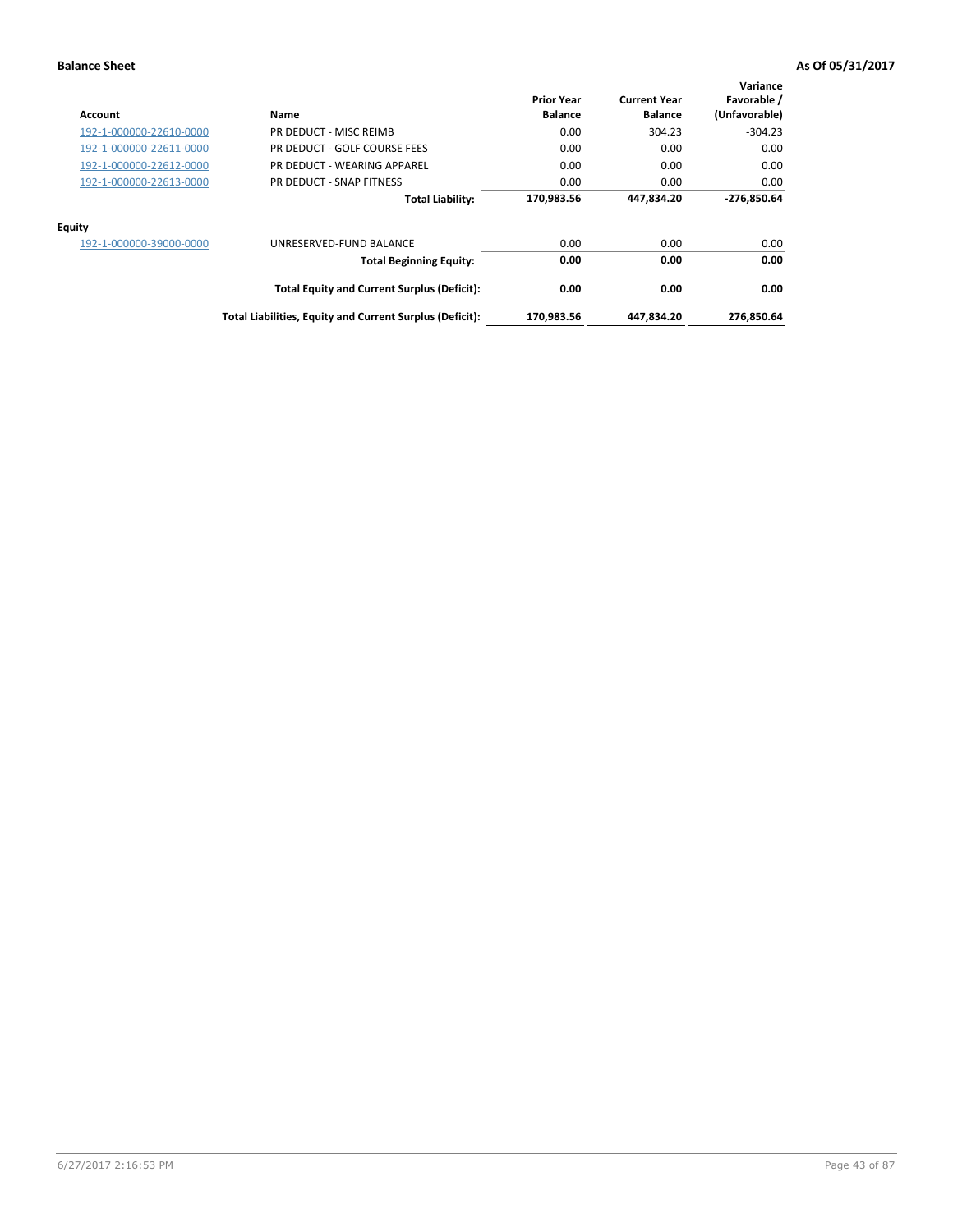|                                                    |                                                                 |                                     |                                       | Variance                     |
|----------------------------------------------------|-----------------------------------------------------------------|-------------------------------------|---------------------------------------|------------------------------|
| Account                                            | Name                                                            | <b>Prior Year</b><br><b>Balance</b> | <b>Current Year</b><br><b>Balance</b> | Favorable /<br>(Unfavorable) |
| Fund: 200 - WATER / WASTEWATER FUND                |                                                                 |                                     |                                       |                              |
| Assets                                             |                                                                 |                                     |                                       |                              |
| 200-2-000000-10000-0000                            | <b>CURRENT ASSETS / CASH</b>                                    | 5,539,565.82                        | 4,282,350.51                          | $-1,257,215.31$              |
| 200-2-000000-12101-0000                            | <b>BOND ISSUANCE COSTS</b>                                      | 0.00                                | 0.00                                  | 0.00                         |
| 200-2-000000-12201-0000                            | DEFERRED CHARGES / BOND DISCOUNT                                | $-45,740.73$                        | $-40,463.35$                          | 5,277.38                     |
| 200-2-000000-13000-0000                            | <b>CUSTOMER ACCTS RECEIVABLE</b>                                | 341,840.04                          | 358,336.36                            | 16,496.32                    |
| 200-2-000000-13001-0000                            | NON CURRENT CUSTOMER ACCTS RECEIVAE                             | 154,442.67                          | 175,055.22                            | 20,612.55                    |
| 200-2-000000-13002-0000                            | ALLOW FOR UNCOLLECT REC                                         | $-146,301.30$                       | $-180,628.30$                         | $-34,327.00$                 |
| 200-2-000000-13003-0000                            | UNBILLED YEAR-END ACCRUAL                                       | 1,289,398.91                        | 993,472.42                            | -295,926.49                  |
| 200-2-000000-13004-0000                            | <b>WASTE HAULER RECEIVABLE</b>                                  | 35,822.60                           | 46,044.10                             | 10,221.50                    |
| 200-2-000000-13007-0000                            | <b>RETURNED CHECKS</b>                                          | 0.00                                | 0.00                                  | 0.00                         |
| 200-2-000000-13010-0000                            | <b>CADDO MILLS</b>                                              | 0.00                                | 0.00                                  | 0.00                         |
| 200-2-000000-13201-0000                            | MISC ACCTS RECEIVABLE                                           | 0.00                                | 0.00                                  | 0.00                         |
| 200-2-000000-13202-0000                            | <b>EMPLOYEE ADVANCES</b>                                        | 0.00                                | 0.00                                  | 0.00                         |
| 200-2-000000-13203-0000                            | NON-CURRENT ASSETS / PREPAYMENTS                                | 0.00                                | 0.00                                  | 0.00                         |
| 200-2-000000-13205-0000                            | <b>INTEREST RECEIVABLE</b>                                      | 0.00                                | 0.00                                  | 0.00                         |
| 200-2-000000-14001-0000                            | DUE FROM / GENERAL FUND                                         | 0.00                                | 0.00                                  | 0.00                         |
| 200-2-000000-14040-0000                            | <b>GENERAL CIP / GENERAL CIP</b>                                | 0.00                                | 0.00                                  | 0.00                         |
| 200-2-000000-14120-0000                            | DUE FROM UTILITY CIP                                            | 38,336,026.85                       | 38,336,026.85                         | 0.00                         |
| 200-2-000000-15401-0000                            | <b>INVENTORIES / WATER STOCK</b>                                | 212,797.73                          | 255,981.59                            | 43,183.86                    |
| 200-2-000000-15501-0000                            | <b>INVENTORIES / WASTEWATER STOCK</b>                           | 31,411.12                           | 37,338.12                             | 5,927.00                     |
| 200-2-000000-16001-0000                            | FIXED ASSETS / LAND                                             | 685,983.11                          | 685,983.11                            | 0.00                         |
| 200-2-000000-16002-0000                            | FIXED ASSETS / IMPROVMENTS-NON BUILDI                           | 5,396,182.49                        | 5,396,182.49                          | 0.00                         |
| 200-2-000000-16003-0000<br>200-2-000000-16004-0000 | ACCUM DEPR / IMPROVEMENTS-NON BUILI<br>FIXED ASSETS / BUILDINGS | $-1,609,654.50$<br>23,420,667.00    | $-1,804,747.08$<br>23,420,073.36      | -195,092.58<br>$-593.64$     |
| 200-2-000000-16005-0000                            | <b>ACCUM DEPR / BUILDINGS</b>                                   | $-1,379,925.46$                     | $-1,845,303.04$                       | $-465,377.58$                |
| 200-2-000000-16006-0000                            | FIXED ASSETS / FILTRATION PLANT                                 | 10,529,295.00                       | 10,529,295.00                         | 0.00                         |
| 200-2-000000-16007-0000                            | ACCUM DEPR / FILTRATION PLANT                                   | $-6,628,314.94$                     | $-6,841,360.24$                       | $-213,045.30$                |
| 200-2-000000-16008-0000                            | FIXED ASSETS / WATER RECLAMATION PLAN                           | 6,424,693.00                        | 7,272,907.47                          | 848,214.47                   |
| 200-2-000000-16009-0000                            | ACCUM DEPR / WATER RECLAMATION PLAN                             | -5,797,976.53                       | -5,958,539.29                         | $-160,562.76$                |
| 200-2-000000-16101-0000                            | FIXED ASSETS / WATER MAINS                                      | 19,560,838.81                       | 19,560,838.81                         | 0.00                         |
| 200-2-000000-16102-0000                            | <b>ACCUM DEPR / WATER MAINS</b>                                 | -8,898,988.27                       | -9,312,839.49                         | $-413,851.22$                |
| 200-2-000000-16103-0000                            | FIXED ASSETS / SANITARY SEWERS                                  | 25,544,578.76                       | 25,544,578.76                         | 0.00                         |
| 200-2-000000-16104-0000                            | <b>ACCUM DEPR / SANITARY SEWERS</b>                             | -9,628,469.08                       | $-10,208,802.70$                      | -580,333.62                  |
| 200-2-000000-16105-0000                            | FIXED ASSETS / RESERVOIRS & TANKS                               | 1,023,525.00                        | 1,023,525.00                          | 0.00                         |
| 200-2-000000-16106-0000                            | <b>ACCUM DEPR / RESERVOIRS &amp; TANKS</b>                      | -796,294.04                         | $-805,299.50$                         | $-9,005.46$                  |
| 200-2-000000-16107-0000                            | FIXED ASSETS / PUMP STATIONS                                    | 366,796.61                          | 366,796.61                            | 0.00                         |
| 200-2-000000-16108-0000                            | <b>ACCUM DEPR / PUMP STATIONS</b>                               | $-265,667.46$                       | -279,980.46                           | $-14,313.00$                 |
| 200-2-000000-16201-0000                            | FIXED ASSETS / MACHINERY AND EQUIPMEN                           | 2,680,080.80                        | 2,988,889.05                          | 308,808.25                   |
| 200-2-000000-16202-0000                            | ACCUM DEPR / MACHINERY AND EQUIPMEI                             | $-1,267,769.25$                     | $-1,389,601.03$                       | $-121,831.78$                |
| 200-2-000000-16301-0000                            | FIXED ASSETS / C W I P                                          | 0.00                                | 0.00                                  | 0.00                         |
| 200-2-000000-17501-0000                            | <b>EMPLOYEE CONTRIBUTIONS</b>                                   | 146,294.00                          | 143,748.00                            | $-2,546.00$                  |
| 200-2-000000-17504-0000                            | <b>INVESTMENT RETURN</b>                                        | 106,189.00                          | 670,725.00                            | 564,536.00                   |
| 200-2-000000-17508-0000                            | <b>EXPERIENCE DIFFERENCE</b>                                    | 1,275.00                            | 13,590.00                             | 12,315.00                    |
| 200-2-000000-17520-0000                            | <b>ASSUMPTION CHANGES</b>                                       | 0.00                                | 178,221.00                            | 178,221.00                   |
|                                                    | <b>Total Assets:</b>                                            | 105,362,602.76                      | 103,612,394.35                        | $-1,750,208.41$              |
| Liability                                          |                                                                 |                                     |                                       |                              |
| 200-2-000000-20101-0000                            | <b>ACCOUNTS PAYABLE</b>                                         | $-632.00$                           | 0.00                                  | $-632.00$                    |
| 200-2-000000-20102-0000                            | <b>CREDIT CARD PAYABLE</b>                                      | 0.00                                | 0.00                                  | 0.00                         |
| 200-2-000000-20103-0000                            | ACCRUED ACCOUNTS PAYABLE                                        | 0.00                                | 10,000.00                             | $-10,000.00$                 |
| 200-2-000000-20104-0000                            | <b>ESCHEATED LIABILITY</b>                                      | 0.00                                | 0.00                                  | 0.00                         |
| 200-2-000000-20109-0000                            | <b>GENERAL OBLIG BONDS PAY</b>                                  | 1,334,000.00                        | 1,361,000.00                          | $-27,000.00$                 |
| 200-2-000000-20110-0000                            | REVENUE BONDS PAYABLE                                           | 910,000.00                          | 925,000.00                            | $-15,000.00$                 |
| 200-2-000000-20112-0000                            | ACCRUED INTEREST PAYABLE                                        | 77,667.06                           | 77,667.06                             | 0.00                         |
| 200-2-000000-20125-0000                            | SALES TAX PAYABLE / IN THE CITY                                 | 0.00                                | 0.00                                  | 0.00                         |
| 200-2-000000-20139-0000                            | RETAINAGES PAYABLE                                              | 0.00                                | 0.00                                  | 0.00                         |
| 200-2-000000-20141-0000                            | <b>TELEPHONE CLEARING</b>                                       | 0.01                                | 0.01                                  | 0.00                         |
| 200-2-000000-20160-0000                            | <b>UNAPPLIED CREDIT</b>                                         | 0.00                                | 0.00                                  | 0.00                         |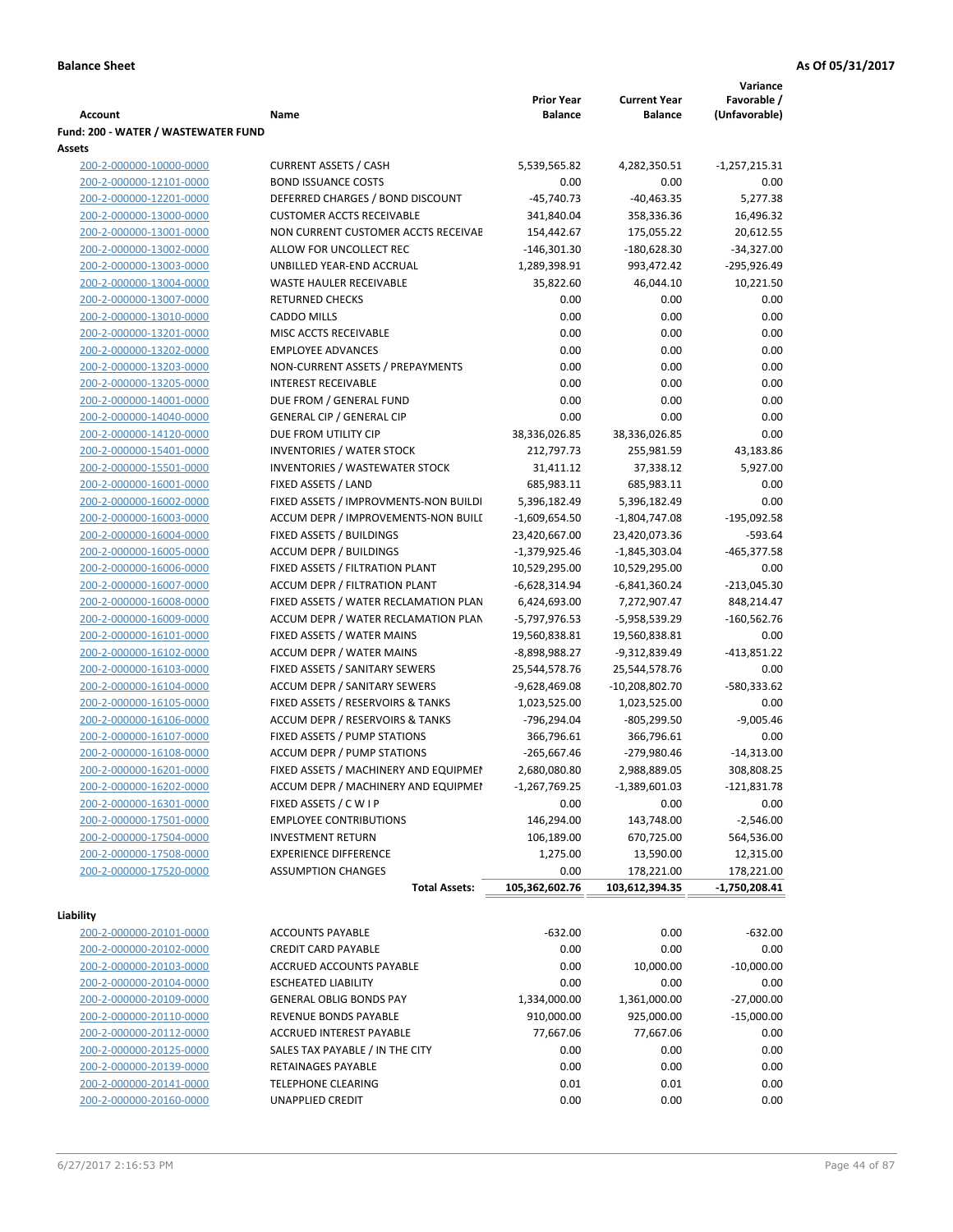|                                |                                                          |                                     |                                       | Variance                     |
|--------------------------------|----------------------------------------------------------|-------------------------------------|---------------------------------------|------------------------------|
| <b>Account</b>                 | Name                                                     | <b>Prior Year</b><br><b>Balance</b> | <b>Current Year</b><br><b>Balance</b> | Favorable /<br>(Unfavorable) |
| 200-2-000000-21001-0000        | <b>GENERAL FUND / GENERAL FUND</b>                       | 0.00                                | 0.00                                  | 0.00                         |
| 200-2-000000-21101-0000        | ENTERPRISE / WTR/WWTR UTILITY FUND                       | 0.00                                | 0.00                                  | 0.00                         |
| 200-2-000000-22001-0000        | <b>SALARIES PAYABLE</b>                                  | 66,832.69                           | 72,876.25                             | $-6,043.56$                  |
| 200-2-000000-22002-0000        | <b>VACATION/SICK PAYABLE</b>                             | 184,901.55                          | 184,856.65                            | 44.90                        |
| 200-2-000000-23001-0000        | CAPITAL LEASE PAYABLE                                    | 0.00                                | 0.00                                  | 0.00                         |
| 200-2-000000-24001-0000        | O/S CHECKS PAYABLE                                       | 0.00                                | 0.00                                  | 0.00                         |
| 200-2-000000-24002-0000        | <b>CUSTOMER DEPOSITS</b>                                 | 615,613.28                          | 693,445.22                            | $-77,831.94$                 |
| 200-2-000000-24003-0000        | <b>CUSTOMER OVERPMT SUSPENSE</b>                         | 121,562.55                          | 115,547.21                            | 6,015.34                     |
| 200-2-000000-24004-0000        | <b>INTEREST PAYABLE ON DEP</b>                           | 0.00                                | 0.00                                  | 0.00                         |
| 200-2-000000-24005-0000        | <b>ACCRUED INT PAY ON DEP</b>                            | 0.00                                | 0.00                                  | 0.00                         |
| 200-2-000000-24006-0000        | AWAITING CUSTOMER SETUP                                  | 1,955.61                            | 1,955.61                              | 0.00                         |
| 200-2-000000-24007-0000        | <b>BILLED DEPOSITS SUSPENSE</b>                          | 0.00                                | 0.00                                  | 0.00                         |
| 200-2-000000-26001-0000        | <b>COMPENSATED ABSENCES PAY</b>                          | 251,537.37                          | 238,102.66                            | 13,434.71                    |
| 200-2-000000-26101-0000        | <b>GENERAL OBLIG BONDS PAY</b>                           | 10,207,000.00                       | 8,846,000.00                          | 1,361,000.00                 |
| 200-2-000000-26102-0000        | <b>REVENUE BONDS PAYABLE</b>                             | 15,070,000.00                       | 14,145,000.00                         | 925,000.00                   |
| 200-2-000000-26103-0000        | DEFERRED LOSS/DEFEASEMENT                                | $-363,302.13$                       | $-317,889.28$                         | $-45,412.85$                 |
| 200-2-000000-27001-0000        | <b>CONTRIBUTED CAPITAL</b>                               | 0.00                                | 0.00                                  | 0.00                         |
| 200-2-000000-27002-0000        | CONTRIBUTED CAPITAL / DEVELOPERS                         | 0.00                                | 0.00                                  | 0.00                         |
| 200-2-000000-29300-0000        | <b>ENCUMBRANCE SUMMARY</b>                               | 0.00                                | 0.00                                  | 0.00                         |
| 200-2-000000-29400-0100        | RESERVED ACCOUNT / ENCUMBRANCES                          | 0.00                                | 0.00                                  | 0.00                         |
| 200-2-000000-29999-0000        | <b>NET PENSION LIABILITY</b>                             | 191,698.00                          | 1,133,409.00                          | $-941,711.00$                |
| 200-2-000000-92080-0000        | <b>GLTDAG</b>                                            | 0.00                                | 0.00                                  | 0.00                         |
|                                | <b>Total Liability:</b>                                  | 28,668,833.99                       | 27,486,970.39                         | 1,181,863.60                 |
| Equity                         |                                                          |                                     |                                       |                              |
| 200-2-000000-39000-0000        | UNRESERVED-FUND BALANCE                                  | 0.00                                | 0.00                                  | 0.00                         |
| 200-2-000000-39100-0000        | UNRESERVED-RET. EARNINGS                                 | 77,295,959.47                       | 77,527,044.89                         | 231,085.42                   |
| 200-2-000000-39150-0000        | RESERVED-RET. EARNINGS                                   | 0.00                                | 0.00                                  | 0.00                         |
| 200-2-000000-39500-0000        | <b>NET POSITION - PENSION</b>                            | $-965.00$                           | $-965.00$                             | 0.00                         |
|                                | <b>Total Beginning Equity:</b>                           | 77,294,994.47                       | 77,526,079.89                         | 231,085.42                   |
| <b>Total Revenue</b>           |                                                          | 8,241,938.81                        | 8,107,311.89                          | $-134,626.92$                |
| <b>Total Expense</b>           |                                                          | 8,843,164.51                        | 9,507,967.82                          | $-664,803.31$                |
| Revenues Over/(Under) Expenses |                                                          | $-601,225.70$                       | -1,400,655.93                         | -799,430.23                  |
|                                | <b>Total Equity and Current Surplus (Deficit):</b>       | 76,693,768.77                       | 76,125,423.96                         | $-568,344.81$                |
|                                | Total Liabilities, Equity and Current Surplus (Deficit): | 105,362,602.76                      | 103,612,394.35                        | $-1,750,208.41$              |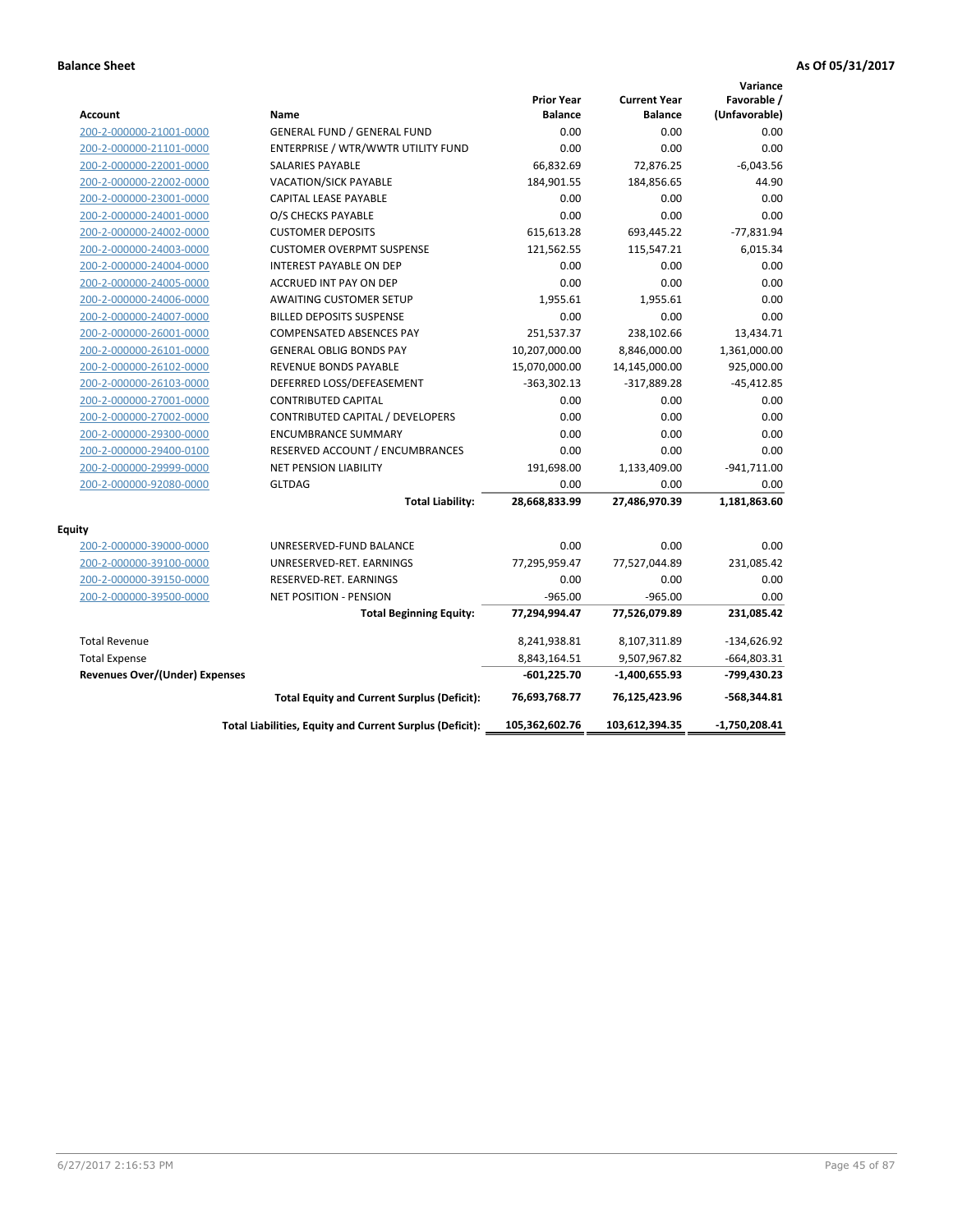| <b>Account</b>                        | Name                                                     | <b>Prior Year</b><br><b>Balance</b> | <b>Current Year</b><br><b>Balance</b> | Variance<br>Favorable /<br>(Unfavorable) |
|---------------------------------------|----------------------------------------------------------|-------------------------------------|---------------------------------------|------------------------------------------|
| <b>Fund: 210 - WATER IMPACT FEES</b>  |                                                          |                                     |                                       |                                          |
| <b>Assets</b>                         |                                                          |                                     |                                       |                                          |
| 210-2-000000-10000-0000               | <b>CURRENT ASSETS / CASH</b>                             | 36.72                               | 36.83                                 | 0.11                                     |
| 210-2-000000-13201-0000               | MISC ACCTS RECEIVABLE                                    | 0.00                                | 0.00                                  | 0.00                                     |
| 210-2-000000-13205-0000               | <b>INTEREST RECEIVABLE</b>                               | 0.00                                | 0.00                                  | 0.00                                     |
|                                       | <b>Total Assets:</b>                                     | 36.72                               | 36.83                                 | 0.11                                     |
|                                       |                                                          |                                     |                                       |                                          |
| Liability                             |                                                          |                                     |                                       |                                          |
| 210-2-000000-20101-0000               | <b>ACCOUNTS PAYABLE</b>                                  | 0.00                                | 0.00                                  | 0.00                                     |
| 210-2-000000-20103-0000               | <b>ACCRUED ACCOUNTS PAYABLE</b>                          | 0.00                                | 0.00                                  | 0.00                                     |
| 210-2-000000-29300-0000               | <b>ENCUMBRANCE SUMMARY</b>                               | 0.00                                | 0.00                                  | 0.00                                     |
| 210-2-000000-29400-0000               | RESERVED ACCOUNT / ENCUMBRANCES                          | 0.00                                | 0.00                                  | 0.00                                     |
|                                       | <b>Total Liability:</b>                                  | 0.00                                | 0.00                                  | 0.00                                     |
| <b>Equity</b>                         |                                                          |                                     |                                       |                                          |
| 210-2-000000-39000-0000               | UNRESERVED-FUND BALANCE                                  | 0.00                                | 0.00                                  | 0.00                                     |
| 210-2-000000-39100-0000               | UNRESERVED-RET. EARNINGS                                 | 36.65                               | 36.78                                 | 0.13                                     |
|                                       | <b>Total Beginning Equity:</b>                           | 36.65                               | 36.78                                 | 0.13                                     |
| <b>Total Revenue</b>                  |                                                          | 0.08                                | 0.05                                  | $-0.03$                                  |
| <b>Total Expense</b>                  |                                                          | 0.01                                | 0.00                                  | 0.01                                     |
| <b>Revenues Over/(Under) Expenses</b> |                                                          | 0.07                                | 0.05                                  | $-0.02$                                  |
|                                       | <b>Total Equity and Current Surplus (Deficit):</b>       | 36.72                               | 36.83                                 | 0.11                                     |
|                                       | Total Liabilities, Equity and Current Surplus (Deficit): | 36.72                               | 36.83                                 | 0.11                                     |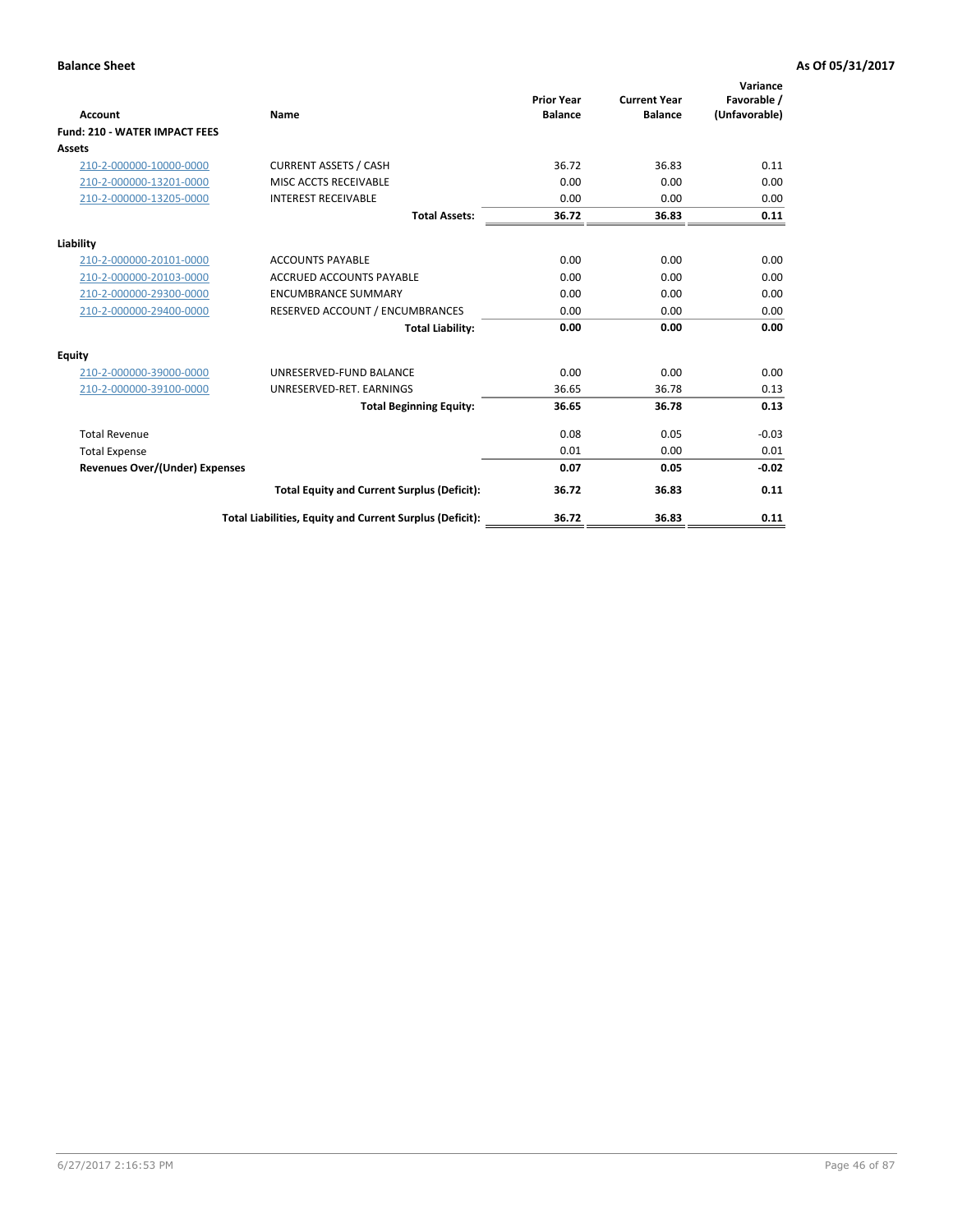| <b>Account</b>                            | Name                                                     | <b>Prior Year</b><br><b>Balance</b> | <b>Current Year</b><br><b>Balance</b> | Variance<br>Favorable /<br>(Unfavorable) |
|-------------------------------------------|----------------------------------------------------------|-------------------------------------|---------------------------------------|------------------------------------------|
| <b>Fund: 211 - WASTEWATER IMPACT FEES</b> |                                                          |                                     |                                       |                                          |
| Assets                                    |                                                          |                                     |                                       |                                          |
| 211-2-000000-10000-0000                   | <b>CURRENT ASSETS / CASH</b>                             | 1,993.71                            | 1,998.00                              | 4.29                                     |
| 211-2-000000-13201-0000                   | MISC ACCTS RECEIVABLE                                    | 0.00                                | 0.00                                  | 0.00                                     |
| 211-2-000000-13205-0000                   | <b>INTEREST RECEIVABLE</b>                               | 0.00                                | 0.00                                  | 0.00                                     |
|                                           | <b>Total Assets:</b>                                     | 1,993.71                            | 1,998.00                              | 4.29                                     |
| Liability                                 |                                                          |                                     |                                       |                                          |
| 211-2-000000-20101-0000                   | <b>ACCOUNTS PAYABLE</b>                                  | 0.00                                | 0.00                                  | 0.00                                     |
| 211-2-000000-20103-0000                   | <b>ACCRUED ACCOUNTS PAYABLE</b>                          | 0.00                                | 0.00                                  | 0.00                                     |
|                                           | <b>Total Liability:</b>                                  | 0.00                                | 0.00                                  | 0.00                                     |
| <b>Equity</b>                             |                                                          |                                     |                                       |                                          |
| 211-2-000000-39000-0000                   | UNRESERVED-FUND BALANCE                                  | 0.00                                | 0.00                                  | 0.00                                     |
| 211-2-000000-39100-0000                   | UNRESERVED-RET. EARNINGS                                 | 1,991.86                            | 1,996.75                              | 4.89                                     |
|                                           | <b>Total Beginning Equity:</b>                           | 1,991.86                            | 1,996.75                              | 4.89                                     |
| <b>Total Revenue</b>                      |                                                          | 3.86                                | 2.08                                  | $-1.78$                                  |
| <b>Total Expense</b>                      |                                                          | 2.01                                | 0.83                                  | 1.18                                     |
| <b>Revenues Over/(Under) Expenses</b>     |                                                          | 1.85                                | 1.25                                  | $-0.60$                                  |
|                                           | <b>Total Equity and Current Surplus (Deficit):</b>       | 1,993.71                            | 1,998.00                              | 4.29                                     |
|                                           | Total Liabilities, Equity and Current Surplus (Deficit): | 1,993.71                            | 1,998.00                              | 4.29                                     |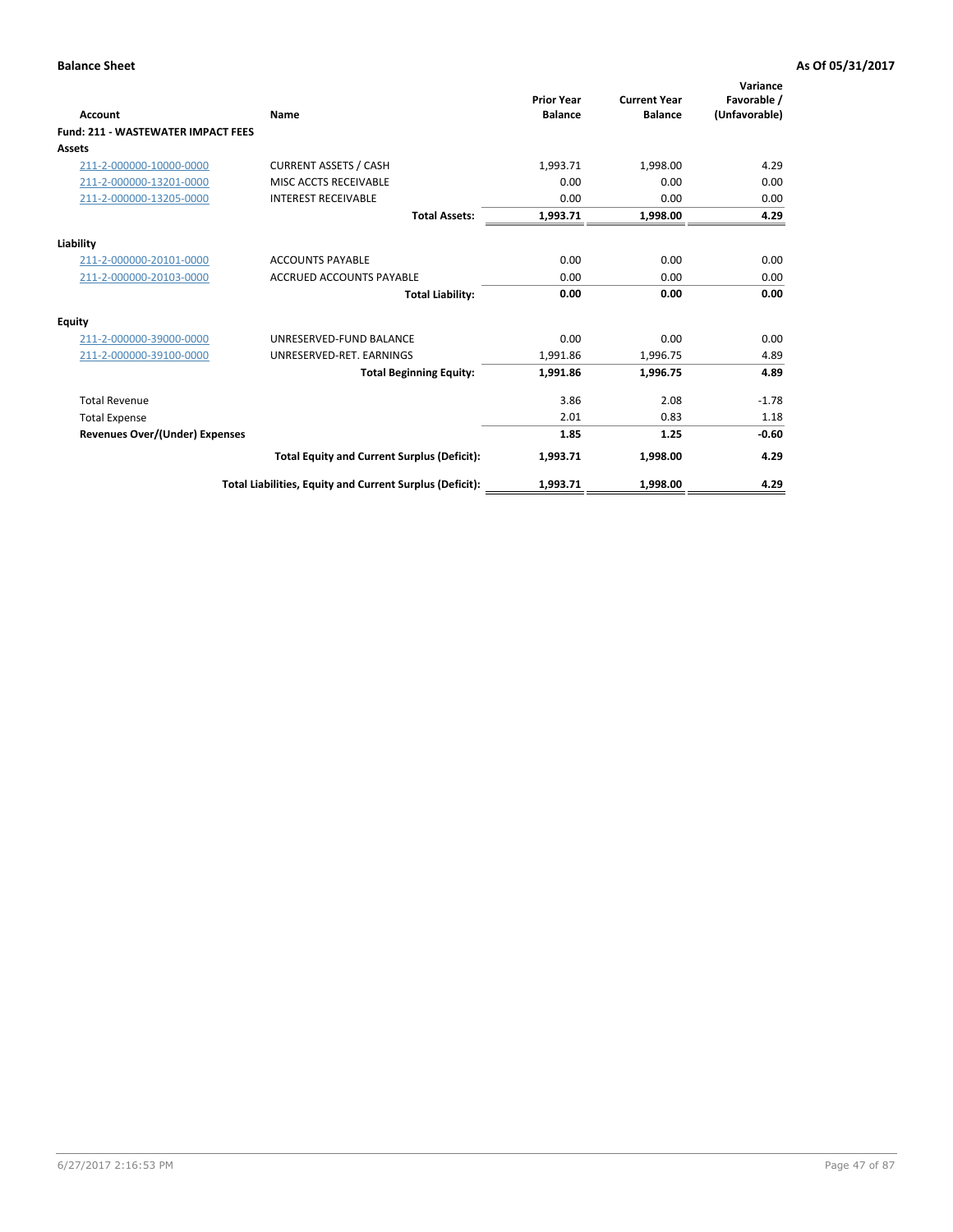| <b>Account</b>                        | <b>Name</b>                                               | <b>Prior Year</b><br><b>Balance</b> | <b>Current Year</b><br><b>Balance</b> | Variance<br>Favorable /<br>(Unfavorable) |
|---------------------------------------|-----------------------------------------------------------|-------------------------------------|---------------------------------------|------------------------------------------|
|                                       | Fund: 212 - TX COMMUNITY DEV SWR SYSTEM IMPROV PROG GRANT |                                     |                                       |                                          |
| Assets                                |                                                           |                                     |                                       |                                          |
| 212-2-000000-10000-0000               | <b>CURRENT ASSETS / CASH</b>                              | 0.00                                | 0.00                                  | 0.00                                     |
| 212-2-000000-13201-0000               | MISC ACCTS RECEIVABLE                                     | 0.00                                | 0.00                                  | 0.00                                     |
| 212-2-000000-13205-0000               | <b>INTEREST RECEIVABLE</b>                                | 0.00                                | 0.00                                  | 0.00                                     |
| 212-2-000000-16301-0000               | FIXED ASSETS / C W I P                                    | 0.00                                | 0.00                                  | 0.00                                     |
|                                       | <b>Total Assets:</b>                                      | 0.00                                | 0.00                                  | 0.00                                     |
| Liability                             |                                                           |                                     |                                       |                                          |
| 212-2-000000-20101-0000               | <b>ACCOUNTS PAYABLE</b>                                   | 0.00                                | 0.00                                  | 0.00                                     |
| 212-2-000000-20102-0000               | <b>CREDIT CARD PAYABLE</b>                                | 0.00                                | 0.00                                  | 0.00                                     |
| 212-2-000000-20103-0000               | <b>ACCRUED ACCOUNTS PAYABLE</b>                           | 0.00                                | 0.00                                  | 0.00                                     |
| 212-2-000000-20139-0000               | <b>RETAINAGES PAYABLE</b>                                 | 0.00                                | 0.00                                  | 0.00                                     |
| 212-2-000000-20902-0000               | DEFERRED GRANT REVENUE                                    | 0.00                                | 0.00                                  | 0.00                                     |
| 212-2-000000-21001-0000               | <b>GENERAL FUND / GENERAL FUND</b>                        | 0.00                                | 0.00                                  | 0.00                                     |
| 212-2-000000-29300-0000               | <b>ENCUMBRANCE SUMMARY</b>                                | 0.00                                | 0.00                                  | 0.00                                     |
| 212-2-000000-29400-0100               | RESERVED ACCOUNT / ENCUMBRANCES                           | 0.00                                | 0.00                                  | 0.00                                     |
|                                       | <b>Total Liability:</b>                                   | 0.00                                | 0.00                                  | 0.00                                     |
| <b>Equity</b>                         |                                                           |                                     |                                       |                                          |
| 212-2-000000-39100-0000               | UNRESERVED-RET. EARNINGS                                  | 0.00                                | 0.00                                  | 0.00                                     |
|                                       | <b>Total Beginning Equity:</b>                            | 0.00                                | 0.00                                  | 0.00                                     |
| <b>Total Revenue</b>                  |                                                           | 0.00                                | 0.00                                  | 0.00                                     |
| <b>Total Expense</b>                  |                                                           | 0.00                                | 0.00                                  | 0.00                                     |
| <b>Revenues Over/(Under) Expenses</b> |                                                           | 0.00                                | 0.00                                  | 0.00                                     |
|                                       | <b>Total Equity and Current Surplus (Deficit):</b>        | 0.00                                | 0.00                                  | 0.00                                     |
|                                       | Total Liabilities, Equity and Current Surplus (Deficit):  | 0.00                                | 0.00                                  | 0.00                                     |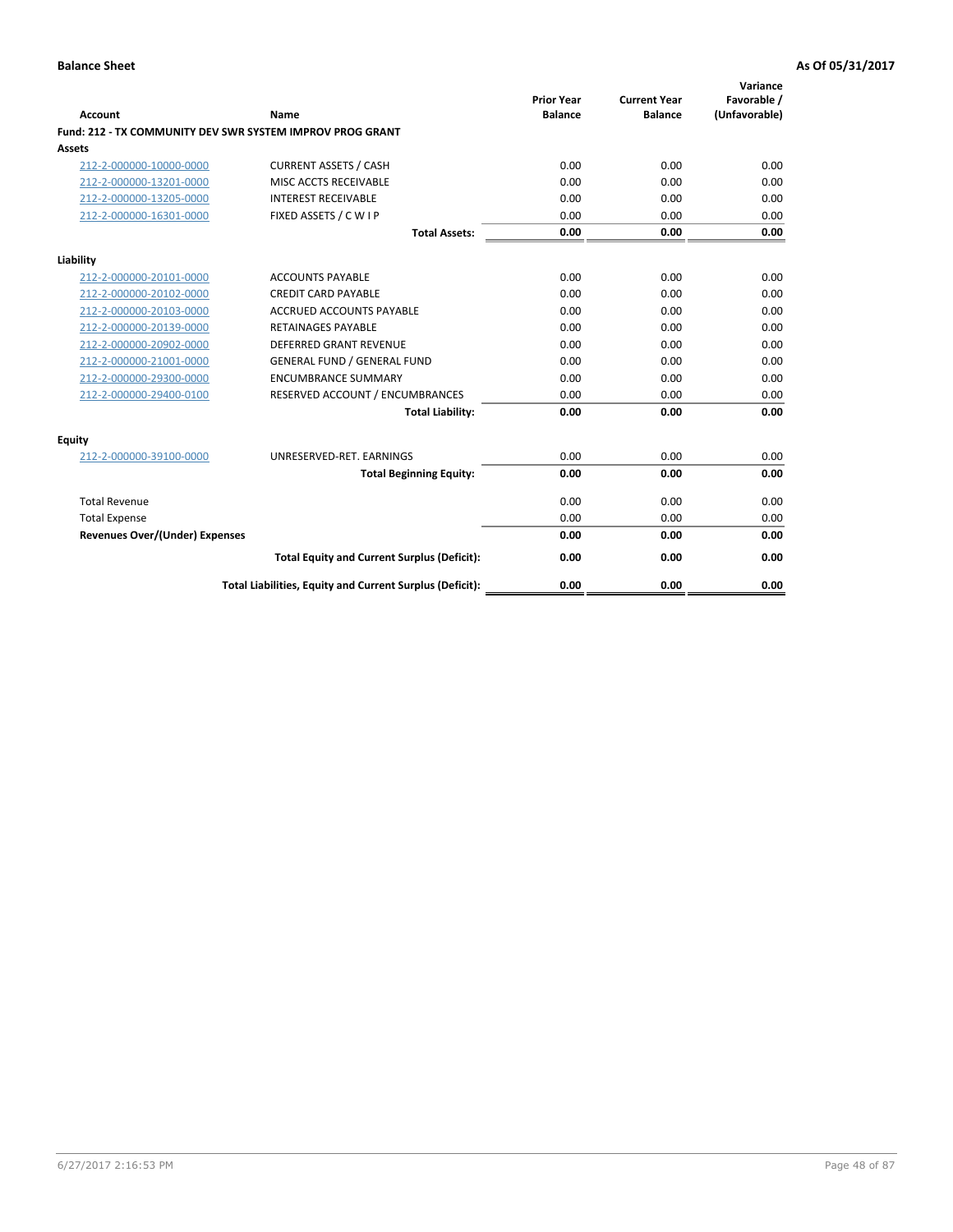|                                       |                                                          |                                     |                                       | Variance                     |
|---------------------------------------|----------------------------------------------------------|-------------------------------------|---------------------------------------|------------------------------|
| <b>Account</b>                        | Name                                                     | <b>Prior Year</b><br><b>Balance</b> | <b>Current Year</b><br><b>Balance</b> | Favorable /<br>(Unfavorable) |
| <b>Fund: 216 - UTILIITY CIP FUND</b>  |                                                          |                                     |                                       |                              |
| Assets                                |                                                          |                                     |                                       |                              |
| 216-2-000000-10000-0000               | <b>CURRENT ASSETS / CASH</b>                             | 3,033,700.88                        | 5,092,870.08                          | 2,059,169.20                 |
| 216-2-000000-11101-0000               | MBIA ACCOUNTS / 2002 WSSR                                | 0.00                                | 0.00                                  | 0.00                         |
| 216-2-000000-11103-0000               | <b>2005 WSSR</b>                                         | 0.00                                | 0.00                                  | 0.00                         |
| 216-2-000000-11403-0000               | RESERVE FUND / 2003 WSSR                                 | 0.01                                | 0.00                                  | $-0.01$                      |
| 216-2-000000-11503-0000               | 2008WSSR CONST 486000273                                 | 0.00                                | 0.00                                  | 0.00                         |
| 216-2-000000-13000-0000               | <b>CUSTOMER ACCTS RECEIVABLE</b>                         | 0.00                                | 0.00                                  | 0.00                         |
| 216-2-000000-13002-0000               | ALLOW FOR UNCOLLECT REC                                  | 0.00                                | 0.00                                  | 0.00                         |
| 216-2-000000-13003-0000               | UNBILLED YEAR-END ACCRUAL                                | 0.00                                | 0.00                                  | 0.00                         |
| 216-2-000000-13201-0000               | MISC ACCTS RECEIVABLE                                    | 0.00                                | 0.00                                  | 0.00                         |
| 216-2-000000-13205-0000               | <b>INTEREST RECEIVABLE</b>                               | 0.00                                | 0.00                                  | 0.00                         |
| 216-2-000000-16301-0000               | FIXED ASSETS / C W I P                                   | 958,468.54                          | 342,655.91                            | $-615,812.63$                |
|                                       | <b>Total Assets:</b>                                     | 3,992,169.43                        | 5,435,525.99                          | 1,443,356.56                 |
|                                       |                                                          |                                     |                                       |                              |
| Liability                             |                                                          |                                     |                                       |                              |
| 216-2-000000-20101-0000               | <b>ACCOUNTS PAYABLE</b>                                  | 0.00                                | 0.00                                  | 0.00                         |
| 216-2-000000-20102-0000               | <b>CREDIT CARD PAYABLE</b>                               | 0.00                                | 0.00                                  | 0.00                         |
| 216-2-000000-20103-0000               | ACCRUED ACCOUNTS PAYABLE                                 | 0.00                                | 0.00                                  | 0.00                         |
| 216-2-000000-20113-0000               | <b>DEVELOPERS ESCROW</b>                                 | 0.00                                | 0.00                                  | 0.00                         |
| 216-2-000000-20139-0000               | <b>RETAINAGES PAYABLE</b>                                | 0.00                                | 0.00                                  | 0.00                         |
| 216-2-000000-21101-0000               | ENTERPRISE / WTR/WWTR UTILITY FUND                       | 18,939,652.64                       | 18,939,652.64                         | 0.00                         |
| 216-2-000000-29300-0000               | <b>ENCUMBRANCE SUMMARY</b>                               | 0.00                                | 0.00                                  | 0.00                         |
| 216-2-000000-29400-0100               | RESERVED ACCOUNT / ENCUMBRANCES                          | 0.00                                | 0.00                                  | 0.00                         |
|                                       | <b>Total Liability:</b>                                  | 18,939,652.64                       | 18,939,652.64                         | 0.00                         |
| <b>Equity</b>                         |                                                          |                                     |                                       |                              |
| 216-2-000000-39000-0000               | UNRESERVED-FUND BALANCE                                  | 0.00                                | 0.00                                  | 0.00                         |
| 216-2-000000-39100-0000               | UNRESERVED-RET. EARNINGS                                 | -15,886,357.89                      | $-15, 153, 579.94$                    | 732,777.95                   |
|                                       | <b>Total Beginning Equity:</b>                           | -15,886,357.89                      | -15,153,579.94                        | 732,777.95                   |
| <b>Total Revenue</b>                  |                                                          | 1,199,268.65                        | 1,979,956.96                          | 780,688.31                   |
| <b>Total Expense</b>                  |                                                          | 260,393.97                          | 330,503.67                            | $-70,109.70$                 |
| <b>Revenues Over/(Under) Expenses</b> |                                                          | 938,874.68                          | 1,649,453.29                          | 710,578.61                   |
|                                       | <b>Total Equity and Current Surplus (Deficit):</b>       | $-14,947,483.21$                    | -13,504,126.65                        | 1,443,356.56                 |
|                                       | Total Liabilities, Equity and Current Surplus (Deficit): | 3,992,169.43                        | 5,435,525.99                          | 1,443,356.56                 |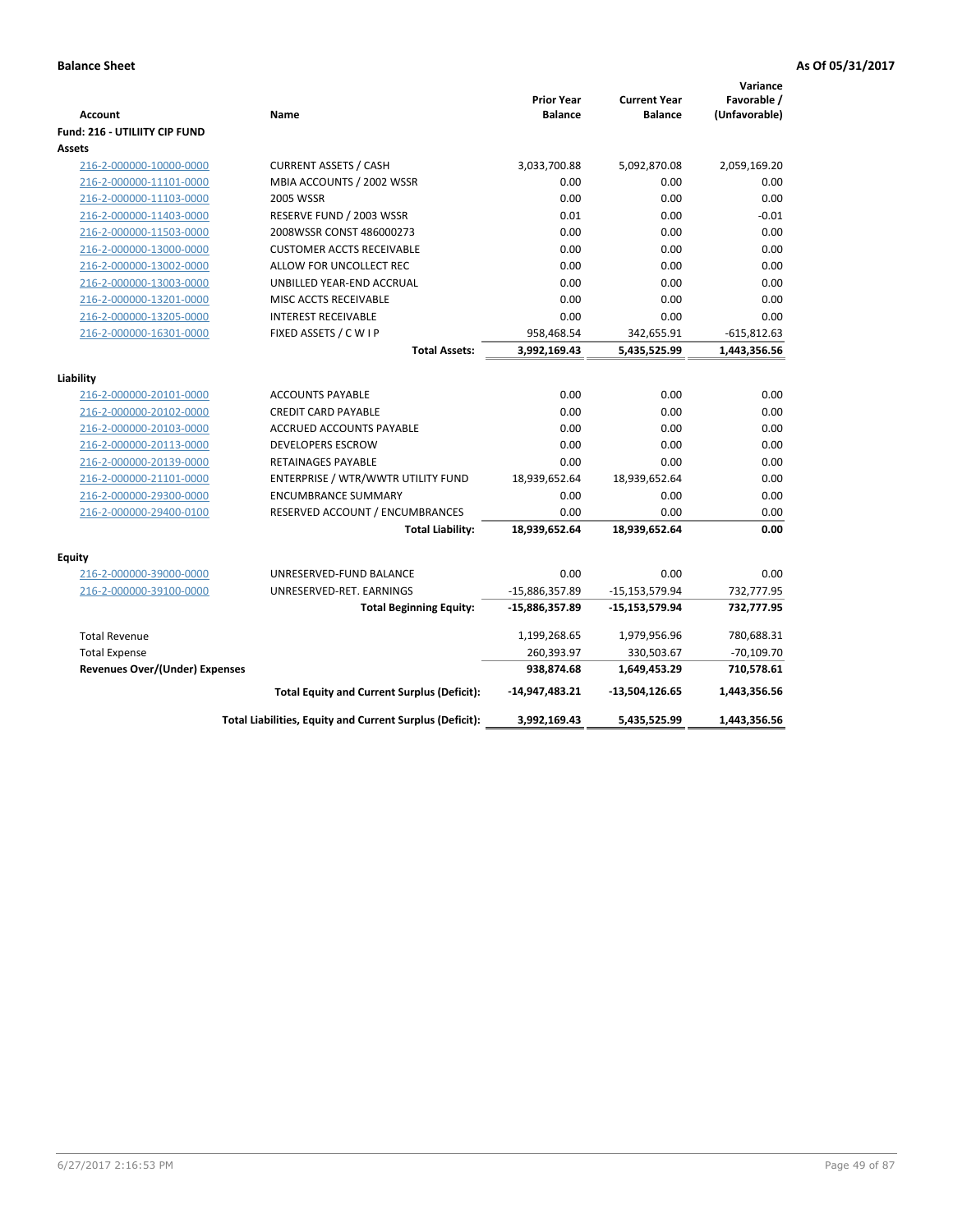| Account                                        | Name                                                     | <b>Prior Year</b><br><b>Balance</b>  | <b>Current Year</b><br><b>Balance</b> | Variance<br>Favorable /<br>(Unfavorable) |
|------------------------------------------------|----------------------------------------------------------|--------------------------------------|---------------------------------------|------------------------------------------|
| <b>Fund: 217 - WASTEWATER RECLAMATION FUND</b> |                                                          |                                      |                                       |                                          |
| <b>Assets</b>                                  |                                                          |                                      |                                       |                                          |
| 217-2-000000-10000-0000                        | <b>CURRENT ASSETS / CASH</b>                             | 0.00                                 | 0.00                                  | 0.00                                     |
| 217-2-000000-11301-0000                        | TEXASTERM / 2008 WSSR REVENUE BOND                       | 0.00                                 | 0.00                                  | 0.00                                     |
| 217-2-000000-11302-0000                        | 2008 WSSR REVENUE BOND                                   | 0.00                                 | 0.00                                  | 0.00                                     |
| 217-2-000000-11503-0000                        | 2008WSSR CONST 486000273                                 | 734,956.55                           | 739,011.67                            | 4,055.12                                 |
| 217-2-000000-13000-0000                        | <b>CUSTOMER ACCTS RECEIVABLE</b>                         | 0.00                                 | 0.00                                  | 0.00                                     |
| 217-2-000000-13002-0000                        | ALLOW FOR UNCOLLECT REC                                  | 0.00                                 | 0.00                                  | 0.00                                     |
| 217-2-000000-13201-0000                        | MISC ACCTS RECEIVABLE                                    | 0.00                                 | 0.00                                  | 0.00                                     |
| 217-2-000000-13205-0000                        | <b>INTEREST RECEIVABLE</b>                               | 0.00                                 | 0.00                                  | 0.00                                     |
| 217-2-000000-16301-0000                        | FIXED ASSETS / C W I P                                   | 0.00                                 | 0.00                                  | 0.00                                     |
|                                                | <b>Total Assets:</b>                                     | 734,956.55                           | 739,011.67                            | 4,055.12                                 |
| Liability                                      |                                                          |                                      |                                       |                                          |
| 217-2-000000-20101-0000                        | <b>ACCOUNTS PAYABLE</b>                                  | 0.00                                 | 0.00                                  | 0.00                                     |
| 217-2-000000-20102-0000                        | <b>CREDIT CARD PAYABLE</b>                               | 0.00                                 | 0.00                                  | 0.00                                     |
| 217-2-000000-20103-0000                        | <b>ACCRUED ACCOUNTS PAYABLE</b>                          | 0.00                                 | 0.00                                  | 0.00                                     |
| 217-2-000000-20139-0000                        | <b>RETAINAGES PAYABLE</b>                                | 0.00                                 | 0.00                                  | 0.00                                     |
| 217-2-000000-21101-0000                        | ENTERPRISE / WTR/WWTR UTILITY FUND                       | 19,396,374.21                        | 19,396,374.21                         | 0.00                                     |
| 217-2-000000-29300-0000                        | <b>ENCUMBRANCE SUMMARY</b>                               | 0.00                                 | 0.00                                  | 0.00                                     |
| 217-2-000000-29400-0100                        | RESERVED ACCOUNT / ENCUMBRANCES                          | 0.00                                 | 0.00                                  | 0.00                                     |
|                                                | <b>Total Liability:</b>                                  | 19,396,374.21                        | 19,396,374.21                         | 0.00                                     |
|                                                |                                                          |                                      |                                       |                                          |
| <b>Equity</b>                                  |                                                          |                                      |                                       |                                          |
| 217-2-000000-39100-0000                        | UNRESERVED-RET. EARNINGS                                 | $-18,662,962.72$<br>$-18,662,962.72$ | -18,660,279.37                        | 2,683.35<br>2,683.35                     |
|                                                | <b>Total Beginning Equity:</b>                           |                                      | -18,660,279.37                        |                                          |
| <b>Total Revenue</b>                           |                                                          | 1,545.06                             | 2,916.83                              | 1,371.77                                 |
| <b>Total Expense</b>                           |                                                          | 0.00                                 | 0.00                                  | 0.00                                     |
| Revenues Over/(Under) Expenses                 |                                                          | 1,545.06                             | 2,916.83                              | 1,371.77                                 |
|                                                | <b>Total Equity and Current Surplus (Deficit):</b>       | $-18,661,417.66$                     | $-18,657,362.54$                      | 4,055.12                                 |
|                                                | Total Liabilities, Equity and Current Surplus (Deficit): | 734,956.55                           | 739,011.67                            | 4,055.12                                 |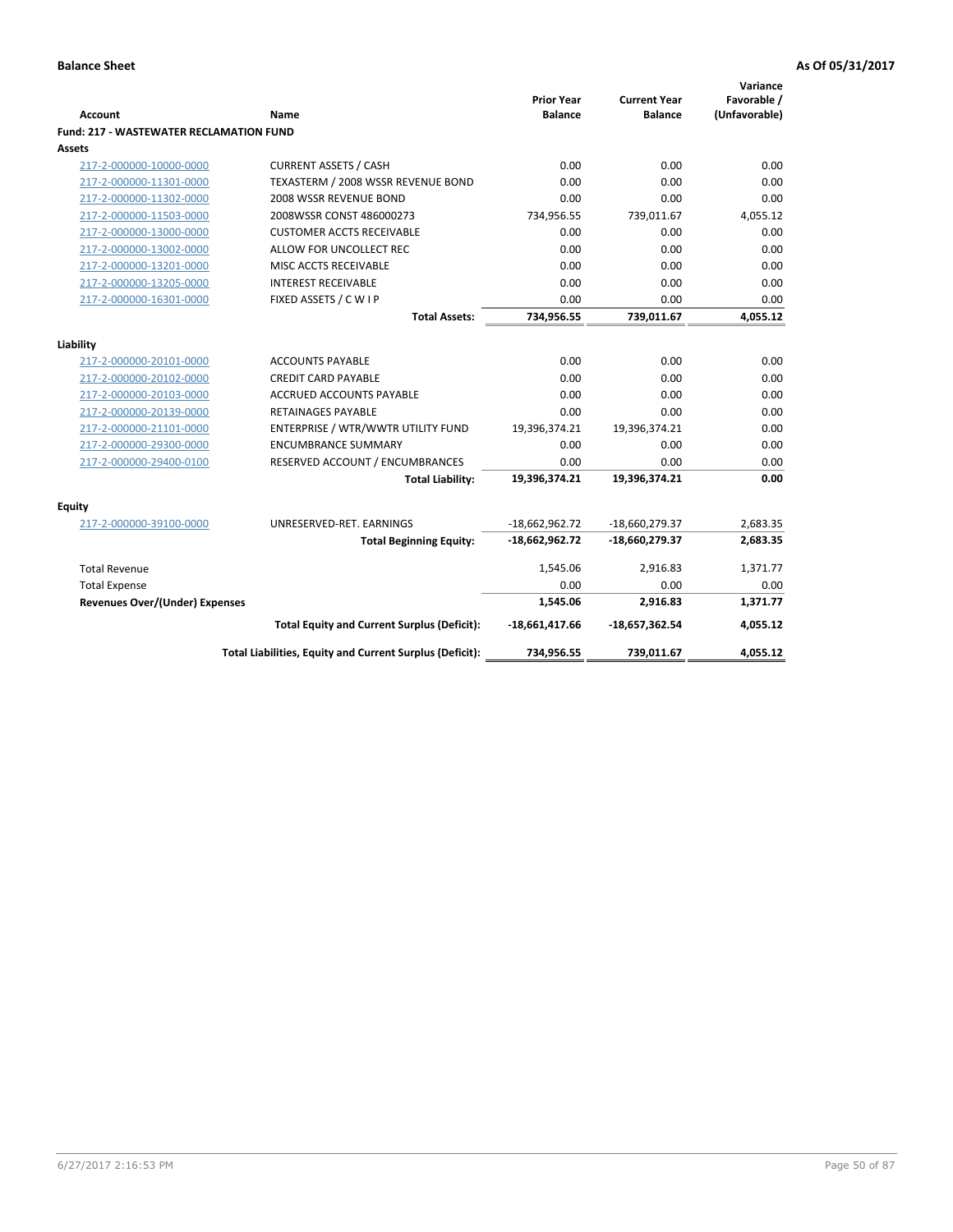| <b>Account</b>                                     | Name                                                     | <b>Prior Year</b><br><b>Balance</b> | <b>Current Year</b><br><b>Balance</b> | Variance<br>Favorable /<br>(Unfavorable) |
|----------------------------------------------------|----------------------------------------------------------|-------------------------------------|---------------------------------------|------------------------------------------|
| <b>Fund: 300 - AIRPORT FUND</b>                    |                                                          |                                     |                                       |                                          |
| Assets                                             |                                                          |                                     |                                       |                                          |
| 300-2-000000-10000-0000                            | <b>CURRENT ASSETS / CASH</b>                             | 11,812,703.02                       | 14,489,127.46                         | 2,676,424.44                             |
| 300-2-000000-13201-0000                            | MISC ACCTS RECEIVABLE                                    | 0.00                                | 0.00                                  | 0.00                                     |
| 300-2-000000-13202-0000                            | <b>EMPLOYEE ADVANCES</b>                                 | 0.00                                | 0.00                                  | 0.00                                     |
| 300-2-000000-13203-0000                            | NON-CURRENT ASSETS / PREPAYMENTS                         | 0.00                                | 0.00                                  | 0.00                                     |
| 300-2-000000-13205-0000                            | <b>INTEREST RECEIVABLE</b>                               | 0.00                                | 0.00                                  | 0.00                                     |
| 300-2-000000-14126-0000                            | <b>GRANT FUND / AIRPORT GRANT FUND</b>                   | 0.00                                | 0.00                                  | 0.00                                     |
| 300-2-000000-16001-0000                            | FIXED ASSETS / LAND                                      | 813,937.00                          | 813,937.00                            | 0.00                                     |
| 300-2-000000-16002-0000                            | FIXED ASSETS / IMPROVMENTS-NON BUILDI                    | 64,531,290.21                       | 69,702,644.98                         | 5,171,354.77                             |
| 300-2-000000-16003-0000                            | ACCUM DEPR / IMPROVEMENTS-NON BUILI                      | -32,694,577.61                      | -34,642,939.56                        | $-1,948,361.95$                          |
| 300-2-000000-16004-0000                            | FIXED ASSETS / BUILDINGS                                 | 60,824,408.10                       | 60,824,408.10                         | 0.00                                     |
| 300-2-000000-16005-0000                            | <b>ACCUM DEPR / BUILDINGS</b>                            | -22,157,381.37                      | -23,390,672.25                        | $-1,233,290.88$                          |
| 300-2-000000-16201-0000                            | FIXED ASSETS / MACHINERY AND EQUIPMEN                    | 12,340.00                           | 12,340.00                             | 0.00                                     |
| 300-2-000000-16202-0000                            | ACCUM DEPR / MACHINERY AND EQUIPMEI                      | $-12,339.94$                        | $-12,339.94$                          | 0.00                                     |
| 300-2-000000-16301-0000                            | FIXED ASSETS / C W I P<br><b>EMPLOYEE CONTRIBUTIONS</b>  | 1,024,406.10                        | 0.00                                  | $-1,024,406.10$                          |
| 300-2-000000-17501-0000                            |                                                          | 0.00                                | 0.00                                  | 0.00                                     |
| 300-2-000000-17504-0000                            | <b>INVESTMENT RETURN</b><br><b>EXPERIENCE DIFFERENCE</b> | 0.00                                | 0.00                                  | 0.00                                     |
| 300-2-000000-17508-0000<br>300-2-000000-17520-0000 | <b>ASSUMPTION CHANGES</b>                                | 0.00<br>0.00                        | 0.00<br>0.00                          | 0.00<br>0.00                             |
|                                                    | <b>Total Assets:</b>                                     | 84,154,785.51                       | 87,796,505.79                         | 3,641,720.28                             |
|                                                    |                                                          |                                     |                                       |                                          |
| Liability                                          |                                                          |                                     |                                       |                                          |
| 300-2-000000-20101-0000                            | <b>ACCOUNTS PAYABLE</b>                                  | 0.00                                | 0.00                                  | 0.00                                     |
| 300-2-000000-20102-0000                            | <b>CREDIT CARD PAYABLE</b>                               | 0.00                                | 0.00                                  | 0.00                                     |
| 300-2-000000-20103-0000                            | ACCRUED ACCOUNTS PAYABLE                                 | 0.00                                | 0.00                                  | 0.00                                     |
| 300-2-000000-20105-0000                            | <b>L-3 FUNDS PAYABLE</b>                                 | 0.00                                | 0.00                                  | 0.00                                     |
| 300-2-000000-20106-0000                            | <b>GRANT MATCH</b>                                       | 0.00                                | 0.00                                  | 0.00                                     |
| 300-2-000000-20108-0000                            | <b>MATURED BONDS PAYABLE</b>                             | 0.00                                | 0.00                                  | 0.00                                     |
| 300-2-000000-20110-0000                            | REVENUE BONDS PAYABLE                                    | 0.00                                | 0.00                                  | 0.00                                     |
| 300-2-000000-20111-0000                            | MATURED INTEREST PAYABLE                                 | 0.00                                | 0.00                                  | 0.00                                     |
| 300-2-000000-20112-0000                            | <b>ACCRUED INTEREST PAYABLE</b>                          | 0.00                                | 0.00                                  | 0.00                                     |
| 300-2-000000-20139-0000                            | RETAINAGES PAYABLE                                       | 0.00                                | 0.00                                  | 0.00                                     |
| 300-2-000000-20141-0000                            | <b>TELEPHONE CLEARING</b>                                | 0.00                                | 0.00                                  | 0.00                                     |
| 300-2-000000-20160-0000                            | <b>UNAPPLIED CREDIT</b>                                  | 0.00                                | 0.00                                  | 0.00                                     |
| 300-2-000000-20201-0000                            | <b>DEFERRED REVENUE</b>                                  | 0.00                                | 0.00                                  | 0.00                                     |
| 300-2-000000-21001-0000                            | <b>GENERAL FUND / GENERAL FUND</b>                       | 0.00                                | 0.00                                  | 0.00                                     |
| 300-2-000000-22001-0000                            | SALARIES PAYABLE                                         | 1,078.43                            | 2,099.43                              | $-1,021.00$                              |
| 300-2-000000-22002-0000                            | <b>VACATION/SICK PAYABLE</b>                             | 966.57                              | 3,882.01                              | $-2,915.44$                              |
| 300-2-000000-26001-0000                            | COMPENSATED ABSENCES PAY                                 | 1,112.85                            | $-161.09$                             | 1,273.94                                 |
| 300-2-000000-26101-0000                            | <b>GENERAL OBLIG BONDS PAY</b>                           | 0.00                                | 0.00                                  | 0.00                                     |
| 300-2-000000-26102-0000                            | REVENUE BONDS PAYABLE                                    | 0.00                                | 0.00                                  | 0.00                                     |
| 300-2-000000-27001-0000<br>300-2-000000-29300-0000 | CONTRIBUTED CAPITAL<br><b>ENCUMBRANCE SUMMARY</b>        | 17,414,034.31<br>0.00               | 19,400,632.61<br>0.00                 | $-1,986,598.30$<br>0.00                  |
| 300-2-000000-29400-0100                            | RESERVED ACCOUNT / ENCUMBRANCES                          | 0.00                                | 0.00                                  | 0.00                                     |
| 300-2-000000-29999-0000                            | <b>NET PENSION LIABILITY</b>                             | 0.00                                | 0.00                                  | 0.00                                     |
|                                                    | <b>Total Liability:</b>                                  | 17,417,192.16                       | 19,406,452.96                         | $-1,989,260.80$                          |
|                                                    |                                                          |                                     |                                       |                                          |
| <b>Equity</b>                                      |                                                          |                                     |                                       |                                          |
| 300-2-000000-39000-0000                            | UNRESERVED-FUND BALANCE                                  | 0.00                                | 0.00                                  | 0.00                                     |
| 300-2-000000-39100-0000                            | UNRESERVED-RET. EARNINGS                                 | 66,336,537.40                       | 68,000,093.16                         | 1,663,555.76                             |
| 300-2-000000-39500-0000                            | <b>NET POSITION - PENSION</b>                            | 0.00                                | 0.00                                  | 0.00                                     |
|                                                    | <b>Total Beginning Equity:</b>                           | 66,336,537.40                       | 68,000,093.16                         | 1,663,555.76                             |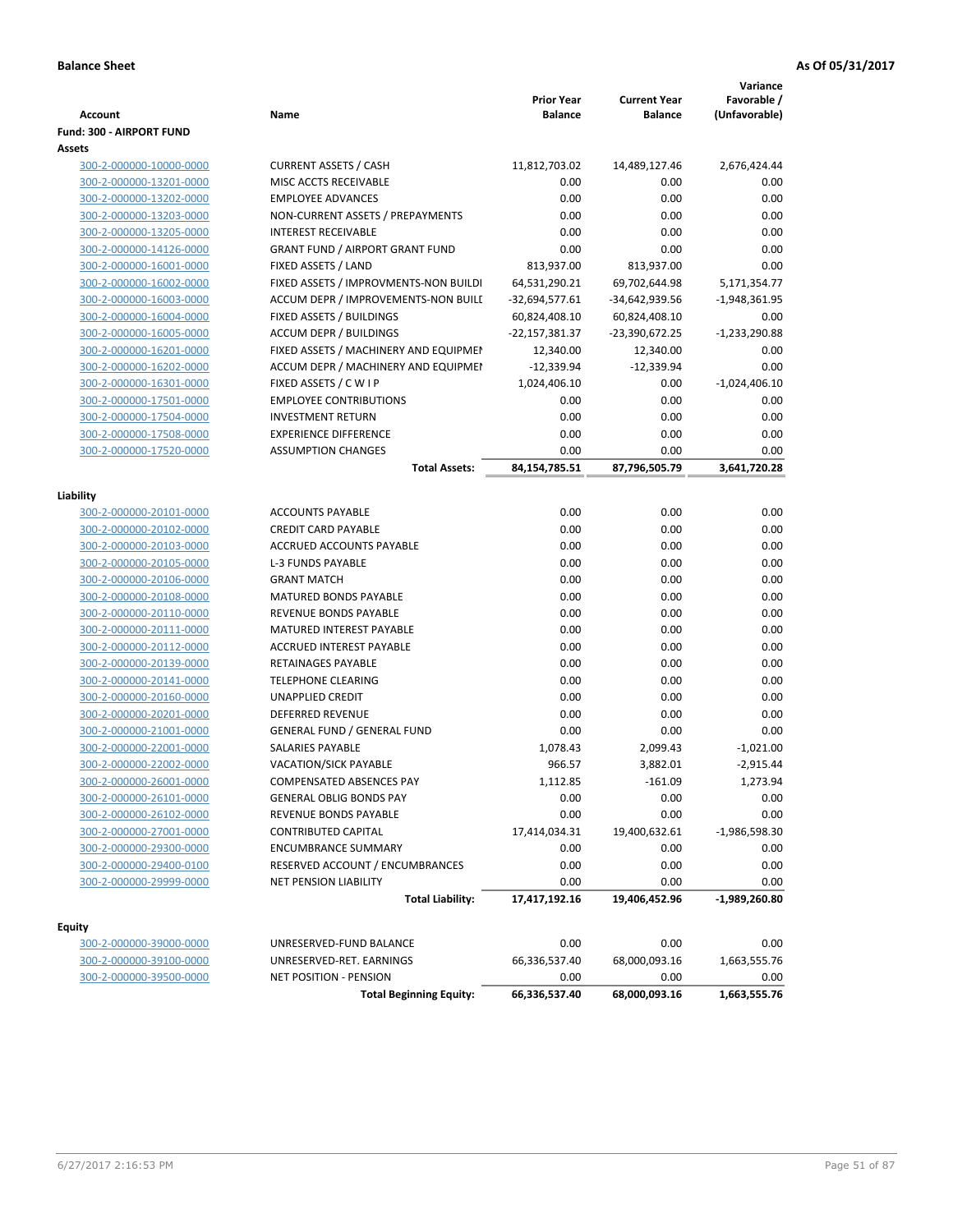| <b>Account</b>                 | Name                                                     | <b>Prior Year</b><br><b>Balance</b> | <b>Current Year</b><br><b>Balance</b> | Variance<br>Favorable /<br>(Unfavorable) |
|--------------------------------|----------------------------------------------------------|-------------------------------------|---------------------------------------|------------------------------------------|
| <b>Total Revenue</b>           |                                                          | 544,257.67                          | 498,722.53                            | $-45,535.14$                             |
| <b>Total Expense</b>           |                                                          | 143,201.72                          | 108,762.85                            | 34,438.87                                |
| Revenues Over/(Under) Expenses |                                                          | 401,055.95                          | 389.959.68                            | $-11,096.27$                             |
|                                | <b>Total Equity and Current Surplus (Deficit):</b>       | 66,737,593.35                       | 68.390.052.84                         | 1,652,459.49                             |
|                                | Total Liabilities, Equity and Current Surplus (Deficit): | 84,154,785.51                       | 87.796.505.80                         | 3,641,720.29                             |

**\*\*\*Warning: Account Authorization is turned on. Please run the Unauthorized Account Listing Report to see if you are out of balance due to missing accounts \*\*\***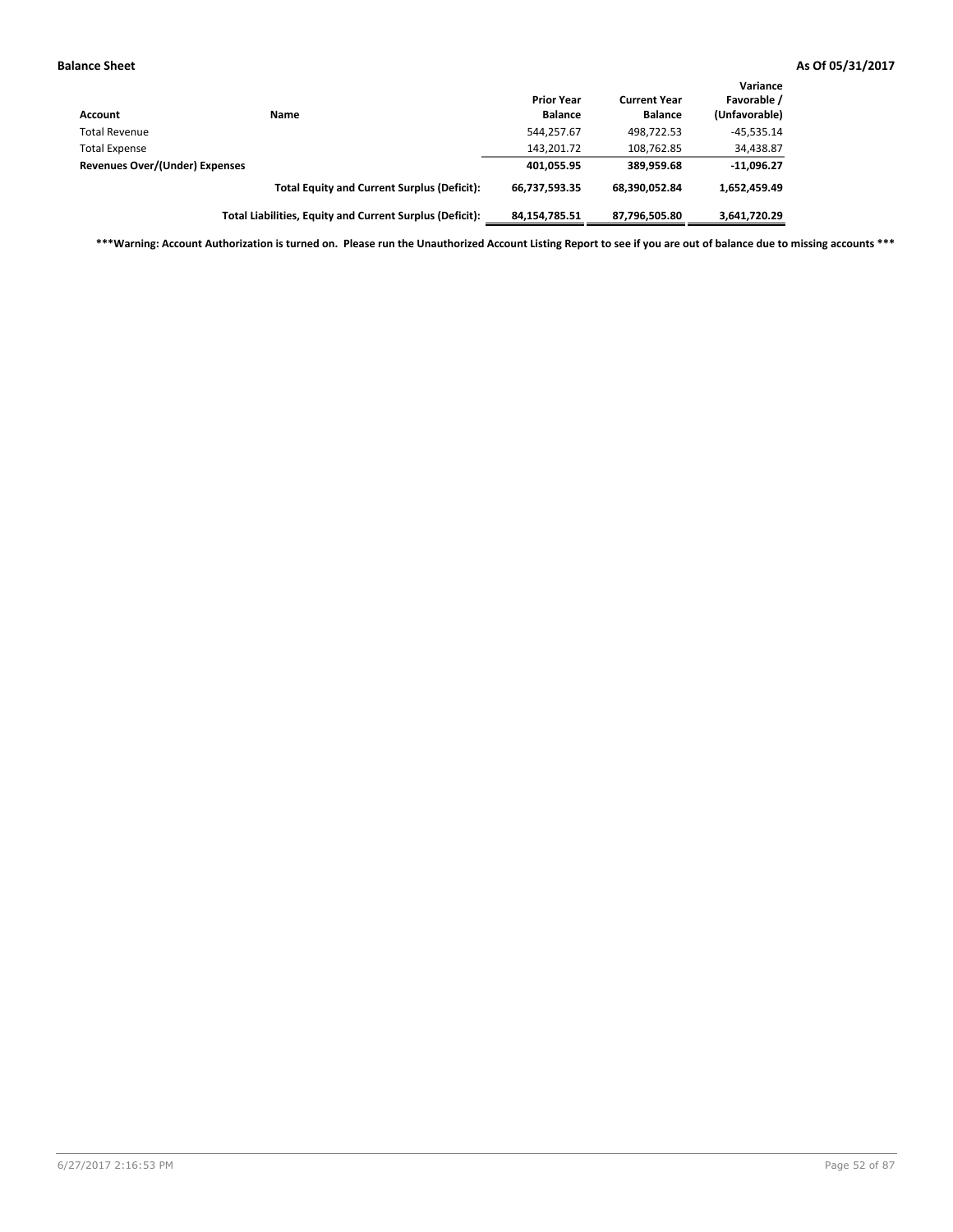|                                       |                                                          |                                     |                                       | Variance                     |
|---------------------------------------|----------------------------------------------------------|-------------------------------------|---------------------------------------|------------------------------|
| <b>Account</b>                        | Name                                                     | <b>Prior Year</b><br><b>Balance</b> | <b>Current Year</b><br><b>Balance</b> | Favorable /<br>(Unfavorable) |
| Fund: 320 - AIRPORT TXDOT GRANT       |                                                          |                                     |                                       |                              |
| Assets                                |                                                          |                                     |                                       |                              |
| 320-2-000000-10000-0000               | <b>CURRENT ASSETS / CASH</b>                             | 0.00                                | 214,975.84                            | 214,975.84                   |
| 320-2-000000-13201-0000               | MISC ACCTS RECEIVABLE                                    | 0.00                                | 0.00                                  | 0.00                         |
| 320-2-000000-13205-0000               | <b>INTEREST RECEIVABLE</b>                               | 0.00                                | 0.00                                  | 0.00                         |
|                                       | <b>Total Assets:</b>                                     | 0.00                                | 214,975.84                            | 214,975.84                   |
| Liability                             |                                                          |                                     |                                       |                              |
| 320-2-000000-20101-0000               | <b>ACCOUNTS PAYABLE</b>                                  | 0.00                                | 0.00                                  | 0.00                         |
| 320-2-000000-20102-0000               | <b>CREDIT CARD PAYABLE</b>                               | 0.00                                | 0.00                                  | 0.00                         |
| 320-2-000000-20103-0000               | <b>ACCRUED ACCOUNTS PAYABLE</b>                          | 0.00                                | 0.00                                  | 0.00                         |
| 320-2-000000-20902-0000               | <b>DEFERRED GRANT REVENUE</b>                            | 0.00                                | 0.00                                  | 0.00                         |
| 320-2-000000-21125-0000               | DUE TO / AIRPORT FUND                                    | 0.00                                | 0.00                                  | 0.00                         |
| 320-2-000000-29300-0000               | <b>ENCUMBRANCE SUMMARY</b>                               | 0.00                                | 0.00                                  | 0.00                         |
| 320-2-000000-29400-0100               | RESERVED ACCOUNT / ENCUMBRANCES                          | 0.00                                | 0.00                                  | 0.00                         |
|                                       | <b>Total Liability:</b>                                  | 0.00                                | 0.00                                  | 0.00                         |
| <b>Equity</b>                         |                                                          |                                     |                                       |                              |
| 320-2-000000-39000-0000               | UNRESERVED-FUND BALANCE                                  | 69,646.56                           | 14,975.84                             | $-54,670.72$                 |
|                                       | <b>Total Beginning Equity:</b>                           | 69,646.56                           | 14,975.84                             | $-54,670.72$                 |
| <b>Total Revenue</b>                  |                                                          | 436,366.44                          | 200,000.00                            | $-236,366.44$                |
| <b>Total Expense</b>                  |                                                          | 506,013.00                          | 0.00                                  | 506,013.00                   |
| <b>Revenues Over/(Under) Expenses</b> |                                                          | $-69,646.56$                        | 200,000.00                            | 269,646.56                   |
|                                       | <b>Total Equity and Current Surplus (Deficit):</b>       | 0.00                                | 214,975.84                            | 214,975.84                   |
|                                       | Total Liabilities, Equity and Current Surplus (Deficit): | 0.00                                | 214,975.84                            | 214,975.84                   |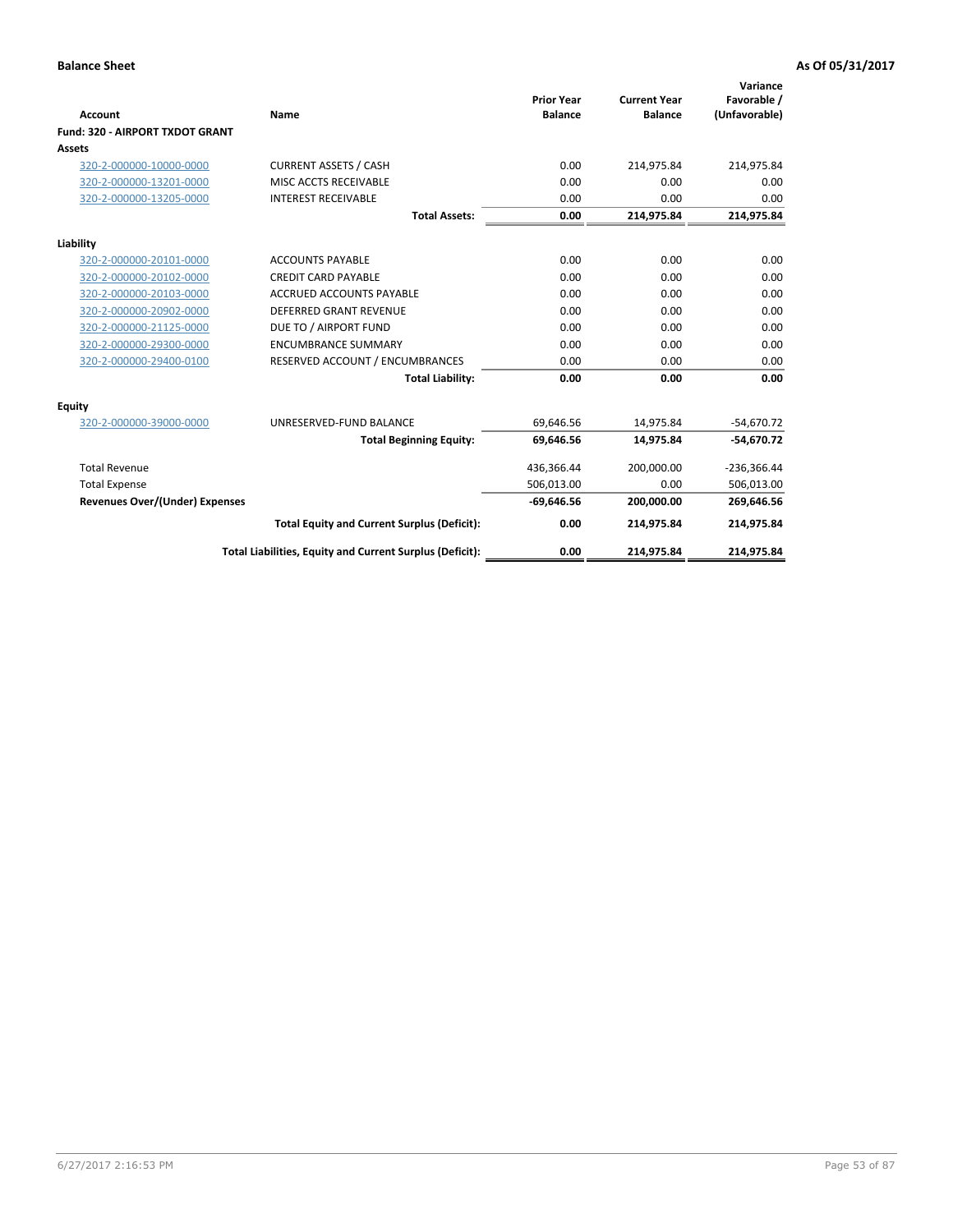| <b>Account</b>                        | Name                                                     | <b>Prior Year</b><br><b>Balance</b> | <b>Current Year</b><br><b>Balance</b> | Variance<br>Favorable /<br>(Unfavorable) |
|---------------------------------------|----------------------------------------------------------|-------------------------------------|---------------------------------------|------------------------------------------|
| Fund: 360 - AIRPORT CAPITAL FUND      |                                                          |                                     |                                       |                                          |
| Assets                                |                                                          |                                     |                                       |                                          |
| 360-2-000000-10000-0000               | <b>CURRENT ASSETS / CASH</b>                             | 807,162.17                          | 1,999,622.13                          | 1,192,459.96                             |
| 360-2-000000-13201-0000               | MISC ACCTS RECEIVABLE                                    | 0.00                                | 0.00                                  | 0.00                                     |
| 360-2-000000-13205-0000               | <b>INTEREST RECEIVABLE</b>                               | 0.00                                | 0.00                                  | 0.00                                     |
| 360-2-000000-16301-0000               | FIXED ASSETS / C W I P                                   | 146,068.31                          | 132,616.88                            | $-13,451.43$                             |
|                                       | <b>Total Assets:</b>                                     | 953,230.48                          | 2,132,239.01                          | 1,179,008.53                             |
| Liability                             |                                                          |                                     |                                       |                                          |
| 360-2-000000-20101-0000               | <b>ACCOUNTS PAYABLE</b>                                  | 0.00                                | 0.00                                  | 0.00                                     |
| 360-2-000000-20102-0000               | <b>CREDIT CARD PAYABLE</b>                               | 0.00                                | 0.00                                  | 0.00                                     |
| 360-2-000000-20103-0000               | <b>ACCRUED ACCOUNTS PAYABLE</b>                          | 0.00                                | 0.00                                  | 0.00                                     |
| 360-2-000000-20125-0000               | SALES TAX PAYABLE / IN THE CITY                          | 17.57                               | 0.00                                  | 17.57                                    |
| 360-2-000000-20139-0000               | <b>RETAINAGES PAYABLE</b>                                | 0.00                                | 0.00                                  | 0.00                                     |
| 360-2-000000-21001-0000               | <b>GENERAL FUND / GENERAL FUND</b>                       | 0.00                                | 0.00                                  | 0.00                                     |
| 360-2-000000-27001-0000               | <b>CONTRIBUTED CAPITAL</b>                               | 0.00                                | 0.00                                  | 0.00                                     |
| 360-2-000000-29300-0000               | <b>ENCUMBRANCE SUMMARY</b>                               | 0.00                                | 0.00                                  | 0.00                                     |
| 360-2-000000-29400-0000               | RESERVED ACCOUNT / ENCUMBRANCES                          | 0.00                                | 0.00                                  | 0.00                                     |
|                                       | <b>Total Liability:</b>                                  | 17.57                               | 0.00                                  | 17.57                                    |
| <b>Equity</b>                         |                                                          |                                     |                                       |                                          |
| 360-2-000000-39000-0000               | UNRESERVED-FUND BALANCE                                  | 0.00                                | 0.00                                  | 0.00                                     |
| 360-2-000000-39100-0000               | UNRESERVED-RET. EARNINGS                                 | 847,601.72                          | 1,382,000.62                          | 534,398.90                               |
|                                       | <b>Total Beginning Equity:</b>                           | 847,601.72                          | 1,382,000.62                          | 534,398.90                               |
| <b>Total Revenue</b>                  |                                                          | 125,751.27                          | 800,615.37                            | 674,864.10                               |
| <b>Total Expense</b>                  |                                                          | 20,140.08                           | 50,376.98                             | $-30,236.90$                             |
| <b>Revenues Over/(Under) Expenses</b> |                                                          | 105,611.19                          | 750,238.39                            | 644,627.20                               |
|                                       | <b>Total Equity and Current Surplus (Deficit):</b>       | 953,212.91                          | 2,132,239.01                          | 1,179,026.10                             |
|                                       | Total Liabilities, Equity and Current Surplus (Deficit): | 953,230.48                          | 2,132,239.01                          | 1,179,008.53                             |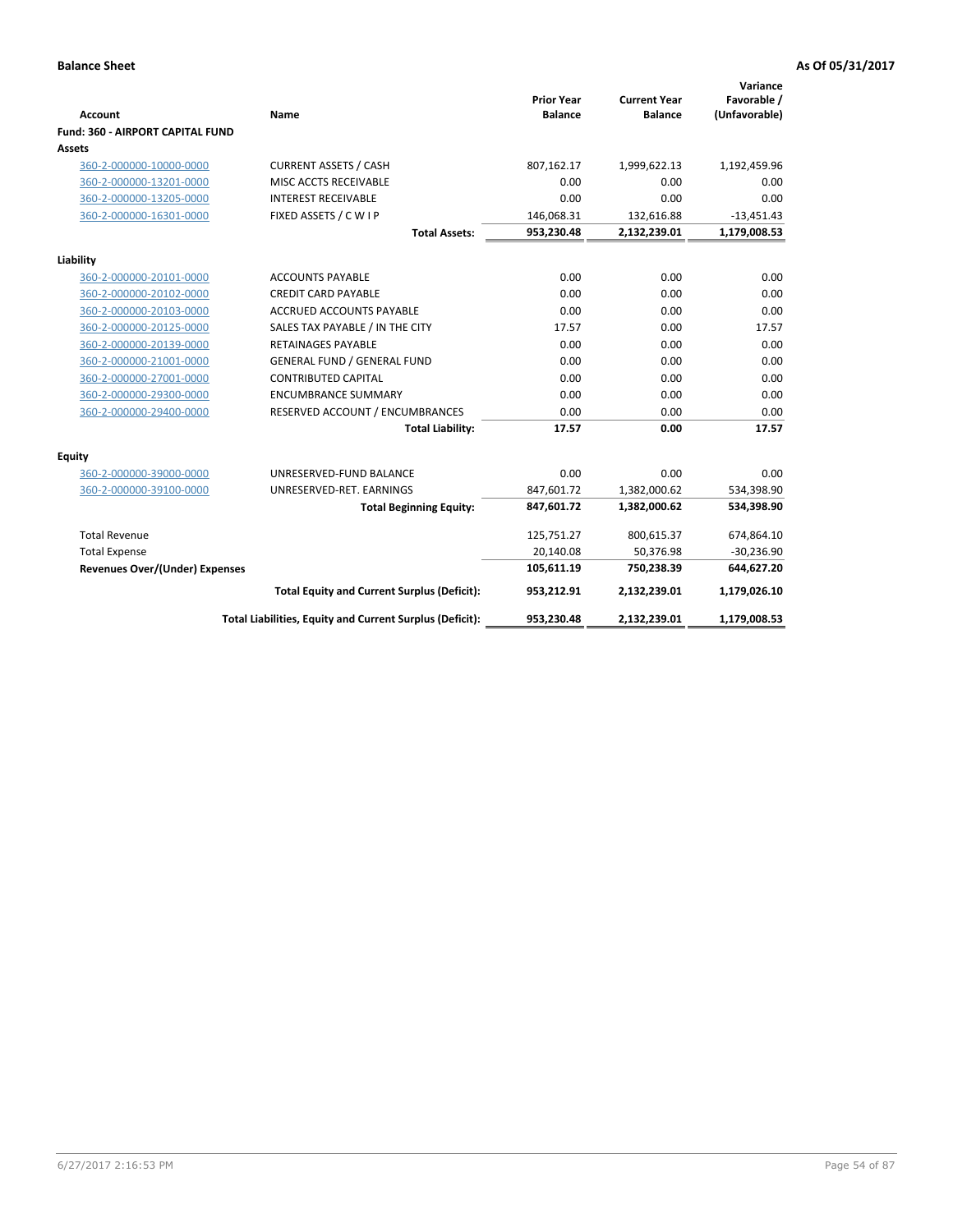|                                       |                                                          | <b>Prior Year</b> | <b>Current Year</b> | Variance<br>Favorable / |
|---------------------------------------|----------------------------------------------------------|-------------------|---------------------|-------------------------|
| <b>Account</b>                        | Name                                                     | <b>Balance</b>    | <b>Balance</b>      | (Unfavorable)           |
| <b>Fund: 361 - L3-IDC FUND</b>        |                                                          |                   |                     |                         |
| Assets                                |                                                          |                   |                     |                         |
| 361-2-000000-10000-0000               | <b>CURRENT ASSETS / CASH</b>                             | 0.00              | 0.00                | 0.00                    |
| 361-2-000000-13201-0000               | MISC ACCTS RECEIVABLE                                    | 0.00              | 0.00                | 0.00                    |
| 361-2-000000-13205-0000               | <b>INTEREST RECEIVABLE</b>                               | 0.00              | 0.00                | 0.00                    |
|                                       | <b>Total Assets:</b>                                     | 0.00              | 0.00                | 0.00                    |
| Liability                             |                                                          |                   |                     |                         |
| 361-2-000000-20101-0000               | <b>ACCOUNTS PAYABLE</b>                                  | 0.00              | 0.00                | 0.00                    |
| 361-2-000000-20102-0000               | <b>CREDIT CARD PAYABLE</b>                               | 0.00              | 0.00                | 0.00                    |
| 361-2-000000-20103-0000               | <b>MISCELLANEOUS LIABILITIES</b>                         | 0.00              | 0.00                | 0.00                    |
| 361-2-000000-20108-0000               | <b>MATURED BONDS PAYABLE</b>                             | 0.00              | 0.00                | 0.00                    |
| 361-2-000000-20111-0000               | <b>MATURED INTEREST PAYABLE</b>                          | 0.00              | 0.00                | 0.00                    |
| 361-2-000000-20112-0000               | <b>ACCRUED INTEREST PAYABLE</b>                          | 0.00              | 0.00                | 0.00                    |
| 361-2-000000-20139-0000               | <b>RETAINAGES PAYABLE</b>                                | 0.00              | 0.00                | 0.00                    |
| 361-2-000000-21001-0000               | <b>GENERAL FUND / GENERAL FUND</b>                       | 0.00              | 0.00                | 0.00                    |
|                                       | <b>Total Liability:</b>                                  | 0.00              | 0.00                | 0.00                    |
| Equity                                |                                                          |                   |                     |                         |
| 361-2-000000-39000-0000               | UNRESERVED-FUND BALANCE                                  | 0.00              | 0.00                | 0.00                    |
| 361-2-000000-39100-0000               | UNRESERVED-RET, EARNINGS                                 | $-2,881,924.85$   | $-2,881,924.85$     | 0.00                    |
| 361-2-000000-39150-0000               | RESERVED-RET. EARNINGS                                   | 2,881,924.85      | 2,881,924.85        | 0.00                    |
|                                       | <b>Total Beginning Equity:</b>                           | 0.00              | 0.00                | 0.00                    |
| <b>Total Revenue</b>                  |                                                          | 0.00              | 0.00                | 0.00                    |
| <b>Total Expense</b>                  |                                                          | 0.00              | 0.00                | 0.00                    |
| <b>Revenues Over/(Under) Expenses</b> |                                                          | 0.00              | 0.00                | 0.00                    |
|                                       | <b>Total Equity and Current Surplus (Deficit):</b>       | 0.00              | 0.00                | 0.00                    |
|                                       | Total Liabilities, Equity and Current Surplus (Deficit): | 0.00              | 0.00                | 0.00                    |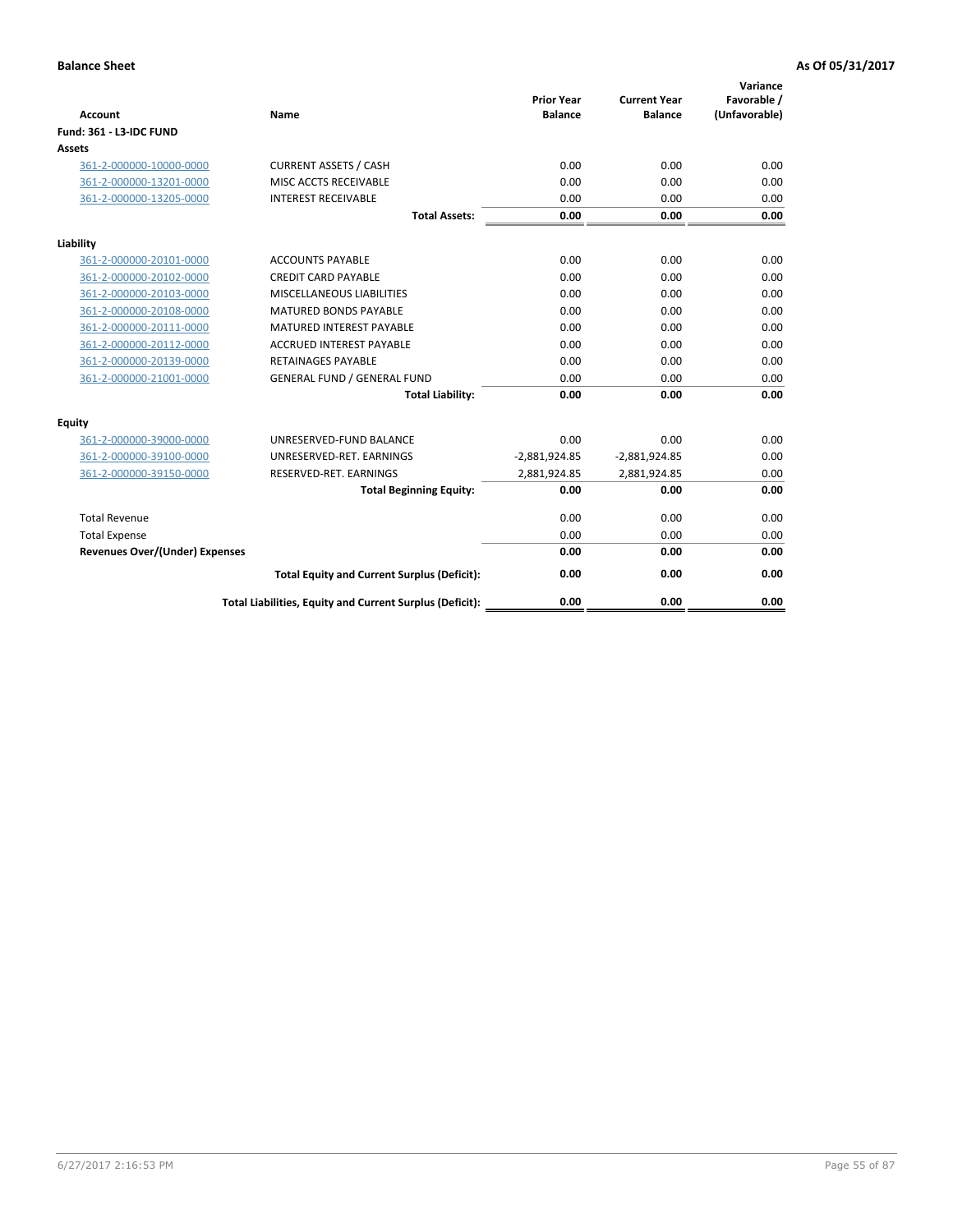|                                       |                                                          |                                     |                                       | Variance                     |
|---------------------------------------|----------------------------------------------------------|-------------------------------------|---------------------------------------|------------------------------|
| <b>Account</b>                        | <b>Name</b>                                              | <b>Prior Year</b><br><b>Balance</b> | <b>Current Year</b><br><b>Balance</b> | Favorable /<br>(Unfavorable) |
| Fund: 362 - AIRPORT FBO FUEL          |                                                          |                                     |                                       |                              |
| <b>Assets</b>                         |                                                          |                                     |                                       |                              |
| 362-2-000000-10000-0000               | <b>CURRENT ASSETS / CASH</b>                             | 0.00                                | 86,467.99                             | 86,467.99                    |
| 362-2-000000-13201-0000               | MISC ACCTS RECEIVABLE                                    | 0.00                                | 0.00                                  | 0.00                         |
| 362-2-000000-13205-0000               | <b>INTEREST RECEIVABLE</b>                               | 0.00                                | 0.00                                  | 0.00                         |
|                                       | <b>Total Assets:</b>                                     | 0.00                                | 86,467.99                             | 86,467.99                    |
| Liability                             |                                                          |                                     |                                       |                              |
| 362-2-000000-20101-0000               | <b>ACCOUNTS PAYABLE</b>                                  | 0.00                                | 0.00                                  | 0.00                         |
| 362-2-000000-20102-0000               | <b>CREDIT CARD PAYABLE</b>                               | 0.00                                | 0.00                                  | 0.00                         |
| 362-2-000000-20103-0000               | <b>ACCRUED ACCOUNTS PAYABLE</b>                          | 0.00                                | 0.00                                  | 0.00                         |
| 362-2-000000-20125-0000               | SALES TAX PAYABLE / IN THE CITY                          | 0.00                                | 49.87                                 | $-49.87$                     |
| 362-2-000000-29300-0000               | <b>ENCUMBRANCE SUMMARY</b>                               | 0.00                                | 0.00                                  | 0.00                         |
| 362-2-000000-29400-0000               | RESERVED ACCOUNT / ENCUMBRANCES                          | 0.00                                | 0.00                                  | 0.00                         |
|                                       | <b>Total Liability:</b>                                  | 0.00                                | 49.87                                 | $-49.87$                     |
| Equity                                |                                                          |                                     |                                       |                              |
| 362-2-000000-39000-0000               | UNRESERVED-FUND BALANCE                                  | 0.00                                | 0.00                                  | 0.00                         |
| 362-2-000000-39100-0000               | UNRESERVED-RET, EARNINGS                                 | 0.00                                | $-2.87$                               | $-2.87$                      |
|                                       | <b>Total Beginning Equity:</b>                           | 0.00                                | $-2.87$                               | $-2.87$                      |
| <b>Total Revenue</b>                  |                                                          | 0.00                                | 314,643.00                            | 314,643.00                   |
| <b>Total Expense</b>                  |                                                          | 0.00                                | 228,222.01                            | $-228,222.01$                |
| <b>Revenues Over/(Under) Expenses</b> |                                                          | 0.00                                | 86,420.99                             | 86,420.99                    |
|                                       | <b>Total Equity and Current Surplus (Deficit):</b>       | 0.00                                | 86,418.12                             | 86,418.12                    |
|                                       | Total Liabilities, Equity and Current Surplus (Deficit): | 0.00                                | 86,467.99                             | 86,467.99                    |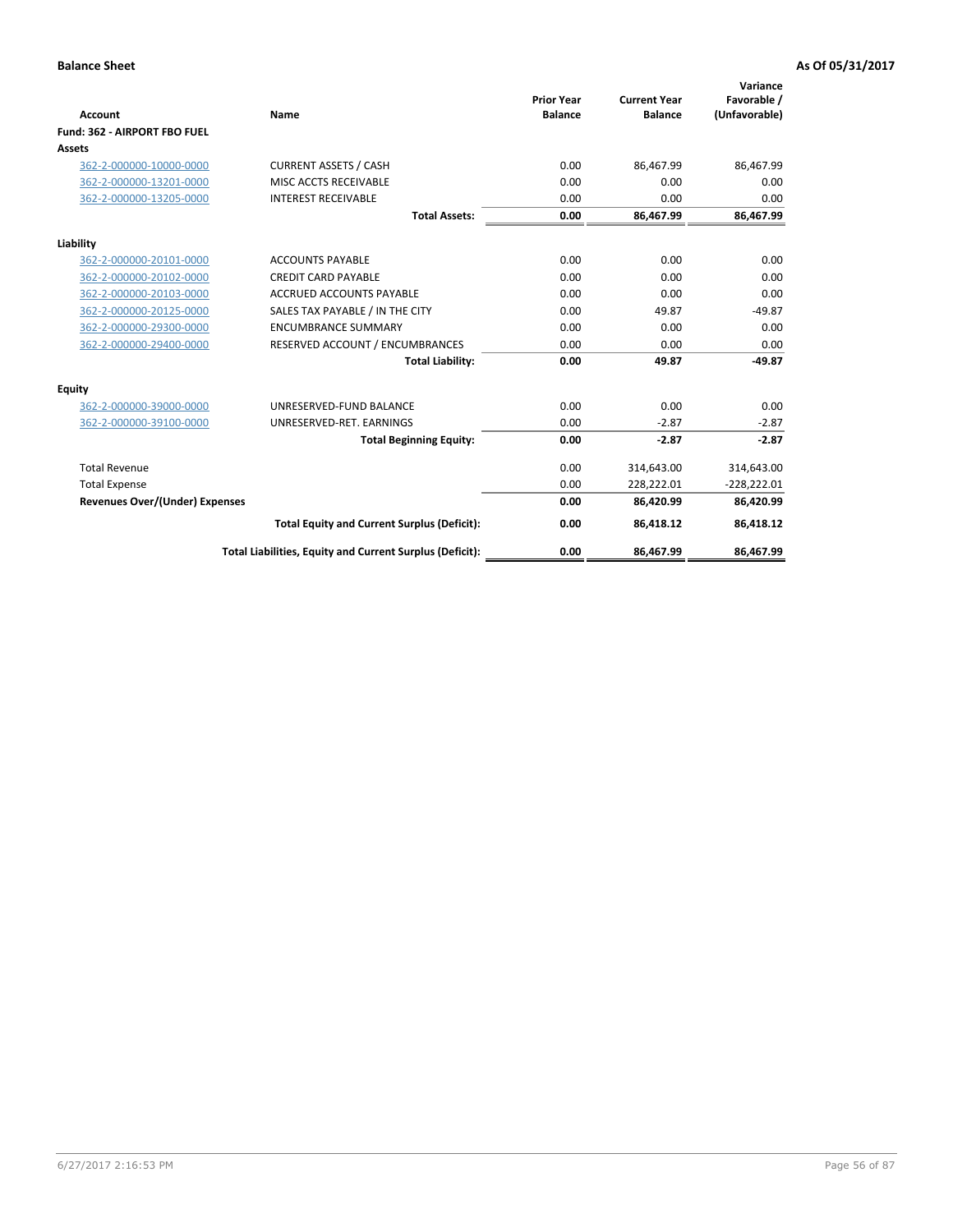|                         |                                       | <b>Prior Year</b> | <b>Current Year</b> | Variance<br>Favorable / |
|-------------------------|---------------------------------------|-------------------|---------------------|-------------------------|
| <b>Account</b>          | Name                                  | <b>Balance</b>    | <b>Balance</b>      | (Unfavorable)           |
| Fund: 400 - GOLF FUND   |                                       |                   |                     |                         |
| Assets                  |                                       |                   |                     |                         |
| 400-2-000000-10000-0000 | <b>CURRENT ASSETS / CASH</b>          | $-333,018.67$     | $-339,203.83$       | $-6,185.16$             |
| 400-2-000000-10304-0000 | CASH / PETTY CASH/CHANGE DRAWERS      | 200.00            | 200.00              | 0.00                    |
| 400-2-000000-13007-0000 | <b>RETURNED CHECKS</b>                | 0.00              | 0.00                | 0.00                    |
| 400-2-000000-13201-0000 | MISC ACCTS RECEIVABLE                 | 1,921.70          | 4,618.73            | 2,697.03                |
| 400-2-000000-13202-0000 | <b>EMPLOYEE ADVANCES</b>              | 0.00              | 0.00                | 0.00                    |
| 400-2-000000-13203-0000 | NON-CURRENT ASSETS / PREPAYMENTS      | 0.00              | 0.00                | 0.00                    |
| 400-2-000000-13205-0000 | <b>INTEREST RECEIVABLE</b>            | 0.00              | 0.00                | 0.00                    |
| 400-2-000000-13206-0000 | <b>CHARGES RECEIVABLE</b>             | 2,192.20          | 11,635.15           | 9,442.95                |
| 400-2-000000-15301-0000 | <b>INVENTORIES / GOLF COURSE</b>      | 7,253.50          | 7,272.38            | 18.88                   |
| 400-2-000000-16001-0000 | FIXED ASSETS / LAND                   | 93,000.00         | 93,000.00           | 0.00                    |
| 400-2-000000-16002-0000 | FIXED ASSETS / IMPROVMENTS-NON BUILDI | 521,160.58        | 521,160.58          | 0.00                    |
| 400-2-000000-16003-0000 | ACCUM DEPR / IMPROVEMENTS-NON BUILI   | $-244,919.68$     | $-262,245.70$       | $-17,326.02$            |
| 400-2-000000-16004-0000 | FIXED ASSETS / BUILDINGS              | 109,640.00        | 109,640.00          | 0.00                    |
| 400-2-000000-16005-0000 | <b>ACCUM DEPR / BUILDINGS</b>         | $-104,606.74$     | $-107,771.86$       | $-3,165.12$             |
| 400-2-000000-16201-0000 | FIXED ASSETS / MACHINERY AND EQUIPMEN | 67,625.00         | 51,957.00           | $-15,668.00$            |
| 400-2-000000-16202-0000 | ACCUM DEPR / MACHINERY AND EQUIPMEI   | $-67,625.00$      | $-51,957.00$        | 15,668.00               |
| 400-2-000000-16301-0000 | FIXED ASSETS / C W I P                | 0.00              | 0.00                | 0.00                    |
| 400-2-000000-17501-0000 | <b>EMPLOYEE CONTRIBUTIONS</b>         | 6,650.00          | 6,534.00            | $-116.00$               |
| 400-2-000000-17504-0000 | <b>INVESTMENT RETURN</b>              | 4,827.00          | 30,487.00           | 25,660.00               |
| 400-2-000000-17508-0000 | <b>EXPERIENCE DIFFERENCE</b>          | 58.00             | 618.00              | 560.00                  |
| 400-2-000000-17520-0000 | <b>ASSUMPTION CHANGES</b>             | 0.00              | 8,101.00            | 8,101.00                |
|                         | <b>Total Assets:</b>                  | 64,357.89         | 84,045.45           | 19,687.56               |
|                         |                                       |                   |                     |                         |
| Liability               |                                       |                   |                     |                         |
| 400-2-000000-20101-0000 | <b>ACCOUNTS PAYABLE</b>               | 0.00              | 0.00                | 0.00                    |
| 400-2-000000-20102-0000 | <b>CREDIT CARD PAYABLE</b>            | 0.00              | 0.00                | 0.00                    |
| 400-2-000000-20103-0000 | ACCRUED ACCOUNTS PAYABLE              | 0.00              | 0.00                | 0.00                    |
| 400-2-000000-20112-0000 | <b>ACCRUED INTEREST PAYABLE</b>       | 0.00              | 0.00                | 0.00                    |
| 400-2-000000-20124-0000 | <b>GOLF COURSE RESALE</b>             | 0.00              | 0.00                | 0.00                    |
| 400-2-000000-20125-0000 | SALES TAX PAYABLE / IN THE CITY       | 751.44            | 653.78              | 97.66                   |
| 400-2-000000-20139-0000 | RETAINAGES PAYABLE                    | 0.00              | 0.00                | 0.00                    |
| 400-2-000000-20141-0000 | <b>TELEPHONE CLEARING</b>             | 0.00              | 0.00                | 0.00                    |
| 400-2-000000-21001-0000 | <b>GENERAL FUND / GENERAL FUND</b>    | 0.00              | 0.00                | 0.00                    |
| 400-2-000000-21101-0000 | ENTERPRISE / WTR/WWTR UTILITY FUND    | 0.00              | 0.00                | 0.00                    |
| 400-2-000000-22001-0000 | SALARIES PAYABLE                      | 4,343.20          | 4,793.59            | $-450.39$               |
| 400-2-000000-22002-0000 | <b>VACATION/SICK PAYABLE</b>          | 12,984.33         | 9,962.69            | 3,021.64                |
| 400-2-000000-23001-0000 | CAPITAL LEASE PAYABLE                 | 0.00              | 0.00                | 0.00                    |
| 400-2-000000-24001-0000 | O/S CHECKS PAYABLE                    | 0.00              | 0.00                | 0.00                    |
| 400-2-000000-26001-0000 | COMPENSATED ABSENCES PAY              | 30,700.32         | 36,211.40           | -5,511.08               |
| 400-2-000000-27001-0000 | <b>CONTRIBUTED CAPITAL</b>            | 0.00              | 0.00                | 0.00                    |
| 400-2-000000-27002-0000 | CONTRIBUTED CAPITAL / DEVELOPERS      | 0.00              | 0.00                | 0.00                    |
| 400-2-000000-29300-0000 | <b>ENCUMBRANCE SUMMARY</b>            | 0.00              | 0.00                | 0.00                    |
| 400-2-000000-29400-0100 | RESERVED ACCOUNT / ENCUMBRANCES       | 0.00              | 0.00                | 0.00                    |
| 400-2-000000-29999-0000 | <b>NET PENSION LIABILITY</b>          | 8,714.00          | 51,519.00           | $-42,805.00$            |
|                         | <b>Total Liability:</b>               | 57,493.29         | 103,140.46          | -45,647.17              |
| <b>Equity</b>           |                                       |                   |                     |                         |
| 400-2-000000-39000-0000 | UNRESERVED-FUND BALANCE               | 0.00              | 0.00                | 0.00                    |
| 400-2-000000-39100-0000 | UNRESERVED-RET. EARNINGS              | 26,241.25         | $-13,008.54$        | -39,249.79              |
| 400-2-000000-39500-0000 | <b>NET POSITION - PENSION</b>         | $-44.00$          | $-44.00$            | 0.00                    |

**Total Beginning Equity: 26,197.25 -13,052.54 -39,249.79**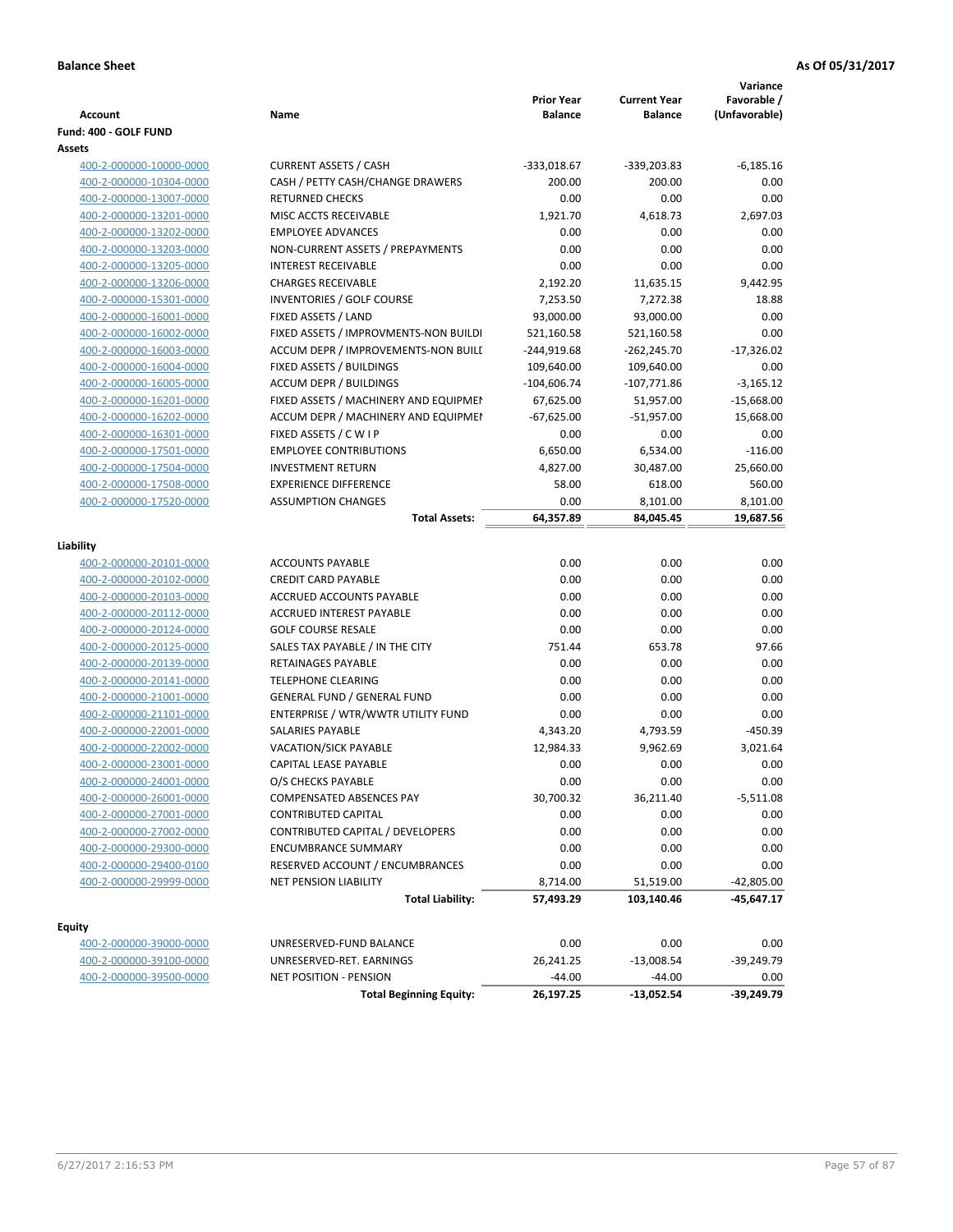| Account                        | <b>Name</b>                                              | <b>Prior Year</b><br><b>Balance</b> | <b>Current Year</b><br><b>Balance</b> | Variance<br>Favorable /<br>(Unfavorable) |
|--------------------------------|----------------------------------------------------------|-------------------------------------|---------------------------------------|------------------------------------------|
| <b>Total Revenue</b>           |                                                          | 118,840.26                          | 133,548.87                            | 14,708.61                                |
| <b>Total Expense</b>           |                                                          | 138,172.91                          | 139,591.33                            | $-1,418.42$                              |
| Revenues Over/(Under) Expenses |                                                          | $-19,332.65$                        | $-6.042.46$                           | 13,290.19                                |
|                                | <b>Total Equity and Current Surplus (Deficit):</b>       | 6.864.60                            | $-19.095.00$                          | $-25,959.60$                             |
|                                | Total Liabilities, Equity and Current Surplus (Deficit): | 64,357.89                           | 84.045.46                             | 19,687.57                                |

**\*\*\*Warning: Account Authorization is turned on. Please run the Unauthorized Account Listing Report to see if you are out of balance due to missing accounts \*\*\***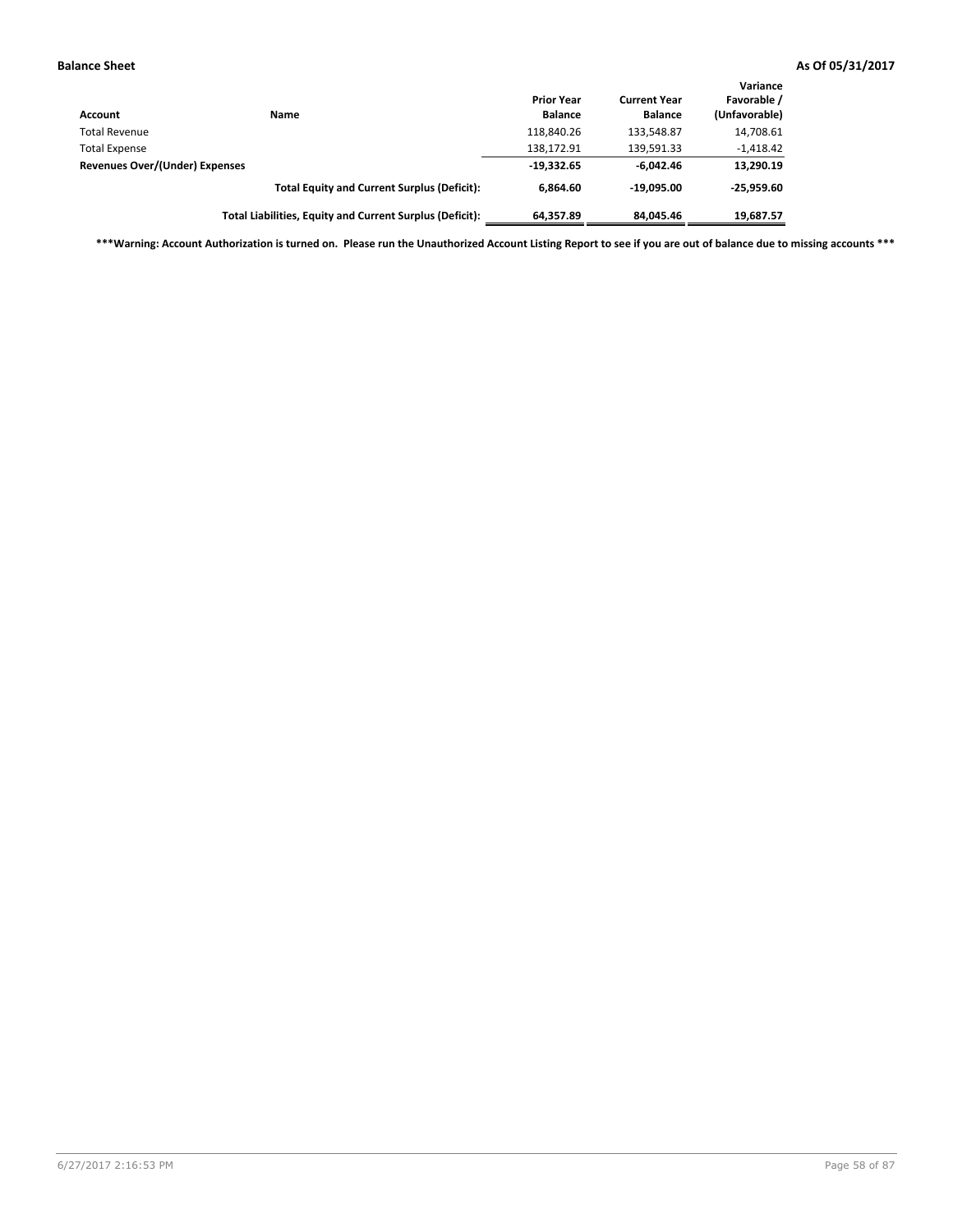|                                          |                                                          | <b>Prior Year</b> | <b>Current Year</b> | Variance<br>Favorable / |
|------------------------------------------|----------------------------------------------------------|-------------------|---------------------|-------------------------|
| <b>Account</b>                           | Name                                                     | <b>Balance</b>    | <b>Balance</b>      | (Unfavorable)           |
| <b>Fund: 500 - SANITATION FUND</b>       |                                                          |                   |                     |                         |
| Assets                                   |                                                          |                   |                     |                         |
| 500-2-000000-10000-0000                  | <b>CURRENT ASSETS / CASH</b>                             | 1,477,577.33      | 1,933,529.70        | 455,952.37              |
| 500-2-000000-13000-0000                  | <b>CUSTOMER ACCTS RECEIVABLE</b>                         | 113,315.08        | 118,369.66          | 5,054.58                |
| 500-2-000000-13001-0000                  | NON CURRENT CUSTOMER ACCTS RECEIVAE                      | 49,310.90         | 52,755.21           | 3,444.31                |
| 500-2-000000-13002-0000                  | ALLOW FOR UNCOLLECT REC                                  | $-36,479.94$      | $-51,300.94$        | $-14,821.00$            |
| 500-2-000000-13003-0000                  | UNBILLED YEAR-END ACCRUAL                                | 379,459.63        | 316,710.26          | $-62,749.37$            |
| 500-2-000000-13201-0000                  | MISC ACCTS RECEIVABLE                                    | 185.00            | 185.00              | 0.00                    |
| 500-2-000000-17501-0000                  | <b>EMPLOYEE CONTRIBUTIONS</b>                            | 6,650.00          | 6,534.00            | $-116.00$               |
| 500-2-000000-17504-0000                  | <b>INVESTMENT RETURN</b>                                 | 4,827.00          | 30,487.00           | 25,660.00               |
| 500-2-000000-17508-0000                  | <b>EXPERIENCE DIFFERENCE</b>                             | 58.00             | 618.00              | 560.00                  |
| 500-2-000000-17520-0000                  | <b>ASSUMPTION CHANGES</b>                                | 0.00              | 8,101.00            | 8,101.00                |
|                                          | <b>Total Assets:</b>                                     | 1,994,903.00      | 2,415,988.89        | 421,085.89              |
| Liability                                |                                                          |                   |                     |                         |
| 500-2-000000-20101-0000                  | <b>ACCOUNTS PAYABLE</b>                                  | 500.00            | 0.00                | 500.00                  |
| 500-2-000000-20102-0000                  | <b>CREDIT CARD PAYABLE</b>                               | 0.00              | 0.00                | 0.00                    |
| 500-2-000000-20103-0000                  | ACCRUED ACCOUNTS PAYABLE                                 | 0.00              | 0.00                | 0.00                    |
| 500-2-000000-20125-0000                  | SALES TAX PAYABLE / IN THE CITY                          | 21,209.24         | 20,523.42           | 685.82                  |
| 500-2-000000-20126-0000                  | SALES TAX PAYABLE / OUT OF CITY                          | 0.00              | 0.00                | 0.00                    |
| 500-2-000000-20133-0000                  | <b>GARBAGE CLEARING</b>                                  | 0.00              | 0.00                | 0.00                    |
| 500-2-000000-20135-0000                  | GARBAGE CLEARING / BAD DEBT EXPENS                       | 26,378.04         | 31,152.74           | $-4,774.70$             |
| 500-2-000000-20160-0000                  | UNAPPLIED CREDIT                                         | 0.00              | 0.00                | 0.00                    |
| 500-2-000000-20201-0000                  | DEFERRED REVENUE                                         | 0.00              | 0.00                | 0.00                    |
| 500-2-000000-21001-0000                  | <b>GENERAL FUND / GENERAL FUND</b>                       | 0.00              | 0.00                | 0.00                    |
| 500-2-000000-22001-0000                  | <b>SALARIES PAYABLE</b>                                  | 3,481.43          | 2,316.20            | 1,165.23                |
| 500-2-000000-22002-0000                  | <b>VACATION/SICK PAYABLE</b>                             | 4,512.22          | 5,358.50            | $-846.28$               |
| 500-2-000000-24002-0000                  | <b>CUSTOMER DEPOSITS</b>                                 | 165,804.73        | 198,356.80          | $-32,552.07$            |
| 500-2-000000-24007-0000                  | <b>BILLED DEPOSITS SUSPENSE</b>                          | 0.00              | 0.00                | 0.00                    |
| 500-2-000000-26001-0000                  | COMPENSATED ABSENCES PAY                                 | $-176.76$         | 2,594.17            | $-2,770.93$             |
| 500-2-000000-29300-0000                  | <b>ENCUMBRANCE SUMMARY</b>                               | 0.00              | 0.00                | 0.00                    |
| 500-2-000000-29400-0100                  | RESERVED ACCOUNT / ENCUMBRANCES                          | 0.00              | 0.00                | 0.00                    |
| 500-2-000000-29999-0000                  | <b>NET PENSION LIABILITY</b>                             | 8,714.00          | 51,519.00           | $-42,805.00$            |
|                                          | <b>Total Liability:</b>                                  | 230,422.90        | 311,820.83          | $-81,397.93$            |
|                                          |                                                          |                   |                     |                         |
| <b>Equity</b><br>500-2-000000-39000-0000 | UNRESERVED-FUND BALANCE                                  | 0.00              | 0.00                | 0.00                    |
| 500-2-000000-39100-0000                  | UNRESERVED-RET. EARNINGS                                 | 1,311,908.45      | 1.430.891.22        | 118,982.77              |
|                                          | <b>NET POSITION - PENSION</b>                            | $-44.00$          | $-44.00$            | 0.00                    |
| 500-2-000000-39500-0000                  |                                                          |                   |                     |                         |
|                                          | Total Beginning Equity:                                  | 1,311,864.45      | 1,430,847.22        | 118,982.77              |
| <b>Total Revenue</b>                     |                                                          | 2,585,042.25      | 2,662,016.32        | 76,974.07               |
| <b>Total Expense</b>                     |                                                          | 2,132,426.60      | 1,988,695.48        | 143,731.12              |
| <b>Revenues Over/(Under) Expenses</b>    |                                                          | 452,615.65        | 673,320.84          | 220,705.19              |
|                                          | <b>Total Equity and Current Surplus (Deficit):</b>       | 1,764,480.10      | 2,104,168.06        | 339,687.96              |
|                                          | Total Liabilities, Equity and Current Surplus (Deficit): | 1,994,903.00      | 2,415,988.89        | 421,085.89              |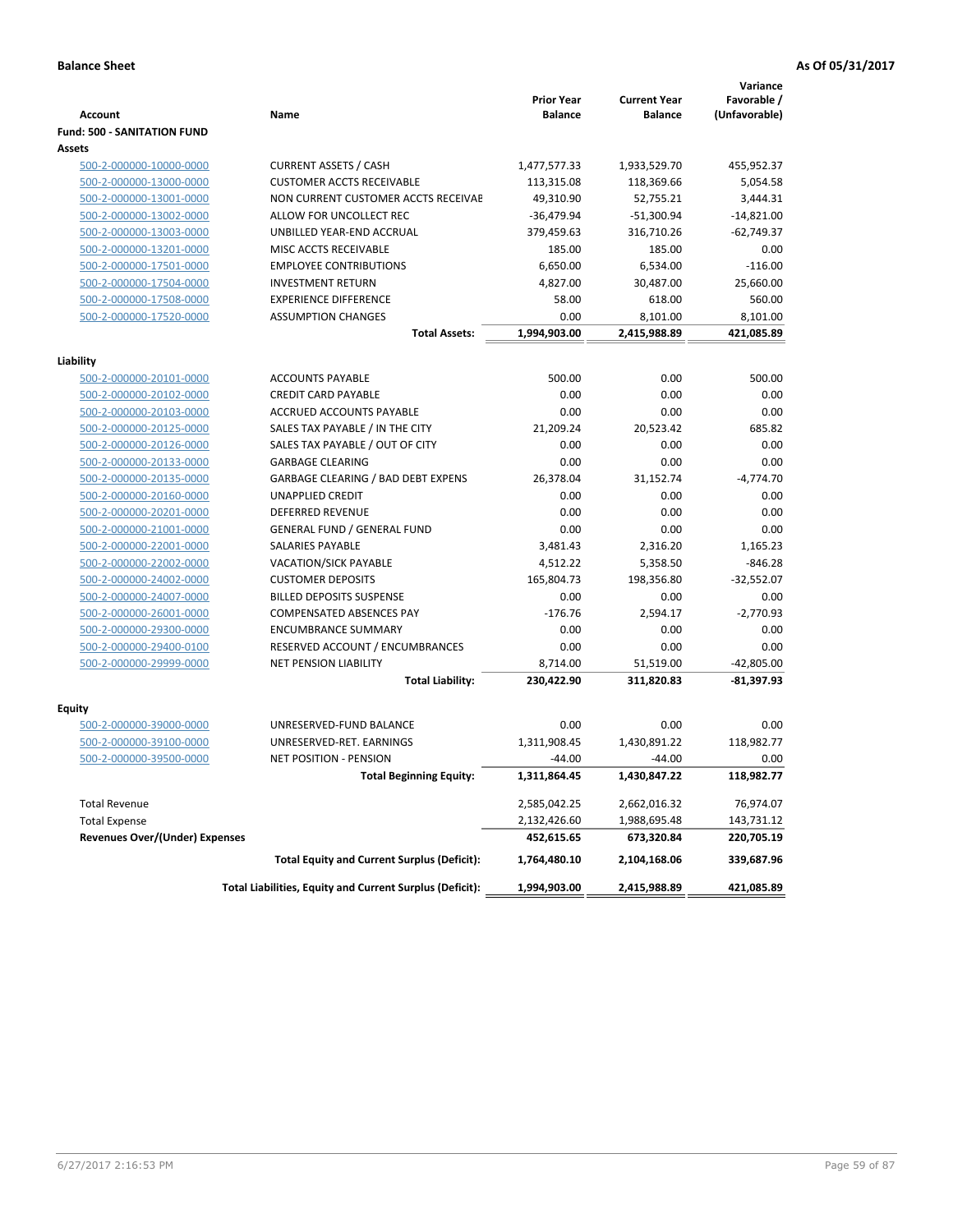| Account                               | Name                                                     | <b>Prior Year</b><br><b>Balance</b> | <b>Current Year</b><br><b>Balance</b> | Variance<br>Favorable /<br>(Unfavorable) |
|---------------------------------------|----------------------------------------------------------|-------------------------------------|---------------------------------------|------------------------------------------|
|                                       | Fund: 561 - REGINAL HOUSEHOLD HAZARDOUS WASTE GRANT      |                                     |                                       |                                          |
| Assets                                |                                                          |                                     |                                       |                                          |
| 561-2-000000-10000-0000               | <b>CURRENT ASSETS / CASH</b>                             | 0.00                                | 0.00                                  | 0.00                                     |
| 561-2-000000-13201-0000               | MISC ACCTS RECEIVABLE                                    | 0.00                                | 0.00                                  | 0.00                                     |
| 561-2-000000-13205-0000               | <b>INTEREST RECEIVABLE</b>                               | 0.00                                | 0.00                                  | 0.00                                     |
|                                       | <b>Total Assets:</b>                                     | 0.00                                | 0.00                                  | 0.00                                     |
| Liability                             |                                                          |                                     |                                       |                                          |
| 561-2-000000-20101-0000               | <b>ACCOUNTS PAYABLE</b>                                  | 0.00                                | 0.00                                  | 0.00                                     |
| 561-2-000000-20102-0000               | <b>CREDIT CARD PAYABLE</b>                               | 0.00                                | 0.00                                  | 0.00                                     |
| 561-2-000000-20103-0000               | <b>ACCRUED ACCOUNTS PAYABLE</b>                          | 0.00                                | 0.00                                  | 0.00                                     |
| 561-2-000000-21140-0000               | DUE TO / SANITATION FUND                                 | 0.00                                | 0.00                                  | 0.00                                     |
| 561-2-000000-29300-0000               | <b>ENCUMBRANCE SUMMARY</b>                               | 0.00                                | 0.00                                  | 0.00                                     |
| 561-2-000000-29400-0100               | RESERVED ACCOUNT / ENCUMBRANCES                          | 0.00                                | 0.00                                  | 0.00                                     |
|                                       | <b>Total Liability:</b>                                  | 0.00                                | 0.00                                  | 0.00                                     |
| Equity                                |                                                          |                                     |                                       |                                          |
| 561-2-000000-39100-0000               | UNRESERVED-RET. EARNINGS                                 | 0.00                                | 0.00                                  | 0.00                                     |
|                                       | <b>Total Beginning Equity:</b>                           | 0.00                                | 0.00                                  | 0.00                                     |
| <b>Total Revenue</b>                  |                                                          | 0.00                                | 0.00                                  | 0.00                                     |
| <b>Total Expense</b>                  |                                                          | 0.00                                | 0.00                                  | 0.00                                     |
| <b>Revenues Over/(Under) Expenses</b> |                                                          | 0.00                                | 0.00                                  | 0.00                                     |
|                                       | <b>Total Equity and Current Surplus (Deficit):</b>       | 0.00                                | 0.00                                  | 0.00                                     |
|                                       | Total Liabilities, Equity and Current Surplus (Deficit): | 0.00                                | 0.00                                  | 0.00                                     |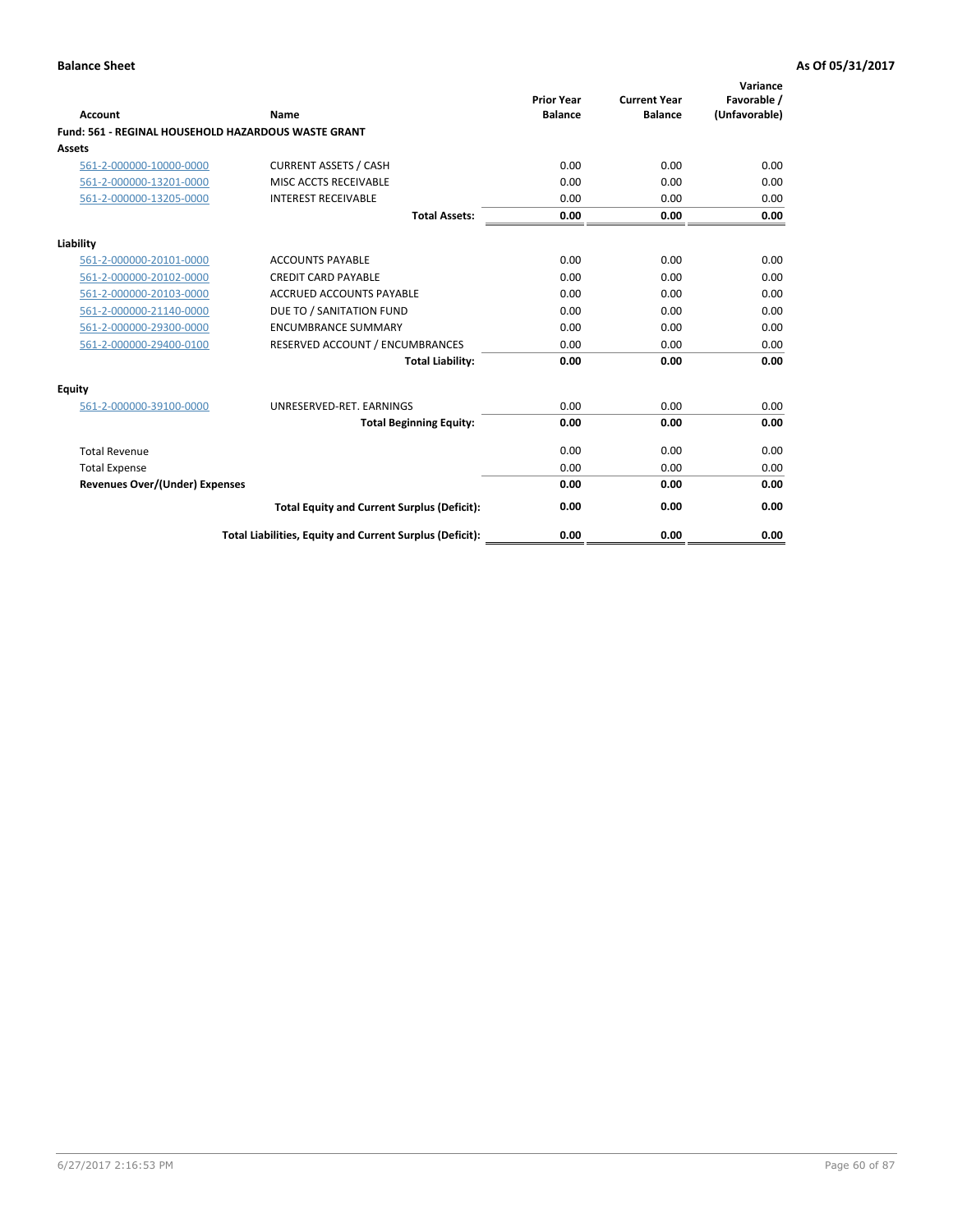| <b>Account</b>                        | Name                                                     | <b>Prior Year</b><br><b>Balance</b> | <b>Current Year</b><br><b>Balance</b> | Variance<br>Favorable /<br>(Unfavorable) |
|---------------------------------------|----------------------------------------------------------|-------------------------------------|---------------------------------------|------------------------------------------|
| Fund: 601 - CENTRAL SERVICE FUND      |                                                          |                                     |                                       |                                          |
| Assets                                |                                                          |                                     |                                       |                                          |
| 601-2-000000-10000-0000               | <b>CURRENT ASSETS / CASH</b>                             | 157,056.74                          | 45,515.58                             | $-111,541.16$                            |
| 601-2-000000-13201-0000               | MISC ACCTS RECEIVABLE                                    | 0.00                                | 0.00                                  | 0.00                                     |
| 601-2-000000-13203-0000               | NON-CURRENT ASSETS / PREPAYMENTS                         | 0.00                                | 0.00                                  | 0.00                                     |
| 601-2-000000-13204-0000               | PREPAYMENTS / INSURANCE PREPAYMENT                       | 0.00                                | 0.00                                  | 0.00                                     |
| 601-2-000000-13205-0000               | <b>INTEREST RECEIVABLE</b>                               | 0.00                                | 0.00                                  | 0.00                                     |
| 601-2-000000-15001-0000               | <b>INVENTORIES / POSTAGE</b>                             | 0.00                                | 0.00                                  | 0.00                                     |
| 601-2-000000-15101-0000               | <b>FACILITIES MAINT STOCK</b>                            | 11,419.21                           | 11,493.75                             | 74.54                                    |
| 601-2-000000-15201-0000               | <b>INVENTORIES / GARAGE</b>                              | 95,829.69                           | 183,009.19                            | 87,179.50                                |
| 601-2-000000-16001-0000               | FIXED ASSETS / LAND                                      | 0.00                                | 0.00                                  | 0.00                                     |
| 601-2-000000-16002-0000               | FIXED ASSETS / IMPROVMENTS-NON BUILDI                    | 0.00                                | 0.00                                  | 0.00                                     |
| 601-2-000000-16003-0000               | ACCUM DEPR / IMPROVEMENTS-NON BUILI                      | 0.00                                | 0.00                                  | 0.00                                     |
| 601-2-000000-16004-0000               | FIXED ASSETS / BUILDINGS                                 | 100,832.00                          | 100,832.00                            | 0.00                                     |
| 601-2-000000-16005-0000               | <b>ACCUM DEPR / BUILDINGS</b>                            | $-100,832.00$                       | $-100,832.00$                         | 0.00                                     |
| 601-2-000000-16201-0000               | FIXED ASSETS / MACHINERY AND EQUIPMEN                    | 166,476.00                          | 166,476.00                            | 0.00                                     |
| 601-2-000000-16202-0000               | ACCUM DEPR / MACHINERY AND EQUIPMEI                      | -163,814.71                         | -166,476.00                           | $-2,661.29$                              |
| 601-2-000000-17501-0000               | <b>EMPLOYEE CONTRIBUTIONS</b>                            | 26,599.00                           | 26,136.00                             | $-463.00$                                |
| 601-2-000000-17504-0000               | <b>INVESTMENT RETURN</b>                                 | 19,307.00                           | 121,950.00                            | 102,643.00                               |
| 601-2-000000-17508-0000               | <b>EXPERIENCE DIFFERENCE</b>                             | 232.00                              | 2,471.00                              | 2,239.00                                 |
| 601-2-000000-17520-0000               | <b>ASSUMPTION CHANGES</b>                                | 0.00                                | 32,404.00                             | 32,404.00                                |
|                                       | <b>Total Assets:</b>                                     | 313,104.93                          | 422,979.52                            | 109,874.59                               |
| Liability                             |                                                          |                                     |                                       |                                          |
| 601-2-000000-20101-0000               | <b>ACCOUNTS PAYABLE</b>                                  | 0.00                                | 0.00                                  | 0.00                                     |
| 601-2-000000-20102-0000               | <b>CREDIT CARD PAYABLE</b>                               | 0.00                                | 0.00                                  | 0.00                                     |
| 601-2-000000-20103-0000               | ACCRUED ACCOUNTS PAYABLE                                 | 0.00                                | 0.00                                  | 0.00                                     |
| 601-2-000000-20115-0000               | <b>DRINK SUPPLY</b>                                      | 0.00                                | 0.00                                  | 0.00                                     |
| 601-2-000000-20141-0000               | <b>TELEPHONE CLEARING</b>                                | 0.00                                | 0.00                                  | 0.00                                     |
| 601-2-000000-20148-0000               | <b>FLEET FUEL CLEARING</b>                               | 0.00                                | 0.00                                  | 0.00                                     |
| 601-2-000000-20149-0000               | FLEET MAINTENANCE CLEARING                               | $-16.48$                            | $-16.48$                              | 0.00                                     |
| 601-2-000000-20201-0000               | <b>DEFERRED REVENUE</b>                                  | 0.00                                | 0.00                                  | 0.00                                     |
| 601-2-000000-21001-0000               | <b>GENERAL FUND / GENERAL FUND</b>                       | 0.00                                | 0.00                                  | 0.00                                     |
| 601-2-000000-21101-0000               | ENTERPRISE / WTR/WWTR UTILITY FUND                       | 0.00                                | 0.00                                  | 0.00                                     |
| 601-2-000000-22001-0000               | <b>SALARIES PAYABLE</b>                                  | 12,654.55                           | 16,959.79                             | $-4,305.24$                              |
| 601-2-000000-22002-0000               | <b>VACATION/SICK PAYABLE</b>                             | 38,440.79                           | 31,596.43                             | 6,844.36                                 |
| 601-2-000000-24011-0000               | <b>CIVIC CENTER DEPOSITS</b>                             | 0.00                                | 0.00                                  | 0.00                                     |
| 601-2-000000-24012-0000               | <b>AUDITORIUM DEPOSITS</b>                               | 0.00                                | 0.00                                  | 0.00                                     |
| 601-2-000000-26001-0000               | <b>COMPENSATED ABSENCES PAY</b>                          | 22,239.02                           | 47,153.34                             | $-24,914.32$                             |
| 601-2-000000-27001-0000               | <b>CONTRIBUTED CAPITAL</b>                               | 0.00                                | 0.00                                  | 0.00                                     |
| 601-2-000000-29300-0000               | <b>ENCUMBRANCE SUMMARY</b>                               | 0.00                                | 0.00                                  | 0.00                                     |
| 601-2-000000-29400-0100               | RESERVED ACCOUNT / ENCUMBRANCES                          | 0.00                                | 0.00                                  | 0.00                                     |
| 601-2-000000-29999-0000               | <b>NET PENSION LIABILITY</b>                             | 34,854.00                           | 206,074.00                            | $-171,220.00$                            |
|                                       | <b>Total Liability:</b>                                  | 108,171.88                          | 301,767.08                            | -193,595.20                              |
|                                       |                                                          |                                     |                                       |                                          |
| Equity                                |                                                          |                                     |                                       |                                          |
| 601-2-000000-39000-0000               | UNRESERVED-FUND BALANCE                                  | 0.00                                | 0.00                                  | 0.00                                     |
| 601-2-000000-39100-0000               | UNRESERVED-RET. EARNINGS                                 | 218,033.60                          | 146,820.97                            | $-71,212.63$                             |
| 601-2-000000-39500-0000               | <b>NET POSITION - PENSION</b>                            | $-175.00$                           | $-175.00$                             | 0.00                                     |
|                                       | <b>Total Beginning Equity:</b>                           | 217,858.60                          | 146,645.97                            | -71,212.63                               |
| <b>Total Revenue</b>                  |                                                          | 561,250.64                          | 542,137.36                            | $-19,113.28$                             |
| <b>Total Expense</b>                  |                                                          | 574,176.19                          | 567,571.00                            | 6,605.19                                 |
| <b>Revenues Over/(Under) Expenses</b> |                                                          | $-12,925.55$                        | $-25,433.64$                          | $-12,508.09$                             |
|                                       | <b>Total Equity and Current Surplus (Deficit):</b>       | 204,933.05                          | 121,212.33                            | -83,720.72                               |
|                                       | Total Liabilities, Equity and Current Surplus (Deficit): | 313,104.93                          | 422,979.41                            | 109,874.48                               |

**\*\*\*Warning: Account Authorization is turned on. Please run the Unauthorized Account Listing Report to see if you are out of balance due to missing accounts \*\*\***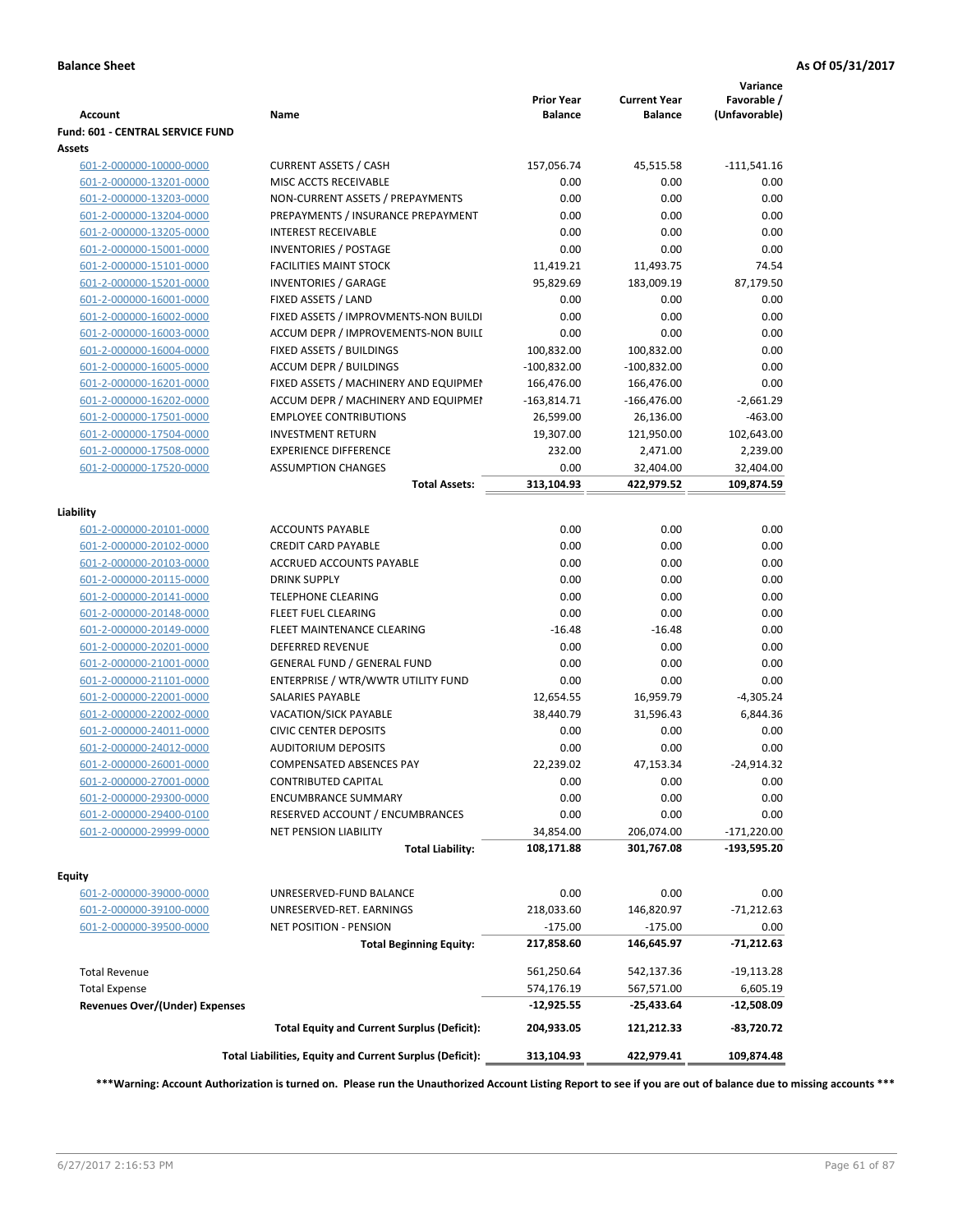| <b>Account</b>                        | Name                                                     | <b>Prior Year</b><br><b>Balance</b> | <b>Current Year</b><br><b>Balance</b> | Variance<br>Favorable /<br>(Unfavorable) |
|---------------------------------------|----------------------------------------------------------|-------------------------------------|---------------------------------------|------------------------------------------|
| <b>Fund: 602 - INSURANCE FUND</b>     |                                                          |                                     |                                       |                                          |
| <b>Assets</b>                         |                                                          |                                     |                                       |                                          |
| 602-2-000000-10000-0000               | <b>CURRENT ASSETS / CASH</b>                             | 790,618.03                          | $-481,140.47$                         | $-1,271,758.50$                          |
| 602-2-000000-13201-0000               | MISC ACCTS RECEIVABLE                                    | 0.00                                | 0.00                                  | 0.00                                     |
| 602-2-000000-13204-0000               | PREPAYMENTS / INSURANCE PREPAYMENT                       | 0.00                                | 0.00                                  | 0.00                                     |
| 602-2-000000-13205-0000               | <b>INTEREST RECEIVABLE</b>                               | 0.00                                | 0.00                                  | 0.00                                     |
|                                       | <b>Total Assets:</b>                                     | 790,618.03                          | $-481,140.47$                         | $-1,271,758.50$                          |
| Liability                             |                                                          |                                     |                                       |                                          |
| 602-2-000000-20101-0000               | <b>ACCOUNTS PAYABLE</b>                                  | $-238.89$                           | $-2,508.77$                           | 2,269.88                                 |
| 602-2-000000-20102-0000               | <b>CREDIT CARD PAYABLE</b>                               | 0.00                                | 0.00                                  | 0.00                                     |
| 602-2-000000-20103-0000               | <b>ACCRUED ACCOUNTS PAYABLE</b>                          | 0.00                                | 0.00                                  | 0.00                                     |
| 602-2-000000-20201-0000               | <b>DEFERRED REVENUE</b>                                  | 0.00                                | 0.00                                  | 0.00                                     |
| 602-2-000000-29300-0000               | <b>ENCUMBRANCE SUMMARY</b>                               | 0.00                                | 0.00                                  | 0.00                                     |
| 602-2-000000-29400-0100               | RESERVED ACCOUNT / ENCUMBRANCES                          | 0.00                                | 0.00                                  | 0.00                                     |
|                                       | <b>Total Liability:</b>                                  | $-238.89$                           | $-2,508.77$                           | 2,269.88                                 |
| <b>Equity</b>                         |                                                          |                                     |                                       |                                          |
| 602-2-000000-39000-0000               | UNRESERVED-FUND BALANCE                                  | 0.00                                | 0.00                                  | 0.00                                     |
| 602-2-000000-39100-0000               | UNRESERVED-RET. EARNINGS                                 | 1,390,194.04                        | 632,449.20                            | $-757,744.84$                            |
|                                       | <b>Total Beginning Equity:</b>                           | 1,390,194.04                        | 632,449.20                            | -757,744.84                              |
| <b>Total Revenue</b>                  |                                                          | 3,251,902.20                        | 3,343,133.02                          | 91,230.82                                |
| <b>Total Expense</b>                  |                                                          | 3,851,239.32                        | 4,454,213.92                          | $-602,974.60$                            |
| <b>Revenues Over/(Under) Expenses</b> |                                                          | $-599,337.12$                       | $-1,111,080.90$                       | $-511,743.78$                            |
|                                       | <b>Total Equity and Current Surplus (Deficit):</b>       | 790,856.92                          | -478,631.70                           | $-1,269,488.62$                          |
|                                       | Total Liabilities, Equity and Current Surplus (Deficit): | 790,618.03                          | $-481,140.47$                         | $-1,271,758.50$                          |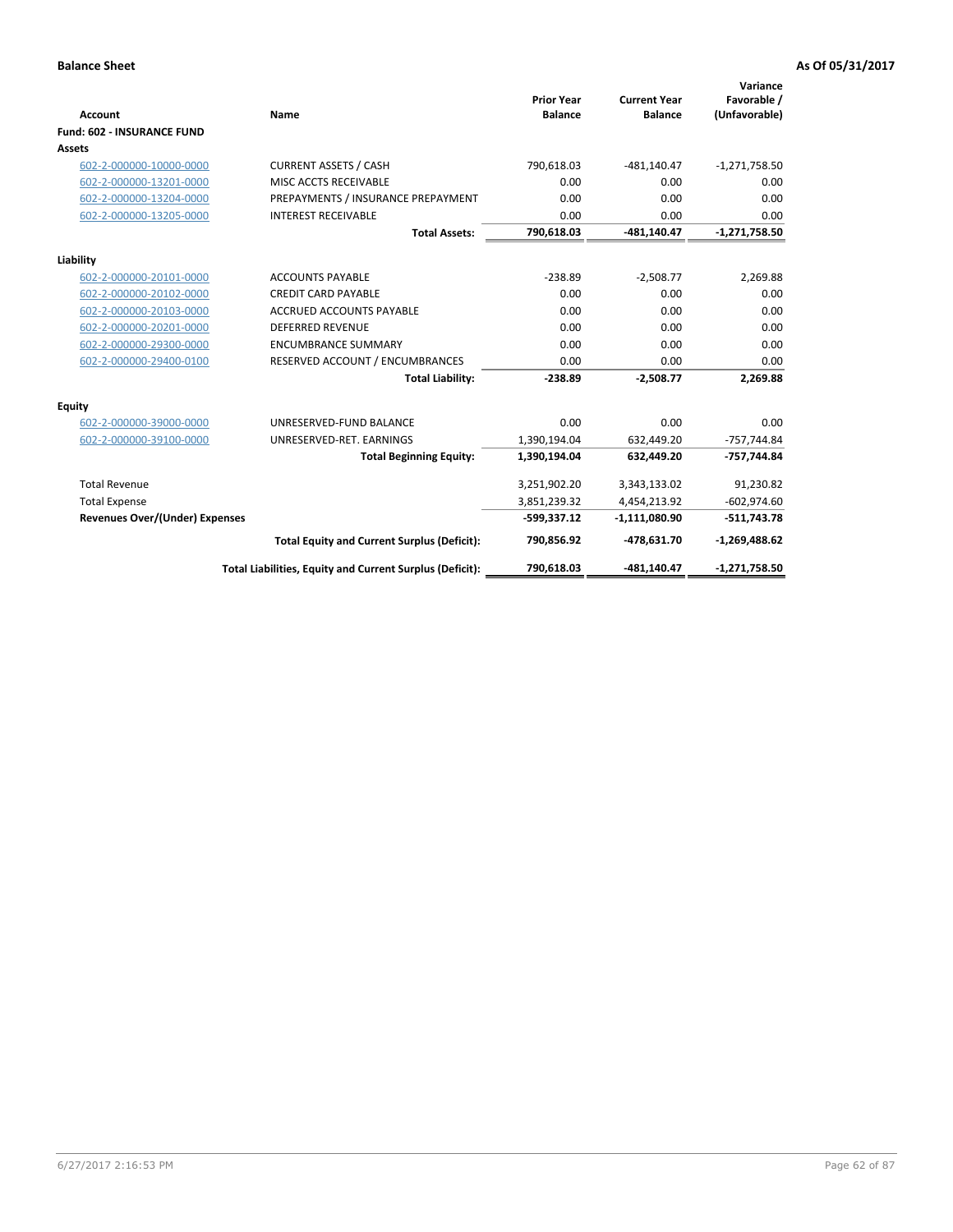| Fund: 604 - MIS FUND<br>604-2-000000-10000-0000<br><b>CURRENT ASSETS / CASH</b><br>108,629.79<br>121,802.45<br>13,172.66<br>604-2-000000-13201-0000<br>MISC ACCTS RECEIVABLE<br>0.00<br>0.00<br>0.00<br>0.00<br><b>EMPLOYEE ADVANCES</b><br>0.00<br>0.00<br>604-2-000000-13202-1400<br>0.00<br>604-2-000000-13203-0000<br>NON-CURRENT ASSETS / PREPAYMENTS<br>0.00<br>0.00<br>0.00<br><b>INTEREST RECEIVABLE</b><br>0.00<br>0.00<br>604-2-000000-13205-0000<br>0.00<br>604-2-000000-15601-0000<br>IT NETWORK PRINTER SUPPLY INVENTORY<br>0.00<br>0.00<br>0.00<br>0.00<br>604-2-000000-16004-0000<br>FIXED ASSETS / BUILDINGS<br>0.00<br><b>ACCUM DEPR / BUILDINGS</b><br>0.00<br>0.00<br>604-2-000000-16005-0000<br>0.00<br>604-2-000000-16201-0000<br>FIXED ASSETS / MACHINERY AND EQUIPMEN<br>1,544,318.35<br>1,587,000.47<br>42,682.12<br>ACCUM DEPR / MACHINERY AND EQUIPMEI<br>$-1,160,566.21$<br>$-1,324,554.90$<br>$-163,988.69$<br>604-2-000000-16202-0000<br>604-2-000000-16301-0000<br>FIXED ASSETS / C W I P<br>$-0.20$<br>$-0.20$<br>0.00<br>13,299.00<br>604-2-000000-17501-0000<br><b>EMPLOYEE CONTRIBUTIONS</b><br>13,068.00<br>$-231.00$<br>51,321.00<br><b>INVESTMENT RETURN</b><br>9,654.00<br>60,975.00<br>604-2-000000-17504-0000<br>604-2-000000-17508-0000<br><b>EXPERIENCE DIFFERENCE</b><br>116.00<br>1,119.00<br>1,235.00<br><b>ASSUMPTION CHANGES</b><br>0.00<br>16,202.00<br>604-2-000000-17520-0000<br>16,202.00<br><b>Total Assets:</b><br>515,450.73<br>475,727.82<br>$-39,722.91$<br>Liability<br><b>ACCOUNTS PAYABLE</b><br>0.00<br>0.00<br>0.00<br>604-2-000000-20101-0000<br>0.00<br>0.00<br><b>CREDIT CARD PAYABLE</b><br>0.00<br>604-2-000000-20102-0000<br>0.00<br><b>ACCRUED ACCOUNTS PAYABLE</b><br>0.00<br>0.00<br>604-2-000000-20103-0000<br>0.00<br><b>TELEPHONE CLEARING</b><br>0.00<br>0.00<br>604-2-000000-20141-0000<br>0.00<br>0.00<br>604-2-000000-21035-0000<br>DEBT SERVICE / DUE TO DEBT SERVICE<br>0.00<br>604-2-000000-22001-0000<br><b>SALARIES PAYABLE</b><br>8,257.21<br>9,550.49<br>$-1,293.28$<br>14,533.72<br>604-2-000000-22002-0000<br><b>VACATION/SICK PAYABLE</b><br>17,135.39<br>$-2,601.67$<br>604-2-000000-22208-0000<br>INSURANCE / AMERICAN FIDELITY<br>0.00<br>0.00<br>0.00<br>CAPITAL LEASE PAYABLE<br>56,149.62<br>15,132.00<br>41,017.62<br>604-2-000000-23001-0000<br>604-2-000000-23101-0000<br>CAPITAL LEASE PAYABLE<br>15,133.95<br>$-0.40$<br>15,134.35<br>$-3,423.16$<br>604-2-000000-26001-0000<br><b>COMPENSATED ABSENCES PAY</b><br>10,452.61<br>13,875.77<br><b>CONTRIBUTED CAPITAL</b><br>0.00<br>0.00<br>0.00<br>604-2-000000-27001-0000<br>0.00<br><b>ENCUMBRANCE SUMMARY</b><br>0.00<br>0.00<br>604-2-000000-29300-0000<br>RESERVED ACCOUNT / ENCUMBRANCES<br>0.27<br>0.27<br>0.00<br>604-2-000000-29400-0100<br>604-2-000000-29999-0000<br><b>NET PENSION LIABILITY</b><br>17,427.00<br>103,037.00<br>$-85,610.00$<br>0.00<br>604-2-000000-92194-0101<br><b>BANK ONE / DIGITEC</b><br>0.00<br>0.00<br><b>Total Liability:</b><br>121,954.38<br>158,730.52<br>$-36,776.14$<br>Equity<br><u>604-2-000000-39000-0000</u><br>UNRESERVED-FUND BALANCE<br>0.00<br>0.00<br>0.00<br>324,409.00<br>335,832.26<br>11,423.26<br>604-2-000000-39100-0000<br>UNRESERVED-RET. EARNINGS<br>604-2-000000-39500-0000<br><b>NET POSITION - PENSION</b><br>$-88.00$<br>$-88.00$<br>0.00<br><b>Total Beginning Equity:</b><br>324,321.00<br>335,744.26<br>11,423.26<br><b>Total Revenue</b><br>607,724.56<br>538,767.36<br>$-68,957.20$<br><b>Total Expense</b><br>538,549.21<br>557,514.32<br>$-18,965.11$<br><b>Revenues Over/(Under) Expenses</b><br>69,175.35<br>-87,922.31<br>-18,746.96<br>$-76,499.05$<br><b>Total Equity and Current Surplus (Deficit):</b><br>393,496.35<br>316,997.30<br>Total Liabilities, Equity and Current Surplus (Deficit):<br>515,450.73<br>475,727.82<br>-39,722.91 | <b>Account</b> | Name | <b>Prior Year</b><br><b>Balance</b> | <b>Current Year</b><br><b>Balance</b> | Variance<br>Favorable /<br>(Unfavorable) |
|--------------------------------------------------------------------------------------------------------------------------------------------------------------------------------------------------------------------------------------------------------------------------------------------------------------------------------------------------------------------------------------------------------------------------------------------------------------------------------------------------------------------------------------------------------------------------------------------------------------------------------------------------------------------------------------------------------------------------------------------------------------------------------------------------------------------------------------------------------------------------------------------------------------------------------------------------------------------------------------------------------------------------------------------------------------------------------------------------------------------------------------------------------------------------------------------------------------------------------------------------------------------------------------------------------------------------------------------------------------------------------------------------------------------------------------------------------------------------------------------------------------------------------------------------------------------------------------------------------------------------------------------------------------------------------------------------------------------------------------------------------------------------------------------------------------------------------------------------------------------------------------------------------------------------------------------------------------------------------------------------------------------------------------------------------------------------------------------------------------------------------------------------------------------------------------------------------------------------------------------------------------------------------------------------------------------------------------------------------------------------------------------------------------------------------------------------------------------------------------------------------------------------------------------------------------------------------------------------------------------------------------------------------------------------------------------------------------------------------------------------------------------------------------------------------------------------------------------------------------------------------------------------------------------------------------------------------------------------------------------------------------------------------------------------------------------------------------------------------------------------------------------------------------------------------------------------------------------------------------------------------------------------------------------------------------------------------------------------------------------------------------------------------------------------------------------------------------------------------------------------------------------------------------------------------------------------------------------------------------------------------------------------------------------------------------------------------------------------------------------------------------------------------------------------------------------------------------------------------------------------|----------------|------|-------------------------------------|---------------------------------------|------------------------------------------|
|                                                                                                                                                                                                                                                                                                                                                                                                                                                                                                                                                                                                                                                                                                                                                                                                                                                                                                                                                                                                                                                                                                                                                                                                                                                                                                                                                                                                                                                                                                                                                                                                                                                                                                                                                                                                                                                                                                                                                                                                                                                                                                                                                                                                                                                                                                                                                                                                                                                                                                                                                                                                                                                                                                                                                                                                                                                                                                                                                                                                                                                                                                                                                                                                                                                                                                                                                                                                                                                                                                                                                                                                                                                                                                                                                                                                                                                                          |                |      |                                     |                                       |                                          |
|                                                                                                                                                                                                                                                                                                                                                                                                                                                                                                                                                                                                                                                                                                                                                                                                                                                                                                                                                                                                                                                                                                                                                                                                                                                                                                                                                                                                                                                                                                                                                                                                                                                                                                                                                                                                                                                                                                                                                                                                                                                                                                                                                                                                                                                                                                                                                                                                                                                                                                                                                                                                                                                                                                                                                                                                                                                                                                                                                                                                                                                                                                                                                                                                                                                                                                                                                                                                                                                                                                                                                                                                                                                                                                                                                                                                                                                                          | <b>Assets</b>  |      |                                     |                                       |                                          |
|                                                                                                                                                                                                                                                                                                                                                                                                                                                                                                                                                                                                                                                                                                                                                                                                                                                                                                                                                                                                                                                                                                                                                                                                                                                                                                                                                                                                                                                                                                                                                                                                                                                                                                                                                                                                                                                                                                                                                                                                                                                                                                                                                                                                                                                                                                                                                                                                                                                                                                                                                                                                                                                                                                                                                                                                                                                                                                                                                                                                                                                                                                                                                                                                                                                                                                                                                                                                                                                                                                                                                                                                                                                                                                                                                                                                                                                                          |                |      |                                     |                                       |                                          |
|                                                                                                                                                                                                                                                                                                                                                                                                                                                                                                                                                                                                                                                                                                                                                                                                                                                                                                                                                                                                                                                                                                                                                                                                                                                                                                                                                                                                                                                                                                                                                                                                                                                                                                                                                                                                                                                                                                                                                                                                                                                                                                                                                                                                                                                                                                                                                                                                                                                                                                                                                                                                                                                                                                                                                                                                                                                                                                                                                                                                                                                                                                                                                                                                                                                                                                                                                                                                                                                                                                                                                                                                                                                                                                                                                                                                                                                                          |                |      |                                     |                                       |                                          |
|                                                                                                                                                                                                                                                                                                                                                                                                                                                                                                                                                                                                                                                                                                                                                                                                                                                                                                                                                                                                                                                                                                                                                                                                                                                                                                                                                                                                                                                                                                                                                                                                                                                                                                                                                                                                                                                                                                                                                                                                                                                                                                                                                                                                                                                                                                                                                                                                                                                                                                                                                                                                                                                                                                                                                                                                                                                                                                                                                                                                                                                                                                                                                                                                                                                                                                                                                                                                                                                                                                                                                                                                                                                                                                                                                                                                                                                                          |                |      |                                     |                                       |                                          |
|                                                                                                                                                                                                                                                                                                                                                                                                                                                                                                                                                                                                                                                                                                                                                                                                                                                                                                                                                                                                                                                                                                                                                                                                                                                                                                                                                                                                                                                                                                                                                                                                                                                                                                                                                                                                                                                                                                                                                                                                                                                                                                                                                                                                                                                                                                                                                                                                                                                                                                                                                                                                                                                                                                                                                                                                                                                                                                                                                                                                                                                                                                                                                                                                                                                                                                                                                                                                                                                                                                                                                                                                                                                                                                                                                                                                                                                                          |                |      |                                     |                                       |                                          |
|                                                                                                                                                                                                                                                                                                                                                                                                                                                                                                                                                                                                                                                                                                                                                                                                                                                                                                                                                                                                                                                                                                                                                                                                                                                                                                                                                                                                                                                                                                                                                                                                                                                                                                                                                                                                                                                                                                                                                                                                                                                                                                                                                                                                                                                                                                                                                                                                                                                                                                                                                                                                                                                                                                                                                                                                                                                                                                                                                                                                                                                                                                                                                                                                                                                                                                                                                                                                                                                                                                                                                                                                                                                                                                                                                                                                                                                                          |                |      |                                     |                                       |                                          |
|                                                                                                                                                                                                                                                                                                                                                                                                                                                                                                                                                                                                                                                                                                                                                                                                                                                                                                                                                                                                                                                                                                                                                                                                                                                                                                                                                                                                                                                                                                                                                                                                                                                                                                                                                                                                                                                                                                                                                                                                                                                                                                                                                                                                                                                                                                                                                                                                                                                                                                                                                                                                                                                                                                                                                                                                                                                                                                                                                                                                                                                                                                                                                                                                                                                                                                                                                                                                                                                                                                                                                                                                                                                                                                                                                                                                                                                                          |                |      |                                     |                                       |                                          |
|                                                                                                                                                                                                                                                                                                                                                                                                                                                                                                                                                                                                                                                                                                                                                                                                                                                                                                                                                                                                                                                                                                                                                                                                                                                                                                                                                                                                                                                                                                                                                                                                                                                                                                                                                                                                                                                                                                                                                                                                                                                                                                                                                                                                                                                                                                                                                                                                                                                                                                                                                                                                                                                                                                                                                                                                                                                                                                                                                                                                                                                                                                                                                                                                                                                                                                                                                                                                                                                                                                                                                                                                                                                                                                                                                                                                                                                                          |                |      |                                     |                                       |                                          |
|                                                                                                                                                                                                                                                                                                                                                                                                                                                                                                                                                                                                                                                                                                                                                                                                                                                                                                                                                                                                                                                                                                                                                                                                                                                                                                                                                                                                                                                                                                                                                                                                                                                                                                                                                                                                                                                                                                                                                                                                                                                                                                                                                                                                                                                                                                                                                                                                                                                                                                                                                                                                                                                                                                                                                                                                                                                                                                                                                                                                                                                                                                                                                                                                                                                                                                                                                                                                                                                                                                                                                                                                                                                                                                                                                                                                                                                                          |                |      |                                     |                                       |                                          |
|                                                                                                                                                                                                                                                                                                                                                                                                                                                                                                                                                                                                                                                                                                                                                                                                                                                                                                                                                                                                                                                                                                                                                                                                                                                                                                                                                                                                                                                                                                                                                                                                                                                                                                                                                                                                                                                                                                                                                                                                                                                                                                                                                                                                                                                                                                                                                                                                                                                                                                                                                                                                                                                                                                                                                                                                                                                                                                                                                                                                                                                                                                                                                                                                                                                                                                                                                                                                                                                                                                                                                                                                                                                                                                                                                                                                                                                                          |                |      |                                     |                                       |                                          |
|                                                                                                                                                                                                                                                                                                                                                                                                                                                                                                                                                                                                                                                                                                                                                                                                                                                                                                                                                                                                                                                                                                                                                                                                                                                                                                                                                                                                                                                                                                                                                                                                                                                                                                                                                                                                                                                                                                                                                                                                                                                                                                                                                                                                                                                                                                                                                                                                                                                                                                                                                                                                                                                                                                                                                                                                                                                                                                                                                                                                                                                                                                                                                                                                                                                                                                                                                                                                                                                                                                                                                                                                                                                                                                                                                                                                                                                                          |                |      |                                     |                                       |                                          |
|                                                                                                                                                                                                                                                                                                                                                                                                                                                                                                                                                                                                                                                                                                                                                                                                                                                                                                                                                                                                                                                                                                                                                                                                                                                                                                                                                                                                                                                                                                                                                                                                                                                                                                                                                                                                                                                                                                                                                                                                                                                                                                                                                                                                                                                                                                                                                                                                                                                                                                                                                                                                                                                                                                                                                                                                                                                                                                                                                                                                                                                                                                                                                                                                                                                                                                                                                                                                                                                                                                                                                                                                                                                                                                                                                                                                                                                                          |                |      |                                     |                                       |                                          |
|                                                                                                                                                                                                                                                                                                                                                                                                                                                                                                                                                                                                                                                                                                                                                                                                                                                                                                                                                                                                                                                                                                                                                                                                                                                                                                                                                                                                                                                                                                                                                                                                                                                                                                                                                                                                                                                                                                                                                                                                                                                                                                                                                                                                                                                                                                                                                                                                                                                                                                                                                                                                                                                                                                                                                                                                                                                                                                                                                                                                                                                                                                                                                                                                                                                                                                                                                                                                                                                                                                                                                                                                                                                                                                                                                                                                                                                                          |                |      |                                     |                                       |                                          |
|                                                                                                                                                                                                                                                                                                                                                                                                                                                                                                                                                                                                                                                                                                                                                                                                                                                                                                                                                                                                                                                                                                                                                                                                                                                                                                                                                                                                                                                                                                                                                                                                                                                                                                                                                                                                                                                                                                                                                                                                                                                                                                                                                                                                                                                                                                                                                                                                                                                                                                                                                                                                                                                                                                                                                                                                                                                                                                                                                                                                                                                                                                                                                                                                                                                                                                                                                                                                                                                                                                                                                                                                                                                                                                                                                                                                                                                                          |                |      |                                     |                                       |                                          |
|                                                                                                                                                                                                                                                                                                                                                                                                                                                                                                                                                                                                                                                                                                                                                                                                                                                                                                                                                                                                                                                                                                                                                                                                                                                                                                                                                                                                                                                                                                                                                                                                                                                                                                                                                                                                                                                                                                                                                                                                                                                                                                                                                                                                                                                                                                                                                                                                                                                                                                                                                                                                                                                                                                                                                                                                                                                                                                                                                                                                                                                                                                                                                                                                                                                                                                                                                                                                                                                                                                                                                                                                                                                                                                                                                                                                                                                                          |                |      |                                     |                                       |                                          |
|                                                                                                                                                                                                                                                                                                                                                                                                                                                                                                                                                                                                                                                                                                                                                                                                                                                                                                                                                                                                                                                                                                                                                                                                                                                                                                                                                                                                                                                                                                                                                                                                                                                                                                                                                                                                                                                                                                                                                                                                                                                                                                                                                                                                                                                                                                                                                                                                                                                                                                                                                                                                                                                                                                                                                                                                                                                                                                                                                                                                                                                                                                                                                                                                                                                                                                                                                                                                                                                                                                                                                                                                                                                                                                                                                                                                                                                                          |                |      |                                     |                                       |                                          |
|                                                                                                                                                                                                                                                                                                                                                                                                                                                                                                                                                                                                                                                                                                                                                                                                                                                                                                                                                                                                                                                                                                                                                                                                                                                                                                                                                                                                                                                                                                                                                                                                                                                                                                                                                                                                                                                                                                                                                                                                                                                                                                                                                                                                                                                                                                                                                                                                                                                                                                                                                                                                                                                                                                                                                                                                                                                                                                                                                                                                                                                                                                                                                                                                                                                                                                                                                                                                                                                                                                                                                                                                                                                                                                                                                                                                                                                                          |                |      |                                     |                                       |                                          |
|                                                                                                                                                                                                                                                                                                                                                                                                                                                                                                                                                                                                                                                                                                                                                                                                                                                                                                                                                                                                                                                                                                                                                                                                                                                                                                                                                                                                                                                                                                                                                                                                                                                                                                                                                                                                                                                                                                                                                                                                                                                                                                                                                                                                                                                                                                                                                                                                                                                                                                                                                                                                                                                                                                                                                                                                                                                                                                                                                                                                                                                                                                                                                                                                                                                                                                                                                                                                                                                                                                                                                                                                                                                                                                                                                                                                                                                                          |                |      |                                     |                                       |                                          |
|                                                                                                                                                                                                                                                                                                                                                                                                                                                                                                                                                                                                                                                                                                                                                                                                                                                                                                                                                                                                                                                                                                                                                                                                                                                                                                                                                                                                                                                                                                                                                                                                                                                                                                                                                                                                                                                                                                                                                                                                                                                                                                                                                                                                                                                                                                                                                                                                                                                                                                                                                                                                                                                                                                                                                                                                                                                                                                                                                                                                                                                                                                                                                                                                                                                                                                                                                                                                                                                                                                                                                                                                                                                                                                                                                                                                                                                                          |                |      |                                     |                                       |                                          |
|                                                                                                                                                                                                                                                                                                                                                                                                                                                                                                                                                                                                                                                                                                                                                                                                                                                                                                                                                                                                                                                                                                                                                                                                                                                                                                                                                                                                                                                                                                                                                                                                                                                                                                                                                                                                                                                                                                                                                                                                                                                                                                                                                                                                                                                                                                                                                                                                                                                                                                                                                                                                                                                                                                                                                                                                                                                                                                                                                                                                                                                                                                                                                                                                                                                                                                                                                                                                                                                                                                                                                                                                                                                                                                                                                                                                                                                                          |                |      |                                     |                                       |                                          |
|                                                                                                                                                                                                                                                                                                                                                                                                                                                                                                                                                                                                                                                                                                                                                                                                                                                                                                                                                                                                                                                                                                                                                                                                                                                                                                                                                                                                                                                                                                                                                                                                                                                                                                                                                                                                                                                                                                                                                                                                                                                                                                                                                                                                                                                                                                                                                                                                                                                                                                                                                                                                                                                                                                                                                                                                                                                                                                                                                                                                                                                                                                                                                                                                                                                                                                                                                                                                                                                                                                                                                                                                                                                                                                                                                                                                                                                                          |                |      |                                     |                                       |                                          |
|                                                                                                                                                                                                                                                                                                                                                                                                                                                                                                                                                                                                                                                                                                                                                                                                                                                                                                                                                                                                                                                                                                                                                                                                                                                                                                                                                                                                                                                                                                                                                                                                                                                                                                                                                                                                                                                                                                                                                                                                                                                                                                                                                                                                                                                                                                                                                                                                                                                                                                                                                                                                                                                                                                                                                                                                                                                                                                                                                                                                                                                                                                                                                                                                                                                                                                                                                                                                                                                                                                                                                                                                                                                                                                                                                                                                                                                                          |                |      |                                     |                                       |                                          |
|                                                                                                                                                                                                                                                                                                                                                                                                                                                                                                                                                                                                                                                                                                                                                                                                                                                                                                                                                                                                                                                                                                                                                                                                                                                                                                                                                                                                                                                                                                                                                                                                                                                                                                                                                                                                                                                                                                                                                                                                                                                                                                                                                                                                                                                                                                                                                                                                                                                                                                                                                                                                                                                                                                                                                                                                                                                                                                                                                                                                                                                                                                                                                                                                                                                                                                                                                                                                                                                                                                                                                                                                                                                                                                                                                                                                                                                                          |                |      |                                     |                                       |                                          |
|                                                                                                                                                                                                                                                                                                                                                                                                                                                                                                                                                                                                                                                                                                                                                                                                                                                                                                                                                                                                                                                                                                                                                                                                                                                                                                                                                                                                                                                                                                                                                                                                                                                                                                                                                                                                                                                                                                                                                                                                                                                                                                                                                                                                                                                                                                                                                                                                                                                                                                                                                                                                                                                                                                                                                                                                                                                                                                                                                                                                                                                                                                                                                                                                                                                                                                                                                                                                                                                                                                                                                                                                                                                                                                                                                                                                                                                                          |                |      |                                     |                                       |                                          |
|                                                                                                                                                                                                                                                                                                                                                                                                                                                                                                                                                                                                                                                                                                                                                                                                                                                                                                                                                                                                                                                                                                                                                                                                                                                                                                                                                                                                                                                                                                                                                                                                                                                                                                                                                                                                                                                                                                                                                                                                                                                                                                                                                                                                                                                                                                                                                                                                                                                                                                                                                                                                                                                                                                                                                                                                                                                                                                                                                                                                                                                                                                                                                                                                                                                                                                                                                                                                                                                                                                                                                                                                                                                                                                                                                                                                                                                                          |                |      |                                     |                                       |                                          |
|                                                                                                                                                                                                                                                                                                                                                                                                                                                                                                                                                                                                                                                                                                                                                                                                                                                                                                                                                                                                                                                                                                                                                                                                                                                                                                                                                                                                                                                                                                                                                                                                                                                                                                                                                                                                                                                                                                                                                                                                                                                                                                                                                                                                                                                                                                                                                                                                                                                                                                                                                                                                                                                                                                                                                                                                                                                                                                                                                                                                                                                                                                                                                                                                                                                                                                                                                                                                                                                                                                                                                                                                                                                                                                                                                                                                                                                                          |                |      |                                     |                                       |                                          |
|                                                                                                                                                                                                                                                                                                                                                                                                                                                                                                                                                                                                                                                                                                                                                                                                                                                                                                                                                                                                                                                                                                                                                                                                                                                                                                                                                                                                                                                                                                                                                                                                                                                                                                                                                                                                                                                                                                                                                                                                                                                                                                                                                                                                                                                                                                                                                                                                                                                                                                                                                                                                                                                                                                                                                                                                                                                                                                                                                                                                                                                                                                                                                                                                                                                                                                                                                                                                                                                                                                                                                                                                                                                                                                                                                                                                                                                                          |                |      |                                     |                                       |                                          |
|                                                                                                                                                                                                                                                                                                                                                                                                                                                                                                                                                                                                                                                                                                                                                                                                                                                                                                                                                                                                                                                                                                                                                                                                                                                                                                                                                                                                                                                                                                                                                                                                                                                                                                                                                                                                                                                                                                                                                                                                                                                                                                                                                                                                                                                                                                                                                                                                                                                                                                                                                                                                                                                                                                                                                                                                                                                                                                                                                                                                                                                                                                                                                                                                                                                                                                                                                                                                                                                                                                                                                                                                                                                                                                                                                                                                                                                                          |                |      |                                     |                                       |                                          |
|                                                                                                                                                                                                                                                                                                                                                                                                                                                                                                                                                                                                                                                                                                                                                                                                                                                                                                                                                                                                                                                                                                                                                                                                                                                                                                                                                                                                                                                                                                                                                                                                                                                                                                                                                                                                                                                                                                                                                                                                                                                                                                                                                                                                                                                                                                                                                                                                                                                                                                                                                                                                                                                                                                                                                                                                                                                                                                                                                                                                                                                                                                                                                                                                                                                                                                                                                                                                                                                                                                                                                                                                                                                                                                                                                                                                                                                                          |                |      |                                     |                                       |                                          |
|                                                                                                                                                                                                                                                                                                                                                                                                                                                                                                                                                                                                                                                                                                                                                                                                                                                                                                                                                                                                                                                                                                                                                                                                                                                                                                                                                                                                                                                                                                                                                                                                                                                                                                                                                                                                                                                                                                                                                                                                                                                                                                                                                                                                                                                                                                                                                                                                                                                                                                                                                                                                                                                                                                                                                                                                                                                                                                                                                                                                                                                                                                                                                                                                                                                                                                                                                                                                                                                                                                                                                                                                                                                                                                                                                                                                                                                                          |                |      |                                     |                                       |                                          |
|                                                                                                                                                                                                                                                                                                                                                                                                                                                                                                                                                                                                                                                                                                                                                                                                                                                                                                                                                                                                                                                                                                                                                                                                                                                                                                                                                                                                                                                                                                                                                                                                                                                                                                                                                                                                                                                                                                                                                                                                                                                                                                                                                                                                                                                                                                                                                                                                                                                                                                                                                                                                                                                                                                                                                                                                                                                                                                                                                                                                                                                                                                                                                                                                                                                                                                                                                                                                                                                                                                                                                                                                                                                                                                                                                                                                                                                                          |                |      |                                     |                                       |                                          |
|                                                                                                                                                                                                                                                                                                                                                                                                                                                                                                                                                                                                                                                                                                                                                                                                                                                                                                                                                                                                                                                                                                                                                                                                                                                                                                                                                                                                                                                                                                                                                                                                                                                                                                                                                                                                                                                                                                                                                                                                                                                                                                                                                                                                                                                                                                                                                                                                                                                                                                                                                                                                                                                                                                                                                                                                                                                                                                                                                                                                                                                                                                                                                                                                                                                                                                                                                                                                                                                                                                                                                                                                                                                                                                                                                                                                                                                                          |                |      |                                     |                                       |                                          |
|                                                                                                                                                                                                                                                                                                                                                                                                                                                                                                                                                                                                                                                                                                                                                                                                                                                                                                                                                                                                                                                                                                                                                                                                                                                                                                                                                                                                                                                                                                                                                                                                                                                                                                                                                                                                                                                                                                                                                                                                                                                                                                                                                                                                                                                                                                                                                                                                                                                                                                                                                                                                                                                                                                                                                                                                                                                                                                                                                                                                                                                                                                                                                                                                                                                                                                                                                                                                                                                                                                                                                                                                                                                                                                                                                                                                                                                                          |                |      |                                     |                                       |                                          |
|                                                                                                                                                                                                                                                                                                                                                                                                                                                                                                                                                                                                                                                                                                                                                                                                                                                                                                                                                                                                                                                                                                                                                                                                                                                                                                                                                                                                                                                                                                                                                                                                                                                                                                                                                                                                                                                                                                                                                                                                                                                                                                                                                                                                                                                                                                                                                                                                                                                                                                                                                                                                                                                                                                                                                                                                                                                                                                                                                                                                                                                                                                                                                                                                                                                                                                                                                                                                                                                                                                                                                                                                                                                                                                                                                                                                                                                                          |                |      |                                     |                                       |                                          |
|                                                                                                                                                                                                                                                                                                                                                                                                                                                                                                                                                                                                                                                                                                                                                                                                                                                                                                                                                                                                                                                                                                                                                                                                                                                                                                                                                                                                                                                                                                                                                                                                                                                                                                                                                                                                                                                                                                                                                                                                                                                                                                                                                                                                                                                                                                                                                                                                                                                                                                                                                                                                                                                                                                                                                                                                                                                                                                                                                                                                                                                                                                                                                                                                                                                                                                                                                                                                                                                                                                                                                                                                                                                                                                                                                                                                                                                                          |                |      |                                     |                                       |                                          |
|                                                                                                                                                                                                                                                                                                                                                                                                                                                                                                                                                                                                                                                                                                                                                                                                                                                                                                                                                                                                                                                                                                                                                                                                                                                                                                                                                                                                                                                                                                                                                                                                                                                                                                                                                                                                                                                                                                                                                                                                                                                                                                                                                                                                                                                                                                                                                                                                                                                                                                                                                                                                                                                                                                                                                                                                                                                                                                                                                                                                                                                                                                                                                                                                                                                                                                                                                                                                                                                                                                                                                                                                                                                                                                                                                                                                                                                                          |                |      |                                     |                                       |                                          |
|                                                                                                                                                                                                                                                                                                                                                                                                                                                                                                                                                                                                                                                                                                                                                                                                                                                                                                                                                                                                                                                                                                                                                                                                                                                                                                                                                                                                                                                                                                                                                                                                                                                                                                                                                                                                                                                                                                                                                                                                                                                                                                                                                                                                                                                                                                                                                                                                                                                                                                                                                                                                                                                                                                                                                                                                                                                                                                                                                                                                                                                                                                                                                                                                                                                                                                                                                                                                                                                                                                                                                                                                                                                                                                                                                                                                                                                                          |                |      |                                     |                                       |                                          |
|                                                                                                                                                                                                                                                                                                                                                                                                                                                                                                                                                                                                                                                                                                                                                                                                                                                                                                                                                                                                                                                                                                                                                                                                                                                                                                                                                                                                                                                                                                                                                                                                                                                                                                                                                                                                                                                                                                                                                                                                                                                                                                                                                                                                                                                                                                                                                                                                                                                                                                                                                                                                                                                                                                                                                                                                                                                                                                                                                                                                                                                                                                                                                                                                                                                                                                                                                                                                                                                                                                                                                                                                                                                                                                                                                                                                                                                                          |                |      |                                     |                                       |                                          |
|                                                                                                                                                                                                                                                                                                                                                                                                                                                                                                                                                                                                                                                                                                                                                                                                                                                                                                                                                                                                                                                                                                                                                                                                                                                                                                                                                                                                                                                                                                                                                                                                                                                                                                                                                                                                                                                                                                                                                                                                                                                                                                                                                                                                                                                                                                                                                                                                                                                                                                                                                                                                                                                                                                                                                                                                                                                                                                                                                                                                                                                                                                                                                                                                                                                                                                                                                                                                                                                                                                                                                                                                                                                                                                                                                                                                                                                                          |                |      |                                     |                                       |                                          |
|                                                                                                                                                                                                                                                                                                                                                                                                                                                                                                                                                                                                                                                                                                                                                                                                                                                                                                                                                                                                                                                                                                                                                                                                                                                                                                                                                                                                                                                                                                                                                                                                                                                                                                                                                                                                                                                                                                                                                                                                                                                                                                                                                                                                                                                                                                                                                                                                                                                                                                                                                                                                                                                                                                                                                                                                                                                                                                                                                                                                                                                                                                                                                                                                                                                                                                                                                                                                                                                                                                                                                                                                                                                                                                                                                                                                                                                                          |                |      |                                     |                                       |                                          |
|                                                                                                                                                                                                                                                                                                                                                                                                                                                                                                                                                                                                                                                                                                                                                                                                                                                                                                                                                                                                                                                                                                                                                                                                                                                                                                                                                                                                                                                                                                                                                                                                                                                                                                                                                                                                                                                                                                                                                                                                                                                                                                                                                                                                                                                                                                                                                                                                                                                                                                                                                                                                                                                                                                                                                                                                                                                                                                                                                                                                                                                                                                                                                                                                                                                                                                                                                                                                                                                                                                                                                                                                                                                                                                                                                                                                                                                                          |                |      |                                     |                                       |                                          |
|                                                                                                                                                                                                                                                                                                                                                                                                                                                                                                                                                                                                                                                                                                                                                                                                                                                                                                                                                                                                                                                                                                                                                                                                                                                                                                                                                                                                                                                                                                                                                                                                                                                                                                                                                                                                                                                                                                                                                                                                                                                                                                                                                                                                                                                                                                                                                                                                                                                                                                                                                                                                                                                                                                                                                                                                                                                                                                                                                                                                                                                                                                                                                                                                                                                                                                                                                                                                                                                                                                                                                                                                                                                                                                                                                                                                                                                                          |                |      |                                     |                                       |                                          |
|                                                                                                                                                                                                                                                                                                                                                                                                                                                                                                                                                                                                                                                                                                                                                                                                                                                                                                                                                                                                                                                                                                                                                                                                                                                                                                                                                                                                                                                                                                                                                                                                                                                                                                                                                                                                                                                                                                                                                                                                                                                                                                                                                                                                                                                                                                                                                                                                                                                                                                                                                                                                                                                                                                                                                                                                                                                                                                                                                                                                                                                                                                                                                                                                                                                                                                                                                                                                                                                                                                                                                                                                                                                                                                                                                                                                                                                                          |                |      |                                     |                                       |                                          |
|                                                                                                                                                                                                                                                                                                                                                                                                                                                                                                                                                                                                                                                                                                                                                                                                                                                                                                                                                                                                                                                                                                                                                                                                                                                                                                                                                                                                                                                                                                                                                                                                                                                                                                                                                                                                                                                                                                                                                                                                                                                                                                                                                                                                                                                                                                                                                                                                                                                                                                                                                                                                                                                                                                                                                                                                                                                                                                                                                                                                                                                                                                                                                                                                                                                                                                                                                                                                                                                                                                                                                                                                                                                                                                                                                                                                                                                                          |                |      |                                     |                                       |                                          |
|                                                                                                                                                                                                                                                                                                                                                                                                                                                                                                                                                                                                                                                                                                                                                                                                                                                                                                                                                                                                                                                                                                                                                                                                                                                                                                                                                                                                                                                                                                                                                                                                                                                                                                                                                                                                                                                                                                                                                                                                                                                                                                                                                                                                                                                                                                                                                                                                                                                                                                                                                                                                                                                                                                                                                                                                                                                                                                                                                                                                                                                                                                                                                                                                                                                                                                                                                                                                                                                                                                                                                                                                                                                                                                                                                                                                                                                                          |                |      |                                     |                                       |                                          |
|                                                                                                                                                                                                                                                                                                                                                                                                                                                                                                                                                                                                                                                                                                                                                                                                                                                                                                                                                                                                                                                                                                                                                                                                                                                                                                                                                                                                                                                                                                                                                                                                                                                                                                                                                                                                                                                                                                                                                                                                                                                                                                                                                                                                                                                                                                                                                                                                                                                                                                                                                                                                                                                                                                                                                                                                                                                                                                                                                                                                                                                                                                                                                                                                                                                                                                                                                                                                                                                                                                                                                                                                                                                                                                                                                                                                                                                                          |                |      |                                     |                                       |                                          |
|                                                                                                                                                                                                                                                                                                                                                                                                                                                                                                                                                                                                                                                                                                                                                                                                                                                                                                                                                                                                                                                                                                                                                                                                                                                                                                                                                                                                                                                                                                                                                                                                                                                                                                                                                                                                                                                                                                                                                                                                                                                                                                                                                                                                                                                                                                                                                                                                                                                                                                                                                                                                                                                                                                                                                                                                                                                                                                                                                                                                                                                                                                                                                                                                                                                                                                                                                                                                                                                                                                                                                                                                                                                                                                                                                                                                                                                                          |                |      |                                     |                                       |                                          |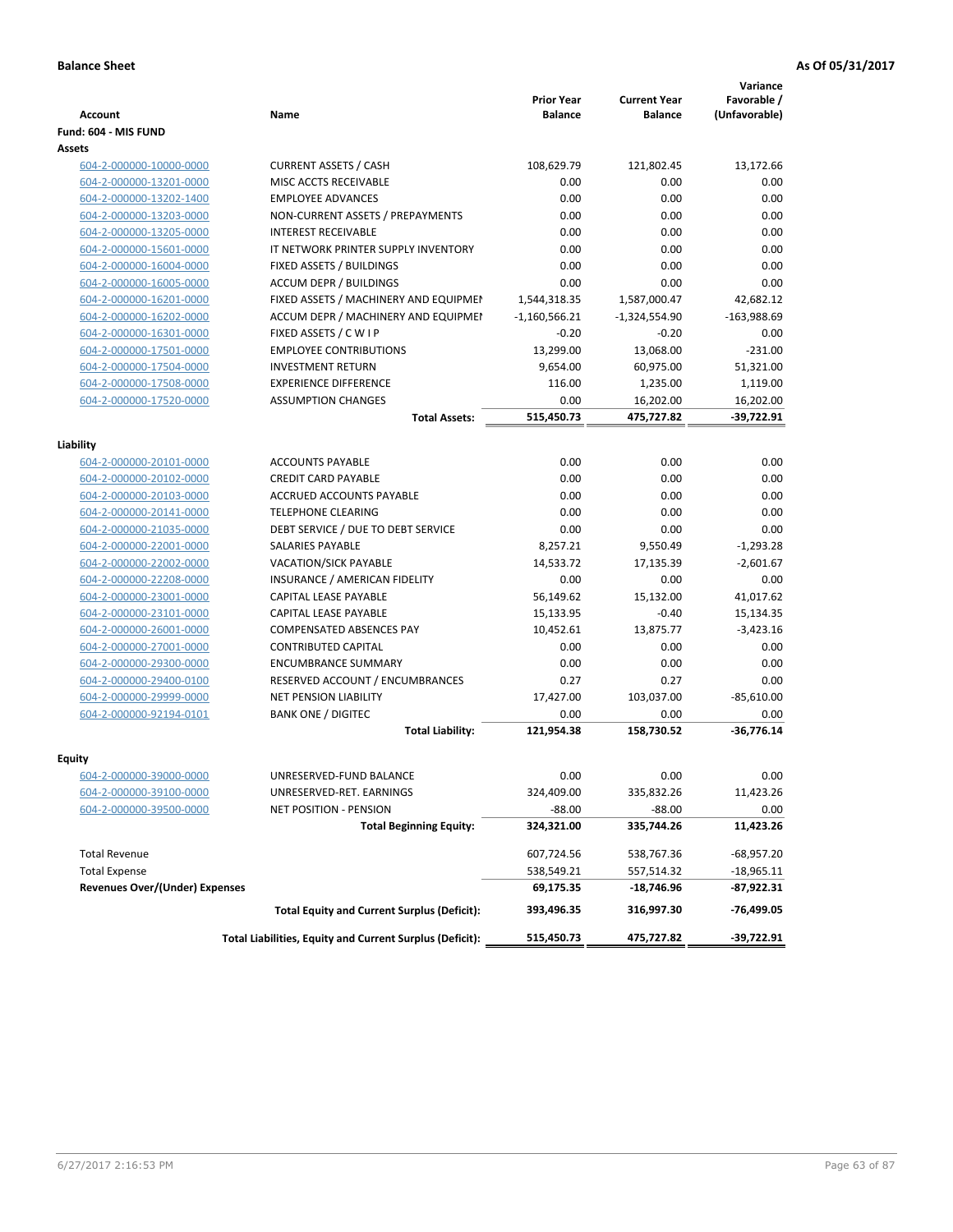|                                             |                                                          | <b>Prior Year</b> | <b>Current Year</b> | Variance<br>Favorable / |
|---------------------------------------------|----------------------------------------------------------|-------------------|---------------------|-------------------------|
| <b>Account</b>                              | Name                                                     | <b>Balance</b>    | <b>Balance</b>      | (Unfavorable)           |
| <b>Fund: 660 - VEHICLE REPLACEMENT FUND</b> |                                                          |                   |                     |                         |
| Assets                                      |                                                          |                   |                     |                         |
| 660-2-000000-10000-0000                     | <b>CURRENT ASSETS / CASH</b>                             | 50,051.47         | $-400,209.84$       | $-450,261.31$           |
| 660-2-000000-11309-0000                     | <b>TAX ANTICIPATION NOTES</b>                            | 0.00              | 0.00                | 0.00                    |
| 660-2-000000-11510-0000                     | PUBLIC SAFETY VEHICLE REPLACEMENT                        | 906.44            | 54,462.64           | 53,556.20               |
| 660-2-000000-11520-0000                     | <b>CERTIFICATES OF DEPOSIT</b>                           | 300,000.00        | 0.00                | $-300,000.00$           |
| 660-2-000000-11530-0000                     | <b>TexasTERM CP</b>                                      | 0.00              | 500,000.00          | 500,000.00              |
| 660-2-000000-13201-0000                     | MISC ACCTS RECEIVABLE                                    | 0.00              | 0.00                | 0.00                    |
| 660-2-000000-13205-0000                     | <b>INTEREST RECEIVABLE</b>                               | 0.00              | 0.00                | 0.00                    |
| 660-2-000000-16201-0000                     | FIXED ASSETS / MACHINERY AND EQUIPMEN                    | 8,459,168.27      | 7,777,143.11        | $-682,025.16$           |
| 660-2-000000-16202-0000                     | ACCUM DEPR / MACHINERY AND EQUIPMEI                      | $-6,395,288.99$   | -5,838,057.20       | 557,231.79              |
| 660-2-000000-16301-0000                     | FIXED ASSETS / C W I P                                   | 0.00              | 0.00                | 0.00                    |
| 660-2-000000-39300-0000                     | RESERVED ACCOUNT / ESCROW BALANCE                        | 0.00              | 0.00                | 0.00                    |
|                                             | <b>Total Assets:</b>                                     | 2,414,837.19      | 2,093,338.71        | $-321,498.48$           |
|                                             |                                                          |                   |                     |                         |
| Liability                                   |                                                          |                   |                     |                         |
| 660-2-000000-20101-0000                     | <b>ACCOUNTS PAYABLE</b>                                  | 0.00              | 0.00                | 0.00                    |
| 660-2-000000-20102-0000                     | <b>CREDIT CARD PAYABLE</b>                               | 0.00              | 0.00                | 0.00                    |
| 660-2-000000-20103-0000                     | ACCRUED ACCOUNTS PAYABLE                                 | 0.00              | 0.00                | 0.00                    |
| 660-2-000000-21001-0000                     | GENERAL FUND / GENERAL FUND                              | 0.00              | 0.00                | 0.00                    |
| 660-2-000000-23001-0000                     | CAPITAL LEASE PAYABLE                                    | 55,705.00         | 58,323.01           | $-2,618.01$             |
| 660-2-000000-23101-0000                     | <b>CAPITAL LEASE PAYABLE</b>                             | 172,458.92        | 114,135.17          | 58,323.75               |
| 660-2-000000-27001-0000                     | <b>CONTRIBUTED CAPITAL</b>                               | 0.00              | 0.00                | 0.00                    |
| 660-2-000000-29300-0000                     | <b>ENCUMBRANCE SUMMARY</b>                               | 0.00              | 0.00                | 0.00                    |
| 660-2-000000-29400-0100                     | RESERVED ACCOUNT / ENCUMBRANCES                          | 0.00              | 0.00                | 0.00                    |
|                                             | <b>Total Liability:</b>                                  | 228,163.92        | 172,458.18          | 55,705.74               |
| <b>Equity</b>                               |                                                          |                   |                     |                         |
| 660-2-000000-39000-0000                     | UNRESERVED-FUND BALANCE                                  | 0.00              | 0.00                | 0.00                    |
| 660-2-000000-39100-0000                     | UNRESERVED-RET. EARNINGS                                 | 2,066,622.07      | 2,318,662.96        | 252,040.89              |
|                                             | <b>Total Beginning Equity:</b>                           | 2,066,622.07      | 2,318,662.96        | 252,040.89              |
|                                             |                                                          |                   |                     |                         |
| <b>Total Revenue</b>                        |                                                          | 987,952.66        | $-157, 117.79$      | $-1,145,070.45$         |
| <b>Total Expense</b>                        |                                                          | 867,901.46        | 240,664.64          | 627,236.82              |
| <b>Revenues Over/(Under) Expenses</b>       |                                                          | 120,051.20        | -397,782.43         | $-517,833.63$           |
|                                             | <b>Total Equity and Current Surplus (Deficit):</b>       | 2,186,673.27      | 1,920,880.53        | $-265,792.74$           |
|                                             | Total Liabilities, Equity and Current Surplus (Deficit): | 2,414,837.19      | 2,093,338.71        | $-321,498.48$           |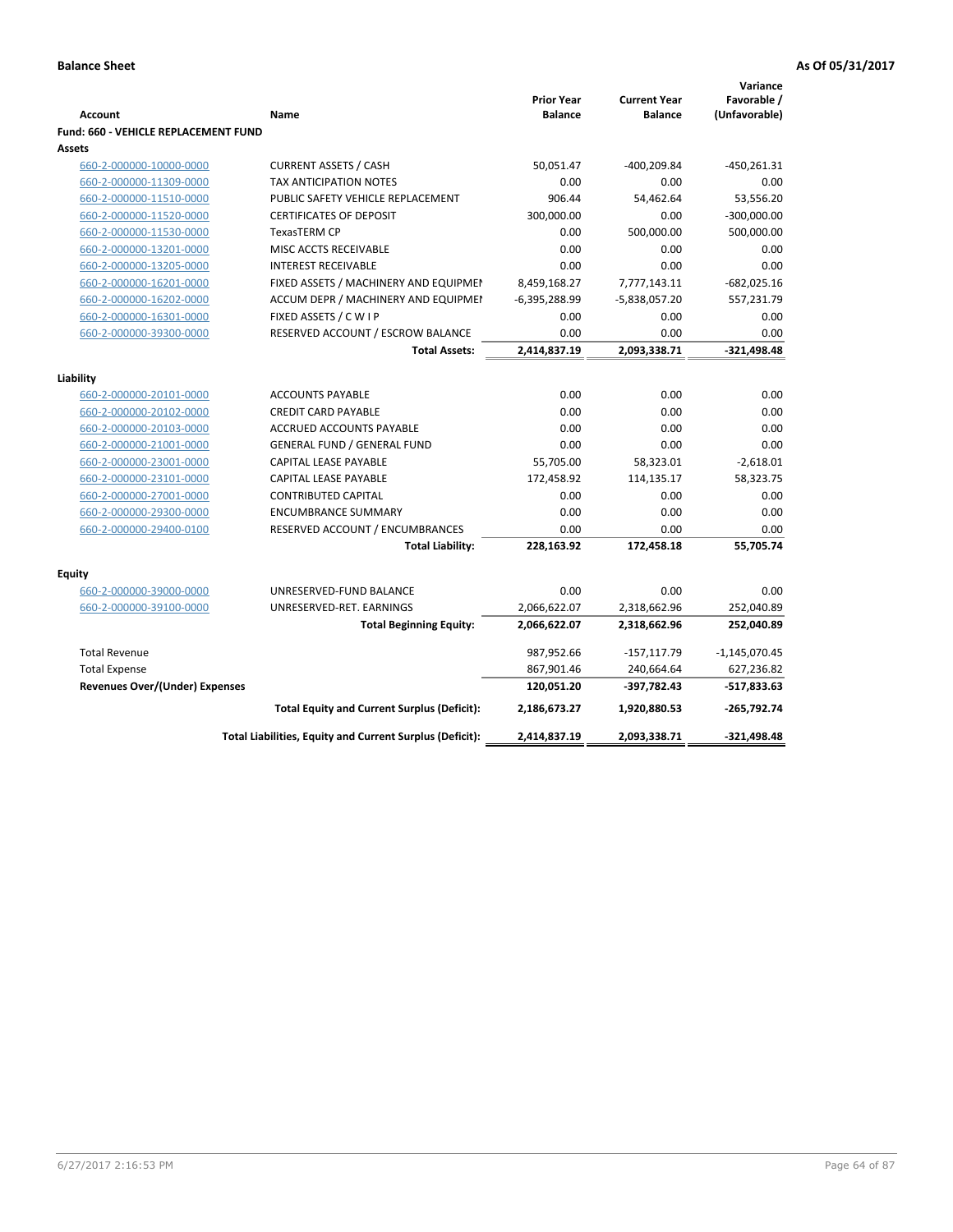| <b>Account</b>                 | Name                                                     | <b>Prior Year</b><br><b>Balance</b> | <b>Current Year</b><br><b>Balance</b> | Variance<br>Favorable /<br>(Unfavorable) |
|--------------------------------|----------------------------------------------------------|-------------------------------------|---------------------------------------|------------------------------------------|
| Fund: 701 - FIREMEN'S PENSION  |                                                          |                                     |                                       |                                          |
| <b>Assets</b>                  |                                                          |                                     |                                       |                                          |
| 701-1-000000-10000-0000        | <b>CURRENT ASSETS / CASH</b>                             | 0.00                                | 0.00                                  | 0.00                                     |
|                                | <b>Total Assets:</b>                                     | 0.00                                | 0.00                                  | 0.00                                     |
| Liability                      |                                                          |                                     |                                       |                                          |
| 701-1-000000-20103-0000        | <b>ACCOUNTS PAYABLE</b>                                  | 0.00                                | 0.00                                  | 0.00                                     |
| 701-1-000000-22306-1000        | UNREALIZED GAIN/LOSS                                     | 543,546.00                          | 543,546.00                            | 0.00                                     |
|                                | <b>Total Liability:</b>                                  | 543,546.00                          | 543,546.00                            | 0.00                                     |
| <b>Equity</b>                  |                                                          |                                     |                                       |                                          |
| 701-1-000000-39000-0000        | UNRESERVED-FUND BALANCE                                  | $-543,546.00$                       | $-543,546.00$                         | 0.00                                     |
|                                | <b>Total Beginning Equity:</b>                           | $-543,546.00$                       | -543,546.00                           | 0.00                                     |
| <b>Total Expense</b>           |                                                          | 0.00                                | 0.00                                  | 0.00                                     |
| Revenues Over/(Under) Expenses |                                                          | 0.00                                | 0.00                                  | 0.00                                     |
|                                | <b>Total Equity and Current Surplus (Deficit):</b>       | $-543,546.00$                       | -543,546.00                           | 0.00                                     |
|                                | Total Liabilities, Equity and Current Surplus (Deficit): | 0.00                                | 0.00                                  | 0.00                                     |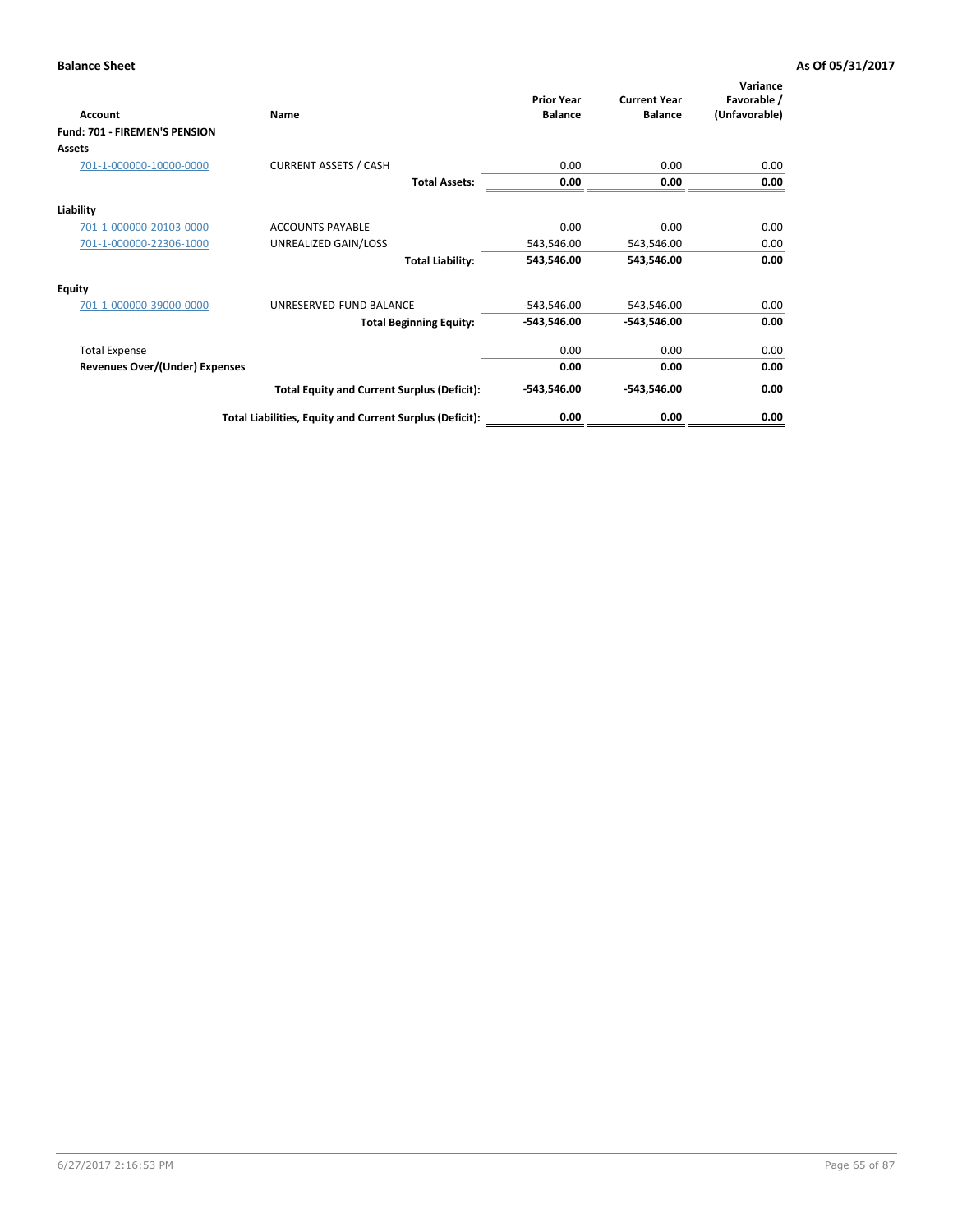|                                       |                                                          |                                     |                                       | Variance                     |
|---------------------------------------|----------------------------------------------------------|-------------------------------------|---------------------------------------|------------------------------|
| <b>Account</b>                        | <b>Name</b>                                              | <b>Prior Year</b><br><b>Balance</b> | <b>Current Year</b><br><b>Balance</b> | Favorable /<br>(Unfavorable) |
| <b>Fund: 800 - SPENCE FUND</b>        |                                                          |                                     |                                       |                              |
| Assets                                |                                                          |                                     |                                       |                              |
| 800-3-000000-10000-0000               | <b>CURRENT ASSETS / CASH</b>                             | 201.53                              | $-1,416.38$                           | $-1,617.91$                  |
| 800-3-000000-11507-0000               | <b>SPENCE ENDOWMENT</b>                                  | 76.137.47                           | 572.024.38                            | 495,886.91                   |
| 800-3-000000-11520-0000               | <b>CERTIFICATES OF DEPOSIT</b>                           | 494,000.00                          | 0.00                                  | $-494,000.00$                |
| 800-3-000000-11605-0000               | SPENCE ENDOWMENT                                         | 0.00                                | 0.00                                  | 0.00                         |
| 800-3-000000-13205-0000               | <b>INTEREST RECEIVABLE</b>                               | 1,337.43                            | 1,337.43                              | 0.00                         |
|                                       | <b>Total Assets:</b>                                     | 571,676.43                          | 571,945.43                            | 269.00                       |
|                                       |                                                          |                                     |                                       |                              |
| Liability                             |                                                          |                                     |                                       |                              |
| 800-3-000000-20101-0000               | <b>ACCOUNTS PAYABLE</b>                                  | 0.00                                | 0.00                                  | 0.00                         |
| 800-3-000000-20102-0000               | <b>CREDIT CARD PAYABLE</b>                               | 0.00                                | 0.00                                  | 0.00                         |
| 800-3-000000-20103-0000               | <b>ACCRUED ACCOUNTS PAYABLE</b>                          | 0.00                                | 0.00                                  | 0.00                         |
| 800-3-000000-20139-0000               | <b>RETAINAGES PAYABLE</b>                                | 0.00                                | 0.00                                  | 0.00                         |
| 800-3-000000-21001-0000               | <b>GENERAL FUND / GENERAL FUND</b>                       | 0.00                                | 0.00                                  | 0.00                         |
| 800-3-000000-29300-0000               | <b>ENCUMBRANCE SUMMARY</b>                               | 0.00                                | 0.00                                  | 0.00                         |
| 800-3-000000-29400-0000               | RESERVED ACCOUNT / ENCUMBRANCES                          | 0.00                                | 0.00                                  | 0.00                         |
|                                       | <b>Total Liability:</b>                                  | 0.00                                | 0.00                                  | 0.00                         |
| Equity                                |                                                          |                                     |                                       |                              |
| 800-3-000000-39000-0000               | UNRESERVED-FUND BALANCE                                  | 563,757.78                          | 566,627.77                            | 2,869.99                     |
|                                       | <b>Total Beginning Equity:</b>                           | 563,757.78                          | 566,627.77                            | 2,869.99                     |
| <b>Total Revenue</b>                  |                                                          | 8,318.94                            | 5,717.66                              | $-2,601.28$                  |
| <b>Total Expense</b>                  |                                                          | 400.29                              | 400.00                                | 0.29                         |
| <b>Revenues Over/(Under) Expenses</b> |                                                          | 7,918.65                            | 5,317.66                              | $-2,600.99$                  |
|                                       | <b>Total Equity and Current Surplus (Deficit):</b>       | 571,676.43                          | 571,945.43                            | 269.00                       |
|                                       | Total Liabilities, Equity and Current Surplus (Deficit): | 571,676.43                          | 571,945.43                            | 269.00                       |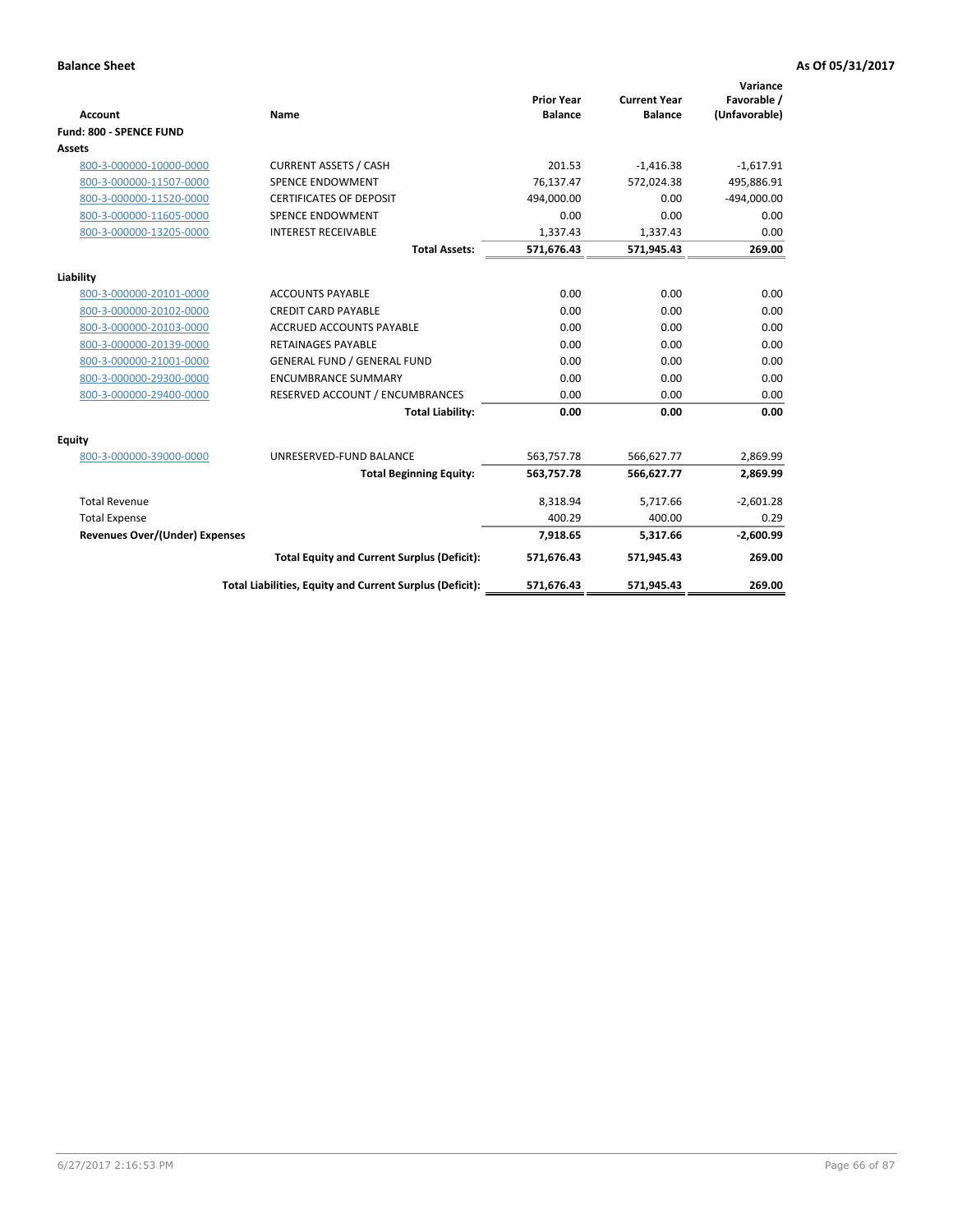|                                        |                                                          | <b>Prior Year</b> | <b>Current Year</b> | Variance<br>Favorable / |
|----------------------------------------|----------------------------------------------------------|-------------------|---------------------|-------------------------|
| Account                                | Name                                                     | <b>Balance</b>    | <b>Balance</b>      | (Unfavorable)           |
| <b>Fund: 801 - JONES LIBRARY TRUST</b> |                                                          |                   |                     |                         |
| Assets                                 |                                                          |                   |                     |                         |
| 801-3-000000-10000-0000                | <b>CURRENT ASSETS / CASH</b>                             | 15,384.39         | 15,415.90           | 31.51                   |
| 801-3-000000-13201-0000                | MISC ACCTS RECEIVABLE                                    | 0.00              | 0.00                | 0.00                    |
| 801-3-000000-13205-0000                | <b>INTEREST RECEIVABLE</b>                               | 0.00              | 0.00                | 0.00                    |
|                                        | <b>Total Assets:</b>                                     | 15,384.39         | 15,415.90           | 31.51                   |
| Liability                              |                                                          |                   |                     |                         |
| 801-3-000000-20101-0000                | <b>ACCOUNTS PAYABLE</b>                                  | 0.00              | 0.00                | 0.00                    |
| 801-3-000000-20102-0000                | <b>CREDIT CARD PAYABLE</b>                               | 0.00              | 0.00                | 0.00                    |
| 801-3-000000-20103-0000                | <b>ACCRUED ACCOUNTS PAYABLE</b>                          | 0.00              | 0.00                | 0.00                    |
|                                        | <b>Total Liability:</b>                                  | 0.00              | 0.00                | 0.00                    |
| Equity                                 |                                                          |                   |                     |                         |
| 801-3-000000-39000-0000                | UNRESERVED-FUND BALANCE                                  | 15,370.31         | 15,407.38           | 37.07                   |
|                                        | <b>Total Beginning Equity:</b>                           | 15,370.31         | 15,407.38           | 37.07                   |
| <b>Total Revenue</b>                   |                                                          | 29.67             | 16.10               | $-13.57$                |
| <b>Total Expense</b>                   |                                                          | 15.59             | 7.58                | 8.01                    |
| Revenues Over/(Under) Expenses         |                                                          | 14.08             | 8.52                | $-5.56$                 |
|                                        | <b>Total Equity and Current Surplus (Deficit):</b>       | 15,384.39         | 15,415.90           | 31.51                   |
|                                        | Total Liabilities, Equity and Current Surplus (Deficit): | 15,384.39         | 15,415.90           | 31.51                   |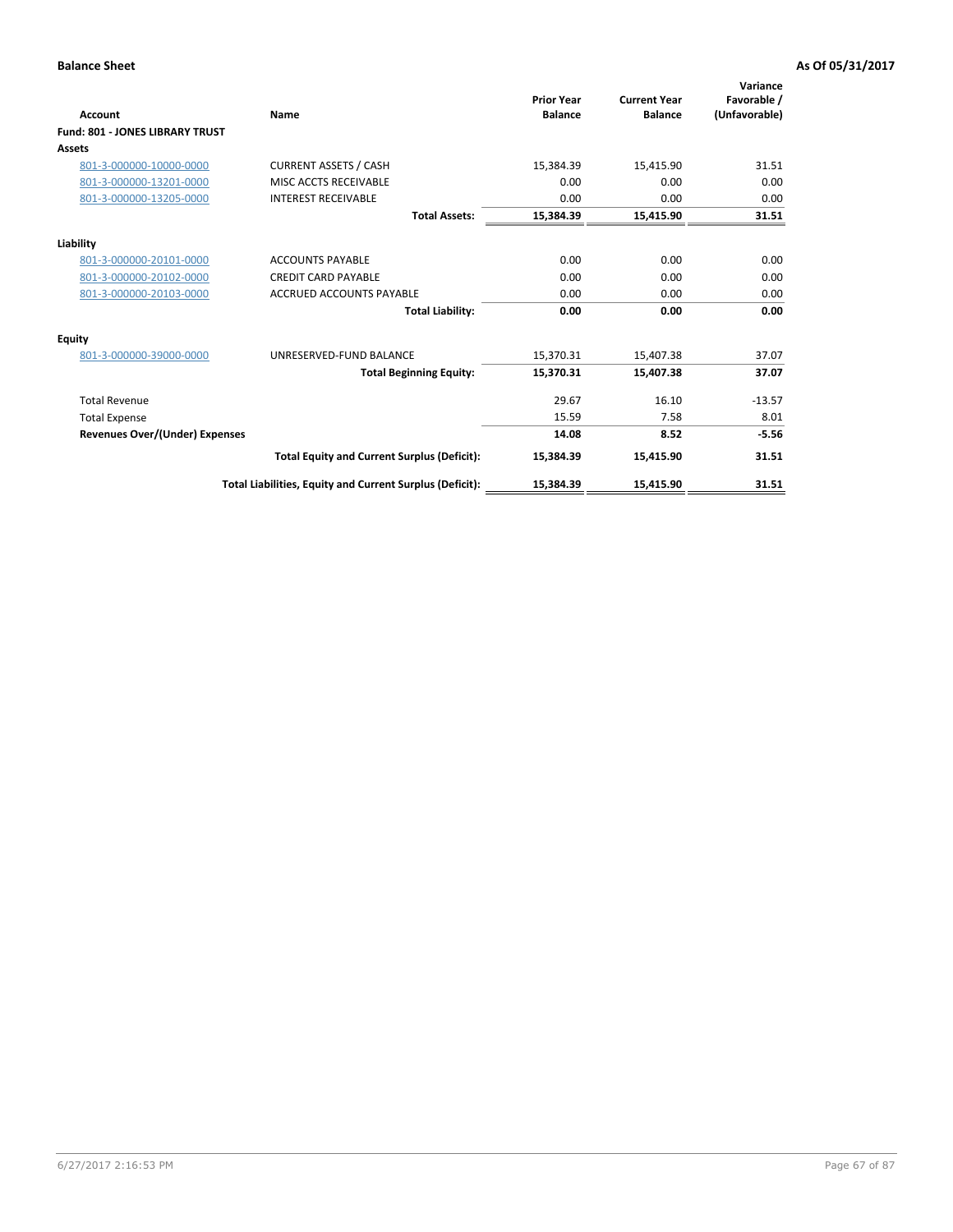| <b>Account</b>                              | Name                                                     | <b>Prior Year</b><br><b>Balance</b> | <b>Current Year</b><br><b>Balance</b> | Variance<br>Favorable /<br>(Unfavorable) |
|---------------------------------------------|----------------------------------------------------------|-------------------------------------|---------------------------------------|------------------------------------------|
| Fund: 803 - GREENVILLE BOARD OF DEVELOPMENT |                                                          |                                     |                                       |                                          |
| Assets                                      |                                                          |                                     |                                       |                                          |
| 803-3-000000-10000-0000                     | <b>CURRENT ASSETS / CASH</b>                             | 0.00                                | 0.00                                  | 0.00                                     |
| 803-3-000000-13201-0000                     | MISC ACCTS RECEIVABLE                                    | 0.00                                | 0.00                                  | 0.00                                     |
| 803-3-000000-13203-0000                     | NON-CURRENT ASSETS / PREPAYMENTS                         | 0.00                                | 0.00                                  | 0.00                                     |
|                                             | <b>Total Assets:</b>                                     | 0.00                                | 0.00                                  | 0.00                                     |
| Liability                                   |                                                          |                                     |                                       |                                          |
| 803-3-000000-20101-0000                     | <b>ACCOUNTS PAYABLE</b>                                  | 0.00                                | 0.00                                  | 0.00                                     |
| 803-3-000000-20102-0000                     | <b>ACCOUNTS PAYABLE</b>                                  | 0.00                                | 0.00                                  | 0.00                                     |
| 803-3-000000-20103-0000                     | <b>ACCRUED ACCOUNTS PAYABLE</b>                          | 0.00                                | 0.00                                  | 0.00                                     |
| 803-3-000000-20139-0000                     | <b>RETAINAGES PAYABLE</b>                                | 0.00                                | 0.00                                  | 0.00                                     |
| 803-3-000000-20141-0000                     | <b>TELEPHONE CLEARING</b>                                | 0.00                                | 0.00                                  | 0.00                                     |
| 803-3-000000-21400-0000                     | <b>ELECTRIC OPERATING FUND</b>                           | 0.00                                | 0.00                                  | 0.00                                     |
| 803-3-000000-22001-0000                     | ACCRUED SALARIES/WAGES                                   | 0.00                                | 0.00                                  | 0.00                                     |
| 803-3-000000-22002-0000                     | <b>ACCRUED SALARIES/WAGES</b>                            | 0.00                                | 0.00                                  | 0.00                                     |
| 803-3-000000-26001-0000                     | COMPENSATED ABSENCES PAY                                 | 0.00                                | 0.00                                  | 0.00                                     |
| 803-3-000000-29300-0000                     | <b>ENCUMBRANCE SUMMARY</b>                               | 0.00                                | 0.00                                  | 0.00                                     |
| 803-3-000000-29400-0100                     | RESERVED ACCOUNT / ENCUMBRANCES                          | 103,228.62                          | 103,228.62                            | 0.00                                     |
|                                             | <b>Total Liability:</b>                                  | 103,228.62                          | 103,228.62                            | 0.00                                     |
| Equity                                      |                                                          |                                     |                                       |                                          |
| 803-3-000000-39000-0000                     | UNRESERVED-FUND BALANCE                                  | $-103,228.62$                       | $-103,228.62$                         | 0.00                                     |
|                                             | <b>Total Beginning Equity:</b>                           | $-103,228.62$                       | $-103,228.62$                         | 0.00                                     |
| <b>Total Revenue</b>                        |                                                          | 0.00                                | 0.00                                  | 0.00                                     |
| <b>Total Expense</b>                        |                                                          | 0.00                                | 0.00                                  | 0.00                                     |
| <b>Revenues Over/(Under) Expenses</b>       |                                                          | 0.00                                | 0.00                                  | 0.00                                     |
|                                             | <b>Total Equity and Current Surplus (Deficit):</b>       | $-103,228.62$                       | $-103,228.62$                         | 0.00                                     |
|                                             | Total Liabilities, Equity and Current Surplus (Deficit): | 0.00                                | 0.00                                  | 0.00                                     |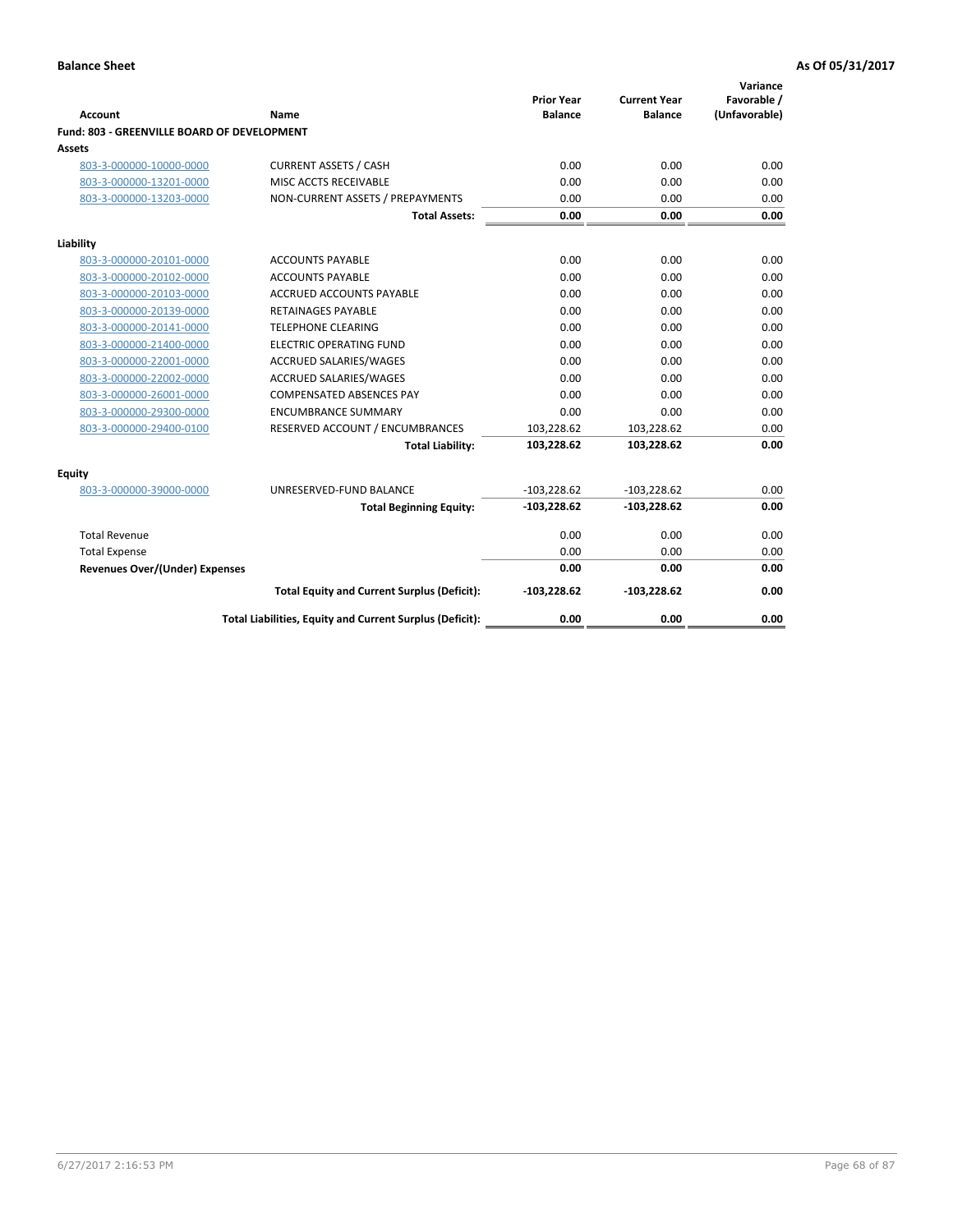| <b>Account</b>                 | Name                                                     | <b>Prior Year</b><br><b>Balance</b> | <b>Current Year</b><br><b>Balance</b> | Variance<br>Favorable /<br>(Unfavorable) |
|--------------------------------|----------------------------------------------------------|-------------------------------------|---------------------------------------|------------------------------------------|
| <b>Fund: 807 - 4A-EDC</b>      |                                                          |                                     |                                       |                                          |
| <b>Assets</b>                  |                                                          |                                     |                                       |                                          |
| 807-3-000000-10000-0000        | <b>CURRENT ASSETS / CASH</b>                             | 0.00                                | 0.00                                  | 0.00                                     |
| 807-3-000000-13201-0000        | MISC ACCTS RECEIVABLE                                    | 0.00                                | 0.00                                  | 0.00                                     |
| 807-3-000000-16301-0000        | FIXED ASSETS / C W I P                                   | 0.00                                | 0.00                                  | 0.00                                     |
|                                | <b>Total Assets:</b>                                     | 0.00                                | 0.00                                  | 0.00                                     |
| Liability                      |                                                          |                                     |                                       |                                          |
| 807-3-000000-20101-0000        | <b>ACCOUNTS PAYABLE</b>                                  | 0.00                                | 0.00                                  | 0.00                                     |
| 807-3-000000-20103-0000        | <b>ACCOUNTS PAYABLE</b>                                  | 0.00                                | 0.00                                  | 0.00                                     |
| 807-3-000000-20139-0000        | <b>RETAINAGES PAYABLE</b>                                | 0.00                                | 0.00                                  | 0.00                                     |
| 807-3-000000-26105-0000        | INV NET OF RELATED DEBT                                  | 305,846.00                          | 305,846.00                            | 0.00                                     |
| 807-3-000000-29300-0000        | <b>ENCUMBRANCE SUMMARY</b>                               | 0.00                                | 0.00                                  | 0.00                                     |
| 807-3-000000-29400-0100        | RESERVED ACCOUNT / ENCUMBRANCES                          | 18,078.76                           | 18,078.76                             | 0.00                                     |
| 807-3-495000-20180-0000        | <b>CURRENT DEBT</b>                                      | 0.00                                | 0.00                                  | 0.00                                     |
| 807-3-495000-26002-0000        | CA - LONG-TERM DEBT / AMT TO BE PROVIL                   | 0.00                                | 0.00                                  | 0.00                                     |
|                                | <b>Total Liability:</b>                                  | 323,924.76                          | 323,924.76                            | 0.00                                     |
| Equity                         |                                                          |                                     |                                       |                                          |
| 807-3-000000-39000-0000        | UNRESERVED-FUND BALANCE                                  | $-323,924.76$                       | $-323,924.76$                         | 0.00                                     |
|                                | <b>Total Beginning Equity:</b>                           | $-323,924.76$                       | $-323,924.76$                         | 0.00                                     |
| <b>Total Revenue</b>           |                                                          | 0.00                                | 0.00                                  | 0.00                                     |
| <b>Total Expense</b>           |                                                          | 0.00                                | 0.00                                  | 0.00                                     |
| Revenues Over/(Under) Expenses |                                                          | 0.00                                | 0.00                                  | 0.00                                     |
|                                | <b>Total Equity and Current Surplus (Deficit):</b>       | $-323,924.76$                       | $-323,924.76$                         | 0.00                                     |
|                                | Total Liabilities, Equity and Current Surplus (Deficit): | 0.00                                | 0.00                                  | 0.00                                     |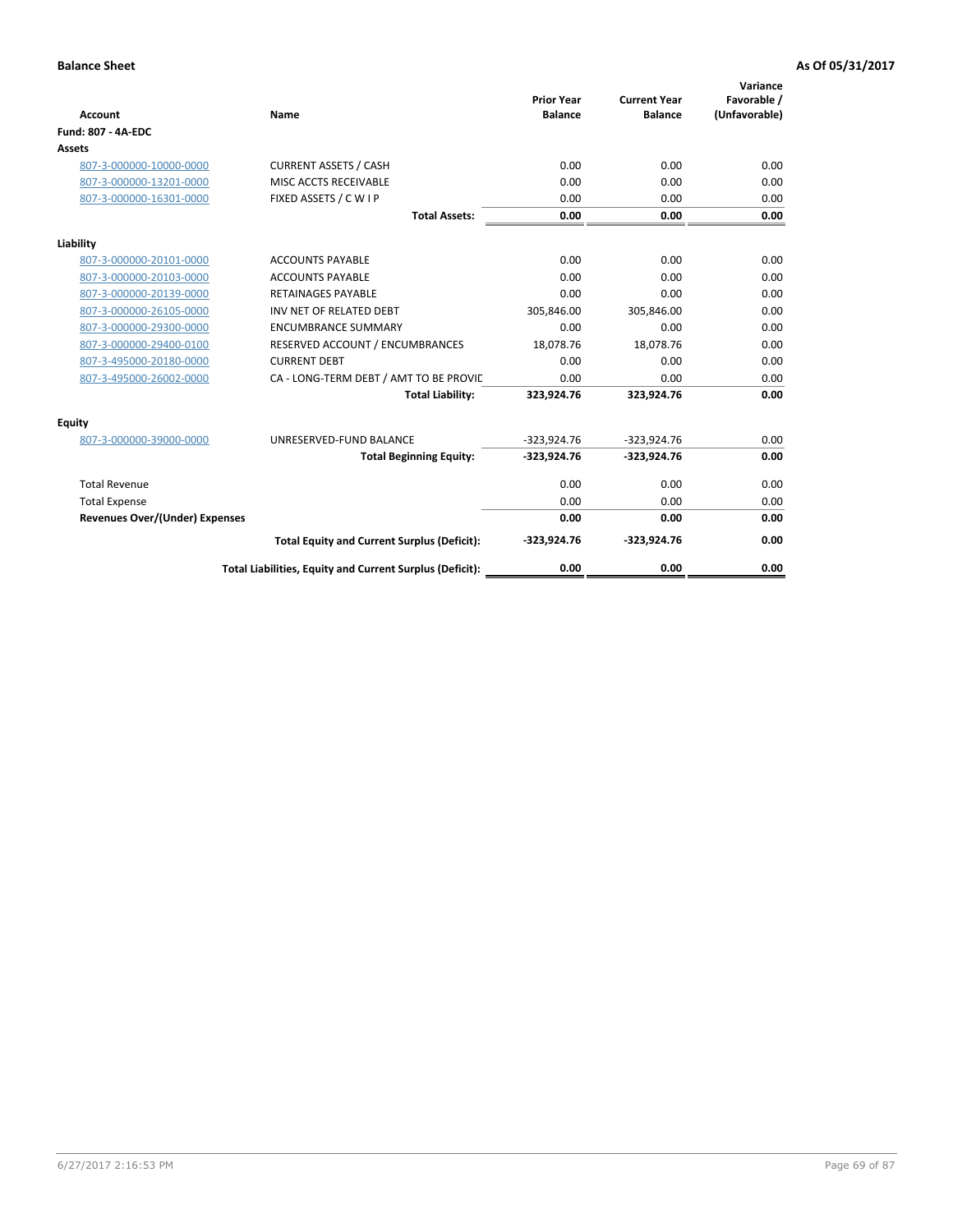|                                       |                                                          | <b>Prior Year</b><br><b>Balance</b> | <b>Current Year</b><br><b>Balance</b> | Variance<br>Favorable / |
|---------------------------------------|----------------------------------------------------------|-------------------------------------|---------------------------------------|-------------------------|
| <b>Account</b>                        | Name                                                     |                                     |                                       | (Unfavorable)           |
| Fund: 809 - GREENVILLE IDC (L-3)      |                                                          |                                     |                                       |                         |
| Assets                                |                                                          |                                     |                                       |                         |
| 809-3-000000-10000-0000               | <b>CURRENT ASSETS / CASH</b>                             | 0.00                                | 3,136,823.91                          | 3,136,823.91            |
| 809-3-000000-13201-0000               | MISC ACCTS RECEIVABLE                                    | 0.00                                | 0.00                                  | 0.00                    |
|                                       | <b>Total Assets:</b>                                     | 0.00                                | 3,136,823.91                          | 3,136,823.91            |
| Liability                             |                                                          |                                     |                                       |                         |
| 809-3-000000-20101-0000               | <b>ACCOUNTS PAYABLE</b>                                  | 0.00                                | 0.00                                  | 0.00                    |
| 809-3-000000-20103-0000               | <b>ACCRUED ACCOUNTS PAYABLE</b>                          | 0.00                                | 684.20                                | $-684.20$               |
| 809-3-000000-21001-0000               | <b>GENERAL FUND / GENERAL FUND</b>                       | 0.00                                | 0.00                                  | 0.00                    |
|                                       | <b>Total Liability:</b>                                  | 0.00                                | 684.20                                | $-684.20$               |
| Equity                                |                                                          |                                     |                                       |                         |
| 809-3-000000-39000-0000               | UNRESERVED-FUND BALANCE                                  | 0.00                                | 2,862,457.40                          | 2,862,457.40            |
| 809-3-000000-39100-0000               | UNRESERVED-RET, EARNINGS                                 | 0.00                                | 0.00                                  | 0.00                    |
| 809-3-000000-39150-0000               | RESERVED-RET. EARNINGS                                   | 0.00                                | 0.00                                  | 0.00                    |
|                                       | <b>Total Beginning Equity:</b>                           | 0.00                                | 2,862,457.40                          | 2,862,457.40            |
| <b>Total Revenue</b>                  |                                                          | 2,375,991.87                        | 2,564,481.05                          | 188,489.18              |
| <b>Total Expense</b>                  |                                                          | 2,375,991.87                        | 2,290,798.74                          | 85,193.13               |
| <b>Revenues Over/(Under) Expenses</b> |                                                          | 0.00                                | 273,682.31                            | 273,682.31              |
|                                       | <b>Total Equity and Current Surplus (Deficit):</b>       | 0.00                                | 3,136,139.71                          | 3,136,139.71            |
|                                       | Total Liabilities, Equity and Current Surplus (Deficit): | 0.00                                | 3,136,823.91                          | 3,136,823.91            |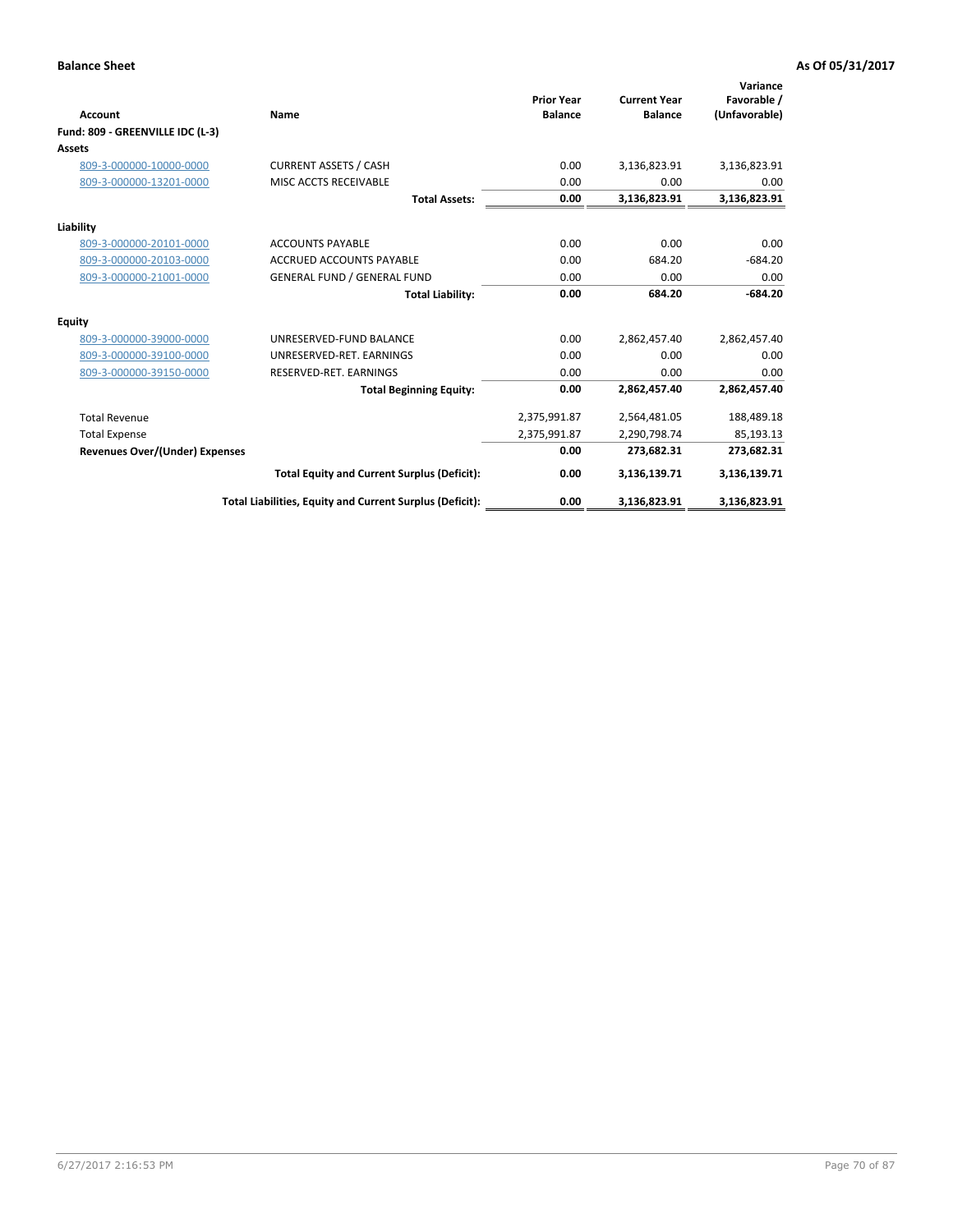| <b>Account</b>                                 | Name                                                     | <b>Prior Year</b><br><b>Balance</b> | <b>Current Year</b><br><b>Balance</b> | Variance<br>Favorable /<br>(Unfavorable) |
|------------------------------------------------|----------------------------------------------------------|-------------------------------------|---------------------------------------|------------------------------------------|
| <b>Fund: 810 - SEIZURE FUNDS - STATE RULES</b> |                                                          |                                     |                                       |                                          |
| Assets                                         |                                                          |                                     |                                       |                                          |
| 810-3-000000-10000-0000                        | <b>CURRENT ASSETS / CASH</b>                             | 320,710.44                          | 255,983.21                            | $-64,727.23$                             |
| 810-3-000000-13201-0000                        | MISC ACCTS RECEIVABLE                                    | 0.00                                | 0.00                                  | 0.00                                     |
| 810-3-000000-13202-1400                        | <b>EMPLOYEE ADVANCES</b>                                 | 0.00                                | 0.00                                  | 0.00                                     |
| 810-3-000000-13205-0000                        | <b>INTEREST RECEIVABLE</b>                               | 0.00                                | 0.00                                  | 0.00                                     |
| 810-3-000000-16201-0000                        | <b>MACHINERY AND EQUIPMENT</b>                           | 0.00                                | 0.00                                  | 0.00                                     |
| 810-3-000000-16202-0000                        | ACCUMULATED DEPRECATION                                  | 0.00                                | 0.00                                  | 0.00                                     |
|                                                | <b>Total Assets:</b>                                     | 320,710.44                          | 255,983.21                            | $-64,727.23$                             |
| Liability                                      |                                                          |                                     |                                       |                                          |
| 810-3-000000-20101-0000                        | <b>ACCOUNTS PAYABLE</b>                                  | 0.00                                | 0.00                                  | 0.00                                     |
| 810-3-000000-20102-0000                        | <b>CREDIT CARD PAYABLE</b>                               | 0.00                                | 0.00                                  | 0.00                                     |
| 810-3-000000-20103-0000                        | <b>ACCRUED ACCOUNTS PAYABLE</b>                          | 0.00                                | 0.00                                  | 0.00                                     |
| 810-3-000000-29300-0000                        | <b>ENCUMBRANCE SUMMARY</b>                               | 0.00                                | 0.00                                  | 0.00                                     |
| 810-3-000000-29400-0100                        | RESERVED ACCOUNT / ENCUMBRANCES                          | 0.00                                | 0.00                                  | 0.00                                     |
| 810-3-000000-92520-0600                        | RESERVED ACCOUNT/HB65 SIEZURES                           | 0.00                                | 0.00                                  | 0.00                                     |
|                                                | <b>Total Liability:</b>                                  | 0.00                                | 0.00                                  | 0.00                                     |
| <b>Equity</b>                                  |                                                          |                                     |                                       |                                          |
| 810-3-000000-39000-0000                        | UNRESERVED-FUND BALANCE                                  | 320,424.68                          | 328,736.81                            | 8,312.13                                 |
|                                                | <b>Total Beginning Equity:</b>                           | 320,424.68                          | 328,736.81                            | 8,312.13                                 |
| <b>Total Revenue</b>                           |                                                          | 618.92                              | 3,144.64                              | 2,525.72                                 |
| <b>Total Expense</b>                           |                                                          | 333.16                              | 75,898.24                             | $-75,565.08$                             |
| Revenues Over/(Under) Expenses                 |                                                          | 285.76                              | $-72,753.60$                          | $-73,039.36$                             |
|                                                | <b>Total Equity and Current Surplus (Deficit):</b>       | 320,710.44                          | 255,983.21                            | $-64,727.23$                             |
|                                                | Total Liabilities, Equity and Current Surplus (Deficit): | 320,710.44                          | 255,983.21                            | $-64,727.23$                             |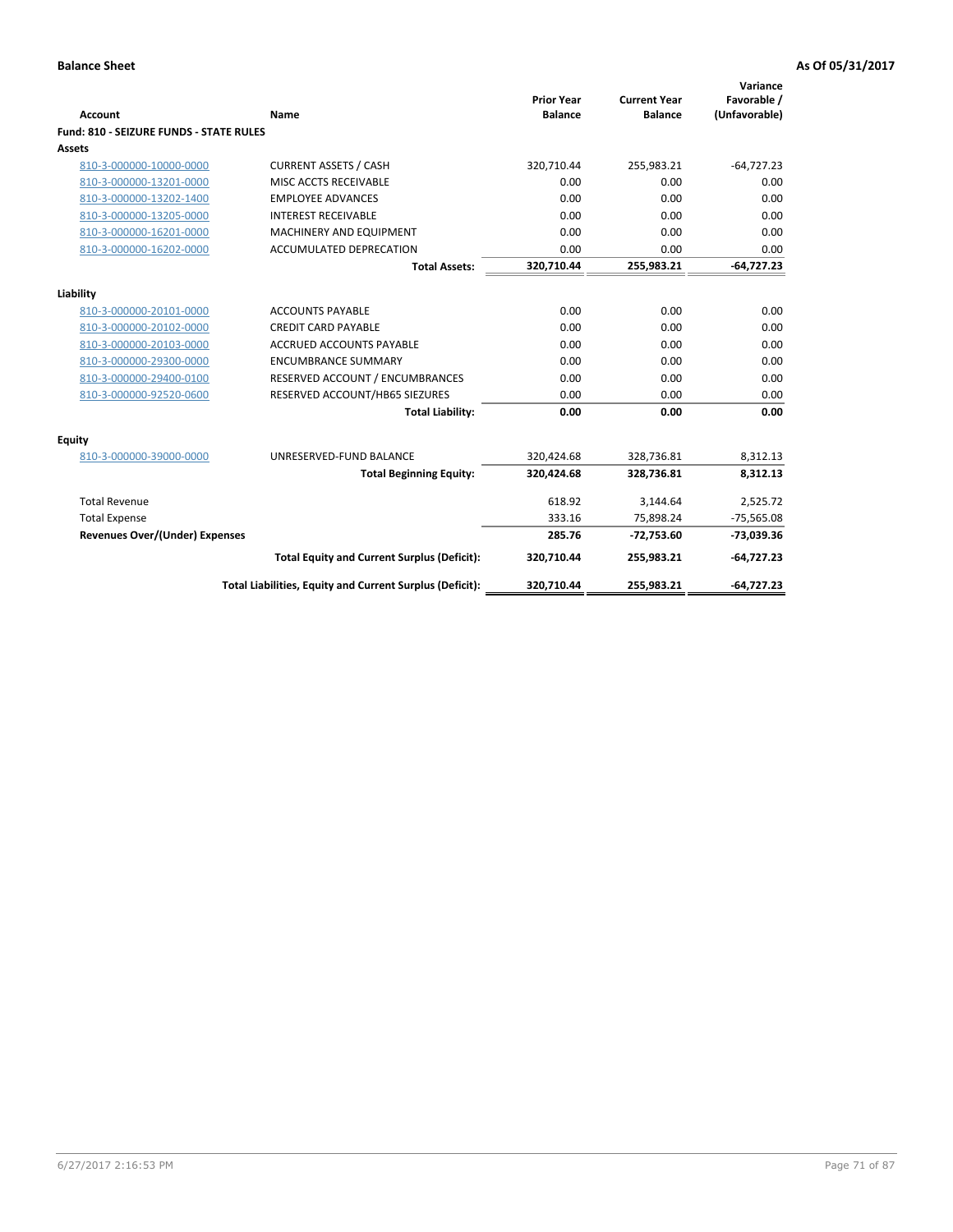| Account                               | Name                                                     | <b>Prior Year</b><br><b>Balance</b> | <b>Current Year</b><br><b>Balance</b> | Variance<br>Favorable /<br>(Unfavorable) |
|---------------------------------------|----------------------------------------------------------|-------------------------------------|---------------------------------------|------------------------------------------|
| Fund: 811 - SEIZURE FUNDS - FED RULES |                                                          |                                     |                                       |                                          |
| <b>Assets</b>                         |                                                          |                                     |                                       |                                          |
| 811-3-000000-10000-0000               | <b>CURRENT ASSETS / CASH</b>                             | 132,351.50                          | 147,805.78                            | 15,454.28                                |
| 811-3-000000-13201-0000               | MISC ACCTS RECEIVABLE                                    | 0.00                                | 0.00                                  | 0.00                                     |
| 811-3-000000-13205-0000               | <b>INTEREST RECEIVABLE</b>                               | 0.00                                | 0.00                                  | 0.00                                     |
| 811-3-000000-16201-0000               | <b>MACHINERY AND EQUIPMENT</b>                           | 0.00                                | 0.00                                  | 0.00                                     |
| 811-3-000000-16202-0000               | ACCUMULATED DEPRECATION                                  | 0.00                                | 0.00                                  | 0.00                                     |
|                                       | <b>Total Assets:</b>                                     | 132,351.50                          | 147,805.78                            | 15,454.28                                |
| Liability                             |                                                          |                                     |                                       |                                          |
| 811-3-000000-20101-0000               | <b>ACCOUNTS PAYABLE</b>                                  | 0.00                                | 0.00                                  | 0.00                                     |
| 811-3-000000-20102-0000               | <b>CREDIT CARD PAYABLE</b>                               | 0.00                                | 0.00                                  | 0.00                                     |
| 811-3-000000-20103-0000               | <b>ACCRUED ACCOUNTS PAYABLE</b>                          | 0.00                                | 0.00                                  | 0.00                                     |
| 811-3-000000-29300-0000               | <b>ENCUMBRANCE SUMMARY</b>                               | 0.00                                | 0.00                                  | 0.00                                     |
| 811-3-000000-29400-0100               | RESERVED ACCOUNT / ENCUMBRANCES                          | 0.00                                | 0.00                                  | 0.00                                     |
| 811-3-000000-92521-0700               | RESERVED ACCOUNT/FED SIEZURES                            | 0.00                                | 0.00                                  | 0.00                                     |
|                                       | <b>Total Liability:</b>                                  | 0.00                                | 0.00                                  | 0.00                                     |
|                                       |                                                          |                                     |                                       |                                          |
| <b>Equity</b>                         |                                                          |                                     |                                       |                                          |
| 811-3-000000-39000-0000               | UNRESERVED-FUND BALANCE                                  | 111,383.41                          | 139,835.09                            | 28,451.68                                |
|                                       | <b>Total Beginning Equity:</b>                           | 111,383.41                          | 139,835.09                            | 28,451.68                                |
| <b>Total Revenue</b>                  |                                                          | 22,641.40                           | 9,628.61                              | $-13,012.79$                             |
| <b>Total Expense</b>                  |                                                          | 1,673.31                            | 1,657.92                              | 15.39                                    |
| <b>Revenues Over/(Under) Expenses</b> |                                                          | 20,968.09                           | 7,970.69                              | $-12,997.40$                             |
|                                       | <b>Total Equity and Current Surplus (Deficit):</b>       | 132,351.50                          | 147,805.78                            | 15,454.28                                |
|                                       | Total Liabilities, Equity and Current Surplus (Deficit): | 132,351.50                          | 147,805.78                            | 15.454.28                                |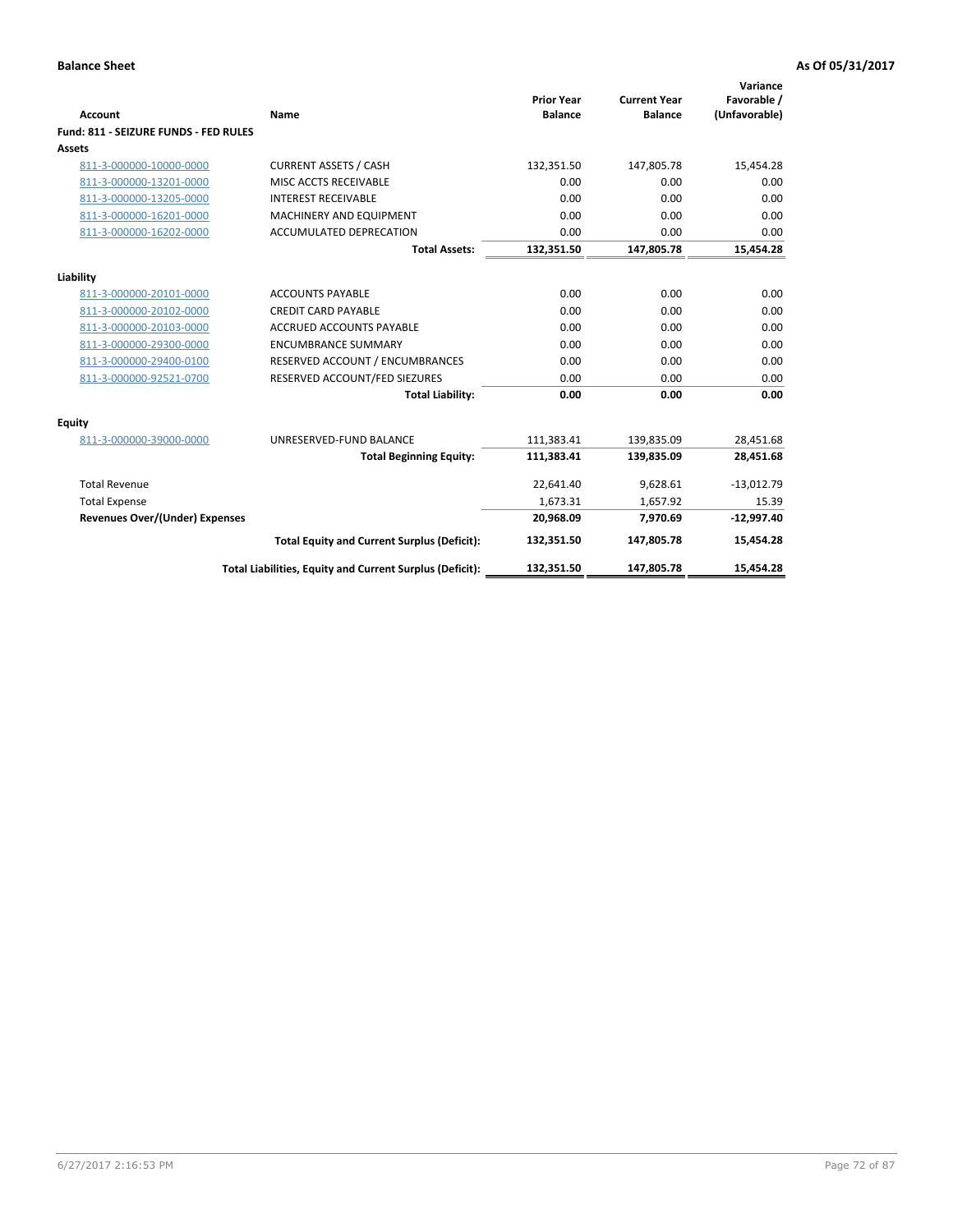| Account                                                 | Name                                                     | <b>Prior Year</b><br><b>Balance</b> | <b>Current Year</b><br><b>Balance</b> | Variance<br>Favorable /<br>(Unfavorable) |
|---------------------------------------------------------|----------------------------------------------------------|-------------------------------------|---------------------------------------|------------------------------------------|
| Fund: 820 - TIRZ FUND (Tax Increment Reinvestment Zone) |                                                          |                                     |                                       |                                          |
| Assets                                                  |                                                          |                                     |                                       |                                          |
| 820-3-000000-10000-0000                                 | <b>CURRENT ASSETS / CASH</b>                             | 929,979.40                          | 1,114,486.88                          | 184,507.48                               |
| 820-3-000000-13101-0000                                 | TAX RECEIVABLE-CURRENT                                   | 748.59                              | 19,655.40                             | 18,906.81                                |
| 820-3-000000-13102-0000                                 | <b>TAXES REC-DELINQUENT</b>                              | 11.643.01                           | 2.316.47                              | $-9,326.54$                              |
| 820-3-000000-13103-0000                                 | ALLOW FOR UNCOLLECT TAXES                                | $-1,232.23$                         | $-524.83$                             | 707.40                                   |
| 820-3-000000-13201-0000                                 | MISC ACCTS RECEIVABLE                                    | 0.00                                | 0.00                                  | 0.00                                     |
| 820-3-000000-13205-0000                                 | <b>INTEREST RECEIVABLE</b>                               | 0.00                                | 0.00                                  | 0.00                                     |
| 820-3-000000-13221-0000                                 | MISC A/R - PROPERTY TAXES                                | 370.58                              | 436.53                                | 65.95                                    |
|                                                         | <b>Total Assets:</b>                                     | 941,509.35                          | 1,136,370.45                          | 194,861.10                               |
| Liability                                               |                                                          |                                     |                                       |                                          |
| 820-3-000000-20101-0000                                 | <b>ACCOUNTS PAYABLE</b>                                  | 0.00                                | 0.00                                  | 0.00                                     |
| 820-3-000000-20103-0000                                 | ACCRUED ACCOUNTS PAYABLE                                 | 0.00                                | 0.00                                  | 0.00                                     |
| 820-3-000000-20203-0000                                 | <b>DEFERRED TAX REVENUE</b>                              | 12,583.21                           | 22,870.88                             | $-10,287.67$                             |
| 820-3-000000-29300-0000                                 | <b>ENCUMBRANCE SUMMARY</b>                               | 0.00                                | 0.00                                  | 0.00                                     |
| 820-3-000000-29400-0100                                 | RESERVED ACCOUNT / ENCUMBRANCES                          | 0.00                                | 0.00                                  | 0.00                                     |
|                                                         | <b>Total Liability:</b>                                  | 12,583.21                           | 22,870.88                             | $-10,287.67$                             |
| Equity                                                  |                                                          |                                     |                                       |                                          |
| 820-3-000000-39000-0000                                 | UNRESERVED-FUND BALANCE                                  | 575,485.23                          | 1,070,780.75                          | 495,295.52                               |
| 820-3-000000-39100-0000                                 | UNRESERVED-RET. EARNINGS                                 | 0.00                                | 0.00                                  | 0.00                                     |
|                                                         | <b>Total Beginning Equity:</b>                           | 575,485.23                          | 1,070,780.75                          | 495,295.52                               |
| <b>Total Revenue</b>                                    |                                                          | 356,013.38                          | 303,780.46                            | $-52,232.92$                             |
| <b>Total Expense</b>                                    |                                                          | 2,572.47                            | 261,061.64                            | $-258,489.17$                            |
| Revenues Over/(Under) Expenses                          |                                                          | 353,440.91                          | 42,718.82                             | $-310,722.09$                            |
|                                                         | <b>Total Equity and Current Surplus (Deficit):</b>       | 928,926.14                          | 1,113,499.57                          | 184,573.43                               |
|                                                         | Total Liabilities, Equity and Current Surplus (Deficit): | 941,509.35                          | 1,136,370.45                          | 194,861.10                               |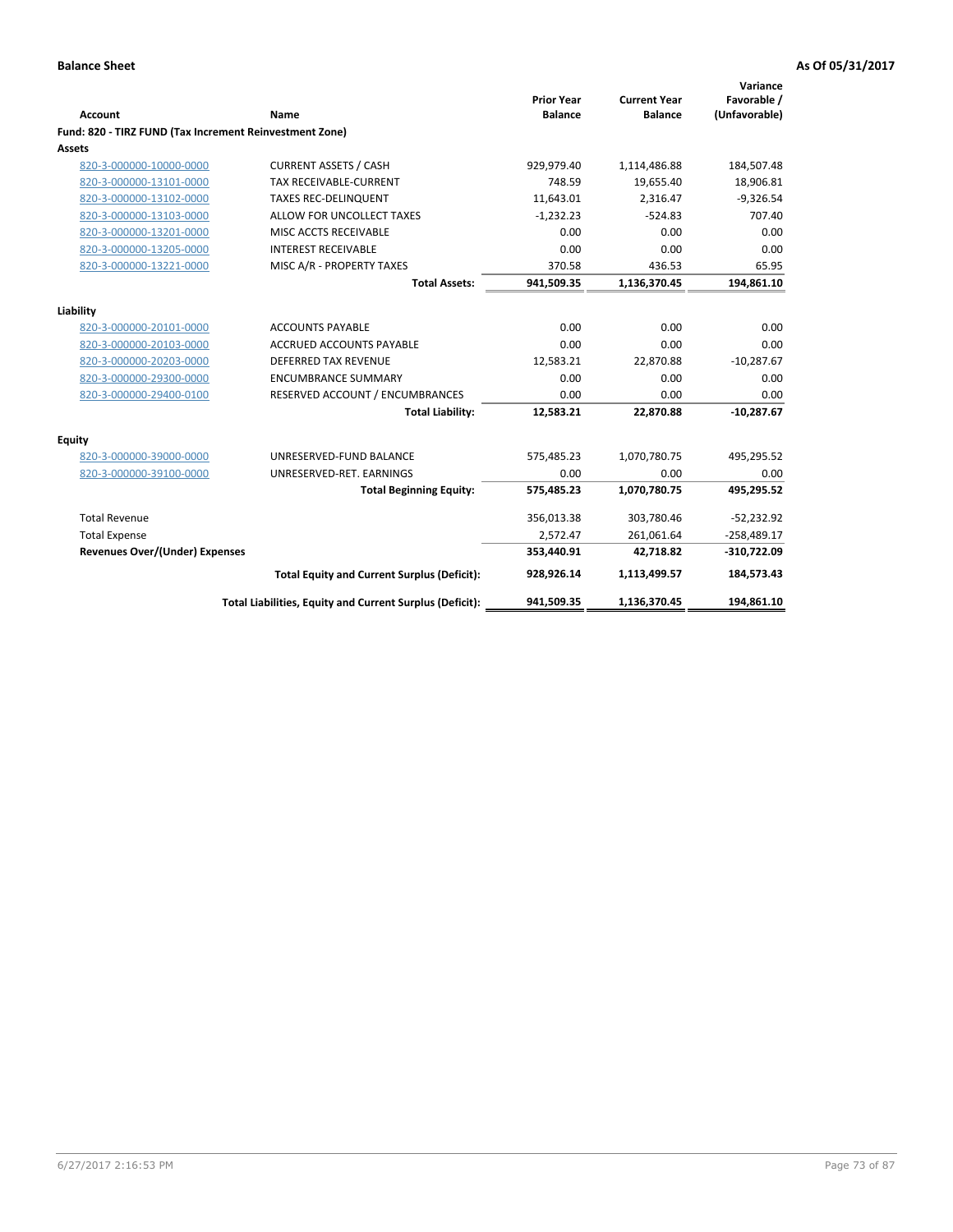|                                          |                                                          | <b>Prior Year</b> | <b>Current Year</b> | Variance<br>Favorable / |
|------------------------------------------|----------------------------------------------------------|-------------------|---------------------|-------------------------|
| <b>Account</b>                           | Name                                                     | <b>Balance</b>    | <b>Balance</b>      | (Unfavorable)           |
| Fund: 890 - GRNVL IDC (L-3) FIXED ASSETS |                                                          |                   |                     |                         |
| Assets                                   |                                                          |                   |                     |                         |
| 890-3-000000-10000-0000                  | <b>CURRENT ASSETS / CASH</b>                             | $-11,007,968.85$  | $-16,374,825.45$    | $-5,366,856.60$         |
| 890-3-000000-16004-0000                  | FIXED ASSETS / BUILDINGS                                 | 0.00              | 0.00                | 0.00                    |
| 890-3-000000-16005-0000                  | <b>ACCUMULATED DEPRECIATION</b>                          | 0.00              | 0.00                | 0.00                    |
| 890-3-000000-16301-0000                  | FIXED ASSETS / C W I P                                   | 5,576,985.00      | 8,957,243.30        | 3,380,258.30            |
|                                          | <b>Total Assets:</b>                                     | -5,430,983.85     | $-7,417,582.15$     | $-1,986,598.30$         |
| Liability                                |                                                          |                   |                     |                         |
| 890-3-000000-20101-0000                  | <b>ACCOUNTS PAYABLE</b>                                  | 0.00              | 0.00                | 0.00                    |
| 890-3-000000-27001-0000                  | <b>CONTRIBUTED CAPITAL</b>                               | 0.00              | 0.00                | 0.00                    |
| 890-3-000000-27101-0000                  | INVESTMENT IN GFA / GENERAL FUND                         | 0.00              | 0.00                | 0.00                    |
| 890-3-000000-27102-0000                  | <b>SPECIAL REVENUE FUNDS</b>                             | 0.00              | 0.00                | 0.00                    |
| 890-3-000000-27103-0000                  | <b>GENERAL CIP FUND</b>                                  | 8,822,863.78      | 8,822,863.78        | 0.00                    |
| 890-3-000000-27104-0000                  | PROPRIETARY FUNDS                                        | $-14,253,847.63$  | $-16,240,445.93$    | 1,986,598.30            |
| 890-3-000000-27201-0000                  | CAFR USE / MUNICIPAL BUILDINGS                           | 0.00              | 0.00                | 0.00                    |
| 890-3-000000-27202-0000                  | CAFR USE / OTHER GENERAL GOVERNMEN                       | 0.00              | 0.00                | 0.00                    |
| 890-3-000000-27205-0000                  | CAFR USE / PUBLIC WORKS                                  | 0.00              | 0.00                | 0.00                    |
| 890-3-000000-27210-0000                  | CAFR USE / INVESTMENT IN GFA                             | 0.00              | 0.00                | 0.00                    |
| 890-3-000000-27301-0000                  | DONATIONS/GRANTS                                         | 0.00              | 0.00                | 0.00                    |
|                                          | <b>Total Liability:</b>                                  | $-5,430,983.85$   | $-7,417,582.15$     | 1,986,598.30            |
| Equity                                   |                                                          |                   |                     |                         |
| 890-3-000000-39000-0000                  | UNRESERVED-FUND BALANCE                                  | 0.00              | 0.00                | 0.00                    |
|                                          | <b>Total Beginning Equity:</b>                           | 0.00              | 0.00                | 0.00                    |
| <b>Total Expense</b>                     |                                                          | 0.00              | 0.00                | 0.00                    |
| <b>Revenues Over/(Under) Expenses</b>    |                                                          | 0.00              | 0.00                | 0.00                    |
|                                          | <b>Total Equity and Current Surplus (Deficit):</b>       | 0.00              | 0.00                | 0.00                    |
|                                          | Total Liabilities, Equity and Current Surplus (Deficit): | $-5,430,983.85$   | $-7,417,582.15$     | $-1,986,598.30$         |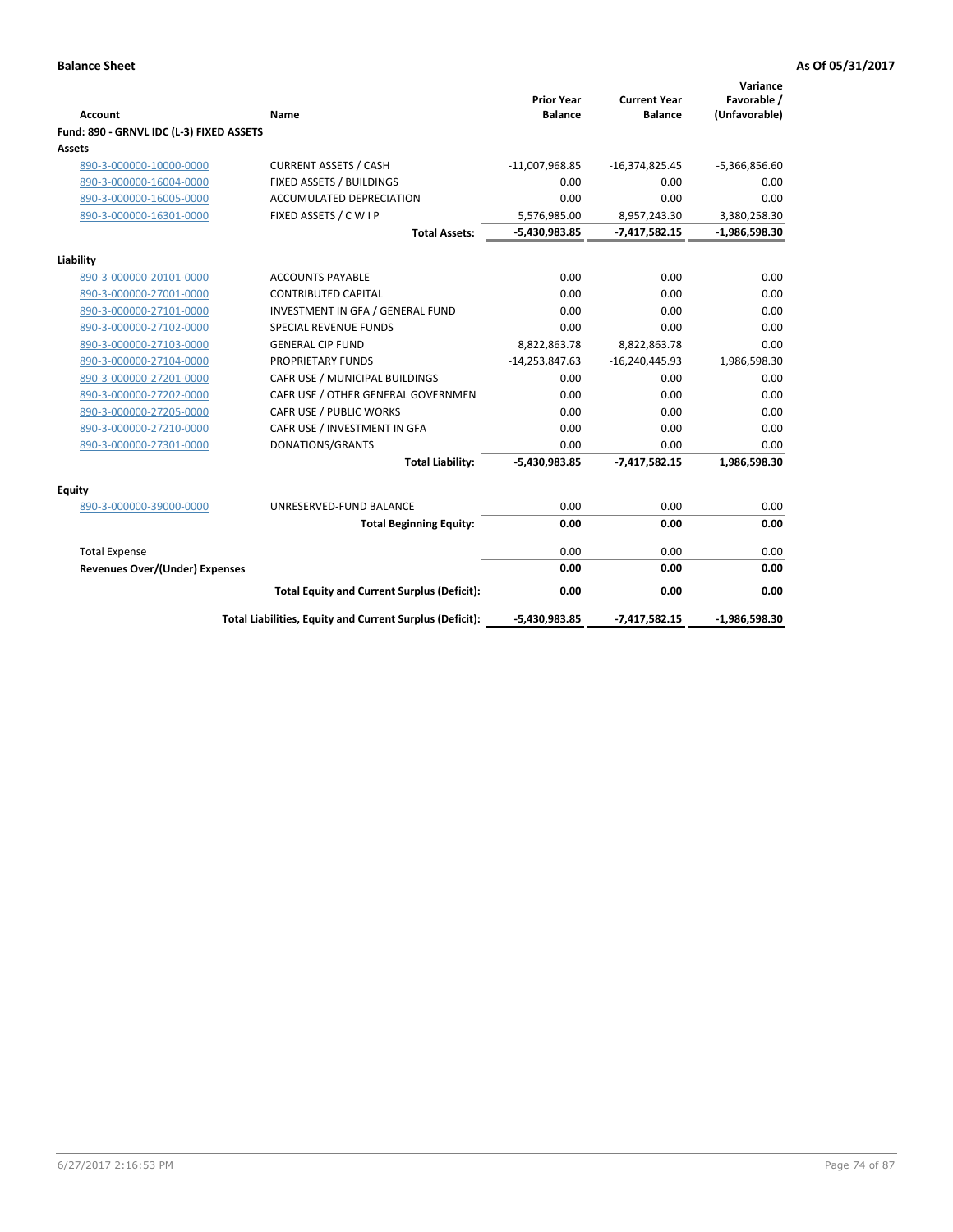|                                                    |                                                                         |                       |                       | Variance             |
|----------------------------------------------------|-------------------------------------------------------------------------|-----------------------|-----------------------|----------------------|
|                                                    |                                                                         | <b>Prior Year</b>     | <b>Current Year</b>   | Favorable /          |
| <b>Account</b>                                     | Name                                                                    | <b>Balance</b>        | <b>Balance</b>        | (Unfavorable)        |
| Fund: 899 - POOLED CASH                            |                                                                         |                       |                       |                      |
| Assets                                             | <b>CURRENT ASSETS / CASH</b>                                            | 0.00                  | 0.00                  | 0.00                 |
| 899-8-000000-10000-0000                            | <b>CHASE OUTBOUND OPERATING</b>                                         |                       | $-642, 105.37$        |                      |
| 899-8-000000-10101-0000                            |                                                                         | $-125,168.42$         |                       | -516,936.95          |
| 899-8-000000-10102-0000                            | CHASE INBOUND OPERATING                                                 | 17,987,545.52<br>0.00 | 20,575,541.83<br>0.00 | 2,587,996.31<br>0.00 |
| 899-8-000000-10103-0000<br>899-8-000000-10105-0000 | OPERATING ACCOUNT / CLAIMS ACCOUNT<br>CHASE BANK / SAVINGS - 3003113077 | 1,538,384.68          | 1,539,808.88          | 1,424.20             |
| 899-8-000000-10106-0000                            | CHASE BANK / SAVINGS - 2911913371                                       | 1,612,871.05          | 1,614,364.21          | 1,493.16             |
| 899-8-000000-10107-0000                            | CHASE TASC FLEX SPENDING                                                | 0.00                  | 8,128.66              | 8,128.66             |
| 899-8-000000-10401-0000                            | <b>CURRENT ASSETS / INTERNAL CLEARING</b>                               | $-52.61$              | 0.00                  | 52.61                |
| 899-8-000000-10402-0000                            | <b>CREDIT CARD CLEARING</b>                                             | 0.00                  | 0.00                  | 0.00                 |
| 899-8-000000-10403-0000                            | <b>NET BILL PAYMENTS</b>                                                | 0.00                  | 0.00                  | 0.00                 |
| 899-8-000000-11101-0000                            | TX CLASS / OPERATING                                                    | 0.00                  | 0.00                  | 0.00                 |
| 899-8-000000-11201-0000                            | LOGIC INVESTMENTS / OPERATING                                           | 1,004,754.93          | 1,013,242.96          | 8,488.03             |
| 899-8-000000-11401-0000                            | <b>TEXSTAR ACCT - OPERATING</b>                                         | 0.00                  | 0.01                  | 0.01                 |
| 899-8-000000-11601-0000                            | <b>TEXPOOL ACCT - OPERATING</b>                                         | 1,003,664.57          | 1,008,629.24          | 4,964.67             |
| 899-8-000000-12001-0000                            | AMERICAN NATIONAL OPERATING                                             | 0.00                  | 0.00                  | 0.00                 |
| 899-8-000000-12002-0000                            | PFM ACCT OPERATING                                                      | 18,316,213.15         | 18,156,125.02         | $-160,088.13$        |
| 899-8-000000-12003-0000                            | TREASURIES - CITY ONLY                                                  | 0.00                  | 0.00                  | 0.00                 |
| 899-8-000000-12301-0000                            | <b>BOND PROCEEDS / PURCHASED INTEREST</b>                               | 0.00                  | 0.00                  | 0.00                 |
| 899-8-000000-13205-0000                            | <b>INTEREST RECEIVABLE</b>                                              | 42,838.04             | 52,631.12             | 9,793.08             |
| 899-8-000000-14100-0000                            | DUE FROM FUND 100                                                       | $-13,198.95$          | 0.00                  | 13,198.95            |
| 899-8-000000-14101-0000                            | DUE FROM FUND 101                                                       | 0.00                  | 0.00                  | 0.00                 |
| 899-8-000000-14102-0000                            | DUE FROM FUND 102                                                       | 0.00                  | 0.00                  | 0.00                 |
| 899-8-000000-14103-0000                            | DUE FROM FUND 103                                                       | 0.00                  | 0.00                  | 0.00                 |
| 899-8-000000-14110-0000                            | DUE FROM FUND 110                                                       | 0.00                  | 0.00                  | 0.00                 |
| 899-8-000000-14111-0000                            | DUE FROM FUND 111                                                       | 0.00                  | 0.00                  | 0.00                 |
| 899-8-000000-14112-0000                            | DUE FROM FUND 112                                                       | 0.00                  | 0.00                  | 0.00                 |
| 899-8-000000-14113-0000                            | DUE FROM FUND 113                                                       | 0.00                  | 0.00                  | 0.00                 |
| 899-8-000000-14114-0000                            | DUE FROM FUND 114                                                       | $-505.60$             | 0.00                  | 505.60               |
| 899-8-000000-14115-0000<br>899-8-000000-14116-0000 | DUE FROM FUND 115<br>DUE FROM FUND 116                                  | 0.00<br>0.00          | 0.00<br>0.00          | 0.00<br>0.00         |
| 899-8-000000-14117-0000                            | DUE FROM FUND 117                                                       | 0.00                  | 0.00                  | 0.00                 |
| 899-8-000000-14118-0000                            | DUE FROM FUND 118                                                       | 0.00                  | 0.00                  | 0.00                 |
| 899-8-000000-14119-0000                            | DUE FROM FUND 119                                                       | 0.00                  | 0.00                  | 0.00                 |
| 899-8-000000-14120-0000                            | DUE FROM FUND 120                                                       | 0.00                  | 0.00                  | 0.00                 |
| 899-8-000000-14121-0000                            | DUE FROM FUND 121                                                       | 0.00                  | 0.00                  | 0.00                 |
| 899-8-000000-14122-0000                            | DUE FROM FUND 122                                                       | 0.00                  | 0.00                  | 0.00                 |
| 899-8-000000-14123-0000                            | DUE FROM FUND 123                                                       | 0.00                  | 0.00                  | 0.00                 |
| 899-8-000000-14124-0000                            | DUE FROM FUND 124                                                       | 0.00                  | 0.00                  | 0.00                 |
| 899-8-000000-14125-0000                            | DUE FROM FUND 125                                                       | 0.00                  | 0.00                  | 0.00                 |
| 899-8-000000-14126-0000                            | DUE FROM FUND 126                                                       | 0.00                  | 0.00                  | 0.00                 |
| 899-8-000000-14140-0000                            | DUE FROM FUND 140                                                       | 0.00                  | 0.00                  | 0.00                 |
| 899-8-000000-14160-0000                            | DUE FROM FUND 160                                                       | 0.00                  | 0.00                  | 0.00                 |
| 899-8-000000-14161-0000                            | DUE FROM FUND 161                                                       | 0.00                  | 0.00                  | 0.00                 |
| 899-8-000000-14162-0000                            | DUE FROM FUND 162                                                       | 0.00                  | 0.00                  | 0.00                 |
| 899-8-000000-14163-0000                            | DUE FROM FUND 163                                                       | 0.00                  | 0.00                  | 0.00                 |
| 899-8-000000-14164-0000                            | DUE FROM FUND 164                                                       | 0.00                  | 0.00                  | 0.00                 |
| 899-8-000000-14165-0000                            | DUE FROM FUND 165                                                       | 0.00                  | 0.00                  | 0.00                 |
| 899-8-000000-14170-0000                            | DUE FROM FUND 170                                                       | 0.00                  | 0.00                  | 0.00                 |
| 899-8-000000-14171-0000                            | DUE FROM FUND 171                                                       | 0.00<br>0.00          | 0.00<br>0.00          | 0.00<br>0.00         |
| 899-8-000000-14172-0000<br>899-8-000000-14173-0000 | DUE FROM FUND 172<br>DUE FROM FUND 173                                  | 0.00                  | 0.00                  | 0.00                 |
| 899-8-000000-14174-0000                            | DUE FROM FUND 174                                                       | 0.00                  | 0.00                  | 0.00                 |
| 899-8-000000-14175-0000                            | DUE FROM FUND 175                                                       | 0.00                  | 0.00                  | 0.00                 |
| 899-8-000000-14176-0000                            | DUE FROM FUND 176                                                       | 0.00                  | 0.00                  | 0.00                 |
| 899-8-000000-14177-0000                            | DUE FROM FUND 177                                                       | 0.00                  | 0.00                  | 0.00                 |
| 899-8-000000-14190-0000                            | DUE FROM FUND 190                                                       | 0.00                  | 0.00                  | 0.00                 |
| 899-8-000000-14192-0000                            | DUE FROM FUND 192                                                       | 0.00                  | 0.00                  | 0.00                 |
|                                                    |                                                                         |                       |                       |                      |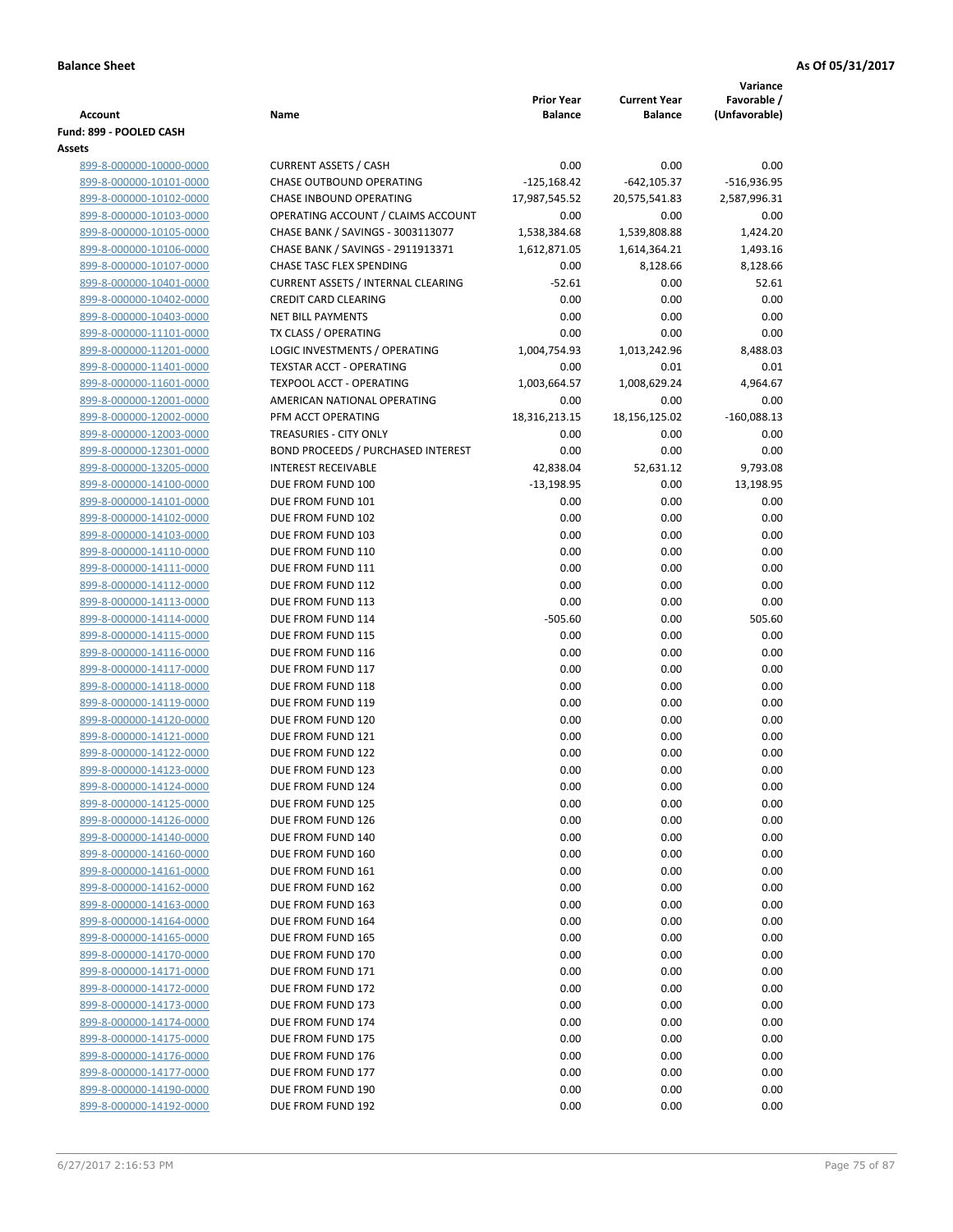|                                                    |                                       |                   |                     | Variance        |
|----------------------------------------------------|---------------------------------------|-------------------|---------------------|-----------------|
|                                                    |                                       | <b>Prior Year</b> | <b>Current Year</b> | Favorable /     |
| <b>Account</b>                                     | Name                                  | <b>Balance</b>    | <b>Balance</b>      | (Unfavorable)   |
| 899-8-000000-14200-0000                            | DUE FROM FUND 200                     | $-632.00$         | 0.00                | 632.00          |
| 899-8-000000-14210-0000                            | DUE FROM FUND 210                     | 0.00              | 0.00                | 0.00            |
| 899-8-000000-14211-0000                            | DUE FROM FUND 211                     | 0.00              | 0.00                | 0.00            |
| 899-8-000000-14212-0000                            | DUE FROM FUND 212                     | 0.00              | 0.00                | 0.00            |
| 899-8-000000-14216-0000                            | DUE FROM FUND 216                     | 0.00              | 0.00                | 0.00            |
| 899-8-000000-14217-0000                            | DUE FROM FUND 217                     | 0.00              | 0.00                | 0.00            |
| 899-8-000000-14300-0000                            | DUE FROM FUND 300                     | 0.00              | 0.00                | 0.00            |
| 899-8-000000-14320-0000                            | DUE FROM FUND 320                     | 0.00              | 0.00                | 0.00            |
| 899-8-000000-14360-0000                            | DUE FROM FUND 360                     | 0.00              | 0.00                | 0.00            |
| 899-8-000000-14361-0000                            | DUE FROM FUND 361                     | 0.00              | 0.00                | 0.00            |
| 899-8-000000-14400-0000                            | DUE FROM FUND 400                     | 0.00              | 0.00                | 0.00            |
| 899-8-000000-14500-0000                            | DUE FROM FUND 500                     | 500.00            | 0.00                | $-500.00$       |
| 899-8-000000-14561-0000                            | DUE FROM FUND 561                     | 0.00              | 0.00                | 0.00            |
| 899-8-000000-14601-0000                            | DUE FROM FUND 601                     | 0.00              | 0.00                | 0.00            |
| 899-8-000000-14602-0000                            | DUE FROM FUND 602                     | $-238.89$         | $-2,508.77$         | $-2,269.88$     |
| 899-8-000000-14604-0000                            | DUE FROM FUND 604                     | 0.00              | 0.00                | 0.00            |
| 899-8-000000-14660-0000                            | DUE FROM FUND 660                     | 0.00              | 0.00                | 0.00            |
| 899-8-000000-14800-0000                            | DUE FROM FUND 800                     | 0.00              | 0.00                | 0.00            |
| 899-8-000000-14801-0000                            | DUE FROM FUND 801                     | 0.00              | 0.00                | 0.00            |
| 899-8-000000-14802-0000                            | DUE FROM FUND 802                     | 0.00              | 0.00                | 0.00            |
| 899-8-000000-14803-0000                            | DUE FROM FUND 803                     | 0.00              | 0.00                | 0.00            |
| 899-8-000000-14807-0000                            | DUE FROM FUND 807                     | 0.00              | 0.00                | 0.00            |
| 899-8-000000-14809-0000                            | DUE FROM FUND 809                     | 0.00              | 0.00                | 0.00            |
| 899-8-000000-14810-0000                            | DUE FROM FUND 810                     | 0.00              | 0.00                | 0.00            |
| 899-8-000000-14811-0000                            | DUE FROM FUND 811                     | 0.00              | 0.00                | 0.00            |
| 899-8-000000-14820-0000                            | DUE FROM TIRZ FUND                    | 0.00              | 0.00                | 0.00            |
| 899-8-000000-14890-0000                            | DUE FROM GRNVL IDC (L-3) FIXED ASSETS | 0.00              | 0.00                | 0.00            |
| 899-8-000000-14910-0000                            | DUE FROM FUND 910                     | $-18,524.91$      | 157.00              | 18,681.91       |
| 899-8-000000-14911-0000                            | DUE FROM FUND 911                     | 0.00              | 0.00                | 0.00            |
| 899-8-000000-14912-0000                            | DUE FROM FUND 912                     | 0.00              | 0.00                | 0.00            |
| 899-8-000000-14913-0000                            | DUE FROM FUND 913                     | 0.00              | 0.00                | 0.00            |
| 899-8-000000-14916-0000                            | DUE FROM FUND 916                     | 0.00              | 0.00                | 0.00            |
|                                                    | DUE FROM FUND 950                     |                   |                     | 3,927.02        |
| 899-8-000000-14950-0000<br>899-8-000000-91011-1001 |                                       | 0.00              | 3,927.02<br>0.00    |                 |
|                                                    | <b>BANK OF AMERICA</b>                | 0.00              | 43,327,941.81       | 0.00            |
|                                                    | <b>Total Assets:</b>                  | 41,348,450.56     |                     | 1,979,491.25    |
| Liability                                          |                                       |                   |                     |                 |
| 899-8-000000-20101-0000                            | <b>ACCOUNTS PAYABLE</b>               | $-32,600.35$      | 1,575.25            | $-34,175.60$    |
| 899-8-000000-20102-0000                            | <b>CREDIT CARD PAYABLE</b>            | 0.00              | 0.00                | 0.00            |
| 899-8-000000-21040-0000                            | DUE TO OTHER FUNDS                    | 41,381,050.97     | 43,326,366.58       | $-1,945,315.61$ |
|                                                    | <b>Total Liability:</b>               | 41,348,450.62     | 43,327,941.83       | $-1,979,491.21$ |
|                                                    |                                       |                   |                     |                 |
| <b>Equity</b>                                      |                                       |                   |                     |                 |
| 899-3-000000-39000-0000                            | UNRESERVED-FUND BALANCE               | 0.00              | $-0.02$             | $-0.02$         |
| 899-8-000000-14362-0000                            | DUE FROM FUND 362                     | 0.00              | 0.00                | 0.00            |
| 899-8-000000-39200-0101                            | EQUITY IN POOLED CASH                 | 0.00              | 0.00                | 0.00            |
| 899-8-000000-39200-0110                            | EQUITY IN POOLED CASH                 | 0.00              | 0.00                | 0.00            |
| 899-8-000000-39200-0111                            | EQUITY IN POOLED CASH                 | 0.00              | 0.00                | 0.00            |
| 899-8-000000-39200-0112                            | EQUITY IN POOLED CASH                 | 0.00              | 0.00                | 0.00            |
| 899-8-000000-39200-0190                            | EQUITY IN POOLED CASH                 | 0.00              | 0.00                | 0.00            |
| 899-8-000000-39200-0201                            | EQUITY IN POOLED CASH                 | 0.00              | 0.00                | 0.00            |
| 899-8-000000-39200-0202                            | EQUITY IN POOLED CASH                 | 0.00              | 0.00                | 0.00            |
| 899-8-000000-39200-0203                            | EQUITY IN POOLED CASH                 | 0.00              | 0.00                | 0.00            |
| 899-8-000000-39200-0204                            | EQUITY IN POOLED CASH                 | 0.00              | 0.00                | 0.00            |
| 899-8-000000-39200-0205                            | EQUITY IN POOLED CASH                 | 0.00              | 0.00                | 0.00            |
| 899-8-000000-39200-0206                            | EQUITY IN POOLED CASH                 | 0.00              | 0.00                | 0.00            |
| 899-8-000000-39200-0207                            | EQUITY IN POOLED CASH                 | 0.00              | 0.00                | 0.00            |
| 899-8-000000-39200-0208                            | EQUITY IN POOLED CASH                 | 0.00              | 0.00                | 0.00            |
| 899-8-000000-39200-0209                            | EQUITY IN POOLED CASH                 | 0.00              | 0.00                | 0.00            |
| 899-8-000000-39200-0210                            | EQUITY IN POOLED CASH                 | 0.00              | 0.00                | 0.00            |
|                                                    |                                       |                   |                     |                 |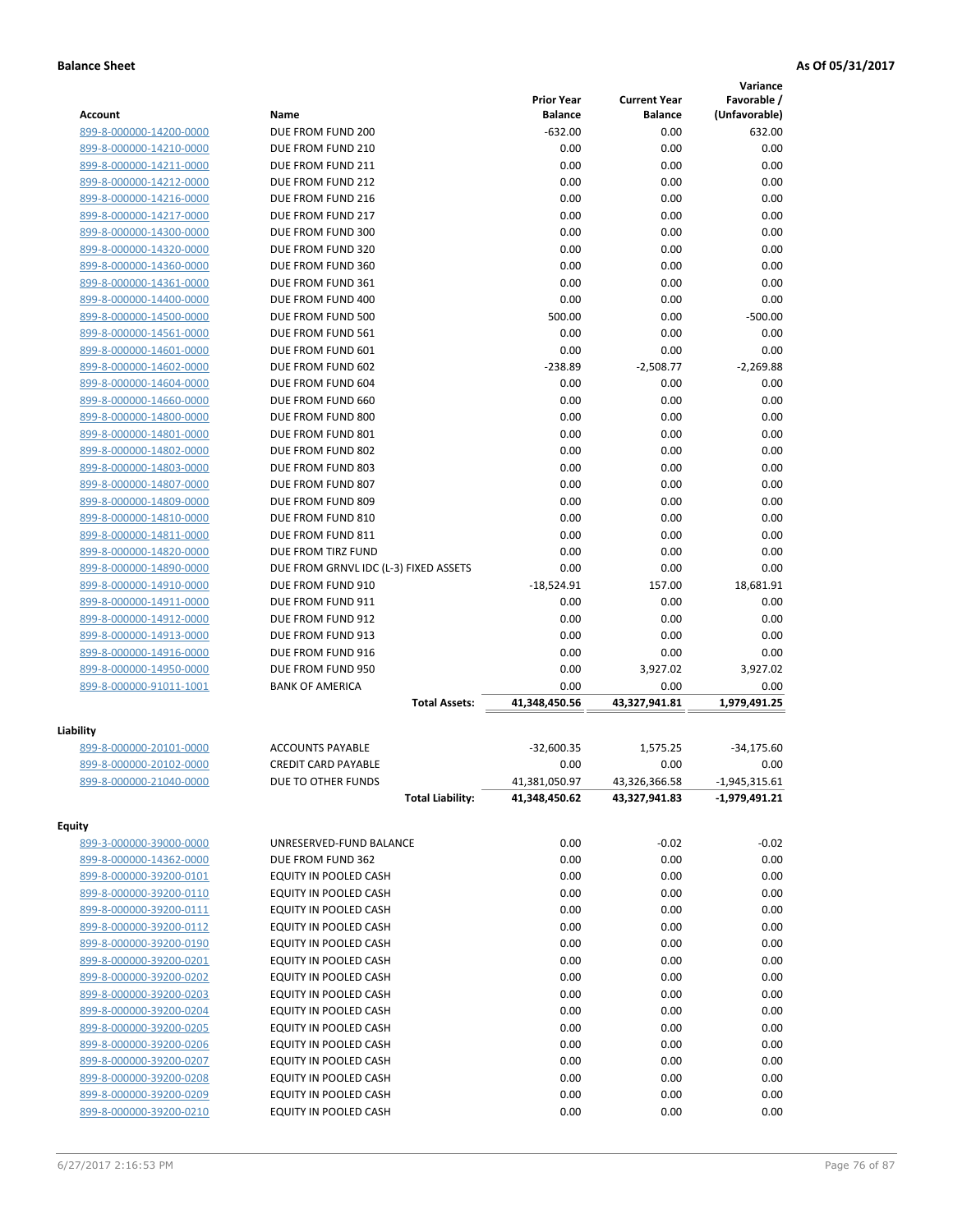**Variance**

|                         |                              | <b>Prior Year</b> | <b>Current Year</b> | vanance<br>Favorable / |
|-------------------------|------------------------------|-------------------|---------------------|------------------------|
| Account                 | Name                         | <b>Balance</b>    | <b>Balance</b>      | (Unfavorable)          |
| 899-8-000000-39200-0211 | EQUITY IN POOLED CASH        | 0.00              | 0.00                | 0.00                   |
| 899-8-000000-39200-0212 | EQUITY IN POOLED CASH        | 0.00              | 0.00                | 0.00                   |
| 899-8-000000-39200-0213 | EQUITY IN POOLED CASH        | 0.00              | 0.00                | 0.00                   |
|                         |                              |                   |                     |                        |
| 899-8-000000-39200-0214 | EQUITY IN POOLED CASH        | 0.00              | 0.00                | 0.00                   |
| 899-8-000000-39200-0215 | EQUITY IN POOLED CASH        | 0.00              | 0.00                | 0.00                   |
| 899-8-000000-39200-0216 | EQUITY IN POOLED CASH        | 0.00              | 0.00                | 0.00                   |
| 899-8-000000-39200-0217 | EQUITY IN POOLED CASH        | 0.00              | 0.00                | 0.00                   |
| 899-8-000000-39200-0218 | EQUITY IN POOLED CASH        | 0.00              | 0.00                | 0.00                   |
| 899-8-000000-39200-0219 | EQUITY IN POOLED CASH        | 0.00              | 0.00                | 0.00                   |
| 899-8-000000-39200-0220 | EQUITY IN POOLED CASH        | 0.00              | 0.00                | 0.00                   |
| 899-8-000000-39200-0221 | EQUITY IN POOLED CASH        | 0.00              | 0.00                | 0.00                   |
| 899-8-000000-39200-0222 | EQUITY IN POOLED CASH        | 0.00              | 0.00                | 0.00                   |
| 899-8-000000-39200-0223 | EQUITY IN POOLED CASH        | 0.00              | 0.00                | 0.00                   |
| 899-8-000000-39200-0224 | EQUITY IN POOLED CASH        | 0.00              | 0.00                | 0.00                   |
| 899-8-000000-39200-0225 | EQUITY IN POOLED CASH        | 0.00              | 0.00                | 0.00                   |
| 899-8-000000-39200-0226 | EQUITY IN POOLED CASH        | 0.00              | 0.00                | 0.00                   |
| 899-8-000000-39200-0227 | EQUITY IN POOLED CASH        | 0.00              | 0.00                | 0.00                   |
|                         |                              |                   |                     |                        |
| 899-8-000000-39200-0228 | EQUITY IN POOLED CASH        | 0.00              | 0.00                | 0.00                   |
| 899-8-000000-39200-0229 | EQUITY IN POOLED CASH        | 0.00              | 0.00                | 0.00                   |
| 899-8-000000-39200-0231 | EQUITY IN POOLED CASH        | 0.00              | 0.00                | 0.00                   |
| 899-8-000000-39200-0232 | EQUITY IN POOLED CASH        | 0.00              | 0.00                | 0.00                   |
| 899-8-000000-39200-0233 | EQUITY IN POOLED CASH        | 0.00              | 0.00                | 0.00                   |
| 899-8-000000-39200-0234 | EQUITY IN POOLED CASH        | 0.00              | 0.00                | 0.00                   |
| 899-8-000000-39200-0235 | EQUITY IN POOLED CASH        | 0.00              | 0.00                | 0.00                   |
| 899-8-000000-39200-0236 | EQUITY IN POOLED CASH        | 0.00              | 0.00                | 0.00                   |
| 899-8-000000-39200-0241 | EQUITY IN POOLED CASH        | 0.00              | 0.00                | 0.00                   |
| 899-8-000000-39200-0247 | EQUITY IN POOLED CASH        | 0.00              | 0.00                | 0.00                   |
| 899-8-000000-39200-0250 | EQUITY IN POOLED CASH        | 0.00              | 0.00                | 0.00                   |
| 899-8-000000-39200-0251 | EQUITY IN POOLED CASH        | 0.00              | 0.00                | 0.00                   |
| 899-8-000000-39200-0252 | EQUITY IN POOLED CASH        | 0.00              | 0.00                | 0.00                   |
| 899-8-000000-39200-0253 | EQUITY IN POOLED CASH        | 0.00              | 0.00                | 0.00                   |
| 899-8-000000-39200-0254 |                              |                   |                     | 0.00                   |
|                         | EQUITY IN POOLED CASH        | 0.00              | 0.00                |                        |
| 899-8-000000-39200-0301 | EQUITY IN POOLED CASH        | 0.00              | 0.00                | 0.00                   |
| 899-8-000000-39200-0302 | EQUITY IN POOLED CASH        | 0.00              | 0.00                | 0.00                   |
| 899-8-000000-39200-0401 | EQUITY IN POOLED CASH        | 0.00              | 0.00                | 0.00                   |
| 899-8-000000-39200-0402 | EQUITY IN POOLED CASH        | 0.00              | 0.00                | 0.00                   |
| 899-8-000000-39200-0403 | EQUITY IN POOLED CASH        | 0.00              | 0.00                | 0.00                   |
| 899-8-000000-39200-0405 | EQUITY IN POOLED CASH        | 0.00              | 0.00                | 0.00                   |
| 899-8-000000-39200-0406 | EQUITY IN POOLED CASH        | 0.00              | 0.00                | 0.00                   |
| 899-8-000000-39200-0410 | EQUITY IN POOLED CASH        | 0.00              | 0.00                | 0.00                   |
| 899-8-000000-39200-0411 | EQUITY IN POOLED CASH        | 0.00              | 0.00                | 0.00                   |
| 899-8-000000-39200-0501 | EQUITY IN POOLED CASH        | 0.00              | 0.00                | 0.00                   |
| 899-8-000000-39200-0502 | EQUITY IN POOLED CASH        | 0.00              | 0.00                | 0.00                   |
| 899-8-000000-39200-0503 | EQUITY IN POOLED CASH        | 0.00              | 0.00                | 0.00                   |
| 899-8-000000-39200-0504 | EQUITY IN POOLED CASH        | 0.00              | 0.00                | 0.00                   |
| 899-8-000000-39200-0505 | <b>EQUITY IN POOLED CASH</b> | 0.00              | 0.00                | 0.00                   |
| 899-8-000000-39200-0506 | EQUITY IN POOLED CASH        | 0.00              | 0.00                | 0.00                   |
|                         |                              |                   |                     |                        |
| 899-8-000000-39200-0507 | EQUITY IN POOLED CASH        | 0.00              | 0.00                | 0.00                   |
| 899-8-000000-39200-0511 | EQUITY IN POOLED CASH        | 0.00              | 0.00                | 0.00                   |
| 899-8-000000-39200-0513 | EQUITY IN POOLED CASH        | 0.00              | 0.00                | 0.00                   |
| 899-8-000000-39200-0521 | EQUITY IN POOLED CASH        | 0.00              | 0.00                | 0.00                   |
| 899-8-000000-39200-0522 | EQUITY IN POOLED CASH        | 0.00              | 0.00                | 0.00                   |
| 899-8-000000-39200-0523 | EQUITY IN POOLED CASH        | 0.00              | 0.00                | 0.00                   |
| 899-8-000000-39200-0601 | EQUITY IN POOLED CASH        | 0.00              | 0.00                | 0.00                   |
| 899-8-000000-39200-0602 | EQUITY IN POOLED CASH        | 0.00              | 0.00                | 0.00                   |
| 899-8-000000-39200-0603 | EQUITY IN POOLED CASH        | 0.00              | 0.00                | 0.00                   |
| 899-8-000000-39200-0604 | EQUITY IN POOLED CASH        | 0.00              | 0.00                | 0.00                   |
| 899-8-000000-39200-0702 | EQUITY IN POOLED CASH        | 0.00              | 0.00                | 0.00                   |
| 899-8-000000-39200-0703 | EQUITY IN POOLED CASH        | 0.00              | 0.00                | 0.00                   |
|                         |                              |                   |                     |                        |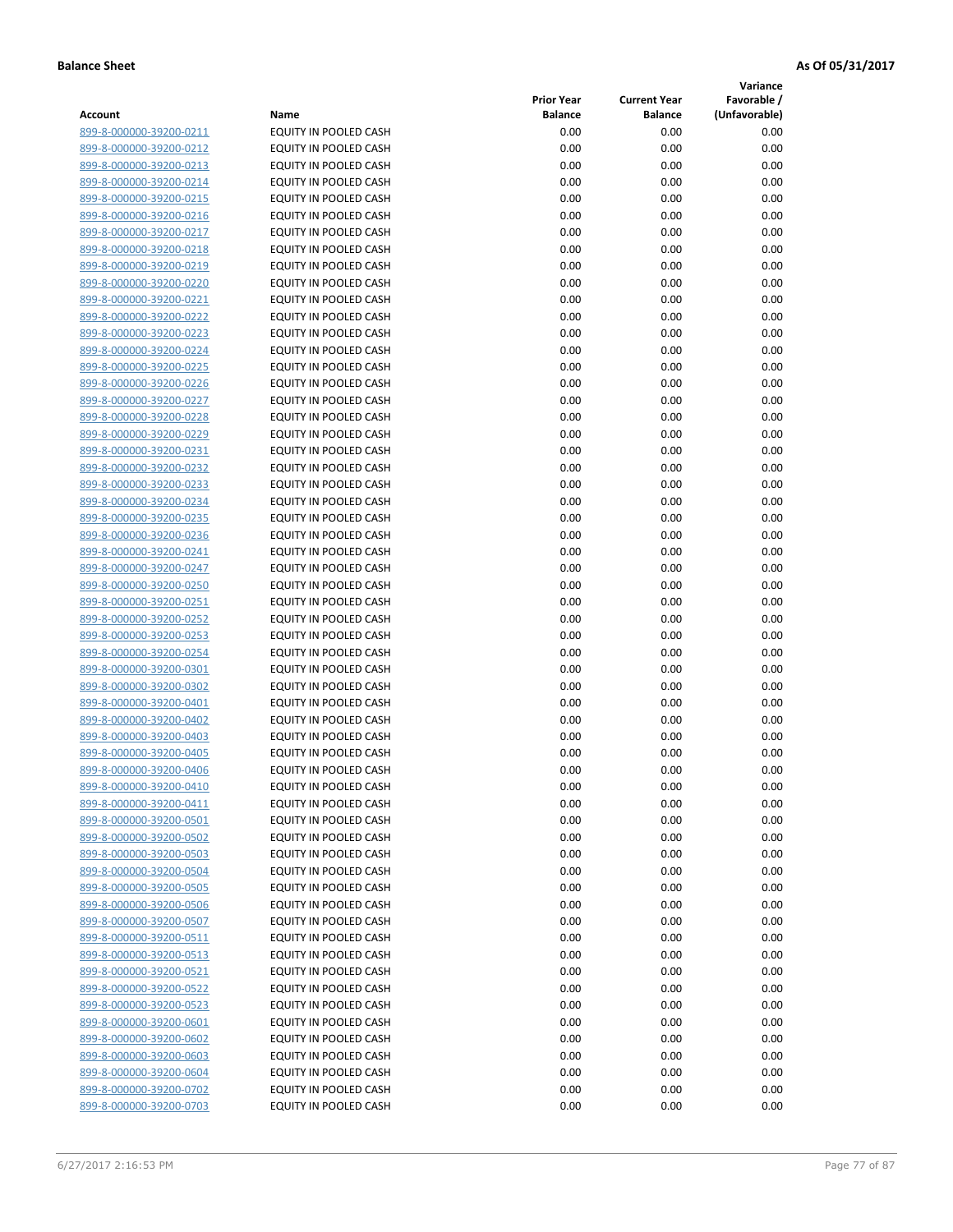| <b>Account</b>                        | Name                                                     | <b>Prior Year</b><br><b>Balance</b> | <b>Current Year</b><br><b>Balance</b> | Variance<br>Favorable /<br>(Unfavorable) |
|---------------------------------------|----------------------------------------------------------|-------------------------------------|---------------------------------------|------------------------------------------|
| 899-8-000000-39200-0704               | <b>EQUITY IN POOLED CASH</b>                             | 0.00                                | 0.00                                  | 0.00                                     |
| 899-8-000000-39200-0705               | EQUITY IN POOLED CASH                                    | 0.00                                | 0.00                                  | 0.00                                     |
| 899-8-000000-39200-0706               | <b>EQUITY IN POOLED CASH</b>                             | 0.00                                | 0.00                                  | 0.00                                     |
| 899-8-000000-39200-0707               | <b>EQUITY IN POOLED CASH</b>                             | 0.00                                | 0.00                                  | 0.00                                     |
| 899-8-000000-39200-0708               | <b>EQUITY IN POOLED CASH</b>                             | 0.00                                | 0.00                                  | 0.00                                     |
| 899-8-000000-39200-0710               | <b>EQUITY IN POOLED CASH</b>                             | 0.00                                | 0.00                                  | 0.00                                     |
| 899-8-000000-39200-0721               | EQUITY IN POOLED CASH                                    | 0.00                                | 0.00                                  | 0.00                                     |
| 899-8-000000-39200-0722               | EQUITY IN POOLED CASH                                    | 0.00                                | 0.00                                  | 0.00                                     |
| 899-8-000000-39200-0723               | <b>EQUITY IN POOLED CASH</b>                             | 0.00                                | 0.00                                  | 0.00                                     |
| 899-8-000000-39200-0731               | <b>EQUITY IN POOLED CASH</b>                             | 0.00                                | 0.00                                  | 0.00                                     |
| 899-8-000000-39200-0825               | <b>EQUITY IN POOLED CASH</b>                             | 0.00                                | 0.00                                  | 0.00                                     |
| 899-8-000000-39200-0901               | <b>EQUITY IN POOLED CASH</b>                             | 0.00                                | 0.00                                  | 0.00                                     |
| 899-8-000000-39200-0902               | <b>EQUITY IN POOLED CASH</b>                             | 0.00                                | 0.00                                  | 0.00                                     |
| 899-8-000000-39200-0903               | <b>EQUITY IN POOLED CASH</b>                             | 0.00                                | 0.00                                  | 0.00                                     |
| 899-8-000000-39200-0904               | <b>EQUITY IN POOLED CASH</b>                             | 0.00                                | 0.00                                  | 0.00                                     |
| 899-8-000000-39200-0905               | <b>EQUITY IN POOLED CASH</b>                             | 0.00                                | 0.00                                  | 0.00                                     |
| 899-8-000000-39200-0909               | EQUITY IN POOLED CASH                                    | 0.00                                | 0.00                                  | 0.00                                     |
| 899-8-000000-39200-0910               | <b>EQUITY IN POOLED CASH</b>                             | 0.00                                | 0.00                                  | 0.00                                     |
| 899-8-000000-39200-0960               | EQUITY IN POOLED CASH                                    | 0.00                                | 0.00                                  | 0.00                                     |
| 899-8-000000-39200-9999               | EQUITY IN POOLED CASH                                    | 0.00                                | 0.00                                  | 0.00                                     |
|                                       | <b>Total Beginning Equity:</b>                           | 0.00                                | $-0.02$                               | $-0.02$                                  |
| <b>Total Revenue</b>                  |                                                          | $-0.06$                             | 0.00                                  | 0.06                                     |
| <b>Revenues Over/(Under) Expenses</b> |                                                          | $-0.06$                             | 0.00                                  | 0.06                                     |
|                                       | <b>Total Equity and Current Surplus (Deficit):</b>       | $-0.06$                             | $-0.02$                               | 0.04                                     |
|                                       | Total Liabilities, Equity and Current Surplus (Deficit): | 41,348,450.56                       | 43,327,941.81                         | 1,979,491.25                             |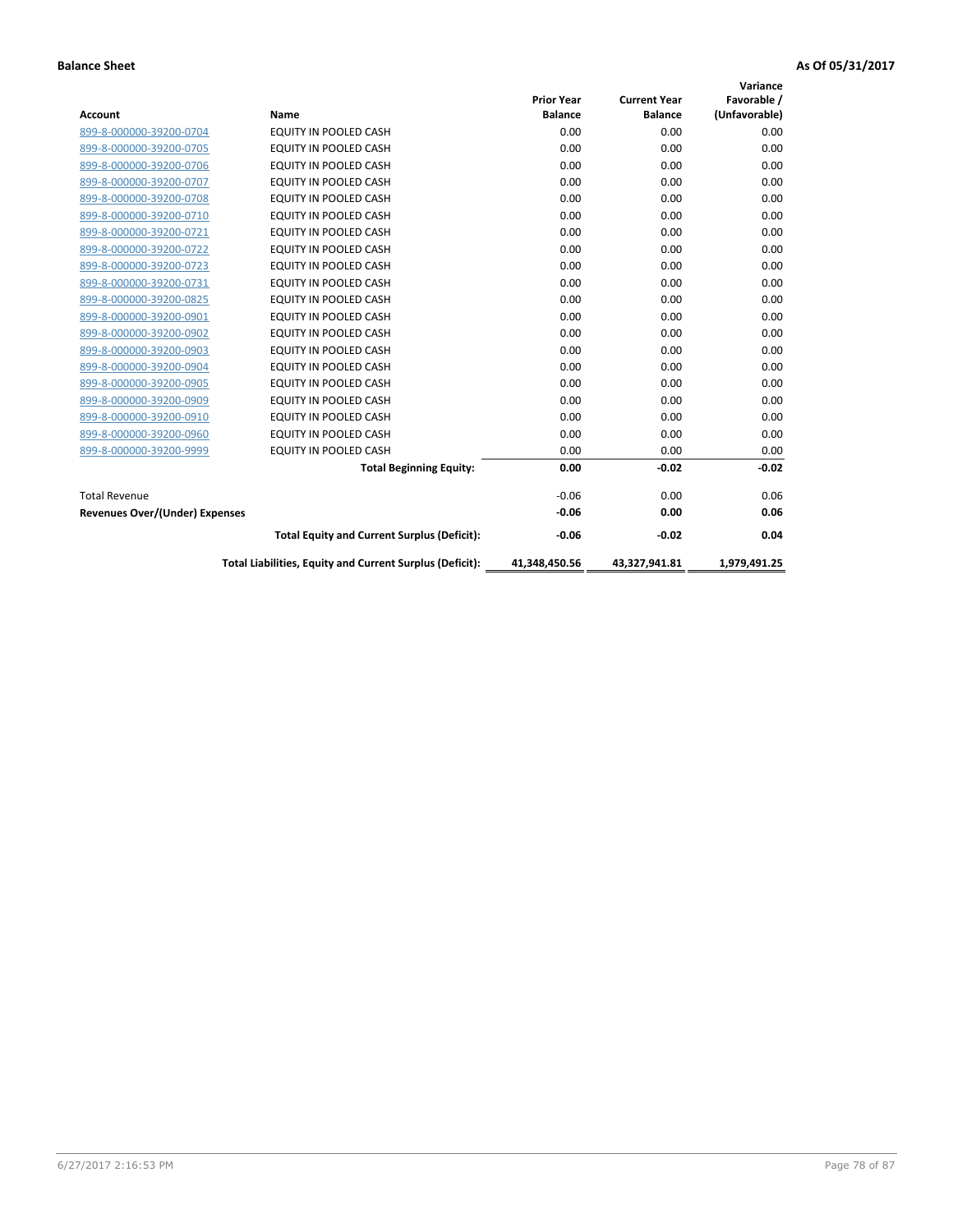|                                                    |                                                          |                       |                       | Variance                |
|----------------------------------------------------|----------------------------------------------------------|-----------------------|-----------------------|-------------------------|
|                                                    |                                                          | <b>Prior Year</b>     | <b>Current Year</b>   | Favorable /             |
| <b>Account</b>                                     | Name                                                     | <b>Balance</b>        | <b>Balance</b>        | (Unfavorable)           |
| Fund: 910 - ELECTRIC OPERATING FUND<br>Assets      |                                                          |                       |                       |                         |
| 910-9-000000-10000-1300                            | <b>CASH</b>                                              | 11,644,846.87         | 10,554,532.89         | $-1,090,313.98$         |
| 910-9-000000-10209-1300                            | <b>ADMIN PETTY CASH</b>                                  | 658.89                | 658.89                | 0.00                    |
| 910-9-000000-10308-1300                            | <b>GEUS SERVICE CENTER CHANGE</b>                        | 849.90                | 849.90                | 0.00                    |
| 910-9-000000-10309-1300                            | <b>GEUS DOWNTOWN CHANGE</b>                              | 1,650.00              | 1,650.00              | 0.00                    |
| 910-9-000000-12190-1810                            | DEFERRED ISSUANCE COSTS 2001                             | 0.00                  | 0.00                  | 0.00                    |
| 910-9-000000-12191-1810                            | DEFERRED ISSUANCE COST 2008 ENGINE PR                    | 0.00                  | 0.00                  | 0.00                    |
| 910-9-000000-12192-1810                            | DEFERRED ISSUANCE COSTS 2010 BOA ENGI                    | 0.00                  | 0.00                  | 0.00                    |
| 910-9-000000-12193-1810                            | DEFERRED ISSUANCE COSTS 2010 SCRUBBEI                    | 0.00                  | 0.00                  | 0.00                    |
| 910-9-000000-12194-1810                            | DEFERRED ISSUANCE COSTS 2010 TMPA DEI                    | 0.00                  | 0.00                  | 0.00                    |
| 910-9-000000-12201-1810                            | <b>BOND DISCOUNT</b>                                     | 136,516.38            | 124,995.74            | $-11,520.64$            |
| 910-9-000000-13000-1420                            | <b>CUSTOMER ACCOUNTS RECEIVABLE</b>                      | 963,472.29            | 1,034,927.51          | 71,455.22               |
| 910-9-000000-13001-1420                            | NON CURRENT CUSTOMER ACCTS RECEIVAE                      | 413,234.40            | 465,557.07            | 52,322.67               |
| 910-9-000000-13002-1440                            | ALLOWANCE FOR UNCOLLECTABLE                              | -394,609.78           | $-486,011.78$         | $-91,402.00$            |
| 910-9-000000-13003-1422                            | UNBILLED YEAR-END ACCRUAL                                | 5,109,446.76          | 3,919,838.73          | $-1,189,608.03$         |
| 910-9-000000-13009-1423                            | FUEL ADJUSTMENT - UNDER/OVER                             | -592,479.14           | $-240,024.36$         | 352,454.78              |
| 910-9-000000-13011-1420                            | <b>AMP RECEIVABLE</b>                                    | 36,256.44             | 43,439.87             | 7,183.43                |
| 910-9-000000-13066-1421                            | AMPY CUSTOMER ACCOUNTS RECEIVABLE                        | 0.00                  | 0.00                  | 0.00                    |
| 910-9-000000-13067-1421                            | AMPY ARREARS ACCOUNTS RECEIVABLE                         | $-3,520.36$           | $-4,864.34$           | $-1,343.98$             |
| 910-9-000000-13068-1421                            | AMPY Customers Left With Balance A/R                     | 38,148.75             | 43,489.23             | 5,340.48                |
| 910-9-000000-13201-1430                            | MISCELLANEOUS ACCOUNTS RECEIVABLE                        | 0.00                  | 0.00                  | 0.00                    |
| 910-9-000000-13205-1710                            | <b>INTEREST RECEIVABLE</b>                               | 0.00                  | 0.00                  | 0.00                    |
| 910-9-000000-13290-1650                            | PREPAYMENTS                                              | 0.00                  | 0.00                  | 0.00                    |
| 910-9-000000-13291-1651<br>910-9-000000-13293-1653 | TMPA SCRUBBER PREPAYMENT<br>TMPA FIXED COSTS PREPAYMENT  | 7,731,720.08          | 7,413,978.08          | $-317,742.00$           |
| 910-9-000000-13294-1654                            | TMPA DEMAND COSTS ESCROW                                 | 29,977,747.64<br>0.00 | 28,745,594.30<br>0.00 | $-1,232,153.34$<br>0.00 |
| 910-9-000000-13297-1657                            | <b>ERCOT CRR PREPAYMENTS</b>                             | 108,928.91            | 96,597.64             | $-12,331.27$            |
| 910-9-000000-13299-1655                            | <b>ERCOT COLLATERAL</b>                                  | 111,550.00            | 111,550.00            | 0.00                    |
| 910-9-000000-14001-1461                            | DUE FROM COG - GENERAL FUND                              | 0.00                  | 0.00                  | 0.00                    |
| 910-9-000000-14402-1469                            | DUE FROM DEBT SERVICE FUND                               | 4,625,445.97          | 4,625,445.97          | 0.00                    |
| 910-9-000000-14501-1467                            | DUE FROM GBOD                                            | 0.00                  | 0.00                  | 0.00                    |
| 910-9-000000-14916-1469                            | DUE FROM FUND 916                                        | 0.00                  | 0.00                  | 0.00                    |
| 910-9-000000-14999-1910                            | DUE FROM 906                                             | 0.00                  | 0.00                  | 0.00                    |
| 910-9-000000-15900-1540                            | <b>INVENTORY</b>                                         | 2,187,235.72          | 2,691,104.13          | 503,868.41              |
| 910-9-000000-15901-1541                            | <b>GEUS UNLEADED GASOLINE</b>                            | $-2,037.35$           | $-570.64$             | 1,466.71                |
| 910-9-000000-15902-1542                            | <b>GEUS DIESEL GASOLINE</b>                              | 836.87                | 1,747.22              | 910.35                  |
| 910-9-000000-15903-1543                            | <b>INVENTORY - SUBSTATION</b>                            | 7,771.80              | 7,771.80              | 0.00                    |
| 910-9-000000-15909-1510                            | STEAM PLANT FUEL OIL INVENTORY                           | 582,687.63            | 580,534.26            | $-2,153.37$             |
| 910-9-000000-16301-1070                            | <b>CWIP</b>                                              | 368,786.52            | 0.00                  | -368,786.52             |
| 910-9-000000-17501-1860                            | <b>EMPLOYEE CONTRIBUTIONS</b>                            | 465,482.00            | 457,380.00            | $-8,102.00$             |
| 910-9-000000-17504-1860                            | <b>INVESTMENT RETURN</b>                                 | 337,872.00            | 2,134,124.00          | 1,796,252.00            |
| 910-9-000000-17508-1860                            | <b>EXPERIENCE DIFFERENCE</b>                             | 4,057.00              | 43,240.00             | 39,183.00               |
| 910-9-000000-17520-1860                            | <b>ASSUMPTION CHANGES</b>                                | 0.00                  | 567,066.00            | 567,066.00              |
| 910-9-000000-19000-3100                            | STEAM - LAND                                             | 117,340.90            | 117,340.90            | 0.00                    |
| 910-9-000000-19001-3110                            | <b>STEAM PLANT - STRUCTURES</b>                          | 1,056,896.04          | 1,082,096.04          | 25,200.00               |
| 910-9-000000-19002-3120                            | STEAM PLANT - BOILER PLANT EQUIPMENT                     | 4,815,449.65          | 4,865,386.86          | 49,937.21               |
| 910-9-000000-19003-3130<br>910-9-000000-19004-3140 | STEAM PLANT - ENGINES<br><b>STEAM PLANT - GENERATORS</b> | 0.00<br>9,067,106.70  | 0.00<br>9,067,106.70  | 0.00<br>0.00            |
| 910-9-000000-19005-3150                            | STEAM PLANT - ACCESSORY ELECTRIC EQUIF                   | 667,175.88            | 1,066,062.56          | 398,886.68              |
| 910-9-000000-19006-3160                            | STEAM PLANT - MISC POWER PLANT EQUIPI                    | 12,912.88             | 12,912.88             | 0.00                    |
| 910-9-000000-19100-3400                            | <b>ENGINE PLANT - LAND</b>                               | 43,850.00             | 43,850.00             | 0.00                    |
| 910-9-000000-19101-3410                            | <b>ENGINE PLANT - STRUCTURES</b>                         | 4,655,874.20          | 4,655,874.20          | 0.00                    |
| 910-9-000000-19101-3411                            | <b>ENGINE PLANT - STRUCTURES</b>                         | 0.00                  | 0.00                  | 0.00                    |
| 910-9-000000-19104-3440                            | ENGINE PLANT - ENGINE PLANT GENERATOF                    | 28,654,263.02         | 28,654,263.02         | 0.00                    |
| 910-9-000000-19105-3450                            | ENGINE PLANT - ACCESSORY ELECTRIC EQUI                   | 182,210.98            | 216,217.48            | 34,006.50               |
| 910-9-000000-19106-3460                            | ENGINE PLANT - MISCELLANEOUS POWER P                     | 10,452.64             | 24,458.10             | 14,005.46               |
| 910-9-000000-19204-3442                            | <b>ENGINE PLANT - RENEWABLE GENERATORS</b>               | 245,000.01            | 245,000.01            | 0.00                    |
| 910-9-000000-19301-3500                            | TRANSMISSION - LAND                                      | 53,501.21             | 53,501.21             | 0.00                    |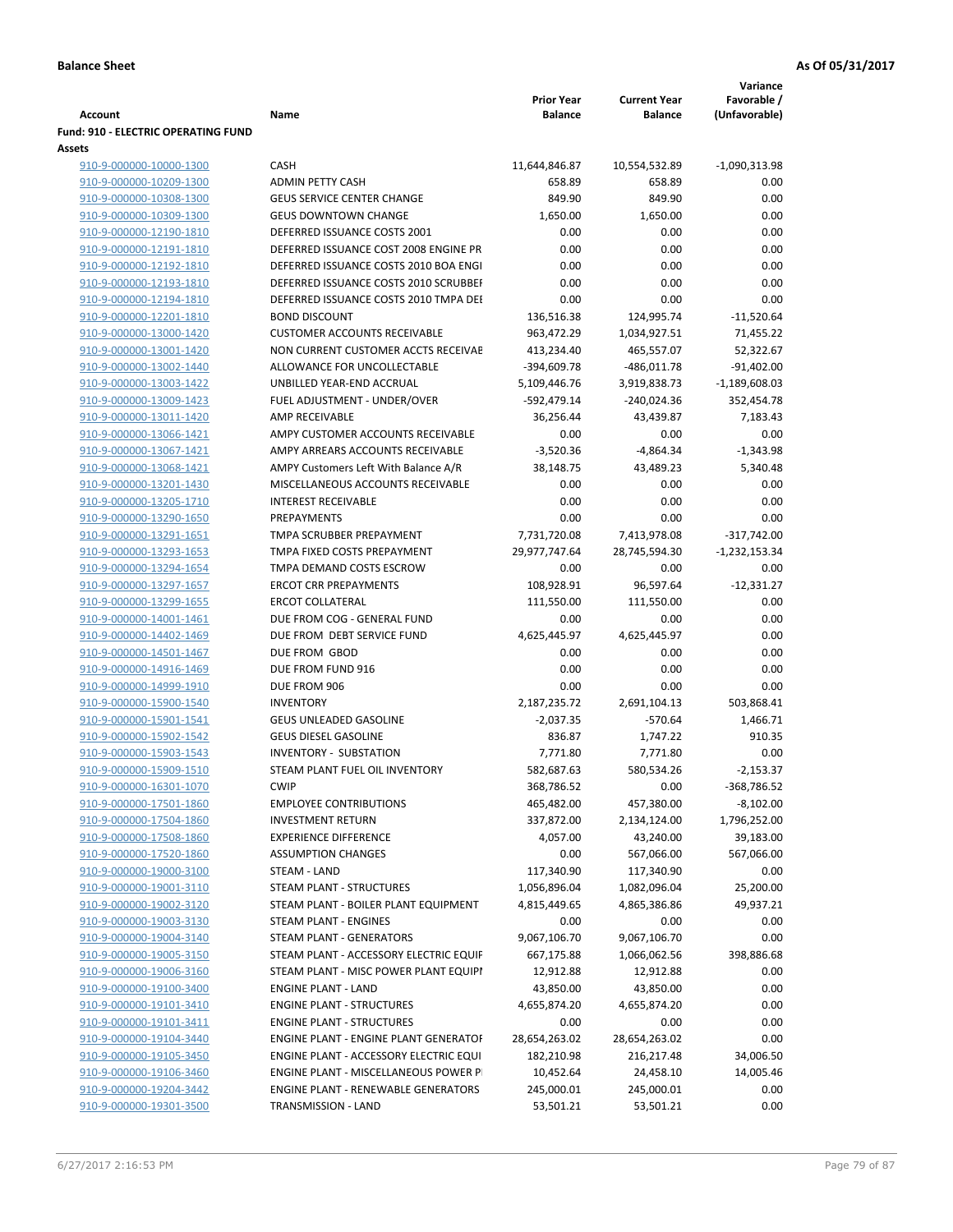|                                                    |                                                  |                                     |                                       | Variance                     |
|----------------------------------------------------|--------------------------------------------------|-------------------------------------|---------------------------------------|------------------------------|
| <b>Account</b>                                     | Name                                             | <b>Prior Year</b><br><b>Balance</b> | <b>Current Year</b><br><b>Balance</b> | Favorable /<br>(Unfavorable) |
| 910-9-000000-19302-3530                            | <b>TRANSMISSION - SUBSTATIONS</b>                | 5,552,341.27                        | 5,699,742.99                          | 147,401.72                   |
| 910-9-000000-19303-3572                            | TRANSMISSION - TMPA LINES                        | 1,156,631.80                        | 1,156,631.80                          | 0.00                         |
| 910-9-000000-19304-3571                            | <b>TRANSMISSION - GEUS LINES</b>                 | 3,722,472.15                        | 3,661,064.79                          | $-61,407.36$                 |
| 910-9-000000-19401-3600                            | <b>DISTRIBUTION - LAND</b>                       | 218,418.15                          | 218,418.15                            | 0.00                         |
| 910-9-000000-19402-3620                            | <b>DISTRIBUTION - SUBSTATIONS</b>                | 5,985,037.00                        | 6,010,987.00                          | 25,950.00                    |
| 910-9-000000-19403-3640                            | <b>DISTRIBUTION - POLES</b>                      | 4,381,552.51                        | 4,360,010.49                          | $-21,542.02$                 |
| 910-9-000000-19404-3650                            | DISTRIBUTION - OH CONDUCTOR & DEVICES            | 3,518,976.80                        | 3,596,762.98                          | 77,786.18                    |
| 910-9-000000-19405-3660                            | DISTRIBUTION - UNDERGROUND CONDUIT               | 1,454,708.84                        | 1,515,741.11                          | 61,032.27                    |
| 910-9-000000-19406-3670                            | DISTRIBUTION - UG CONDUCTOR & DEVICES            | 2,833,506.40                        | 2,942,593.48                          | 109,087.08                   |
| 910-9-000000-19407-3680                            | DISTRIBUTION - TRANSFORMERS                      | 4,279,270.60                        | 4,349,000.32                          | 69,729.72                    |
| 910-9-000000-19408-3690                            | DISTRIBUTION - SERVICE CONNECTIONS               | 647,016.84                          | 601,984.40                            | $-45,032.44$                 |
| 910-9-000000-19409-3700                            | <b>DISTRIBUTION - METERS</b>                     | 1,864,415.78                        | 1,873,933.82                          | 9,518.04                     |
| 910-9-000000-19410-3710                            | <b>DISTRIBUTION - VAPOR LIGHTS</b>               | 83,944.20                           | 86,117.21                             | 2,173.01                     |
| 910-9-000000-19411-3750                            | DISTRIBUTION - STREET LIGHTS & SIGNALS           | 89,881.93                           | 92,156.68                             | 2,274.75                     |
| 910-9-000000-19501-3890                            | <b>GENERAL - LAND</b>                            | 110,503.10                          | 110,503.10                            | 0.00                         |
| 910-9-000000-19502-3900                            | <b>GENERAL - STRUCTURES</b>                      | 5,881,580.20                        | 5,945,156.47                          | 63,576.27                    |
| 910-9-000000-19503-3910                            | <b>GENERAL - FURNITURE &amp; OFFICE EQUIPMEN</b> | 555,753.77                          | 583,464.65                            | 27,710.88                    |
| 910-9-000000-19504-3941                            | <b>GENERAL - METER READING ASSETS</b>            | 38,482.00                           | 38,482.00                             | 0.00                         |
| 910-9-000000-19505-3911                            | GENERAL - CUSTOMER SERVICE EQUIPMENT             | 11,750.00                           | 11,750.00                             | 0.00                         |
| 910-9-000000-19506-3914                            | <b>GENERAL - BILLING EQUIPMENT</b>               | 0.00                                | 0.00                                  | 0.00                         |
| 910-9-000000-19507-3915                            | <b>GENERAL - CASHIERING EQUIPMENT</b>            | 7.033.54                            | 7.033.54                              | 0.00                         |
| 910-9-000000-19508-3920                            | <b>GENERAL - TRANSPORTATION EQUIPMENT</b>        | 2,500,400.72                        | 2,472,187.38                          | $-28,213.34$                 |
| 910-9-000000-19509-3930                            | <b>GENERAL - WAREHOUSE EQUIPMENT</b>             | 69,324.02                           | 69,324.02                             | 0.00                         |
| 910-9-000000-19510-3940                            | <b>GENERAL - TOOLS</b>                           | 13,918.37                           | 13,918.37                             | 0.00                         |
| 910-9-000000-19511-3950                            | <b>GENERAL - LABORATORY EQUIPMENT</b>            | 336,291.99                          | 336,291.99                            | 0.00                         |
| 910-9-000000-19512-3960                            | <b>GENERAL - POWER OPERATED EQUIPMENT</b>        | 338,718.53                          | 343,749.03                            | 5,030.50                     |
| 910-9-000000-19513-3970                            | <b>GENERAL - COMMUNICATIONS EQUIPMENT</b>        | 47,808.65                           | 47,808.65                             | 0.00                         |
| 910-9-000000-19514-3980                            | <b>GENERAL - MISCELLANEOUS EQUIPMENT</b>         | 0.00                                | 0.00                                  | 0.00                         |
|                                                    |                                                  |                                     |                                       |                              |
| 910-9-000000-19999-1080                            | ACCUMULATED DEPRECIATION                         | -38,561,238.83                      | $-40,514,857.61$                      | $-1,953,618.78$              |
|                                                    | <b>Total Assets:</b>                             | 120,583,090.63                      | 118,668,628.88                        | $-1,914,461.75$              |
|                                                    |                                                  |                                     |                                       |                              |
| Liability                                          |                                                  |                                     |                                       |                              |
| 910-9-000000-20101-2320                            | <b>ACCOUNTS PAYABLE</b>                          | $-18,524.91$                        | 157.00                                | $-18,681.91$                 |
| 910-9-000000-20102-2321                            | <b>CREDIT CARD PAYABLE</b>                       | $-7,272.36$                         | $-7,272.36$                           | 0.00                         |
| 910-9-000000-20103-2322                            | ACCRUED ACCOUNTS PAYABLE                         | 0.00                                | 0.00                                  | 0.00                         |
| 910-9-000000-20139-2323                            | RETAINAGES PAYABLE<br><b>TELEPHONE CLEARING</b>  | 0.00                                | 0.00                                  | 0.00                         |
| 910-9-000000-20141-0000                            |                                                  | 0.00                                | 0.00                                  | 0.00                         |
| 910-9-000000-20142-0000                            | <b>ESCROW</b><br>SALES TAX PAYABLE - IN THE CITY | 0.00<br>65,741.25                   | 0.00                                  | 0.00<br>$-7,432.75$          |
| 910-9-000000-20815-2410                            | SALES TAX PAYABLE - OUT OF CITY                  |                                     | 73,174.00                             | $-171.16$                    |
| 910-9-000000-20816-2411                            | DUE TO COG - GEN FUND                            | 2,682.74                            | 2,853.90                              |                              |
| 910-9-000000-21001-2341<br>910-9-000000-21406-2329 |                                                  | 0.00                                | 0.00                                  | 0.00                         |
| 910-9-000000-21507-2347                            | <b>DUE TO 906</b><br>DUE TO GBOD                 | 0.00<br>0.00                        | 0.00<br>0.00                          | 0.00<br>0.00                 |
| 910-9-000000-22001-2327                            | SALARIES PAYABLE                                 | 233,865.12                          | 293,173.93                            | -59,308.81                   |
| 910-9-000000-22002-2328                            | PTO PAYABLE                                      | 421,442.27                          | 448,558.72                            | $-27,116.45$                 |
| 910-9-000000-23011-2211                            | <b>REVENUE BONDS</b>                             | 455,000.00                          | 475,000.00                            | $-20,000.00$                 |
| 910-9-000000-24000-2350                            | <b>CUSTOMER DEPOSITS</b>                         | 1,991,619.18                        | 2,279,032.87                          | -287,413.69                  |
| 910-9-000000-24014-2359                            | <b>CUSTOMER DEPOSITS / AMPY EQUIPMENT</b>        | 106,468.03                          | 102,427.53                            | 4,040.50                     |
| 910-9-000000-24015-2350                            | AMP RESERVE                                      | 36,256.44                           | 43,439.87                             | $-7,183.43$                  |
| 910-9-000000-25069-2530                            | PREPAID ELECTRICITY - AMPY                       | $-24,173.48$                        | $-31,447.07$                          | 7,273.59                     |
| 910-9-000000-26001-2283                            | OBLIGATION FOR COMPENSATED ABSENCES              | 362,637.83                          | 404,816.69                            | -42,178.86                   |
| 910-9-000000-26102-2210                            | REVENUE BONDS PAYABLE                            | 38,763,000.00                       | 38,288,000.00                         | 475,000.00                   |
| 910-9-000000-26107-2250                            | PREMIUM ON 2010 ISSUE                            | 218,231.30                          | 203,298.46                            | 14,932.84                    |
| 910-9-000000-26108-2250                            | <b>SCRUBBER DEBT - 2010</b>                      | 10,395,000.00                       | 10,395,000.00                         | 0.00                         |
| 910-9-000000-26109-2250                            | PREMIUM ON SCRUBBER                              | 185,526.87                          | 172,831.89                            | 12,694.98                    |
| 910-9-000000-26110-2250                            | TMPA DEBT - 2010                                 | 20,640,000.00                       | 20,640,000.00                         | 0.00                         |
| 910-9-000000-26111-2250                            | PREMIUM ON TMPA DEBT                             | 367,959.88                          | 342,781.61                            | 25,178.27                    |
| 910-9-000000-29300-0000                            | <b>ENCUMBRANCE SUMMARY</b>                       | 0.00                                | 0.00                                  | 0.00                         |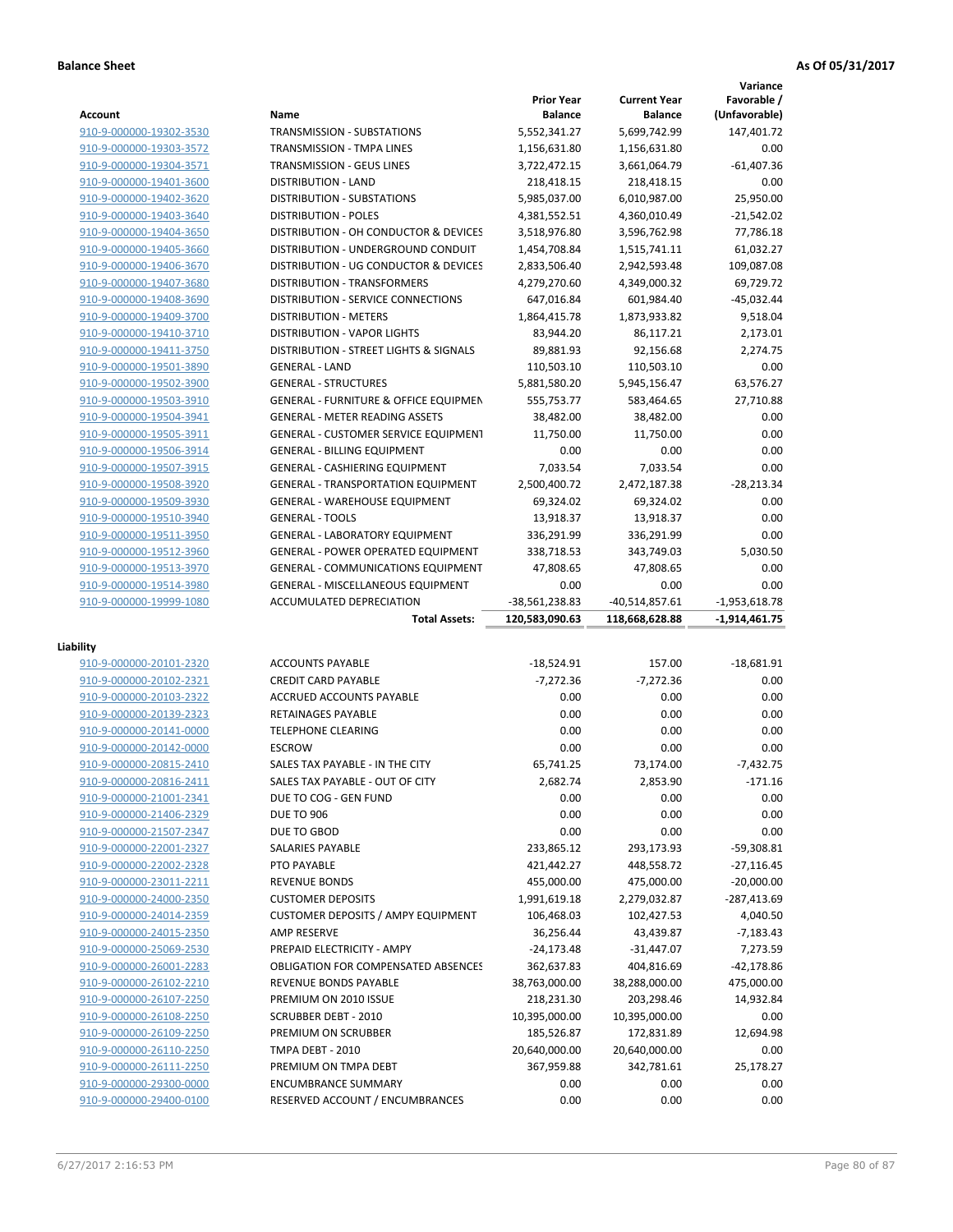| <b>Account</b>                        | Name                                                     | <b>Prior Year</b><br><b>Balance</b> | <b>Current Year</b><br><b>Balance</b> | Variance<br>Favorable /<br>(Unfavorable) |
|---------------------------------------|----------------------------------------------------------|-------------------------------------|---------------------------------------|------------------------------------------|
| 910-9-000000-29999-2283               | <b>NET PENSION LIABILITY</b>                             | 609,947.00                          | 3,606,302.00                          | $-2,996,355.00$                          |
|                                       | <b>Total Liability:</b>                                  | 74,805,407.16                       | 77,732,129.04                         | $-2,926,721.88$                          |
| <b>Equity</b>                         |                                                          |                                     |                                       |                                          |
| 910-9-000000-39100-2160               | UNRESERVED RETAINED EARNINGS                             | 47,623,065.55                       | 43,006,089.64                         | $-4,616,975.91$                          |
| 910-9-000000-39500-4210               | <b>NET POSITION - PENSION</b>                            | $-3.070.00$                         | -3.070.00                             | 0.00                                     |
|                                       | <b>Total Beginning Equity:</b>                           | 47,619,995.55                       | 43,003,019.64                         | $-4,616,975.91$                          |
| <b>Total Revenue</b>                  |                                                          | 30,795,484.17                       | 30,022,098.73                         | -773,385.44                              |
| <b>Total Expense</b>                  |                                                          | 32,637,796.25                       | 32,088,618.53                         | 549,177.72                               |
| <b>Revenues Over/(Under) Expenses</b> |                                                          | $-1,842,312.08$                     | $-2,066,519.80$                       | $-224,207.72$                            |
|                                       | <b>Total Equity and Current Surplus (Deficit):</b>       | 45,777,683.47                       | 40,936,499.84                         | $-4,841,183.63$                          |
|                                       | Total Liabilities, Equity and Current Surplus (Deficit): | 120,583,090.63                      | 118,668,628.88                        | $-1,914,461.75$                          |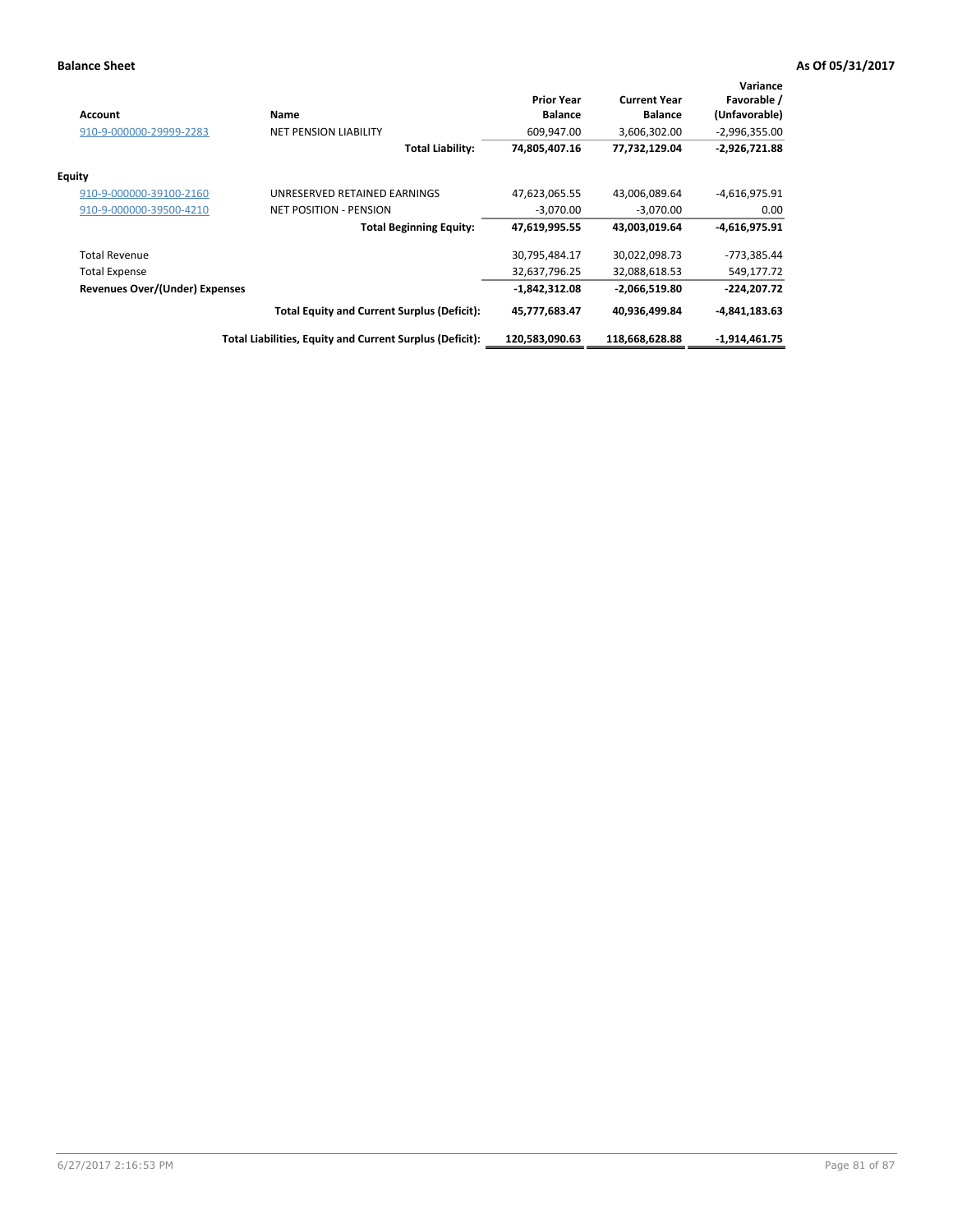| <b>Account</b>                             | Name                                                     | <b>Prior Year</b><br><b>Balance</b> | <b>Current Year</b><br><b>Balance</b> | Variance<br>Favorable /<br>(Unfavorable) |
|--------------------------------------------|----------------------------------------------------------|-------------------------------------|---------------------------------------|------------------------------------------|
| <b>Fund: 911 - ELECTRIC DEBT REDUCTION</b> |                                                          |                                     |                                       |                                          |
| <b>Assets</b>                              |                                                          |                                     |                                       |                                          |
| 911-9-000000-10000-1300                    | CASH                                                     | 3,019,932.96                        | 3,026,286.92                          | 6,353.96                                 |
| 911-9-000000-12002-0000                    | <b>GOVERNMENT OBLIGATIONS / AGENCIES</b>                 | 0.00                                | 0.00                                  | 0.00                                     |
| 911-9-000000-13201-1430                    | MISCELLANEOUS ACCOUNTS RECEIVABLE                        | 0.00                                | 0.00                                  | 0.00                                     |
| 911-9-000000-13205-1710                    | <b>INTEREST RECEIVABLE</b>                               | 0.00                                | 0.00                                  | 0.00                                     |
|                                            | <b>Total Assets:</b>                                     | 3,019,932.96                        | 3,026,286.92                          | 6,353.96                                 |
| Liability                                  |                                                          |                                     |                                       |                                          |
| 911-9-000000-20101-0000                    | <b>ACCOUNTS PAYABLE</b>                                  | 0.00                                | 0.00                                  | 0.00                                     |
| 911-9-000000-20103-0100                    | <b>ACCRUED ACCOUNTS PAYABLE</b>                          | 0.00                                | 0.00                                  | 0.00                                     |
| 911-9-000000-Z2430-0000                    | RESERVED ACCOUNT / ENCUMBRANCE SUM                       | 0.00                                | 0.00                                  | 0.00                                     |
| 911-9-000000-Z2520-0100                    | RESERVED ACCOUNT / ENCUMBRANCES                          | 0.00                                | 0.00                                  | 0.00                                     |
|                                            | <b>Total Liability:</b>                                  | 0.00                                | 0.00                                  | 0.00                                     |
| Equity                                     |                                                          |                                     |                                       |                                          |
| 911-9-000000-39100-2160                    | UNRESERVED RETAINED EARNINGS                             | 220,508.21                          | 3,024,538.46                          | 2,804,030.25                             |
|                                            | <b>Total Beginning Equity:</b>                           | 220,508.21                          | 3,024,538.46                          | 2,804,030.25                             |
| <b>Total Revenue</b>                       |                                                          | 2,799,424.75                        | 1,748.46                              | $-2,797,676.29$                          |
| <b>Total Expense</b>                       |                                                          | 0.00                                | 0.00                                  | 0.00                                     |
| <b>Revenues Over/(Under) Expenses</b>      |                                                          | 2,799,424.75                        | 1,748.46                              | $-2,797,676.29$                          |
|                                            | <b>Total Equity and Current Surplus (Deficit):</b>       | 3,019,932.96                        | 3,026,286.92                          | 6,353.96                                 |
|                                            | Total Liabilities, Equity and Current Surplus (Deficit): | 3,019,932.96                        | 3,026,286.92                          | 6,353.96                                 |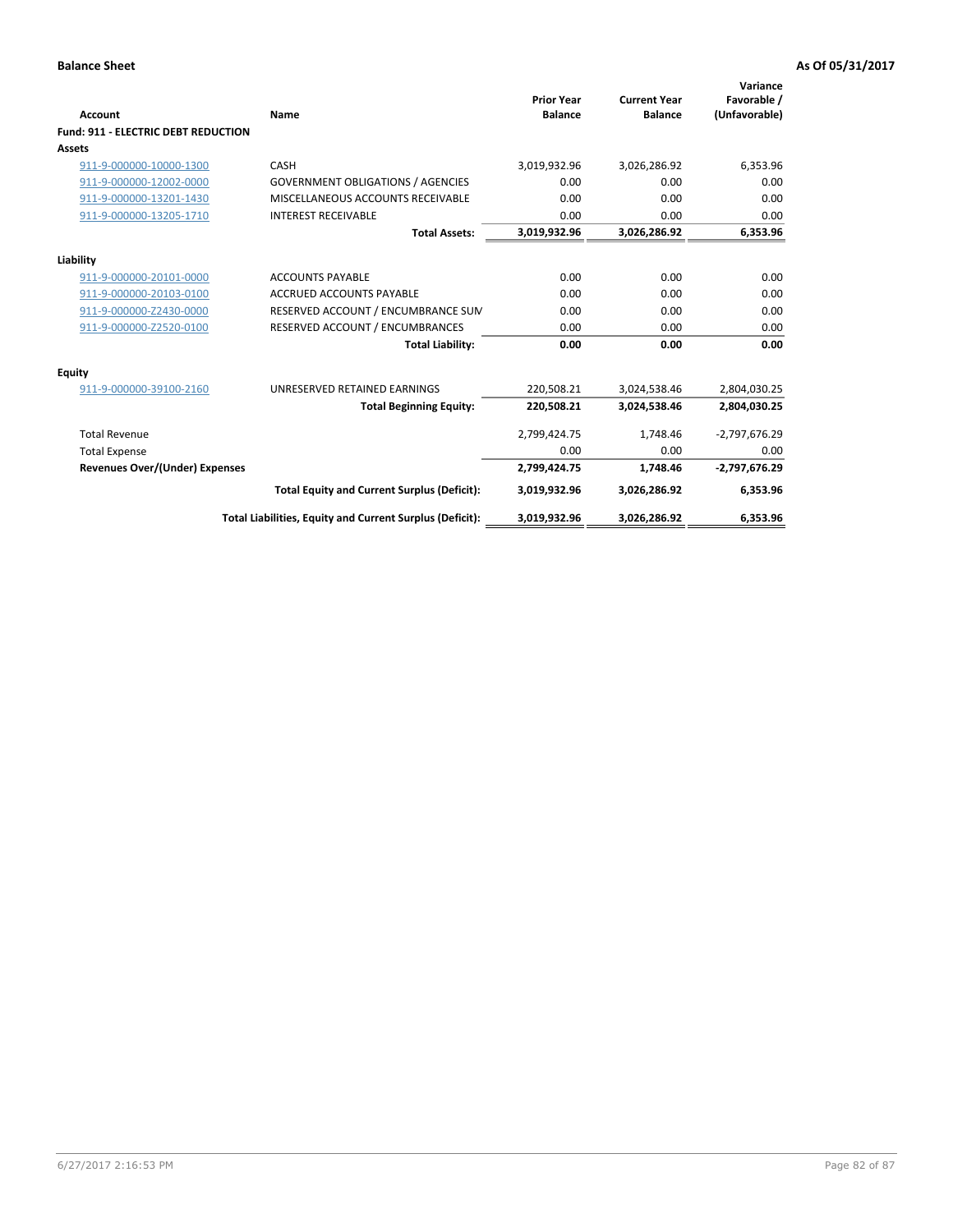| <b>Account</b>                           | Name                                                     | <b>Prior Year</b><br><b>Balance</b> | <b>Current Year</b><br><b>Balance</b> | Variance<br>Favorable /<br>(Unfavorable) |
|------------------------------------------|----------------------------------------------------------|-------------------------------------|---------------------------------------|------------------------------------------|
| <b>Fund: 912 - ELECTRIC DEBT SERVICE</b> |                                                          |                                     |                                       |                                          |
| <b>Assets</b>                            |                                                          |                                     |                                       |                                          |
| 912-9-000000-10000-1300                  | CASH                                                     | 2,437,519.58                        | 2,449,410.56                          | 11,890.98                                |
| 912-9-000000-11504-1301                  | RESERVE FUND - 2008 BOND ISSUE                           | 1,130,312.80                        | 1,143,022.68                          | 12,709.88                                |
| 912-9-000000-11506-1301                  | RESERVE FUND - 2010 BOND ISSUE                           | 3,306,740.69                        | 3,340,308.12                          | 33,567.43                                |
| 912-9-000000-11515-1301                  | RESERVE FUND - 2015 BOND ISSUE                           | 136,432.98                          | 137,185.73                            | 752.75                                   |
| 912-9-000000-11516-1301                  | <b>RESERVE FUND - 2015 TAXABLE BONDS</b>                 | 44,381.14                           | 44,626.02                             | 244.88                                   |
| 912-9-000000-13205-1710                  | <b>INTEREST RECEIVABLE</b>                               | 0.00                                | 0.00                                  | 0.00                                     |
|                                          | <b>Total Assets:</b>                                     | 7,055,387.19                        | 7,114,553.11                          | 59,165.92                                |
| Liability                                |                                                          |                                     |                                       |                                          |
| 912-9-000000-20101-2320                  | <b>ACCOUNTS PAYABLE</b>                                  | 0.00                                | 0.00                                  | 0.00                                     |
| 912-9-000000-20107-2370                  | <b>ACCRUED INTEREST PAYABLE</b>                          | 422,720.64                          | 469,995.58                            | $-47,274.94$                             |
| 912-9-000000-21400-2999                  | DUE TO GEUS 910 - ELECTRIC OPERATING                     | 4,625,445.97                        | 4,625,445.97                          | 0.00                                     |
| 912-9-000000-Z2430-0000                  | <b>ENCUMBRANCE SUMMARY</b>                               | 0.00                                | 0.00                                  | 0.00                                     |
| 912-9-000000-Z2520-0100                  | RESERVED ACCOUNT / ENCUMBRANCES                          | 0.00                                | 0.00                                  | 0.00                                     |
|                                          | <b>Total Liability:</b>                                  | 5,048,166.61                        | 5,095,441.55                          | $-47,274.94$                             |
| Equity                                   |                                                          |                                     |                                       |                                          |
| 912-9-000000-39100-2150                  | SEMI RESERVED RETAINED EARNINGS                          | 1,582,715.98                        | 1,613,381.08                          | 30,665.10                                |
|                                          | <b>Total Beginning Equity:</b>                           | 1,582,715.98                        | 1,613,381.08                          | 30,665.10                                |
| <b>Total Revenue</b>                     |                                                          | 2,560,000.00                        | 2,560,000.00                          | 0.00                                     |
| <b>Total Expense</b>                     |                                                          | 2,135,495.40                        | 2,154,269.52                          | $-18,774.12$                             |
| <b>Revenues Over/(Under) Expenses</b>    |                                                          | 424,504.60                          | 405,730.48                            | $-18,774.12$                             |
|                                          | <b>Total Equity and Current Surplus (Deficit):</b>       | 2,007,220.58                        | 2,019,111.56                          | 11,890.98                                |
|                                          | Total Liabilities, Equity and Current Surplus (Deficit): | 7,055,387.19                        | 7,114,553.11                          | 59.165.92                                |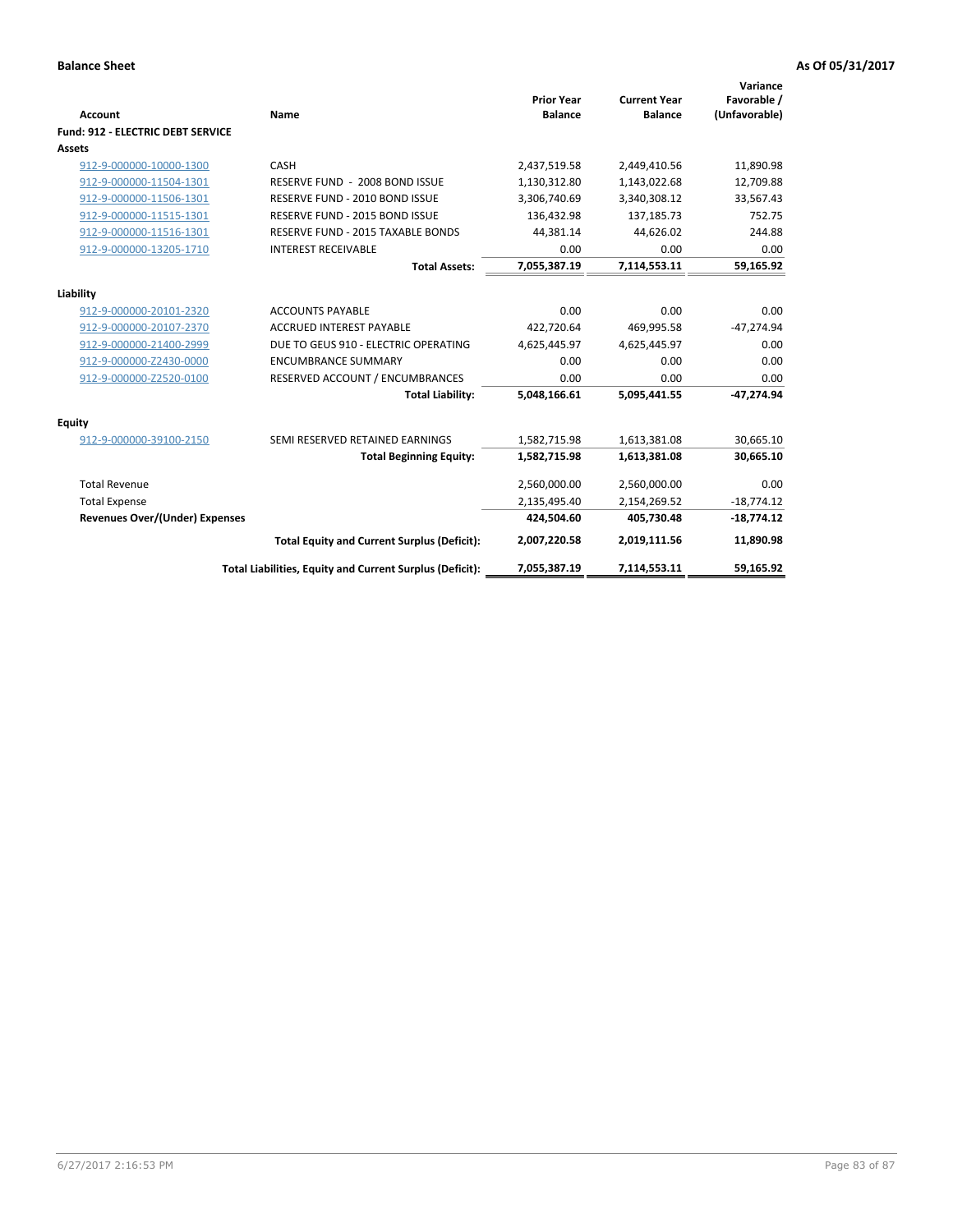| Account                                       | Name                                                     | <b>Prior Year</b><br><b>Balance</b> | <b>Current Year</b><br><b>Balance</b> | Variance<br>Favorable /<br>(Unfavorable) |
|-----------------------------------------------|----------------------------------------------------------|-------------------------------------|---------------------------------------|------------------------------------------|
| <b>Fund: 913 - ELECTRIC CONSTRUCTION FUND</b> |                                                          |                                     |                                       |                                          |
| <b>Assets</b>                                 |                                                          |                                     |                                       |                                          |
| 913-9-000000-10000-1300                       | CASH                                                     | 100,775.39                          | 100,984.34                            | 208.95                                   |
| 913-9-000000-13201-1430                       | MISCELLANEOUS ACCOUNTS RECEIVABLE                        | 0.00                                | 0.00                                  | 0.00                                     |
| 913-9-000000-13205-1710                       | <b>INTEREST RECEIVABLE</b>                               | 0.00                                | 0.00                                  | 0.00                                     |
|                                               | <b>Total Assets:</b>                                     | 100,775.39                          | 100,984.34                            | 208.95                                   |
| Liability                                     |                                                          |                                     |                                       |                                          |
| 913-9-000000-20101-2320                       | <b>ACCOUNTS PAYABLE</b>                                  | 0.00                                | 0.00                                  | 0.00                                     |
| 913-9-000000-20102-2321                       | <b>CREDIT CARD PAYABLE</b>                               | 0.00                                | 0.00                                  | 0.00                                     |
| 913-9-000000-20103-0000                       | <b>ACCRUED ACCOUNTS PAYABLE</b>                          | 0.00                                | 0.00                                  | 0.00                                     |
| 913-9-000000-29300-0000                       | <b>ENCUMBRANCE SUMMARY</b>                               | 0.00                                | 0.00                                  | 0.00                                     |
| 913-9-000000-29400-0100                       | RESERVED ACCOUNT / ENCUMBRANCES                          | 0.00                                | 0.00                                  | 0.00                                     |
|                                               | <b>Total Liability:</b>                                  | 0.00                                | 0.00                                  | 0.00                                     |
| <b>Equity</b>                                 |                                                          |                                     |                                       |                                          |
| 913-9-000000-39100-2160                       | SEMI RESERVED RETAINED EARNINGS                          | 100,682.87                          | 100,926.02                            | 243.15                                   |
|                                               | <b>Total Beginning Equity:</b>                           | 100,682.87                          | 100,926.02                            | 243.15                                   |
| <b>Total Revenue</b>                          |                                                          | 92.52                               | 58.32                                 | $-34.20$                                 |
| <b>Total Expense</b>                          |                                                          | 0.00                                | 0.00                                  | 0.00                                     |
| <b>Revenues Over/(Under) Expenses</b>         |                                                          | 92.52                               | 58.32                                 | $-34.20$                                 |
|                                               | <b>Total Equity and Current Surplus (Deficit):</b>       | 100,775.39                          | 100.984.34                            | 208.95                                   |
|                                               | Total Liabilities, Equity and Current Surplus (Deficit): | 100,775.39                          | 100,984.34                            | 208.95                                   |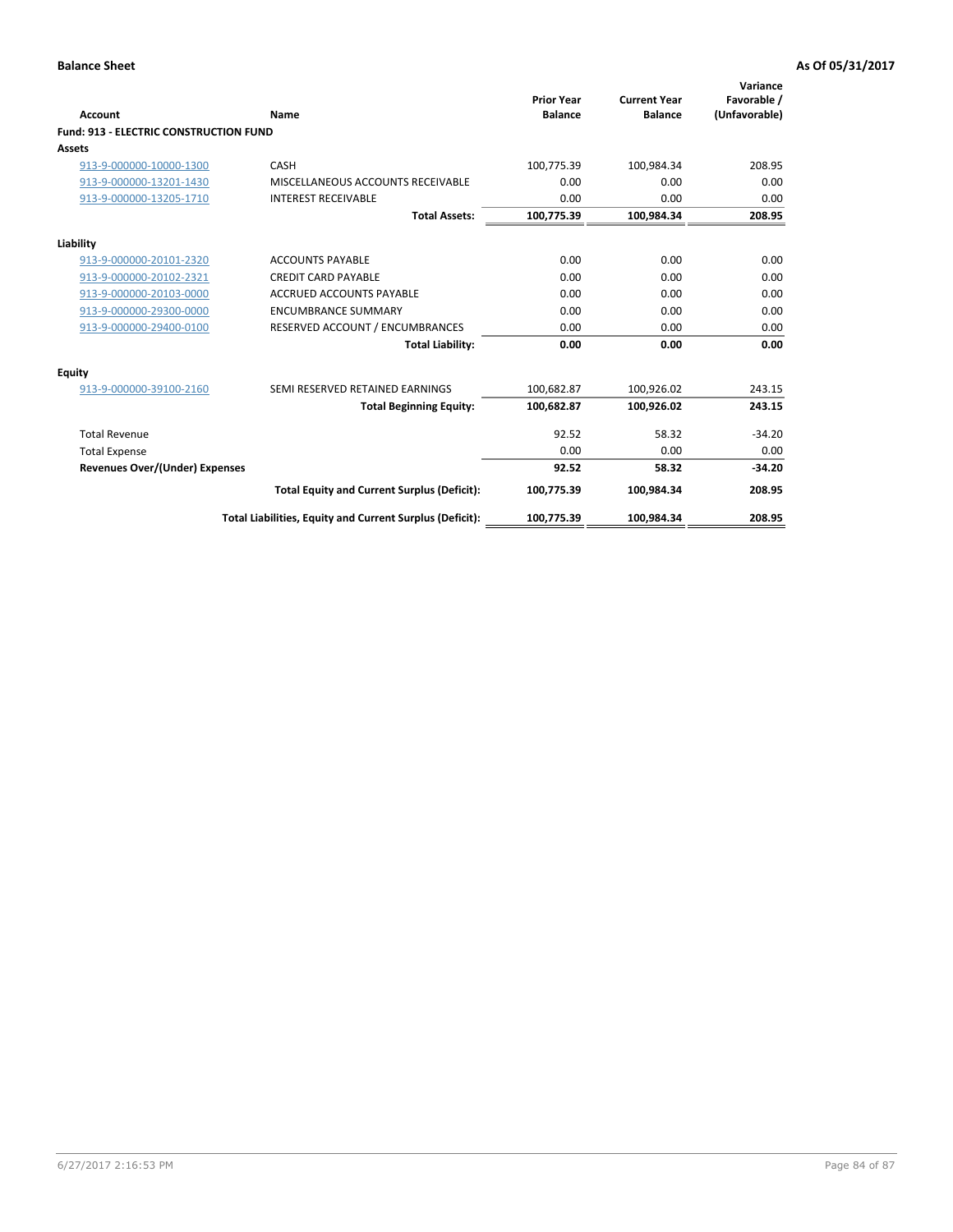| <b>Account</b>                        | Name                                                     | <b>Prior Year</b><br><b>Balance</b> | <b>Current Year</b><br><b>Balance</b> | Variance<br>Favorable /<br>(Unfavorable) |
|---------------------------------------|----------------------------------------------------------|-------------------------------------|---------------------------------------|------------------------------------------|
| Fund: 916 - 08 ENGINE BOND PROCEEDS   |                                                          |                                     |                                       |                                          |
| Assets                                |                                                          |                                     |                                       |                                          |
| 916-9-000000-10000-1300               | CASH                                                     | 0.00                                | 0.00                                  | 0.00                                     |
| 916-9-000000-12189-0000               | 08 ENGINE BOND PROCEEDS                                  | 0.00                                | 0.00                                  | 0.00                                     |
| 916-9-000000-13201-1430               | MISCELLANOEUS ACCOUNTS RECEIVABLE                        | 0.00                                | 0.00                                  | 0.00                                     |
| 916-9-000000-13205-1710               | <b>INTEREST RECEIVABLE</b>                               | 0.00                                | 0.00                                  | 0.00                                     |
| 916-9-000000-Z1030-1202               | 2008 GEUS REVENUE BOND - TEXAS TERM                      | 0.00                                | 0.00                                  | 0.00                                     |
| 916-9-000000-Z1030-1401               | 2008 GEUS REVENUE BOND - PFM                             | 0.00                                | 0.00                                  | 0.00                                     |
| 916-9-000000-Z1030-1402               | 2009 GEUS REVENUE BOND - PFM                             | 0.00                                | 0.00                                  | 0.00                                     |
| 916-9-000000-Z1030-3123               | 2009 GEUS REVENUE BOND - TEXAS TERM                      | 0.00                                | 0.00                                  | 0.00                                     |
|                                       | <b>Total Assets:</b>                                     | 0.00                                | 0.00                                  | 0.00                                     |
| Liability                             |                                                          |                                     |                                       |                                          |
| 916-9-000000-20101-2320               | <b>ACCOUNTS PAYABLE</b>                                  | 0.00                                | 0.00                                  | 0.00                                     |
| 916-9-000000-20139-2323               | <b>RETAINAGES PAYABLE</b>                                | 0.00                                | 0.00                                  | 0.00                                     |
| 916-9-000000-21401-2330               | DUE TO ELECTRIC OPERATING                                | 0.00                                | 0.00                                  | 0.00                                     |
| 916-9-000000-29300-0000               | <b>ENCUMBRANCE SUMMARY</b>                               | 0.00                                | 0.00                                  | 0.00                                     |
| 916-9-000000-29400-0100               | RESERVED ACCOUNT / ENCUMBRANCES                          | 0.00                                | 0.00                                  | 0.00                                     |
|                                       | <b>Total Liability:</b>                                  | 0.00                                | 0.00                                  | 0.00                                     |
| Equity                                |                                                          |                                     |                                       |                                          |
| 916-9-000000-39100-2150               | <b>RESERVED RETAINED EARNINGS</b>                        | 0.00                                | 0.00                                  | 0.00                                     |
|                                       | <b>Total Beginning Equity:</b>                           | 0.00                                | 0.00                                  | 0.00                                     |
| <b>Total Revenue</b>                  |                                                          | 0.00                                | 0.00                                  | 0.00                                     |
| <b>Total Expense</b>                  |                                                          | 0.00                                | 0.00                                  | 0.00                                     |
| <b>Revenues Over/(Under) Expenses</b> |                                                          | 0.00                                | 0.00                                  | 0.00                                     |
|                                       | <b>Total Equity and Current Surplus (Deficit):</b>       | 0.00                                | 0.00                                  | 0.00                                     |
|                                       | Total Liabilities, Equity and Current Surplus (Deficit): | 0.00                                | 0.00                                  | 0.00                                     |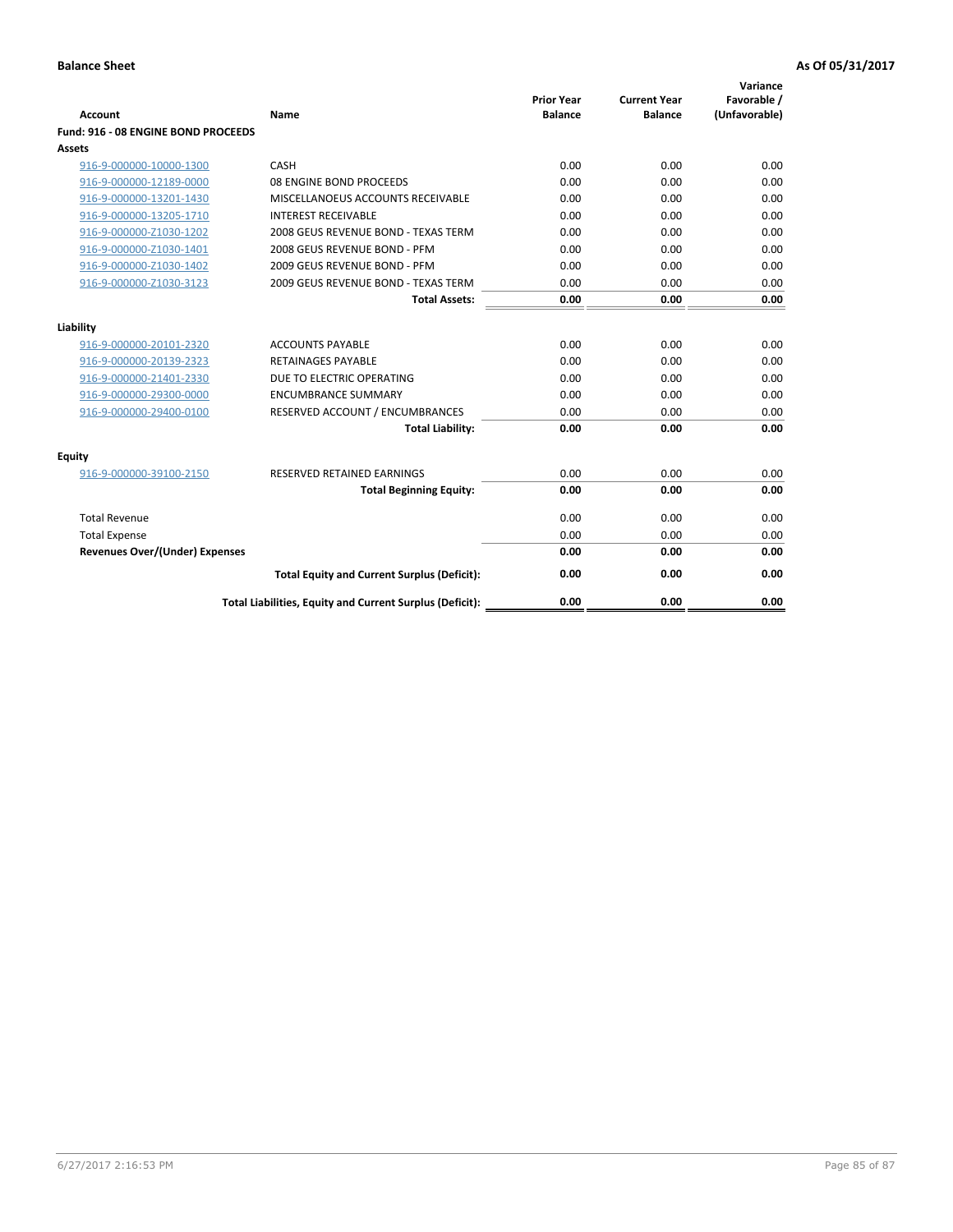| <b>Balance</b><br>(Unfavorable)<br><b>Account</b><br>Name<br><b>Balance</b><br>Fund: 950 - CABLE / INTERNET<br>Assets<br>950-9-000000-10000-1300<br>CASH<br>928,686.56<br>1,245,641.58<br>316,955.02<br>950-9-000000-13000-1420<br><b>CUSTOMER ACCOUNTS RECEIVABLE</b><br>228,222.93<br>198,338.29<br>$-29,884.64$<br>950-9-000000-13001-1420<br>NON CURRENT CUSTOMER ACCTS RECEIVAE<br>191,334.76<br>226,938.64<br>35,603.88<br>950-9-000000-13002-1440<br>ALLOWANCE FOR UNCOLLECTABLE<br>$-140,386.51$<br>$-173,526.51$<br>$-33,140.00$<br>UNBILLED YEAR-END ACCRUAL<br>534,908.95<br>453,890.27<br>$-81,018.68$<br>950-9-000000-13003-1421<br>950-9-000000-13201-1430<br>MISCELLANEOUS ACCOUNTS RECEIVABLE<br>0.00<br>0.00<br>0.00<br>0.00<br>950-9-000000-13205-1710<br><b>INTEREST RECEIVABLE</b><br>0.00<br>0.00<br>181,778.63<br>200,598.06<br>950-9-000000-15801-1540<br><b>INVENTORY</b><br>18,819.43<br>950-9-000000-16301-1070<br><b>CWIP</b><br>0.00<br>0.00<br>0.00<br><b>EMPLOYEE CONTRIBUTIONS</b><br>66,497.00<br>65,340.00<br>$-1,157.00$<br>950-9-000000-17501-1860<br>950-9-000000-17504-1860<br><b>INVESTMENT RETURN</b><br>48,268.00<br>304,875.00<br>256,607.00<br>5,597.00<br>950-9-000000-17508-1860<br><b>EXPERIENCE DIFFERENCE</b><br>580.00<br>6,177.00<br>0.00<br>81,009.00<br>950-9-000000-17520-1860<br><b>ASSUMPTION CHANGES</b><br>81,009.00<br>950-9-000000-18001-5110<br>HEADEND, TRUNK & DISTRIBUTION SYSTEM<br>9,516,483.16<br>9,813,629.64<br>297,146.48<br>1,242,335.79<br>48,639.73<br>950-9-000000-18002-5111<br><b>HEADEND EQUIPMENT</b><br>1,290,975.52<br>950-9-000000-18003-5120<br><b>DROPS</b><br>3,921,968.10<br>3,201,165.34<br>-720,802.76<br>38,003.58<br>950-9-000000-18101-5130<br><b>CUSTOMER PREMISES EQUIPMENT</b><br>1,196,536.42<br>1,234,540.00<br>950-9-000000-18102-5140<br>PRODUCTION EQUIPMENT<br>60,397.97<br>69,984.90<br>9,586.93<br>950-9-000000-18201-5210<br>CENTRAL INTERNET EQUIPMENT<br>422,769.46<br>422,769.46<br>0.00<br>14,637.75<br><b>CUSTOMER INTERFACE EQUIPMENT</b><br>215,944.34<br>230,582.09<br>950-9-000000-18202-5220<br>950-9-000000-18301-5000<br><b>FIBER OPTICS</b><br>744,208.60<br>744,208.60<br>0.00<br>0.00<br>950-9-000000-18501-5901<br><b>STRUCTURES &amp; IMPROVEMENTS</b><br>608,729.19<br>608,729.19<br>0.00<br>950-9-000000-18502-5910<br><b>FURNITURE &amp; OFFICE EQUIPMENT</b><br>137,419.19<br>137,419.19<br>950-9-000000-18503-5920<br><b>TRANSPORTATION EQUIPMENT</b><br>372,622.50<br>373,895.50<br>1,273.00<br>LABORATORY EQUIPMENT<br>163,348.67<br>163,348.67<br>0.00<br>950-9-000000-18504-5950<br>950-9-000000-18505-5960<br>POWER OPERATED EQUIPMENT<br>5,500.00<br>5,500.00<br>0.00<br>950-9-000000-18506-5980<br>MISCELLANEOUS EQUIPMENT<br>0.00<br>0.00<br>0.00<br><b>ACCUMULATED DEPRECIATION</b><br>950-9-000000-18999-1080<br>$-10,329,328.35$<br>$-10,600,059.27$<br>-270,730.92<br><b>Total Assets:</b><br>$-12,855.20$<br>10,318,825.36<br>10,305,970.16<br>Liability<br><b>ACCOUNTS PAYABLE</b><br>0.00<br>$-3,927.02$<br>950-9-000000-20101-2320<br>3,927.02<br>7,272.36<br><b>CREDIT CARD PAYABLE</b><br>7,272.36<br>0.00<br>950-9-000000-20102-2321<br>0.00<br>0.00<br>0.00<br>950-9-000000-20103-2322<br>ACCRUED ACCOUNTS PAYABLE<br>$-2,232.77$<br>950-9-000000-20815-2410<br>SALES TAX PAYABLE - IN THE CITY<br>30,301.16<br>32,533.93<br>950-9-000000-20816-2411<br>SALES TAX PAYABLE - OUT OF CITY<br>0.00<br>0.00<br>0.00<br>950-9-000000-21001-1101<br>DUE TO COG - GEN FUND<br>0.00<br>0.00<br>0.00<br>950-9-000000-21507-2347<br>DUE TO GBOD<br>0.00<br>0.00<br>0.00<br>950-9-000000-22001-2327<br>SALARIES PAYABLE<br>34,330.47<br>43,791.74<br>$-9,461.27$<br>PTO PAYABLE<br>52,687.91<br>58,535.74<br>-5,847.83<br>950-9-000000-22002-2328<br>950-9-000000-24000-2350<br><b>CUSTOMER DEPOSITS</b><br>13,812.27<br>12,877.27<br>935.00<br>10,900.97<br>$-3,007.40$<br>950-9-000000-26001-2283<br><b>OBLIGATION FOR COMPENSATED ABSENCES</b><br>13,908.37<br>0.00<br>950-9-000000-29300-0000<br><b>ENCUMBRANCE SUMMARY</b><br>0.00<br>0.00<br>950-9-000000-29400-0100<br>RESERVED ACCOUNT / ENCUMBRANCES<br>0.00<br>0.00<br>0.00<br>950-9-000000-29999-2283<br><b>NET PENSION LIABILITY</b><br>87,135.00<br>515,186.00<br>$-428,051.00$<br><b>Total Liability:</b><br>236,440.14<br>688,032.43<br>-451,592.29<br><b>Equity</b><br>UNRESERVED RETAINED EARNINGS<br>9,661,921.93<br>950-9-000000-39100-2160<br>9,128,980.69<br>-532,941.24<br>950-9-000000-39500-4210<br><b>NET POSITION - PENSION</b><br>$-438.00$<br>$-438.00$<br>0.00<br><b>Total Beginning Equity:</b><br>9,661,483.93<br>9,128,542.69<br>-532,941.24<br><b>Total Revenue</b><br>4,295,971.04<br>4,334,348.12<br>38,377.08<br><b>Total Expense</b><br>3,875,069.75<br>3,844,953.08<br>30,116.67<br><b>Revenues Over/(Under) Expenses</b><br>68,493.75<br>420,901.29<br>489,395.04<br><b>Total Equity and Current Surplus (Deficit):</b><br>10,082,385.22<br>9,617,937.73<br>-464,447.49 |                                                          | <b>Prior Year</b> | <b>Current Year</b> | Variance<br>Favorable / |
|---------------------------------------------------------------------------------------------------------------------------------------------------------------------------------------------------------------------------------------------------------------------------------------------------------------------------------------------------------------------------------------------------------------------------------------------------------------------------------------------------------------------------------------------------------------------------------------------------------------------------------------------------------------------------------------------------------------------------------------------------------------------------------------------------------------------------------------------------------------------------------------------------------------------------------------------------------------------------------------------------------------------------------------------------------------------------------------------------------------------------------------------------------------------------------------------------------------------------------------------------------------------------------------------------------------------------------------------------------------------------------------------------------------------------------------------------------------------------------------------------------------------------------------------------------------------------------------------------------------------------------------------------------------------------------------------------------------------------------------------------------------------------------------------------------------------------------------------------------------------------------------------------------------------------------------------------------------------------------------------------------------------------------------------------------------------------------------------------------------------------------------------------------------------------------------------------------------------------------------------------------------------------------------------------------------------------------------------------------------------------------------------------------------------------------------------------------------------------------------------------------------------------------------------------------------------------------------------------------------------------------------------------------------------------------------------------------------------------------------------------------------------------------------------------------------------------------------------------------------------------------------------------------------------------------------------------------------------------------------------------------------------------------------------------------------------------------------------------------------------------------------------------------------------------------------------------------------------------------------------------------------------------------------------------------------------------------------------------------------------------------------------------------------------------------------------------------------------------------------------------------------------------------------------------------------------------------------------------------------------------------------------------------------------------------------------------------------------------------------------------------------------------------------------------------------------------------------------------------------------------------------------------------------------------------------------------------------------------------------------------------------------------------------------------------------------------------------------------------------------------------------------------------------------------------------------------------------------------------------------------------------------------------------------------------------------------------------------------------------------------------------------------------------------------------------------------------------------------------------------------------------------------------------------------------------------------------------------------------------------------------------------------------------------------------------------------------------------------------------------------------------------------------------------------------------------------------------------------------------------------------------------------------------------------------------------------------------------------------------------------|----------------------------------------------------------|-------------------|---------------------|-------------------------|
|                                                                                                                                                                                                                                                                                                                                                                                                                                                                                                                                                                                                                                                                                                                                                                                                                                                                                                                                                                                                                                                                                                                                                                                                                                                                                                                                                                                                                                                                                                                                                                                                                                                                                                                                                                                                                                                                                                                                                                                                                                                                                                                                                                                                                                                                                                                                                                                                                                                                                                                                                                                                                                                                                                                                                                                                                                                                                                                                                                                                                                                                                                                                                                                                                                                                                                                                                                                                                                                                                                                                                                                                                                                                                                                                                                                                                                                                                                                                                                                                                                                                                                                                                                                                                                                                                                                                                                                                                                                                                                                                                                                                                                                                                                                                                                                                                                                                                                                                                                                                   |                                                          |                   |                     |                         |
|                                                                                                                                                                                                                                                                                                                                                                                                                                                                                                                                                                                                                                                                                                                                                                                                                                                                                                                                                                                                                                                                                                                                                                                                                                                                                                                                                                                                                                                                                                                                                                                                                                                                                                                                                                                                                                                                                                                                                                                                                                                                                                                                                                                                                                                                                                                                                                                                                                                                                                                                                                                                                                                                                                                                                                                                                                                                                                                                                                                                                                                                                                                                                                                                                                                                                                                                                                                                                                                                                                                                                                                                                                                                                                                                                                                                                                                                                                                                                                                                                                                                                                                                                                                                                                                                                                                                                                                                                                                                                                                                                                                                                                                                                                                                                                                                                                                                                                                                                                                                   |                                                          |                   |                     |                         |
|                                                                                                                                                                                                                                                                                                                                                                                                                                                                                                                                                                                                                                                                                                                                                                                                                                                                                                                                                                                                                                                                                                                                                                                                                                                                                                                                                                                                                                                                                                                                                                                                                                                                                                                                                                                                                                                                                                                                                                                                                                                                                                                                                                                                                                                                                                                                                                                                                                                                                                                                                                                                                                                                                                                                                                                                                                                                                                                                                                                                                                                                                                                                                                                                                                                                                                                                                                                                                                                                                                                                                                                                                                                                                                                                                                                                                                                                                                                                                                                                                                                                                                                                                                                                                                                                                                                                                                                                                                                                                                                                                                                                                                                                                                                                                                                                                                                                                                                                                                                                   |                                                          |                   |                     |                         |
|                                                                                                                                                                                                                                                                                                                                                                                                                                                                                                                                                                                                                                                                                                                                                                                                                                                                                                                                                                                                                                                                                                                                                                                                                                                                                                                                                                                                                                                                                                                                                                                                                                                                                                                                                                                                                                                                                                                                                                                                                                                                                                                                                                                                                                                                                                                                                                                                                                                                                                                                                                                                                                                                                                                                                                                                                                                                                                                                                                                                                                                                                                                                                                                                                                                                                                                                                                                                                                                                                                                                                                                                                                                                                                                                                                                                                                                                                                                                                                                                                                                                                                                                                                                                                                                                                                                                                                                                                                                                                                                                                                                                                                                                                                                                                                                                                                                                                                                                                                                                   |                                                          |                   |                     |                         |
|                                                                                                                                                                                                                                                                                                                                                                                                                                                                                                                                                                                                                                                                                                                                                                                                                                                                                                                                                                                                                                                                                                                                                                                                                                                                                                                                                                                                                                                                                                                                                                                                                                                                                                                                                                                                                                                                                                                                                                                                                                                                                                                                                                                                                                                                                                                                                                                                                                                                                                                                                                                                                                                                                                                                                                                                                                                                                                                                                                                                                                                                                                                                                                                                                                                                                                                                                                                                                                                                                                                                                                                                                                                                                                                                                                                                                                                                                                                                                                                                                                                                                                                                                                                                                                                                                                                                                                                                                                                                                                                                                                                                                                                                                                                                                                                                                                                                                                                                                                                                   |                                                          |                   |                     |                         |
|                                                                                                                                                                                                                                                                                                                                                                                                                                                                                                                                                                                                                                                                                                                                                                                                                                                                                                                                                                                                                                                                                                                                                                                                                                                                                                                                                                                                                                                                                                                                                                                                                                                                                                                                                                                                                                                                                                                                                                                                                                                                                                                                                                                                                                                                                                                                                                                                                                                                                                                                                                                                                                                                                                                                                                                                                                                                                                                                                                                                                                                                                                                                                                                                                                                                                                                                                                                                                                                                                                                                                                                                                                                                                                                                                                                                                                                                                                                                                                                                                                                                                                                                                                                                                                                                                                                                                                                                                                                                                                                                                                                                                                                                                                                                                                                                                                                                                                                                                                                                   |                                                          |                   |                     |                         |
|                                                                                                                                                                                                                                                                                                                                                                                                                                                                                                                                                                                                                                                                                                                                                                                                                                                                                                                                                                                                                                                                                                                                                                                                                                                                                                                                                                                                                                                                                                                                                                                                                                                                                                                                                                                                                                                                                                                                                                                                                                                                                                                                                                                                                                                                                                                                                                                                                                                                                                                                                                                                                                                                                                                                                                                                                                                                                                                                                                                                                                                                                                                                                                                                                                                                                                                                                                                                                                                                                                                                                                                                                                                                                                                                                                                                                                                                                                                                                                                                                                                                                                                                                                                                                                                                                                                                                                                                                                                                                                                                                                                                                                                                                                                                                                                                                                                                                                                                                                                                   |                                                          |                   |                     |                         |
|                                                                                                                                                                                                                                                                                                                                                                                                                                                                                                                                                                                                                                                                                                                                                                                                                                                                                                                                                                                                                                                                                                                                                                                                                                                                                                                                                                                                                                                                                                                                                                                                                                                                                                                                                                                                                                                                                                                                                                                                                                                                                                                                                                                                                                                                                                                                                                                                                                                                                                                                                                                                                                                                                                                                                                                                                                                                                                                                                                                                                                                                                                                                                                                                                                                                                                                                                                                                                                                                                                                                                                                                                                                                                                                                                                                                                                                                                                                                                                                                                                                                                                                                                                                                                                                                                                                                                                                                                                                                                                                                                                                                                                                                                                                                                                                                                                                                                                                                                                                                   |                                                          |                   |                     |                         |
|                                                                                                                                                                                                                                                                                                                                                                                                                                                                                                                                                                                                                                                                                                                                                                                                                                                                                                                                                                                                                                                                                                                                                                                                                                                                                                                                                                                                                                                                                                                                                                                                                                                                                                                                                                                                                                                                                                                                                                                                                                                                                                                                                                                                                                                                                                                                                                                                                                                                                                                                                                                                                                                                                                                                                                                                                                                                                                                                                                                                                                                                                                                                                                                                                                                                                                                                                                                                                                                                                                                                                                                                                                                                                                                                                                                                                                                                                                                                                                                                                                                                                                                                                                                                                                                                                                                                                                                                                                                                                                                                                                                                                                                                                                                                                                                                                                                                                                                                                                                                   |                                                          |                   |                     |                         |
|                                                                                                                                                                                                                                                                                                                                                                                                                                                                                                                                                                                                                                                                                                                                                                                                                                                                                                                                                                                                                                                                                                                                                                                                                                                                                                                                                                                                                                                                                                                                                                                                                                                                                                                                                                                                                                                                                                                                                                                                                                                                                                                                                                                                                                                                                                                                                                                                                                                                                                                                                                                                                                                                                                                                                                                                                                                                                                                                                                                                                                                                                                                                                                                                                                                                                                                                                                                                                                                                                                                                                                                                                                                                                                                                                                                                                                                                                                                                                                                                                                                                                                                                                                                                                                                                                                                                                                                                                                                                                                                                                                                                                                                                                                                                                                                                                                                                                                                                                                                                   |                                                          |                   |                     |                         |
|                                                                                                                                                                                                                                                                                                                                                                                                                                                                                                                                                                                                                                                                                                                                                                                                                                                                                                                                                                                                                                                                                                                                                                                                                                                                                                                                                                                                                                                                                                                                                                                                                                                                                                                                                                                                                                                                                                                                                                                                                                                                                                                                                                                                                                                                                                                                                                                                                                                                                                                                                                                                                                                                                                                                                                                                                                                                                                                                                                                                                                                                                                                                                                                                                                                                                                                                                                                                                                                                                                                                                                                                                                                                                                                                                                                                                                                                                                                                                                                                                                                                                                                                                                                                                                                                                                                                                                                                                                                                                                                                                                                                                                                                                                                                                                                                                                                                                                                                                                                                   |                                                          |                   |                     |                         |
|                                                                                                                                                                                                                                                                                                                                                                                                                                                                                                                                                                                                                                                                                                                                                                                                                                                                                                                                                                                                                                                                                                                                                                                                                                                                                                                                                                                                                                                                                                                                                                                                                                                                                                                                                                                                                                                                                                                                                                                                                                                                                                                                                                                                                                                                                                                                                                                                                                                                                                                                                                                                                                                                                                                                                                                                                                                                                                                                                                                                                                                                                                                                                                                                                                                                                                                                                                                                                                                                                                                                                                                                                                                                                                                                                                                                                                                                                                                                                                                                                                                                                                                                                                                                                                                                                                                                                                                                                                                                                                                                                                                                                                                                                                                                                                                                                                                                                                                                                                                                   |                                                          |                   |                     |                         |
|                                                                                                                                                                                                                                                                                                                                                                                                                                                                                                                                                                                                                                                                                                                                                                                                                                                                                                                                                                                                                                                                                                                                                                                                                                                                                                                                                                                                                                                                                                                                                                                                                                                                                                                                                                                                                                                                                                                                                                                                                                                                                                                                                                                                                                                                                                                                                                                                                                                                                                                                                                                                                                                                                                                                                                                                                                                                                                                                                                                                                                                                                                                                                                                                                                                                                                                                                                                                                                                                                                                                                                                                                                                                                                                                                                                                                                                                                                                                                                                                                                                                                                                                                                                                                                                                                                                                                                                                                                                                                                                                                                                                                                                                                                                                                                                                                                                                                                                                                                                                   |                                                          |                   |                     |                         |
|                                                                                                                                                                                                                                                                                                                                                                                                                                                                                                                                                                                                                                                                                                                                                                                                                                                                                                                                                                                                                                                                                                                                                                                                                                                                                                                                                                                                                                                                                                                                                                                                                                                                                                                                                                                                                                                                                                                                                                                                                                                                                                                                                                                                                                                                                                                                                                                                                                                                                                                                                                                                                                                                                                                                                                                                                                                                                                                                                                                                                                                                                                                                                                                                                                                                                                                                                                                                                                                                                                                                                                                                                                                                                                                                                                                                                                                                                                                                                                                                                                                                                                                                                                                                                                                                                                                                                                                                                                                                                                                                                                                                                                                                                                                                                                                                                                                                                                                                                                                                   |                                                          |                   |                     |                         |
|                                                                                                                                                                                                                                                                                                                                                                                                                                                                                                                                                                                                                                                                                                                                                                                                                                                                                                                                                                                                                                                                                                                                                                                                                                                                                                                                                                                                                                                                                                                                                                                                                                                                                                                                                                                                                                                                                                                                                                                                                                                                                                                                                                                                                                                                                                                                                                                                                                                                                                                                                                                                                                                                                                                                                                                                                                                                                                                                                                                                                                                                                                                                                                                                                                                                                                                                                                                                                                                                                                                                                                                                                                                                                                                                                                                                                                                                                                                                                                                                                                                                                                                                                                                                                                                                                                                                                                                                                                                                                                                                                                                                                                                                                                                                                                                                                                                                                                                                                                                                   |                                                          |                   |                     |                         |
|                                                                                                                                                                                                                                                                                                                                                                                                                                                                                                                                                                                                                                                                                                                                                                                                                                                                                                                                                                                                                                                                                                                                                                                                                                                                                                                                                                                                                                                                                                                                                                                                                                                                                                                                                                                                                                                                                                                                                                                                                                                                                                                                                                                                                                                                                                                                                                                                                                                                                                                                                                                                                                                                                                                                                                                                                                                                                                                                                                                                                                                                                                                                                                                                                                                                                                                                                                                                                                                                                                                                                                                                                                                                                                                                                                                                                                                                                                                                                                                                                                                                                                                                                                                                                                                                                                                                                                                                                                                                                                                                                                                                                                                                                                                                                                                                                                                                                                                                                                                                   |                                                          |                   |                     |                         |
|                                                                                                                                                                                                                                                                                                                                                                                                                                                                                                                                                                                                                                                                                                                                                                                                                                                                                                                                                                                                                                                                                                                                                                                                                                                                                                                                                                                                                                                                                                                                                                                                                                                                                                                                                                                                                                                                                                                                                                                                                                                                                                                                                                                                                                                                                                                                                                                                                                                                                                                                                                                                                                                                                                                                                                                                                                                                                                                                                                                                                                                                                                                                                                                                                                                                                                                                                                                                                                                                                                                                                                                                                                                                                                                                                                                                                                                                                                                                                                                                                                                                                                                                                                                                                                                                                                                                                                                                                                                                                                                                                                                                                                                                                                                                                                                                                                                                                                                                                                                                   |                                                          |                   |                     |                         |
|                                                                                                                                                                                                                                                                                                                                                                                                                                                                                                                                                                                                                                                                                                                                                                                                                                                                                                                                                                                                                                                                                                                                                                                                                                                                                                                                                                                                                                                                                                                                                                                                                                                                                                                                                                                                                                                                                                                                                                                                                                                                                                                                                                                                                                                                                                                                                                                                                                                                                                                                                                                                                                                                                                                                                                                                                                                                                                                                                                                                                                                                                                                                                                                                                                                                                                                                                                                                                                                                                                                                                                                                                                                                                                                                                                                                                                                                                                                                                                                                                                                                                                                                                                                                                                                                                                                                                                                                                                                                                                                                                                                                                                                                                                                                                                                                                                                                                                                                                                                                   |                                                          |                   |                     |                         |
|                                                                                                                                                                                                                                                                                                                                                                                                                                                                                                                                                                                                                                                                                                                                                                                                                                                                                                                                                                                                                                                                                                                                                                                                                                                                                                                                                                                                                                                                                                                                                                                                                                                                                                                                                                                                                                                                                                                                                                                                                                                                                                                                                                                                                                                                                                                                                                                                                                                                                                                                                                                                                                                                                                                                                                                                                                                                                                                                                                                                                                                                                                                                                                                                                                                                                                                                                                                                                                                                                                                                                                                                                                                                                                                                                                                                                                                                                                                                                                                                                                                                                                                                                                                                                                                                                                                                                                                                                                                                                                                                                                                                                                                                                                                                                                                                                                                                                                                                                                                                   |                                                          |                   |                     |                         |
|                                                                                                                                                                                                                                                                                                                                                                                                                                                                                                                                                                                                                                                                                                                                                                                                                                                                                                                                                                                                                                                                                                                                                                                                                                                                                                                                                                                                                                                                                                                                                                                                                                                                                                                                                                                                                                                                                                                                                                                                                                                                                                                                                                                                                                                                                                                                                                                                                                                                                                                                                                                                                                                                                                                                                                                                                                                                                                                                                                                                                                                                                                                                                                                                                                                                                                                                                                                                                                                                                                                                                                                                                                                                                                                                                                                                                                                                                                                                                                                                                                                                                                                                                                                                                                                                                                                                                                                                                                                                                                                                                                                                                                                                                                                                                                                                                                                                                                                                                                                                   |                                                          |                   |                     |                         |
|                                                                                                                                                                                                                                                                                                                                                                                                                                                                                                                                                                                                                                                                                                                                                                                                                                                                                                                                                                                                                                                                                                                                                                                                                                                                                                                                                                                                                                                                                                                                                                                                                                                                                                                                                                                                                                                                                                                                                                                                                                                                                                                                                                                                                                                                                                                                                                                                                                                                                                                                                                                                                                                                                                                                                                                                                                                                                                                                                                                                                                                                                                                                                                                                                                                                                                                                                                                                                                                                                                                                                                                                                                                                                                                                                                                                                                                                                                                                                                                                                                                                                                                                                                                                                                                                                                                                                                                                                                                                                                                                                                                                                                                                                                                                                                                                                                                                                                                                                                                                   |                                                          |                   |                     |                         |
|                                                                                                                                                                                                                                                                                                                                                                                                                                                                                                                                                                                                                                                                                                                                                                                                                                                                                                                                                                                                                                                                                                                                                                                                                                                                                                                                                                                                                                                                                                                                                                                                                                                                                                                                                                                                                                                                                                                                                                                                                                                                                                                                                                                                                                                                                                                                                                                                                                                                                                                                                                                                                                                                                                                                                                                                                                                                                                                                                                                                                                                                                                                                                                                                                                                                                                                                                                                                                                                                                                                                                                                                                                                                                                                                                                                                                                                                                                                                                                                                                                                                                                                                                                                                                                                                                                                                                                                                                                                                                                                                                                                                                                                                                                                                                                                                                                                                                                                                                                                                   |                                                          |                   |                     |                         |
|                                                                                                                                                                                                                                                                                                                                                                                                                                                                                                                                                                                                                                                                                                                                                                                                                                                                                                                                                                                                                                                                                                                                                                                                                                                                                                                                                                                                                                                                                                                                                                                                                                                                                                                                                                                                                                                                                                                                                                                                                                                                                                                                                                                                                                                                                                                                                                                                                                                                                                                                                                                                                                                                                                                                                                                                                                                                                                                                                                                                                                                                                                                                                                                                                                                                                                                                                                                                                                                                                                                                                                                                                                                                                                                                                                                                                                                                                                                                                                                                                                                                                                                                                                                                                                                                                                                                                                                                                                                                                                                                                                                                                                                                                                                                                                                                                                                                                                                                                                                                   |                                                          |                   |                     |                         |
|                                                                                                                                                                                                                                                                                                                                                                                                                                                                                                                                                                                                                                                                                                                                                                                                                                                                                                                                                                                                                                                                                                                                                                                                                                                                                                                                                                                                                                                                                                                                                                                                                                                                                                                                                                                                                                                                                                                                                                                                                                                                                                                                                                                                                                                                                                                                                                                                                                                                                                                                                                                                                                                                                                                                                                                                                                                                                                                                                                                                                                                                                                                                                                                                                                                                                                                                                                                                                                                                                                                                                                                                                                                                                                                                                                                                                                                                                                                                                                                                                                                                                                                                                                                                                                                                                                                                                                                                                                                                                                                                                                                                                                                                                                                                                                                                                                                                                                                                                                                                   |                                                          |                   |                     |                         |
|                                                                                                                                                                                                                                                                                                                                                                                                                                                                                                                                                                                                                                                                                                                                                                                                                                                                                                                                                                                                                                                                                                                                                                                                                                                                                                                                                                                                                                                                                                                                                                                                                                                                                                                                                                                                                                                                                                                                                                                                                                                                                                                                                                                                                                                                                                                                                                                                                                                                                                                                                                                                                                                                                                                                                                                                                                                                                                                                                                                                                                                                                                                                                                                                                                                                                                                                                                                                                                                                                                                                                                                                                                                                                                                                                                                                                                                                                                                                                                                                                                                                                                                                                                                                                                                                                                                                                                                                                                                                                                                                                                                                                                                                                                                                                                                                                                                                                                                                                                                                   |                                                          |                   |                     |                         |
|                                                                                                                                                                                                                                                                                                                                                                                                                                                                                                                                                                                                                                                                                                                                                                                                                                                                                                                                                                                                                                                                                                                                                                                                                                                                                                                                                                                                                                                                                                                                                                                                                                                                                                                                                                                                                                                                                                                                                                                                                                                                                                                                                                                                                                                                                                                                                                                                                                                                                                                                                                                                                                                                                                                                                                                                                                                                                                                                                                                                                                                                                                                                                                                                                                                                                                                                                                                                                                                                                                                                                                                                                                                                                                                                                                                                                                                                                                                                                                                                                                                                                                                                                                                                                                                                                                                                                                                                                                                                                                                                                                                                                                                                                                                                                                                                                                                                                                                                                                                                   |                                                          |                   |                     |                         |
|                                                                                                                                                                                                                                                                                                                                                                                                                                                                                                                                                                                                                                                                                                                                                                                                                                                                                                                                                                                                                                                                                                                                                                                                                                                                                                                                                                                                                                                                                                                                                                                                                                                                                                                                                                                                                                                                                                                                                                                                                                                                                                                                                                                                                                                                                                                                                                                                                                                                                                                                                                                                                                                                                                                                                                                                                                                                                                                                                                                                                                                                                                                                                                                                                                                                                                                                                                                                                                                                                                                                                                                                                                                                                                                                                                                                                                                                                                                                                                                                                                                                                                                                                                                                                                                                                                                                                                                                                                                                                                                                                                                                                                                                                                                                                                                                                                                                                                                                                                                                   |                                                          |                   |                     |                         |
|                                                                                                                                                                                                                                                                                                                                                                                                                                                                                                                                                                                                                                                                                                                                                                                                                                                                                                                                                                                                                                                                                                                                                                                                                                                                                                                                                                                                                                                                                                                                                                                                                                                                                                                                                                                                                                                                                                                                                                                                                                                                                                                                                                                                                                                                                                                                                                                                                                                                                                                                                                                                                                                                                                                                                                                                                                                                                                                                                                                                                                                                                                                                                                                                                                                                                                                                                                                                                                                                                                                                                                                                                                                                                                                                                                                                                                                                                                                                                                                                                                                                                                                                                                                                                                                                                                                                                                                                                                                                                                                                                                                                                                                                                                                                                                                                                                                                                                                                                                                                   |                                                          |                   |                     |                         |
|                                                                                                                                                                                                                                                                                                                                                                                                                                                                                                                                                                                                                                                                                                                                                                                                                                                                                                                                                                                                                                                                                                                                                                                                                                                                                                                                                                                                                                                                                                                                                                                                                                                                                                                                                                                                                                                                                                                                                                                                                                                                                                                                                                                                                                                                                                                                                                                                                                                                                                                                                                                                                                                                                                                                                                                                                                                                                                                                                                                                                                                                                                                                                                                                                                                                                                                                                                                                                                                                                                                                                                                                                                                                                                                                                                                                                                                                                                                                                                                                                                                                                                                                                                                                                                                                                                                                                                                                                                                                                                                                                                                                                                                                                                                                                                                                                                                                                                                                                                                                   |                                                          |                   |                     |                         |
|                                                                                                                                                                                                                                                                                                                                                                                                                                                                                                                                                                                                                                                                                                                                                                                                                                                                                                                                                                                                                                                                                                                                                                                                                                                                                                                                                                                                                                                                                                                                                                                                                                                                                                                                                                                                                                                                                                                                                                                                                                                                                                                                                                                                                                                                                                                                                                                                                                                                                                                                                                                                                                                                                                                                                                                                                                                                                                                                                                                                                                                                                                                                                                                                                                                                                                                                                                                                                                                                                                                                                                                                                                                                                                                                                                                                                                                                                                                                                                                                                                                                                                                                                                                                                                                                                                                                                                                                                                                                                                                                                                                                                                                                                                                                                                                                                                                                                                                                                                                                   |                                                          |                   |                     |                         |
|                                                                                                                                                                                                                                                                                                                                                                                                                                                                                                                                                                                                                                                                                                                                                                                                                                                                                                                                                                                                                                                                                                                                                                                                                                                                                                                                                                                                                                                                                                                                                                                                                                                                                                                                                                                                                                                                                                                                                                                                                                                                                                                                                                                                                                                                                                                                                                                                                                                                                                                                                                                                                                                                                                                                                                                                                                                                                                                                                                                                                                                                                                                                                                                                                                                                                                                                                                                                                                                                                                                                                                                                                                                                                                                                                                                                                                                                                                                                                                                                                                                                                                                                                                                                                                                                                                                                                                                                                                                                                                                                                                                                                                                                                                                                                                                                                                                                                                                                                                                                   |                                                          |                   |                     |                         |
|                                                                                                                                                                                                                                                                                                                                                                                                                                                                                                                                                                                                                                                                                                                                                                                                                                                                                                                                                                                                                                                                                                                                                                                                                                                                                                                                                                                                                                                                                                                                                                                                                                                                                                                                                                                                                                                                                                                                                                                                                                                                                                                                                                                                                                                                                                                                                                                                                                                                                                                                                                                                                                                                                                                                                                                                                                                                                                                                                                                                                                                                                                                                                                                                                                                                                                                                                                                                                                                                                                                                                                                                                                                                                                                                                                                                                                                                                                                                                                                                                                                                                                                                                                                                                                                                                                                                                                                                                                                                                                                                                                                                                                                                                                                                                                                                                                                                                                                                                                                                   |                                                          |                   |                     |                         |
|                                                                                                                                                                                                                                                                                                                                                                                                                                                                                                                                                                                                                                                                                                                                                                                                                                                                                                                                                                                                                                                                                                                                                                                                                                                                                                                                                                                                                                                                                                                                                                                                                                                                                                                                                                                                                                                                                                                                                                                                                                                                                                                                                                                                                                                                                                                                                                                                                                                                                                                                                                                                                                                                                                                                                                                                                                                                                                                                                                                                                                                                                                                                                                                                                                                                                                                                                                                                                                                                                                                                                                                                                                                                                                                                                                                                                                                                                                                                                                                                                                                                                                                                                                                                                                                                                                                                                                                                                                                                                                                                                                                                                                                                                                                                                                                                                                                                                                                                                                                                   |                                                          |                   |                     |                         |
|                                                                                                                                                                                                                                                                                                                                                                                                                                                                                                                                                                                                                                                                                                                                                                                                                                                                                                                                                                                                                                                                                                                                                                                                                                                                                                                                                                                                                                                                                                                                                                                                                                                                                                                                                                                                                                                                                                                                                                                                                                                                                                                                                                                                                                                                                                                                                                                                                                                                                                                                                                                                                                                                                                                                                                                                                                                                                                                                                                                                                                                                                                                                                                                                                                                                                                                                                                                                                                                                                                                                                                                                                                                                                                                                                                                                                                                                                                                                                                                                                                                                                                                                                                                                                                                                                                                                                                                                                                                                                                                                                                                                                                                                                                                                                                                                                                                                                                                                                                                                   |                                                          |                   |                     |                         |
|                                                                                                                                                                                                                                                                                                                                                                                                                                                                                                                                                                                                                                                                                                                                                                                                                                                                                                                                                                                                                                                                                                                                                                                                                                                                                                                                                                                                                                                                                                                                                                                                                                                                                                                                                                                                                                                                                                                                                                                                                                                                                                                                                                                                                                                                                                                                                                                                                                                                                                                                                                                                                                                                                                                                                                                                                                                                                                                                                                                                                                                                                                                                                                                                                                                                                                                                                                                                                                                                                                                                                                                                                                                                                                                                                                                                                                                                                                                                                                                                                                                                                                                                                                                                                                                                                                                                                                                                                                                                                                                                                                                                                                                                                                                                                                                                                                                                                                                                                                                                   |                                                          |                   |                     |                         |
|                                                                                                                                                                                                                                                                                                                                                                                                                                                                                                                                                                                                                                                                                                                                                                                                                                                                                                                                                                                                                                                                                                                                                                                                                                                                                                                                                                                                                                                                                                                                                                                                                                                                                                                                                                                                                                                                                                                                                                                                                                                                                                                                                                                                                                                                                                                                                                                                                                                                                                                                                                                                                                                                                                                                                                                                                                                                                                                                                                                                                                                                                                                                                                                                                                                                                                                                                                                                                                                                                                                                                                                                                                                                                                                                                                                                                                                                                                                                                                                                                                                                                                                                                                                                                                                                                                                                                                                                                                                                                                                                                                                                                                                                                                                                                                                                                                                                                                                                                                                                   |                                                          |                   |                     |                         |
|                                                                                                                                                                                                                                                                                                                                                                                                                                                                                                                                                                                                                                                                                                                                                                                                                                                                                                                                                                                                                                                                                                                                                                                                                                                                                                                                                                                                                                                                                                                                                                                                                                                                                                                                                                                                                                                                                                                                                                                                                                                                                                                                                                                                                                                                                                                                                                                                                                                                                                                                                                                                                                                                                                                                                                                                                                                                                                                                                                                                                                                                                                                                                                                                                                                                                                                                                                                                                                                                                                                                                                                                                                                                                                                                                                                                                                                                                                                                                                                                                                                                                                                                                                                                                                                                                                                                                                                                                                                                                                                                                                                                                                                                                                                                                                                                                                                                                                                                                                                                   |                                                          |                   |                     |                         |
|                                                                                                                                                                                                                                                                                                                                                                                                                                                                                                                                                                                                                                                                                                                                                                                                                                                                                                                                                                                                                                                                                                                                                                                                                                                                                                                                                                                                                                                                                                                                                                                                                                                                                                                                                                                                                                                                                                                                                                                                                                                                                                                                                                                                                                                                                                                                                                                                                                                                                                                                                                                                                                                                                                                                                                                                                                                                                                                                                                                                                                                                                                                                                                                                                                                                                                                                                                                                                                                                                                                                                                                                                                                                                                                                                                                                                                                                                                                                                                                                                                                                                                                                                                                                                                                                                                                                                                                                                                                                                                                                                                                                                                                                                                                                                                                                                                                                                                                                                                                                   |                                                          |                   |                     |                         |
|                                                                                                                                                                                                                                                                                                                                                                                                                                                                                                                                                                                                                                                                                                                                                                                                                                                                                                                                                                                                                                                                                                                                                                                                                                                                                                                                                                                                                                                                                                                                                                                                                                                                                                                                                                                                                                                                                                                                                                                                                                                                                                                                                                                                                                                                                                                                                                                                                                                                                                                                                                                                                                                                                                                                                                                                                                                                                                                                                                                                                                                                                                                                                                                                                                                                                                                                                                                                                                                                                                                                                                                                                                                                                                                                                                                                                                                                                                                                                                                                                                                                                                                                                                                                                                                                                                                                                                                                                                                                                                                                                                                                                                                                                                                                                                                                                                                                                                                                                                                                   |                                                          |                   |                     |                         |
|                                                                                                                                                                                                                                                                                                                                                                                                                                                                                                                                                                                                                                                                                                                                                                                                                                                                                                                                                                                                                                                                                                                                                                                                                                                                                                                                                                                                                                                                                                                                                                                                                                                                                                                                                                                                                                                                                                                                                                                                                                                                                                                                                                                                                                                                                                                                                                                                                                                                                                                                                                                                                                                                                                                                                                                                                                                                                                                                                                                                                                                                                                                                                                                                                                                                                                                                                                                                                                                                                                                                                                                                                                                                                                                                                                                                                                                                                                                                                                                                                                                                                                                                                                                                                                                                                                                                                                                                                                                                                                                                                                                                                                                                                                                                                                                                                                                                                                                                                                                                   |                                                          |                   |                     |                         |
|                                                                                                                                                                                                                                                                                                                                                                                                                                                                                                                                                                                                                                                                                                                                                                                                                                                                                                                                                                                                                                                                                                                                                                                                                                                                                                                                                                                                                                                                                                                                                                                                                                                                                                                                                                                                                                                                                                                                                                                                                                                                                                                                                                                                                                                                                                                                                                                                                                                                                                                                                                                                                                                                                                                                                                                                                                                                                                                                                                                                                                                                                                                                                                                                                                                                                                                                                                                                                                                                                                                                                                                                                                                                                                                                                                                                                                                                                                                                                                                                                                                                                                                                                                                                                                                                                                                                                                                                                                                                                                                                                                                                                                                                                                                                                                                                                                                                                                                                                                                                   |                                                          |                   |                     |                         |
|                                                                                                                                                                                                                                                                                                                                                                                                                                                                                                                                                                                                                                                                                                                                                                                                                                                                                                                                                                                                                                                                                                                                                                                                                                                                                                                                                                                                                                                                                                                                                                                                                                                                                                                                                                                                                                                                                                                                                                                                                                                                                                                                                                                                                                                                                                                                                                                                                                                                                                                                                                                                                                                                                                                                                                                                                                                                                                                                                                                                                                                                                                                                                                                                                                                                                                                                                                                                                                                                                                                                                                                                                                                                                                                                                                                                                                                                                                                                                                                                                                                                                                                                                                                                                                                                                                                                                                                                                                                                                                                                                                                                                                                                                                                                                                                                                                                                                                                                                                                                   |                                                          |                   |                     |                         |
|                                                                                                                                                                                                                                                                                                                                                                                                                                                                                                                                                                                                                                                                                                                                                                                                                                                                                                                                                                                                                                                                                                                                                                                                                                                                                                                                                                                                                                                                                                                                                                                                                                                                                                                                                                                                                                                                                                                                                                                                                                                                                                                                                                                                                                                                                                                                                                                                                                                                                                                                                                                                                                                                                                                                                                                                                                                                                                                                                                                                                                                                                                                                                                                                                                                                                                                                                                                                                                                                                                                                                                                                                                                                                                                                                                                                                                                                                                                                                                                                                                                                                                                                                                                                                                                                                                                                                                                                                                                                                                                                                                                                                                                                                                                                                                                                                                                                                                                                                                                                   |                                                          |                   |                     |                         |
|                                                                                                                                                                                                                                                                                                                                                                                                                                                                                                                                                                                                                                                                                                                                                                                                                                                                                                                                                                                                                                                                                                                                                                                                                                                                                                                                                                                                                                                                                                                                                                                                                                                                                                                                                                                                                                                                                                                                                                                                                                                                                                                                                                                                                                                                                                                                                                                                                                                                                                                                                                                                                                                                                                                                                                                                                                                                                                                                                                                                                                                                                                                                                                                                                                                                                                                                                                                                                                                                                                                                                                                                                                                                                                                                                                                                                                                                                                                                                                                                                                                                                                                                                                                                                                                                                                                                                                                                                                                                                                                                                                                                                                                                                                                                                                                                                                                                                                                                                                                                   |                                                          |                   |                     |                         |
|                                                                                                                                                                                                                                                                                                                                                                                                                                                                                                                                                                                                                                                                                                                                                                                                                                                                                                                                                                                                                                                                                                                                                                                                                                                                                                                                                                                                                                                                                                                                                                                                                                                                                                                                                                                                                                                                                                                                                                                                                                                                                                                                                                                                                                                                                                                                                                                                                                                                                                                                                                                                                                                                                                                                                                                                                                                                                                                                                                                                                                                                                                                                                                                                                                                                                                                                                                                                                                                                                                                                                                                                                                                                                                                                                                                                                                                                                                                                                                                                                                                                                                                                                                                                                                                                                                                                                                                                                                                                                                                                                                                                                                                                                                                                                                                                                                                                                                                                                                                                   |                                                          |                   |                     |                         |
|                                                                                                                                                                                                                                                                                                                                                                                                                                                                                                                                                                                                                                                                                                                                                                                                                                                                                                                                                                                                                                                                                                                                                                                                                                                                                                                                                                                                                                                                                                                                                                                                                                                                                                                                                                                                                                                                                                                                                                                                                                                                                                                                                                                                                                                                                                                                                                                                                                                                                                                                                                                                                                                                                                                                                                                                                                                                                                                                                                                                                                                                                                                                                                                                                                                                                                                                                                                                                                                                                                                                                                                                                                                                                                                                                                                                                                                                                                                                                                                                                                                                                                                                                                                                                                                                                                                                                                                                                                                                                                                                                                                                                                                                                                                                                                                                                                                                                                                                                                                                   |                                                          |                   |                     |                         |
|                                                                                                                                                                                                                                                                                                                                                                                                                                                                                                                                                                                                                                                                                                                                                                                                                                                                                                                                                                                                                                                                                                                                                                                                                                                                                                                                                                                                                                                                                                                                                                                                                                                                                                                                                                                                                                                                                                                                                                                                                                                                                                                                                                                                                                                                                                                                                                                                                                                                                                                                                                                                                                                                                                                                                                                                                                                                                                                                                                                                                                                                                                                                                                                                                                                                                                                                                                                                                                                                                                                                                                                                                                                                                                                                                                                                                                                                                                                                                                                                                                                                                                                                                                                                                                                                                                                                                                                                                                                                                                                                                                                                                                                                                                                                                                                                                                                                                                                                                                                                   |                                                          |                   |                     |                         |
|                                                                                                                                                                                                                                                                                                                                                                                                                                                                                                                                                                                                                                                                                                                                                                                                                                                                                                                                                                                                                                                                                                                                                                                                                                                                                                                                                                                                                                                                                                                                                                                                                                                                                                                                                                                                                                                                                                                                                                                                                                                                                                                                                                                                                                                                                                                                                                                                                                                                                                                                                                                                                                                                                                                                                                                                                                                                                                                                                                                                                                                                                                                                                                                                                                                                                                                                                                                                                                                                                                                                                                                                                                                                                                                                                                                                                                                                                                                                                                                                                                                                                                                                                                                                                                                                                                                                                                                                                                                                                                                                                                                                                                                                                                                                                                                                                                                                                                                                                                                                   |                                                          |                   |                     |                         |
|                                                                                                                                                                                                                                                                                                                                                                                                                                                                                                                                                                                                                                                                                                                                                                                                                                                                                                                                                                                                                                                                                                                                                                                                                                                                                                                                                                                                                                                                                                                                                                                                                                                                                                                                                                                                                                                                                                                                                                                                                                                                                                                                                                                                                                                                                                                                                                                                                                                                                                                                                                                                                                                                                                                                                                                                                                                                                                                                                                                                                                                                                                                                                                                                                                                                                                                                                                                                                                                                                                                                                                                                                                                                                                                                                                                                                                                                                                                                                                                                                                                                                                                                                                                                                                                                                                                                                                                                                                                                                                                                                                                                                                                                                                                                                                                                                                                                                                                                                                                                   |                                                          |                   |                     |                         |
|                                                                                                                                                                                                                                                                                                                                                                                                                                                                                                                                                                                                                                                                                                                                                                                                                                                                                                                                                                                                                                                                                                                                                                                                                                                                                                                                                                                                                                                                                                                                                                                                                                                                                                                                                                                                                                                                                                                                                                                                                                                                                                                                                                                                                                                                                                                                                                                                                                                                                                                                                                                                                                                                                                                                                                                                                                                                                                                                                                                                                                                                                                                                                                                                                                                                                                                                                                                                                                                                                                                                                                                                                                                                                                                                                                                                                                                                                                                                                                                                                                                                                                                                                                                                                                                                                                                                                                                                                                                                                                                                                                                                                                                                                                                                                                                                                                                                                                                                                                                                   |                                                          |                   |                     |                         |
|                                                                                                                                                                                                                                                                                                                                                                                                                                                                                                                                                                                                                                                                                                                                                                                                                                                                                                                                                                                                                                                                                                                                                                                                                                                                                                                                                                                                                                                                                                                                                                                                                                                                                                                                                                                                                                                                                                                                                                                                                                                                                                                                                                                                                                                                                                                                                                                                                                                                                                                                                                                                                                                                                                                                                                                                                                                                                                                                                                                                                                                                                                                                                                                                                                                                                                                                                                                                                                                                                                                                                                                                                                                                                                                                                                                                                                                                                                                                                                                                                                                                                                                                                                                                                                                                                                                                                                                                                                                                                                                                                                                                                                                                                                                                                                                                                                                                                                                                                                                                   |                                                          |                   |                     |                         |
|                                                                                                                                                                                                                                                                                                                                                                                                                                                                                                                                                                                                                                                                                                                                                                                                                                                                                                                                                                                                                                                                                                                                                                                                                                                                                                                                                                                                                                                                                                                                                                                                                                                                                                                                                                                                                                                                                                                                                                                                                                                                                                                                                                                                                                                                                                                                                                                                                                                                                                                                                                                                                                                                                                                                                                                                                                                                                                                                                                                                                                                                                                                                                                                                                                                                                                                                                                                                                                                                                                                                                                                                                                                                                                                                                                                                                                                                                                                                                                                                                                                                                                                                                                                                                                                                                                                                                                                                                                                                                                                                                                                                                                                                                                                                                                                                                                                                                                                                                                                                   |                                                          |                   |                     |                         |
|                                                                                                                                                                                                                                                                                                                                                                                                                                                                                                                                                                                                                                                                                                                                                                                                                                                                                                                                                                                                                                                                                                                                                                                                                                                                                                                                                                                                                                                                                                                                                                                                                                                                                                                                                                                                                                                                                                                                                                                                                                                                                                                                                                                                                                                                                                                                                                                                                                                                                                                                                                                                                                                                                                                                                                                                                                                                                                                                                                                                                                                                                                                                                                                                                                                                                                                                                                                                                                                                                                                                                                                                                                                                                                                                                                                                                                                                                                                                                                                                                                                                                                                                                                                                                                                                                                                                                                                                                                                                                                                                                                                                                                                                                                                                                                                                                                                                                                                                                                                                   |                                                          |                   |                     |                         |
|                                                                                                                                                                                                                                                                                                                                                                                                                                                                                                                                                                                                                                                                                                                                                                                                                                                                                                                                                                                                                                                                                                                                                                                                                                                                                                                                                                                                                                                                                                                                                                                                                                                                                                                                                                                                                                                                                                                                                                                                                                                                                                                                                                                                                                                                                                                                                                                                                                                                                                                                                                                                                                                                                                                                                                                                                                                                                                                                                                                                                                                                                                                                                                                                                                                                                                                                                                                                                                                                                                                                                                                                                                                                                                                                                                                                                                                                                                                                                                                                                                                                                                                                                                                                                                                                                                                                                                                                                                                                                                                                                                                                                                                                                                                                                                                                                                                                                                                                                                                                   |                                                          |                   |                     |                         |
|                                                                                                                                                                                                                                                                                                                                                                                                                                                                                                                                                                                                                                                                                                                                                                                                                                                                                                                                                                                                                                                                                                                                                                                                                                                                                                                                                                                                                                                                                                                                                                                                                                                                                                                                                                                                                                                                                                                                                                                                                                                                                                                                                                                                                                                                                                                                                                                                                                                                                                                                                                                                                                                                                                                                                                                                                                                                                                                                                                                                                                                                                                                                                                                                                                                                                                                                                                                                                                                                                                                                                                                                                                                                                                                                                                                                                                                                                                                                                                                                                                                                                                                                                                                                                                                                                                                                                                                                                                                                                                                                                                                                                                                                                                                                                                                                                                                                                                                                                                                                   |                                                          |                   |                     |                         |
|                                                                                                                                                                                                                                                                                                                                                                                                                                                                                                                                                                                                                                                                                                                                                                                                                                                                                                                                                                                                                                                                                                                                                                                                                                                                                                                                                                                                                                                                                                                                                                                                                                                                                                                                                                                                                                                                                                                                                                                                                                                                                                                                                                                                                                                                                                                                                                                                                                                                                                                                                                                                                                                                                                                                                                                                                                                                                                                                                                                                                                                                                                                                                                                                                                                                                                                                                                                                                                                                                                                                                                                                                                                                                                                                                                                                                                                                                                                                                                                                                                                                                                                                                                                                                                                                                                                                                                                                                                                                                                                                                                                                                                                                                                                                                                                                                                                                                                                                                                                                   |                                                          |                   |                     |                         |
|                                                                                                                                                                                                                                                                                                                                                                                                                                                                                                                                                                                                                                                                                                                                                                                                                                                                                                                                                                                                                                                                                                                                                                                                                                                                                                                                                                                                                                                                                                                                                                                                                                                                                                                                                                                                                                                                                                                                                                                                                                                                                                                                                                                                                                                                                                                                                                                                                                                                                                                                                                                                                                                                                                                                                                                                                                                                                                                                                                                                                                                                                                                                                                                                                                                                                                                                                                                                                                                                                                                                                                                                                                                                                                                                                                                                                                                                                                                                                                                                                                                                                                                                                                                                                                                                                                                                                                                                                                                                                                                                                                                                                                                                                                                                                                                                                                                                                                                                                                                                   |                                                          |                   |                     |                         |
|                                                                                                                                                                                                                                                                                                                                                                                                                                                                                                                                                                                                                                                                                                                                                                                                                                                                                                                                                                                                                                                                                                                                                                                                                                                                                                                                                                                                                                                                                                                                                                                                                                                                                                                                                                                                                                                                                                                                                                                                                                                                                                                                                                                                                                                                                                                                                                                                                                                                                                                                                                                                                                                                                                                                                                                                                                                                                                                                                                                                                                                                                                                                                                                                                                                                                                                                                                                                                                                                                                                                                                                                                                                                                                                                                                                                                                                                                                                                                                                                                                                                                                                                                                                                                                                                                                                                                                                                                                                                                                                                                                                                                                                                                                                                                                                                                                                                                                                                                                                                   | Total Liabilities, Equity and Current Surplus (Deficit): | 10,318,825.36     | 10,305,970.16       | -12,855.20              |